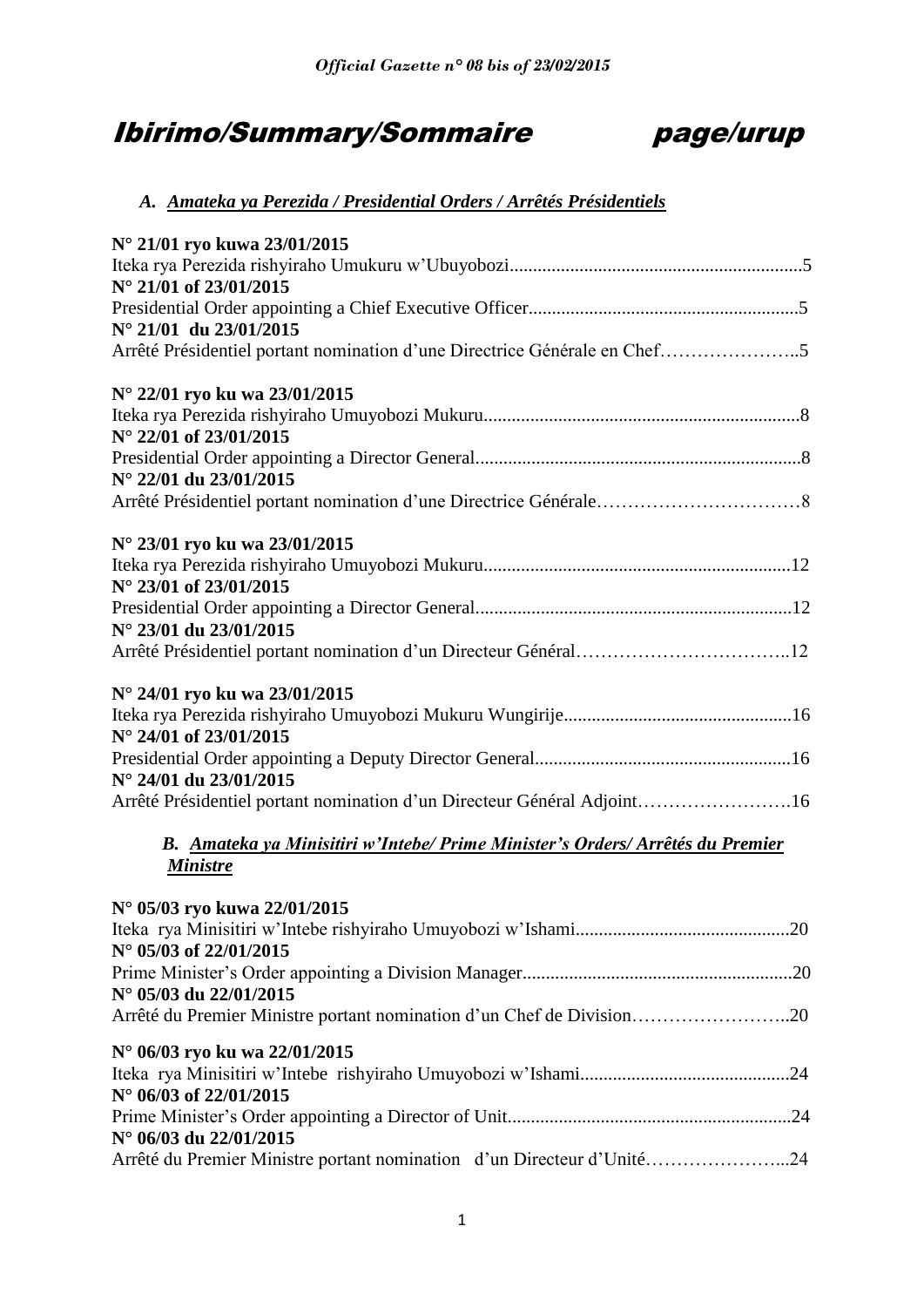| N° 07/03 ryo ku wa 22/01/2015                                                                      |  |
|----------------------------------------------------------------------------------------------------|--|
| N° 07/03 of 22/01/2015                                                                             |  |
|                                                                                                    |  |
| N° 07/03 du 22/01/2015                                                                             |  |
|                                                                                                    |  |
| N° 08/03 ryo ku wa 22/01/2015                                                                      |  |
| N° 08/03 of 22/01/2015                                                                             |  |
|                                                                                                    |  |
| N° 08/03 du 22/01/2015                                                                             |  |
| Arrêté du Premier Ministre portant nomination d'un Chef de Division32                              |  |
| N° 11/03 ryo ku wa 10/02/2015                                                                      |  |
| $N^{\circ}$ 11/03 of 10/02/2015                                                                    |  |
| N° 11/03 du 10/02/2015                                                                             |  |
| Arrêté du Premier Ministre portant nomination d'un Directeur Général36                             |  |
| N° 12/03 ryo ku wa 10/02/2015                                                                      |  |
| N° 12/03 of 10/02/2015                                                                             |  |
|                                                                                                    |  |
| N° 12/03 du 10/02/2015                                                                             |  |
| Arrêté du Premier Ministre portant nomination d'un Chef de Département40                           |  |
| N° 13/03 ryo kuwa 10/02/2015                                                                       |  |
| N° 13/03 of 10/02/2015                                                                             |  |
|                                                                                                    |  |
| N° 13/03 du 10/02/2015<br>Arrêté du Premier Ministre portant nomination d'un Chef de Département44 |  |
|                                                                                                    |  |
| N° 14/03 ryo ku wa 10/02/2015                                                                      |  |
| N° 14/03 of 10/02/2015                                                                             |  |
|                                                                                                    |  |
| N° 14/03 du 10/02/2015                                                                             |  |
| Arrêté du Premier Ministre portant nomination d'un Chef de Département48                           |  |
| N° 15/03 ryo kuwa 10/02/2015                                                                       |  |
| N° 15/03 of 10/02/2015                                                                             |  |
|                                                                                                    |  |
| N° 15/03 du 10/02/2015                                                                             |  |
| Arrêté du Premier Ministre portant nomination d'un Chef de Division52                              |  |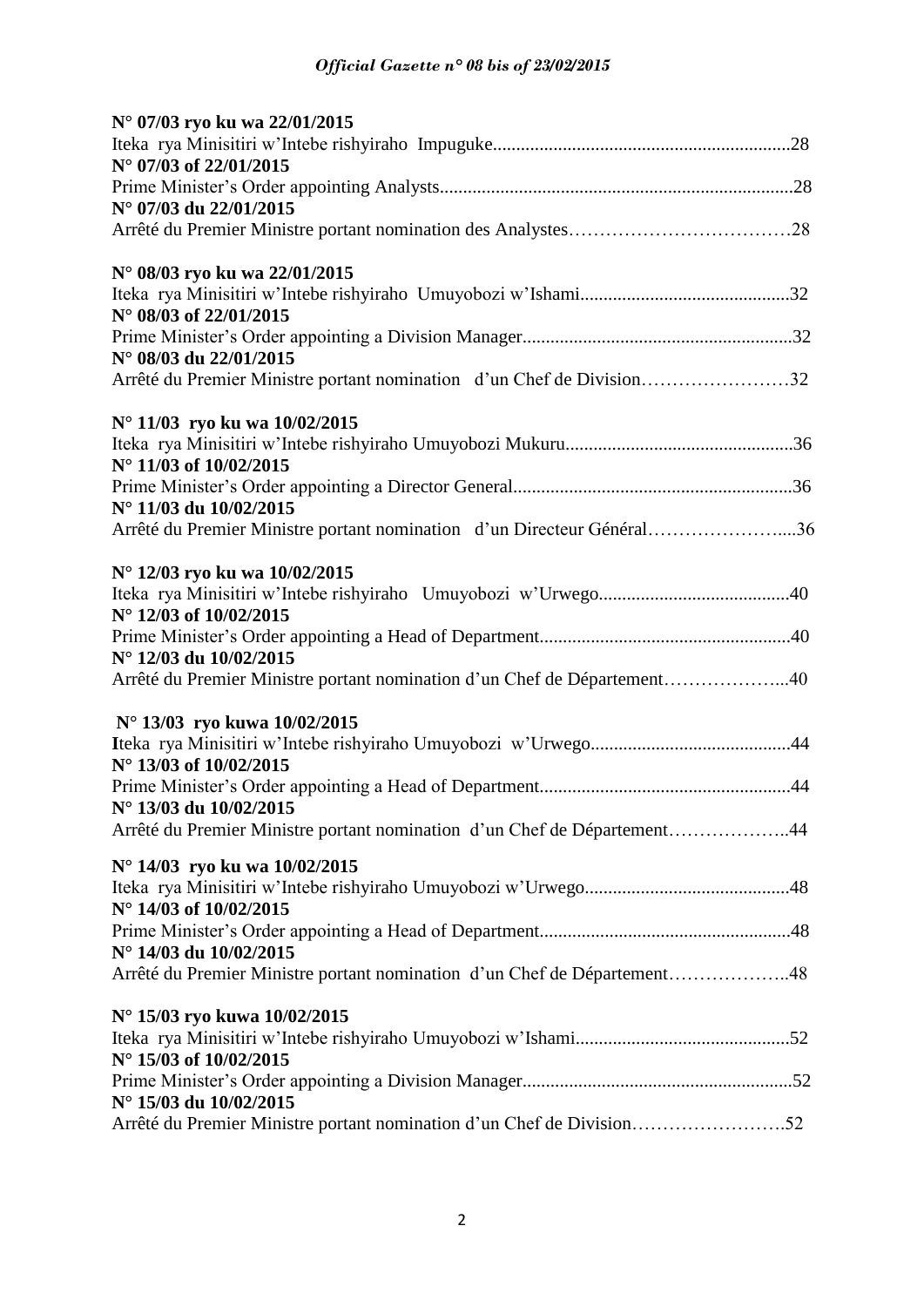| N° 16/03 ryo ku wa 10/02/2015 |
|-------------------------------|
|                               |
| N° 16/03 of 10/02/2015        |
|                               |
| N° 16/03 du 10/02/2015        |
|                               |
|                               |
| N° 17/03 ryo ku wa 10/02/2015 |
|                               |
| N° 17/03 of 10/02/2015        |
|                               |
| N° 17/03 du 10/02/2015        |
|                               |
|                               |
| N° 18/03 ryo ku wa 10/02/2015 |
|                               |
| N° 18/03 of 10/02/2015        |
|                               |
| N° 18/03 du 10/02/2015        |
|                               |
| N° 19/03 ryo ku wa 10/02/2015 |
|                               |
| N° 19/03 of 10/02/2015        |
|                               |
| N° 19/03 du 10/02/2015        |
|                               |
|                               |
| N° 20/03 ryo kuwa 10/02/2015  |
|                               |
| N° 20/03 of 10/02/2015        |
|                               |
| N° 20/03 du 10/02/2015        |
|                               |
|                               |
| N° 21/03 ryo kuwa 10/02/2015  |
|                               |
| N° 21/03 of 10/02/2015        |
|                               |
| N° 21/03 du 10/02/2015        |
|                               |
| N° 22/03 ryo ku wa 10/02/2015 |
|                               |
|                               |
| N°22/03 of 10/02/2015         |
| N°22/03 du 10/02/2015         |
|                               |
|                               |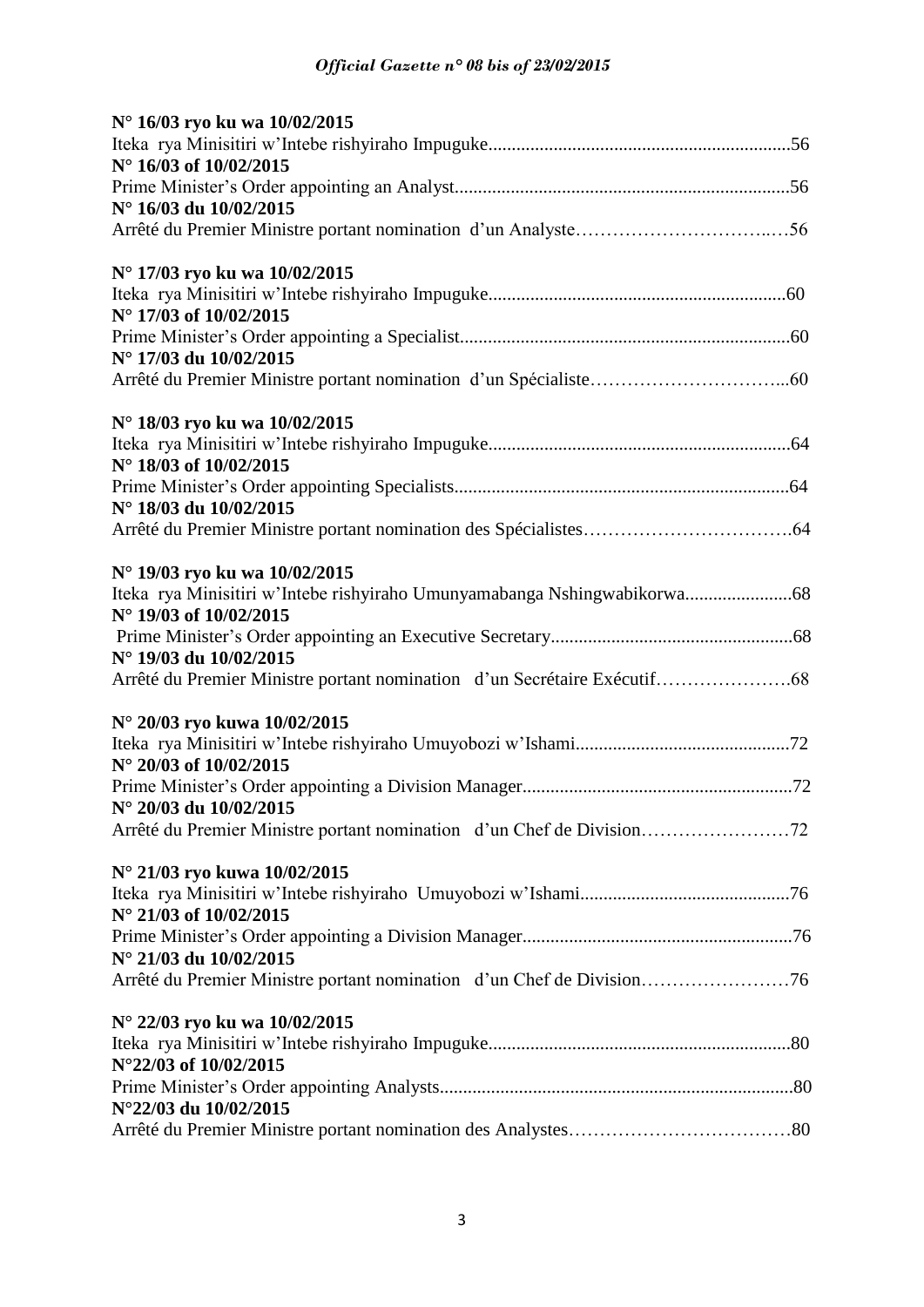| N° 23/03 ryo ku wa 10/02/2015                                         |  |
|-----------------------------------------------------------------------|--|
|                                                                       |  |
| N° 23/03 of 10/02/2015                                                |  |
|                                                                       |  |
| N° 23/03 du 10/02/2015                                                |  |
|                                                                       |  |
| N° 24/03 ryo ku wa 10/02/2015                                         |  |
|                                                                       |  |
| $N^{\circ}$ 24/03 of 10/02/2015                                       |  |
|                                                                       |  |
| N° 24/03 du 10/02/2015                                                |  |
|                                                                       |  |
| N° 25/03 ryo ku wa 10/02/2015                                         |  |
|                                                                       |  |
| $N^{\circ}$ 25/03 of 10/02/2015                                       |  |
|                                                                       |  |
| N° 25/03 du 10/02/2015                                                |  |
| Arrêté du Premier Ministre portant nomination d'un Chef de Division92 |  |
| N° 26/03 ryo ku wa 10/02/2015                                         |  |
|                                                                       |  |
| $N^{\circ}$ 26/03 of 10/02/2015                                       |  |
|                                                                       |  |
| N° 26/03 du 10/02/2015                                                |  |
|                                                                       |  |

# *C. Gukosora - Erratum*

Ingingo ya 3 y'Iteka rya Minisitiri nº001/07.01/2014 ryo ku wa 16/01/2014 rigena ikindi gishobora gukorwamo Ibendera ry'Igihugu, ryasohotse mu Igazeti ya Leta nº9 yo ku wa 03/03/2014…………………………………………………………………………………..100

The Article 3 of the Ministerial Order nº001/07.01/2014 of 16/01/2014 on other material of which the National Flag may be made, published in the Official Gazette n<sup>o</sup>9 of 03/03/2014…………………………………………………………………………………..100

L'article 3 de l'Arrêté Ministériel nº001/07.01/2014 du 16/01/2014 déterminant un autre type de matériel dans lequel le Drapeau National peut être fabriqué, publié au Journal Officiel nº9 du 03/03/2014………………………………………………………………….100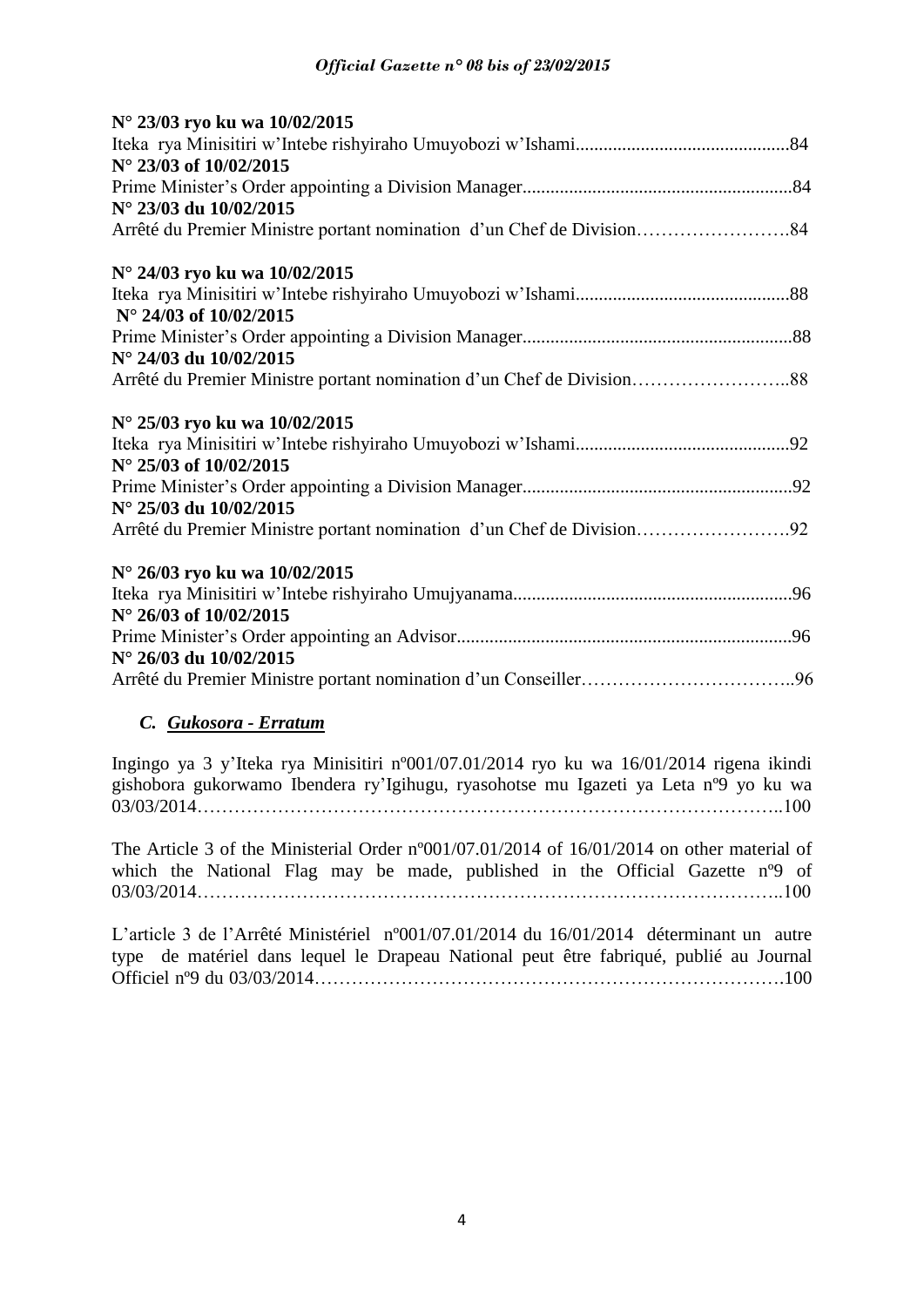**ITEKA RYA PEREZIDA N°21/01 RYO KUWA 23/01/2015 RISHYIRAHO W'UBUYOBOZI PRDER N°21/01 UMUKURU 23/01/2015 APPOINTING A EXECUTIVE OFFICER ARRETE PRESIDENTIEL N°21/01 DU 23/01/2015 PORTANT NOMINATION D'UNE DIRECTRICE GENERALE EN CHEF**

#### **TABLE OF CONTENTS TABLE DES MATIERES**

**Ingingo ya mbere** : **Ishyirwaho** 

 **ISHAKIRO**

**Article One : Appointment**

**Article premier : Nomination**

**Ingingo ya 2** : **Abashinzwe kubahiriza iri teka Article 2: Authorities responsible for the Article 2** : **Autorités chargées de l'exécution du implementation of this Order présent arrêté**

**Ingingo ya 3**: **Ivanwaho ry'ingingo zinyuranyije Article 3: Repealing provision n'iri teka Article 3 : Disposition abrogatoire**

**Ingingo ya 4**: **Igihe iteka ritangirira gukurikizwa Article 4 : Commencement**

**Article 4 : Entrée en vigueur**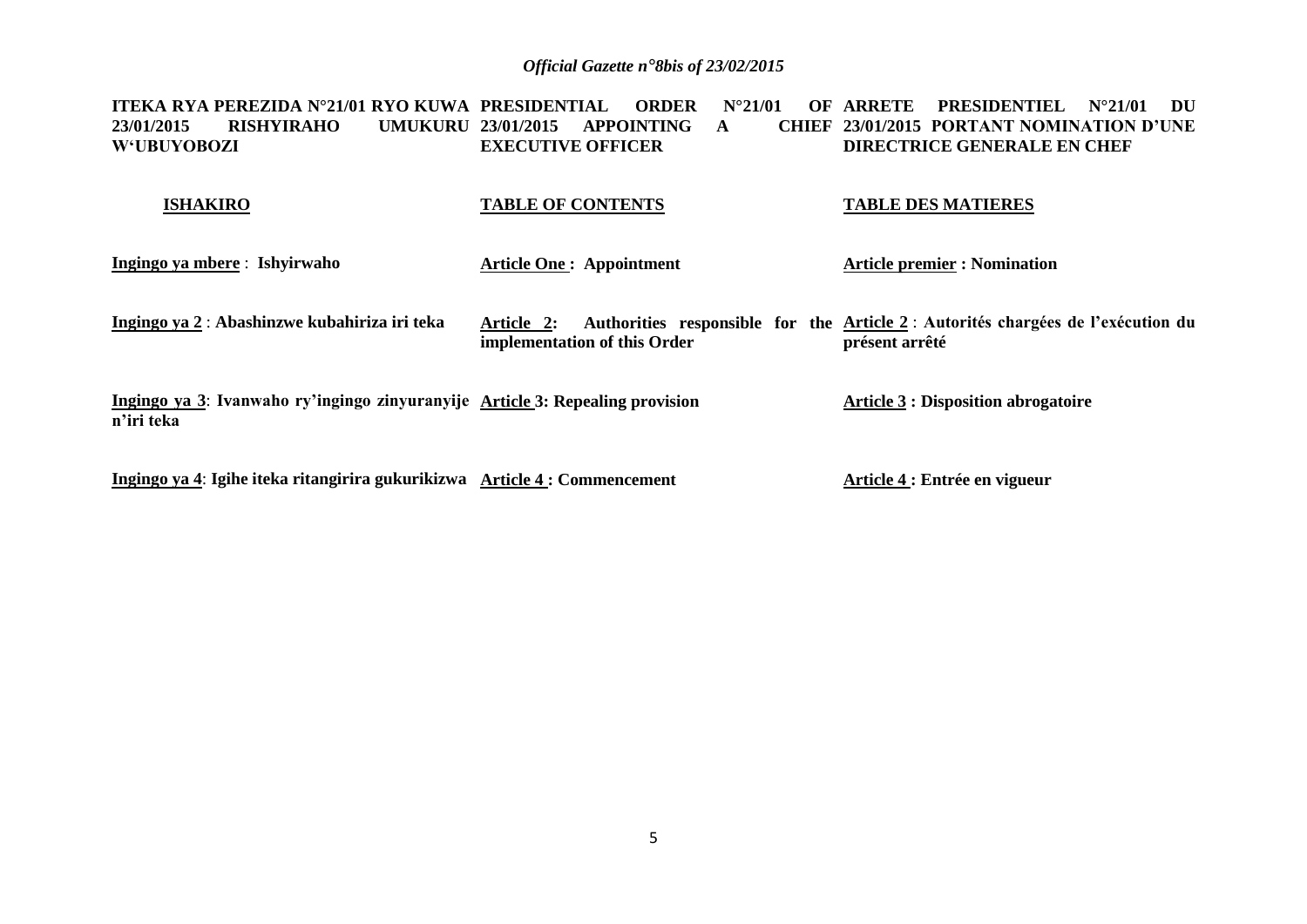#### <code>ITEKA RYA PEREZIDA N°21/01 RYO KUWA PRESIDENTIAL ORDER N°21/01 OF ARRETE PRESIDENTIEL N°21/01 DU</code> **23/01/2015 RISHYIRAHO UMUKURU W'UBUYOBOZI 23/01/2015 APPOINTING A EXECUTIVE OFFICER 23/01/2015 PORTANT NOMINATION D'UNE DIRECTRICE GENERALE EN CHEF**

| Twebwe, KAGAME Paul,<br>Perezida wa Repubulika;                                                                                                                                                                                                                                                                                                                                                  | We, KAGAME Paul,<br>President of the Republic;   | <b>Nous, KAGAME Paul,</b><br>Président de la République;                                                     |
|--------------------------------------------------------------------------------------------------------------------------------------------------------------------------------------------------------------------------------------------------------------------------------------------------------------------------------------------------------------------------------------------------|--------------------------------------------------|--------------------------------------------------------------------------------------------------------------|
| Dushingiye ku Itegeko Nshinga rya Repubulika y'u Pursuant to the Constitution of the Republic of Vu la Constitution de la République du Rwanda du<br>Rwanda ryo kuwa 04 Kamena 2003 nk'uko Rwanda of 04 June 2003 as amended to date, 04 juin 2003 telle que révisée à ce jour,<br>ryavuguruwe kugeza ubu, cyane cyane mu ngingo especially in Articles 112 and 113;<br>zaryo iya 112 n'iya 113; |                                                  | spécialement en ses articles 112 et 113;                                                                     |
| Bisabwe na Minisitiri w'Ibikorwa Remezo;                                                                                                                                                                                                                                                                                                                                                         | On proposal by the Minister of Infrastructure;   | Sur proposition du Ministre des Infrastructures;                                                             |
| Inama y'Abaminisitiri yateranye kuwa 29/07/2014 After consideration and approval by the Cabinet, in Après examen et adoption par le Conseil des<br>imaze kubisuzuma no kubyemeza;                                                                                                                                                                                                                | its session of $29/07/2014$ ;                    | Ministres en sa séance du 29/07/2014;                                                                        |
| TWATEGETSE KANDI DUTEGETSE:                                                                                                                                                                                                                                                                                                                                                                      | <b>HAVE ORDERED AND HEREBY ORDERS:</b>           | <b>AVONS ARRETE ET ARRETONS:</b>                                                                             |
| Ingingoyambere: Ishyirwaho                                                                                                                                                                                                                                                                                                                                                                       | <b>Article One: Appointment</b>                  | <b>Article premier: Nomination</b>                                                                           |
| Madamu MBABAZI Odette agizwe Umukuru Mrs. MBABAZI Odette is hereby appointed a Madame MBABAZI Odette<br>w'Ubuyobozi wa "Energy Utility Company Ltd".                                                                                                                                                                                                                                             | Chief Executive<br>Company Ltd.                  | est nommée<br>Officer of Energy Utility Directrice Générale en Chef de "Energy Utility"<br>Company Ltd".     |
| Ingingo ya 2: Abashinzwe kubahiriza iri<br>teka                                                                                                                                                                                                                                                                                                                                                  | implementation of this Order                     | Article 2: Authorities responsible for the Article 2: Autorités chargées de l'exécution du<br>présent arrêté |
| Minisitiri w'Intebe, Minisitiri w'Ibikorwa Remezo The Prime Minister, the Minister of Infrastructure Le Premier Ministre, le Ministre des Infrastructures<br>na Minisitiri w'Abakozi ba Leta n'Umurimo and the Minister of Public Service and Labour are et le Ministre de la Fonction Publique et du Travail<br>basabwe kubahiriza iri teka.                                                    | entrusted with the implementation of this Order. | sont chargés de l'exécution du présent arrêté.                                                               |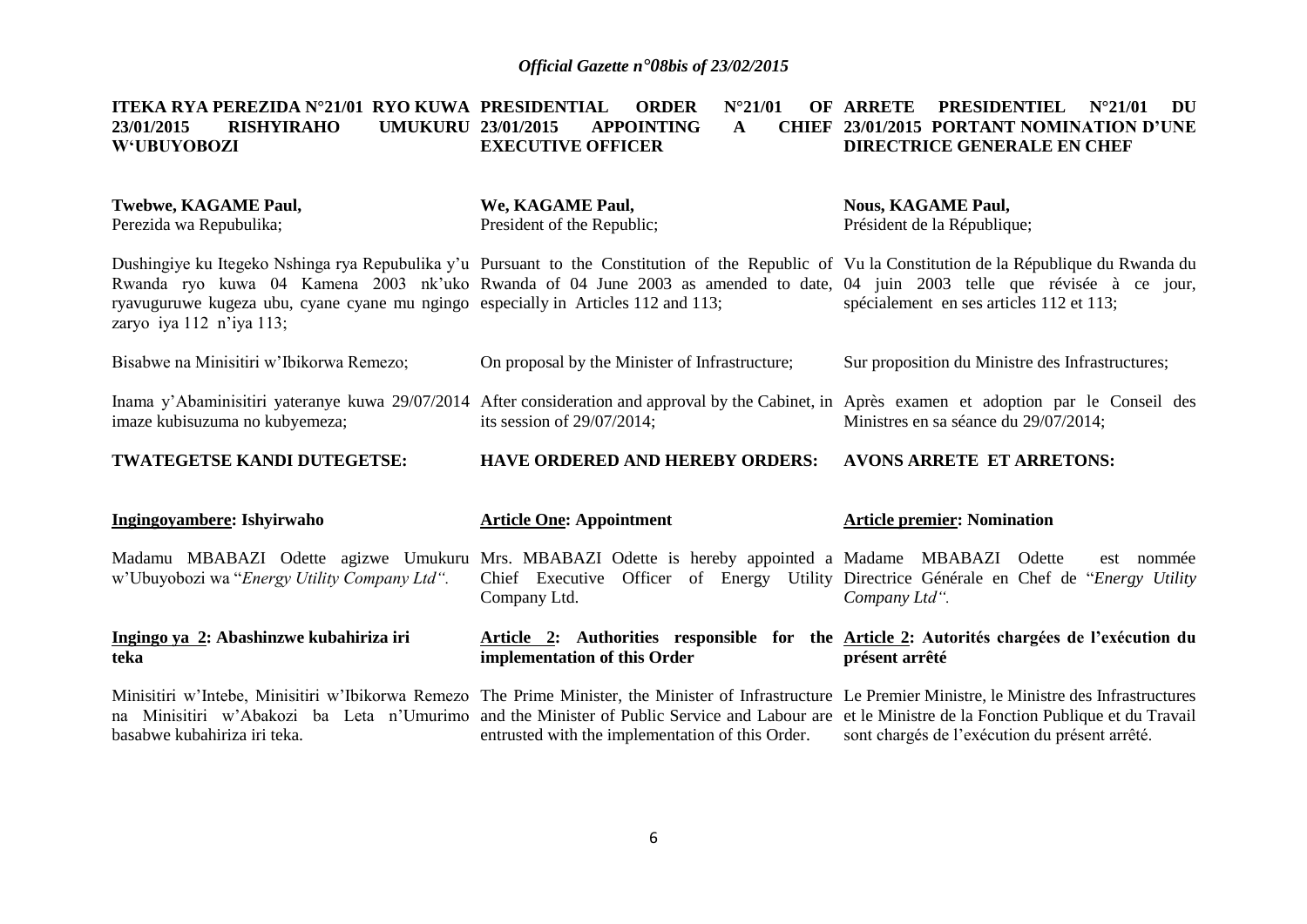**Ingingo ya 3: Ivanwaho ry'ingingo zinyuranyije Article 3: Repealing Provision n'iri teka**

Ingingo zose z'amateka abanziriza iri kandi All prior provisions contrary to this Order are Toutes les dispositions antérieures contraires au zinyuranyije naryo zivanyweho. hereby repealed. présent arrêté sont abrogées.

**Ingingo ya 4: Igihe iteka ritangira gukurikizwa Article 4: Commencement**

Iri teka ritangira gukurikizwa ku munsi This Order shall come into force on the date of its Le présent arrêté entre en vigueur le jour de sa ritangarijweho mu Igazeti ya Leta ya Repubulika publication in the Official Gazette of the Republic publication au Journal Officiel de la République du y'u Rwanda. Agaciro karyo gahera ku wa of Rwanda. It takes effect as of 29/07/2014. 29/07/2014.

Kigali, kuwa **23/01/2015**

Kigali, on **23/01/2015** 

(sé)

(sé)

**MUREKEZI Anastase**  Minisitiri w'Intebe

**Bibonywe kandi bishyizweho Ikirango cya Repubulika:**

(sé)

**BUSINGYE Johnston** Minisitiri w'Ubutabera / Intumwa Nkuru ya Leta

(sé) **MUREKEZI Anastase**  Prime Minister

(sé) **KAGAME Paul**

**Seen and sealed with the Seal of the Republic:**

(sé) **BUSINGYE Johnston** Minister of Justice / Attorney General

#### **Article 3** : **Disposition abrogatoire**

#### **Article 4 : Entrée en vigueur**

Rwanda. Il sort ses effets à partir du 29/07/2014.

Kigali, le **23/01/2015** 

(sé) **KAGAME Paul** Président de la République

(sé)

**MUREKEZI Anastase** Premier Ministre

**Vu et scellé du Sceau de la République :**

(sé)

#### **BUSINGYE Johnston**

Ministre de la Justice / Garde des Sceaux

# **KAGAME Paul** Perezida wa Repubulika

President of the Republic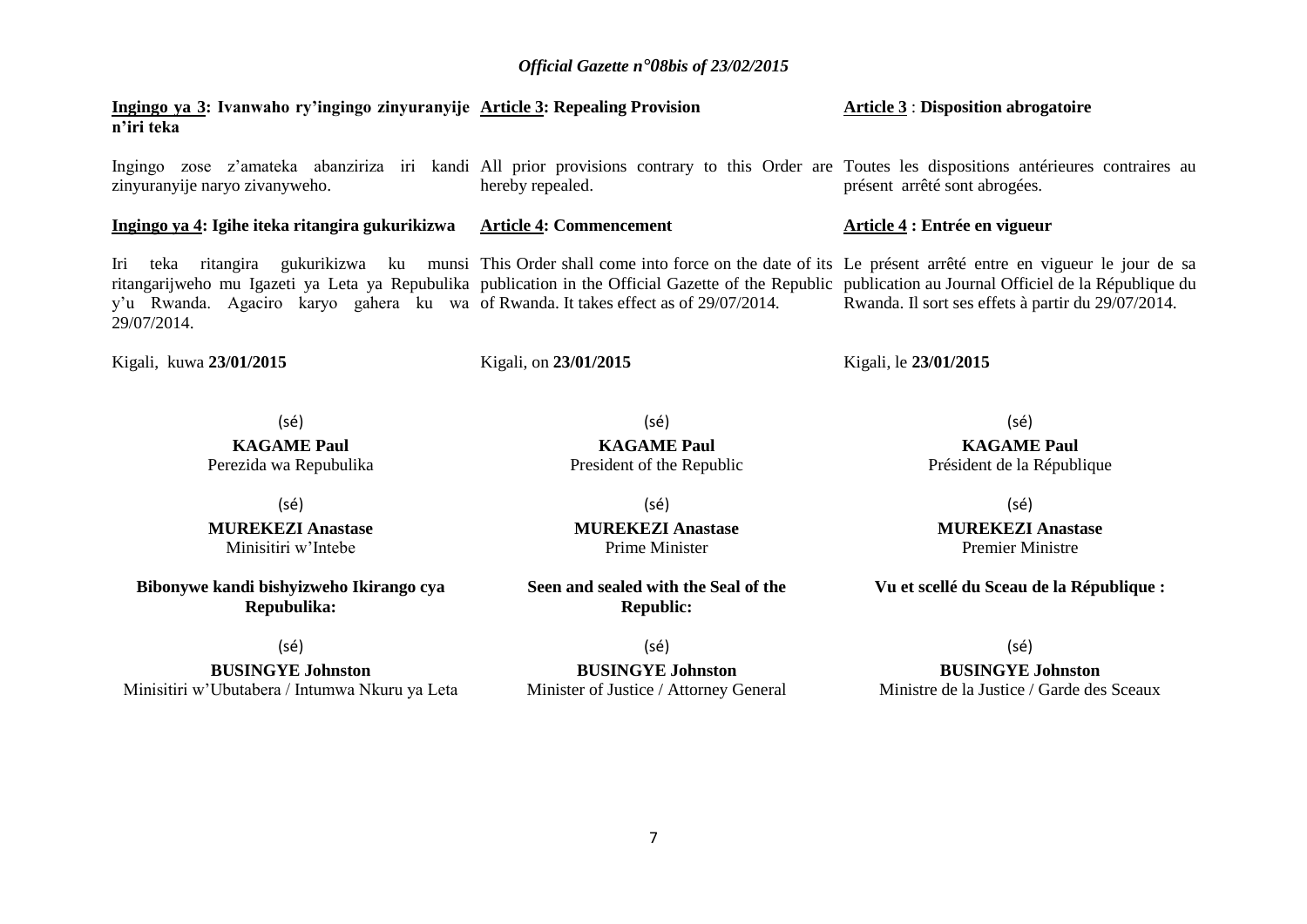<code>ITEKA RYA PEREZIDA N° 22/01 RYO KU PRESIDENTIAL ORDER N°22/01 OF ARRETE PRESIDENTIEL N°22/01 DU</code> **WA 23/01/2015 RISHYIRAHO UMUYOBOZI 23/01/2015 APPOINTING A DIRECTOR 23/01/2015 PORTANT NOMINATION D'UNE MUKURU GENERAL DIRECTRICE GENERALE**

#### **ISHAKIRO**

#### **TABLE OF CONTENTS**

#### **TABLE DES MATIERES**

| Ingingo ya mbere: Ishyirwaho                                                                | <b>Article One: Appointment</b>                                                                                            | <b>Article premier: Nomination</b>        |
|---------------------------------------------------------------------------------------------|----------------------------------------------------------------------------------------------------------------------------|-------------------------------------------|
| Ingingo ya 2: Abashinzwe kubahiriza iri teka                                                | Article 2: Authorities responsible for the Article 2: Autorités chargées de l'exécution du<br>implementation of this Order | présent arrêté                            |
| Ingingo ya 3: Ivanwaho ry'ingingo zinyuranyije Article 3: Repealing provision<br>n'iri teka |                                                                                                                            | <b>Article 3: Disposition abrogatoire</b> |
| Ingingo ya 4: Igihe iteka ritangira gukurikizwa                                             | <b>Article 4: Commencement</b>                                                                                             | Article 4: Entrée en vigueur              |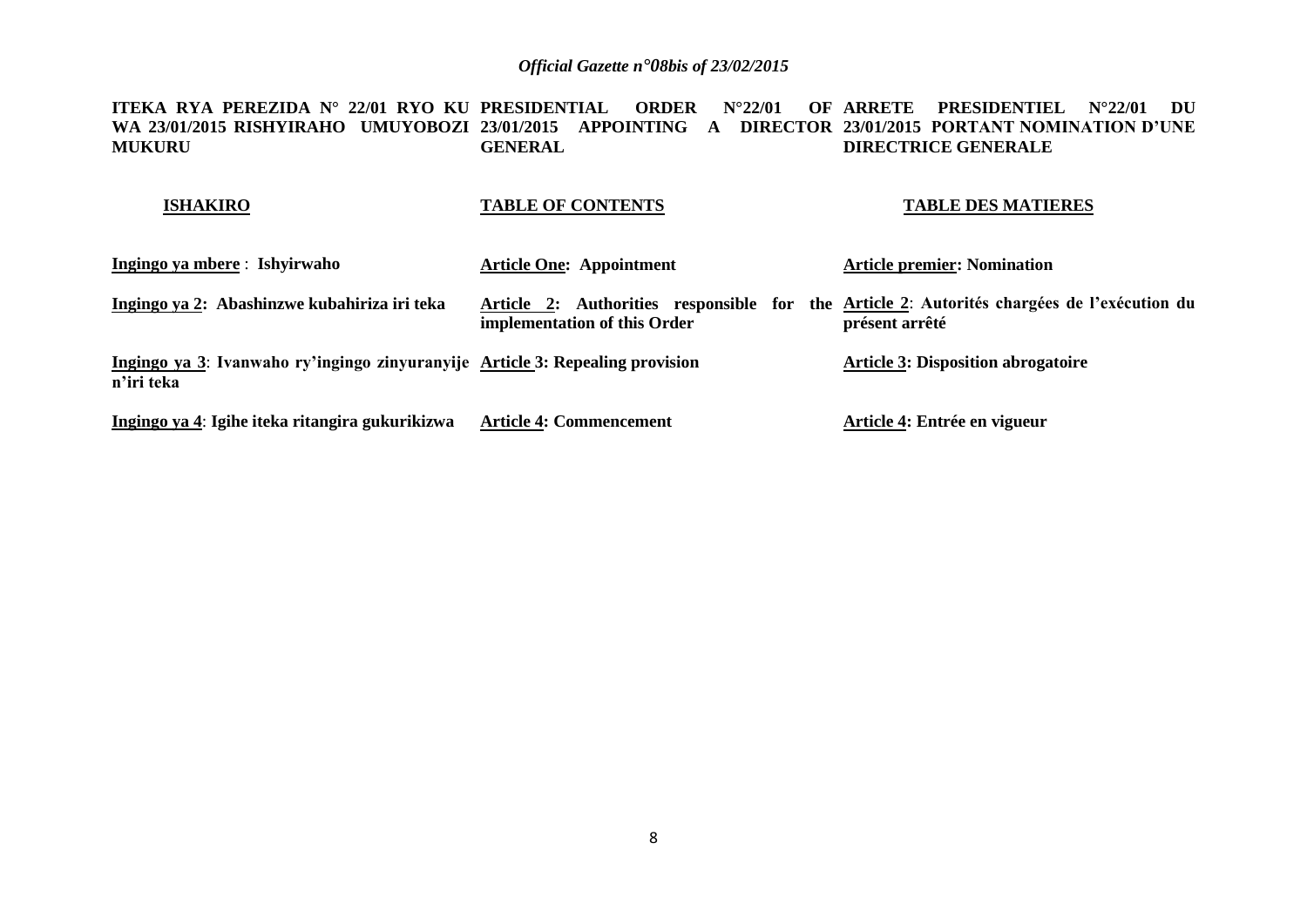#### **ITEKA RYA PEREZIDA N°22/01 RYO KU PRESIDENTIAL ORDER N°22/01 OF WA 23/01/2015 RISHYIRAHO UMUYOBOZI 23/01/2015 APPOINTING A DIRECTOR 23/01/2015 PORTANT NOMINATION D'UNE MUKURU GENERAL ARRETE PRESIDENTIEL N°22/01 DU DIRECTRICE GENERALE**

| Twebwe, KAGAME Paul,<br>Perezida wa Repubulika;                                                                                                                                                                                                                                                                                                                                                          | We, KAGAME Paul,<br>President of the Republic; | <b>Nous, KAGAME Paul,</b><br>Président de la République;                                                                                                                                                                                                                                                                             |
|----------------------------------------------------------------------------------------------------------------------------------------------------------------------------------------------------------------------------------------------------------------------------------------------------------------------------------------------------------------------------------------------------------|------------------------------------------------|--------------------------------------------------------------------------------------------------------------------------------------------------------------------------------------------------------------------------------------------------------------------------------------------------------------------------------------|
| ryavuguruwe kugeza ubu, cyane cyane mu ngingo especially in Articles 88, 89, 112 and 113;<br>zaryo, iya 88, iya 89, iya 112 n'iya 113;                                                                                                                                                                                                                                                                   |                                                | Dushingiye ku Itegeko Nshinga rya Repubulika y'u Pursuant to the Constitution of the Republic of Vu la Constitution de la République du Rwanda du<br>Rwanda ryo ku wa 04 Kamena 2003 nk'uko Rwanda of 04 June 2003 as amended to date, 04 juin 2003 telle que révisée à ce jour,<br>spécialement en ses articles 88, 89, 112 et 113; |
| ba Leta, cyane cyane mu ngingo zaryo iya 4, iya 6 Service, especially in Articles 4, 6 and 8;<br>$n$ 'iya 8;                                                                                                                                                                                                                                                                                             |                                                | Dushingiye ku Itegeko n° 86/2013 ryo ku wa Pursuant to Law n° 86/2013 of 11/09/2013 Vu la Loi n° 86/2013 du 11/09/2013 portant statut<br>11/09/2013 rishyiraho sitati rusange igenga abakozi establishing the General Statutes for Public général de la fonction publique, spécialement en ses<br>articles 4, 6 et 8;                |
| Dushingiye ku Itegeko n° 91bis/2013 ryo ku wa Pursuant to Law n° 91bis/2013 of 22/01/2014<br>22/01/2014 rishyiraho Ikigo cy'Ubuvuzi Cyigisha establishing the University Teaching Hospital<br>cya Kaminuza (CHU), rikanagena inshingano, (CHU) and determining its mission, organisation<br>imiterere n'imikorere byacyo cyane cyane mu and functioning especially in Article 10;<br>ngingo yaryo ya 10; |                                                | Vu la Loi nº 91bis/2013 de la 22/01/2014 portant<br>création du Centre Hospitalier d'Enseignement<br>Universitaire (CHU) et déterminant ses missions,<br>son organisation et son<br>fonctionnement<br>spécialement en son article 10;                                                                                                |
| Bisabwe na Minisitiri w'Ubuzima;                                                                                                                                                                                                                                                                                                                                                                         | On proposal by the Minister of Health;         | Sur proposition du Ministre de la Santé;                                                                                                                                                                                                                                                                                             |
| imaze kubisuzuma no kubyemeza;                                                                                                                                                                                                                                                                                                                                                                           | in its session of $29/07/2014$ ;               | Inama y'Abaminisitiri yateranye ku wa 29/07/2014 After consideration and approval by the Cabinet, Après examen et adoption par le Conseil des<br>Ministres en sa séance du 29/07/2014;                                                                                                                                               |
| TWATEGETSE KANDI DUTEGETSE:                                                                                                                                                                                                                                                                                                                                                                              | <b>HAVE ORDERED AND HEREBY ORDER:</b>          | <b>AVONS ARRETE ET ARRETONS:</b>                                                                                                                                                                                                                                                                                                     |
| Ingingo ya mbere: Ishyirwaho                                                                                                                                                                                                                                                                                                                                                                             | <b>Article One: Appointment</b>                | <b>Article premier: Nomination</b>                                                                                                                                                                                                                                                                                                   |

Dr. Anita ASIIMWE agizwe Umuyobozi Mukuru Dr. Anita ASIIMWE is hereby appointed Director Dr. Anita ASIIMWE est nommée Directrice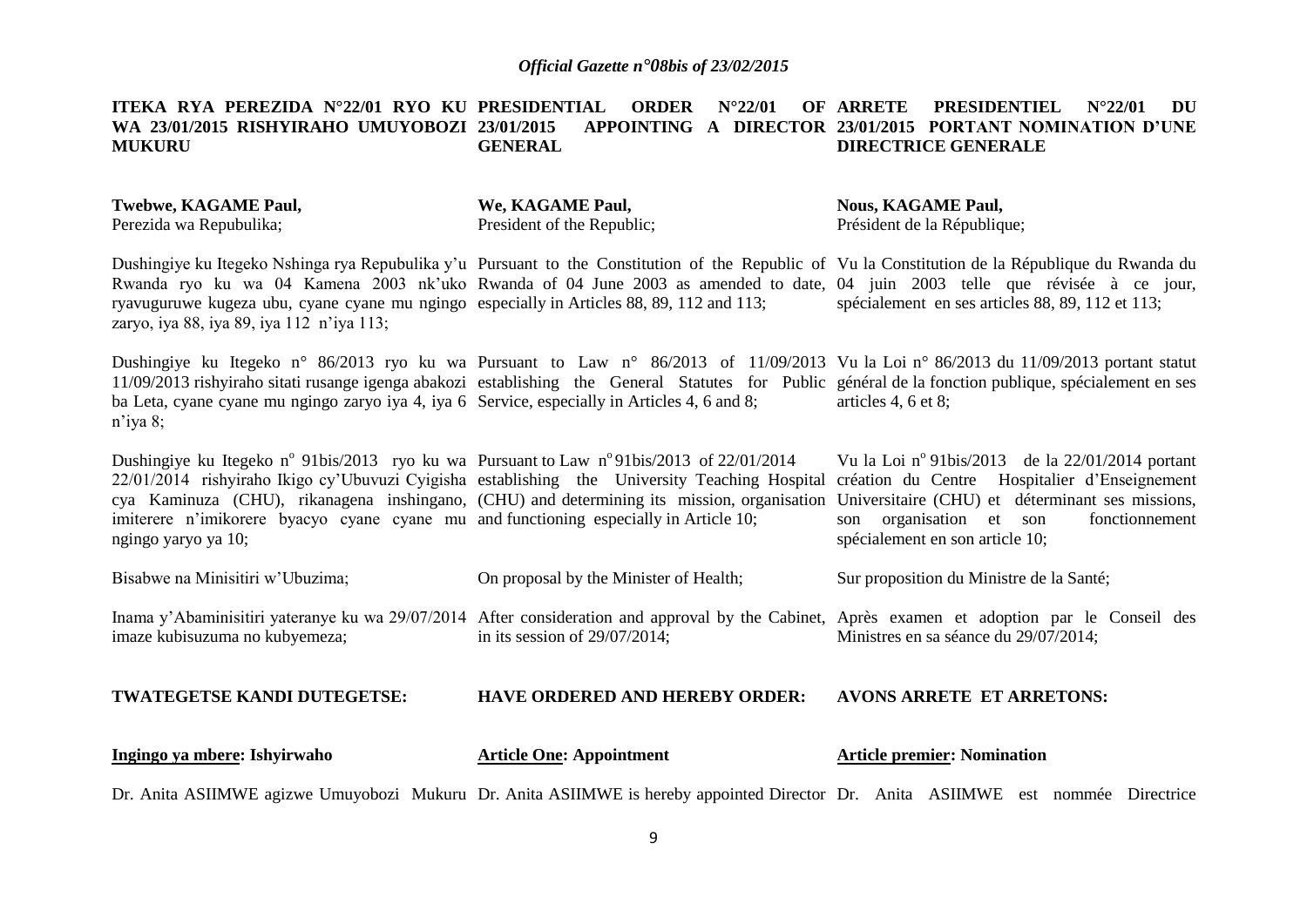| Serivise z'iby'ubuvuzi mu<br>ushinzwe<br>cy'Ubuvuzi Cyigisha cya Kaminuza (CHU).                   | Teaching Hospital (CHU).                         | Kigo General of Clinical Services in the University Générale des Services Cliniques au Centre<br>Hospitalier d'Enseignement Universitaire (CHU).                                                                                                                                                                                                              |
|----------------------------------------------------------------------------------------------------|--------------------------------------------------|---------------------------------------------------------------------------------------------------------------------------------------------------------------------------------------------------------------------------------------------------------------------------------------------------------------------------------------------------------------|
| Ingingo ya 2: Abashinzwe kubahiriza iri<br>Teka                                                    | implementation of this Order                     | Article 2: Authorities responsible for the Article 2: Autorités chargées de l'exécution du<br>présent arrêté                                                                                                                                                                                                                                                  |
| kubahiriza iri teka.                                                                               | entrusted with the implementation of this Order. | Minisitiri w'Intebe, Minisitiri w'Ubuzima na The Prime Minister, the Minister of Health and the Le Premier Ministre, le Ministre de la Santé et le<br>Minisitiri w'Abakozi ba Leta n'Umurimo basabwe Minister of Public Service and Labour are Ministre de la Fonction Publique et du Travail sont<br>chargés de l'exécution du présent arrêté.               |
| Ingingo ya 3: Ivanwaho ry'ingingo zinyuranyije Article 3: Repealing provision<br>n'iri teka        |                                                  | <b>Article 3: Disposition abrogatoire</b>                                                                                                                                                                                                                                                                                                                     |
| zinyuranyije na ryo zivanyweho.                                                                    | hereby repealed.                                 | Ingingo zose z'amateka abanziriza iri kandi All prior provisions contrary to this Order are Toutes les dispositions antérieures contraires au<br>présent arrêté sont abrogées.                                                                                                                                                                                |
| iteka<br>Ingingo ya<br><b>Igihe</b><br>4:<br>gukurikizwa                                           | ritangirira Article 4: Commencement              | Article 4 : Entrée en vigueur                                                                                                                                                                                                                                                                                                                                 |
| y'u Rwanda. Agaciro karyo gahera ku wa of Rwanda. It takes effect as of 29/07/2014.<br>29/07/2014. |                                                  | Iri Teka ritangira gukurikizwa ku munsi This Order shall come into force on the date of its Le présent arrêté entre en vigueur le jour de sa<br>ritangarijweho mu Igazeti ya Leta ya Repubulika publication in the Official Gazette of the Republic publication au Journal Officiel de la République du<br>Rwanda. Il sort ses effets à partir du 29/07/2014. |

Kigali, ku wa **23/01/2015** Kigali, on **23/01/2015** Kigali, le **23/01/2015**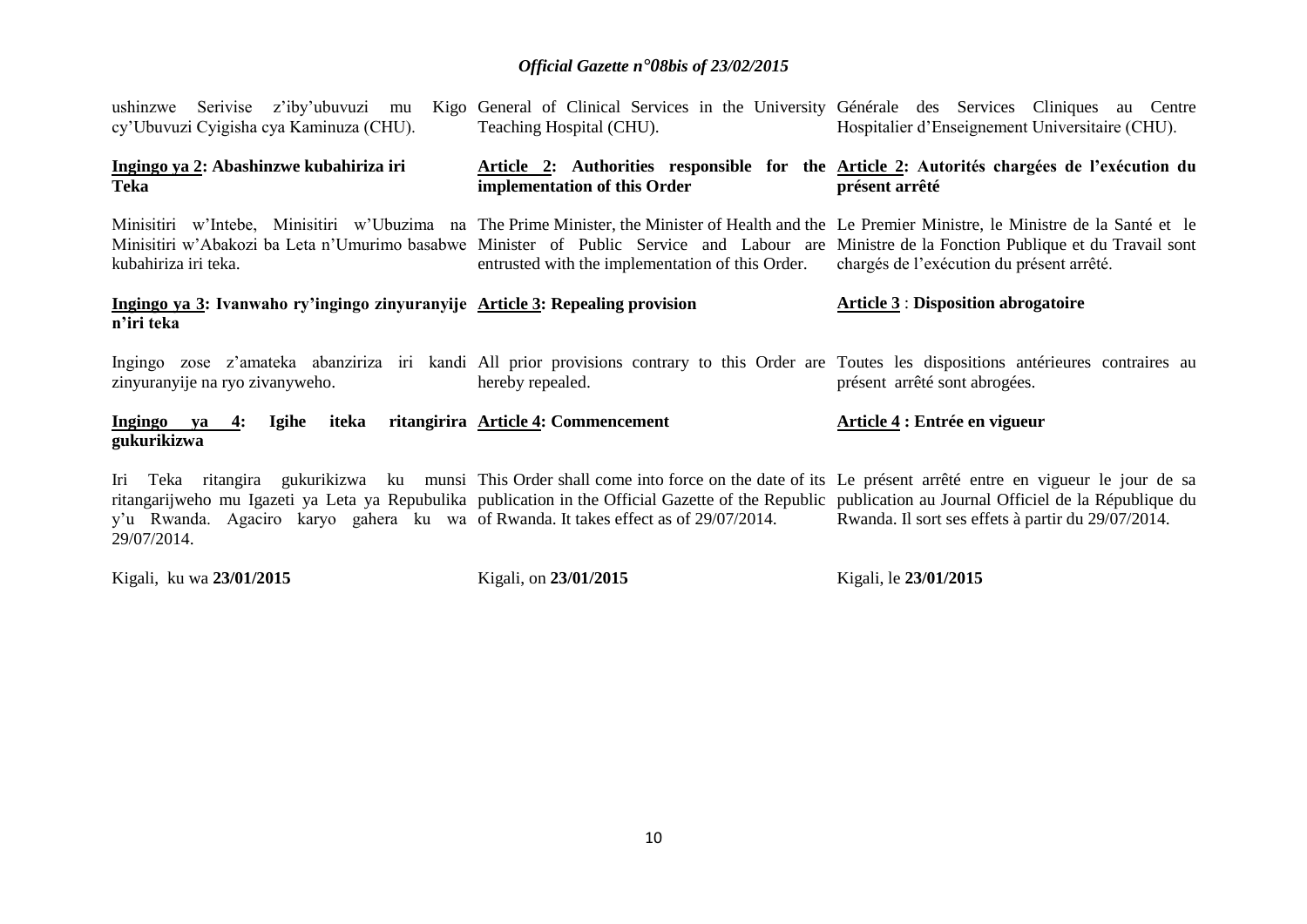(sé) **KAGAME Paul** Perezida wa Repubulika

(sé) **MUREKEZI Anastase** Minisitiri w'Intebe

**Bibonywe kandi bishyizweho Ikirango cya Repubulika:**

(sé)

**BUSINGYE Johnston** Minisitiri w'Ubutabera / Intumwa Nkuru ya Leta

(sé) **KAGAME Paul** President of the Republic

(sé) **MUREKEZI Anastase** Prime Minister

**Seen and sealed with the Seal of the Republic:**

(sé) **BUSINGYE Johnston** Minister of Justice / Attorney General

(sé) **KAGAME Paul** Président de la République

(sé)

**MUREKEZI Anastase** Premier Ministre

**Vu et scellé du Sceau de la République :**

(sé)

**BUSINGYE Johnston**

Ministre de la Justice / Garde des Sceaux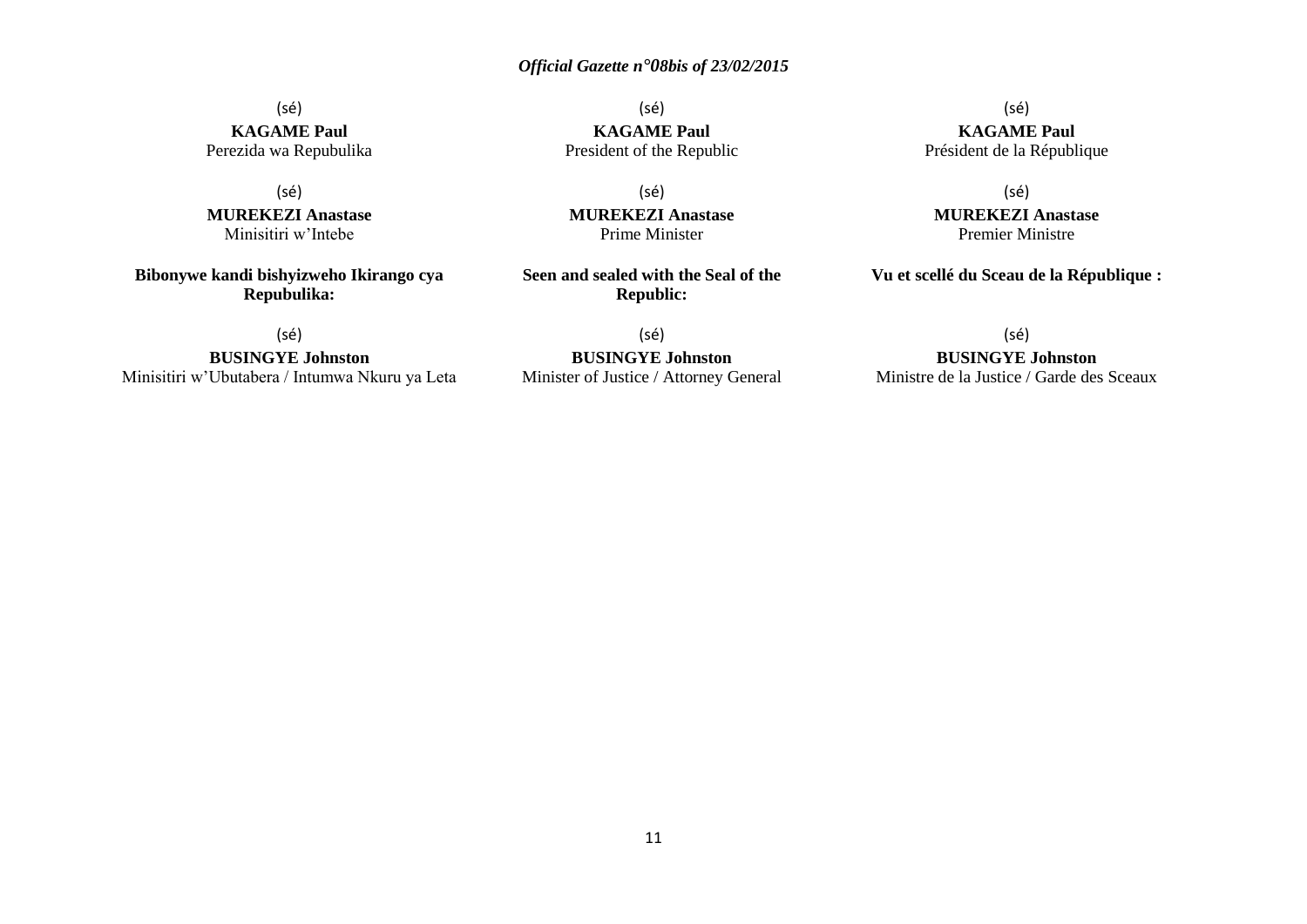**ITEKA RYA PEREZIDA N°23/01 RYO KU WA PRESIDENTIAL ORDER N°23/01 OF 23/01/2015 RISHYIRAHO UMUYOBOZI 23/01/2015 APPOINTING A DIRECTOR 23/01/2015 PORTANT NOMINATION D'UN MUKURU GENERAL** OF ARRETE PRESIDENTIEL N°23/01 DU **DIRECTEUR GENERAL** 

| <b>ISHAKIRO</b>                                                                             | <b>TABLE OF CONTENTS</b>                                         | <b>TABLE DES MATIERES</b>                                                             |
|---------------------------------------------------------------------------------------------|------------------------------------------------------------------|---------------------------------------------------------------------------------------|
| Ingingo ya mbere : Ishyirwaho                                                               | <b>Article One :</b><br>Appointment                              | <b>Article premier : Nomination</b>                                                   |
| Ingingo ya 2: Abashinzwe kubahiriza iri teka                                                | Article 2:<br><b>Authorities</b><br>implementation of this Order | responsible for the Article 2: Autorités chargées de l'exécution du<br>présent arrêté |
| Ingingo ya 3: Ivanwaho ry'ingingo zinyuranyije Article 3: Repealing provision<br>n'iri teka |                                                                  | <b>Article 3 : Disposition abrogatoire</b>                                            |
| Ingingo ya 4: Igihe iteka ritangira gukurikizwa                                             | <b>Article 4 : Commencement</b>                                  | Article 4 : Entrée en vigueur                                                         |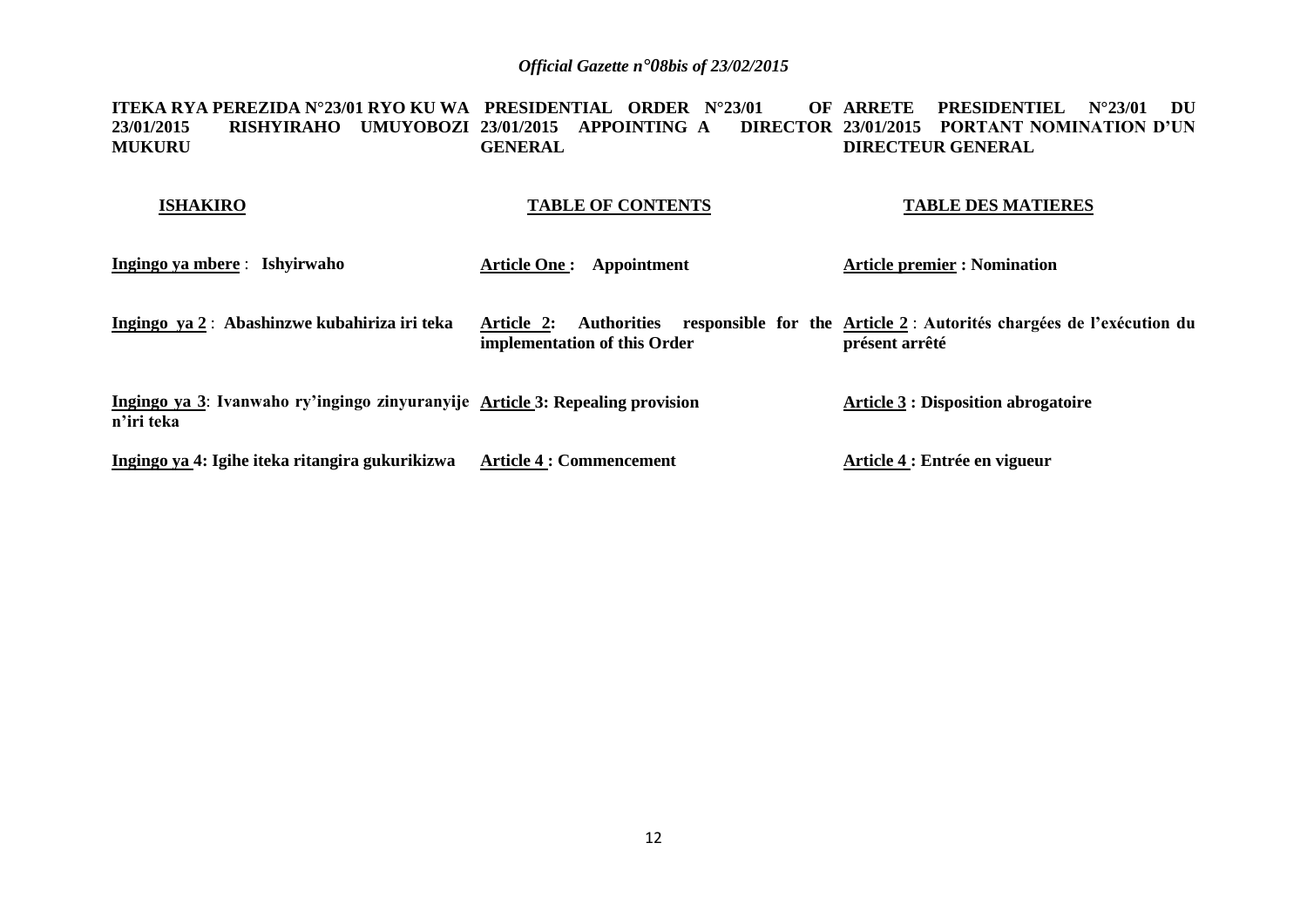**ITEKA RYA PEREZIDA N°23/01 RYO KU PRESIDENTIAL ORDER N°23/01 OF WA 23/01/2015RISHYIRAHO UMUYOBOZI 23/01/2015 APPOINTING A DIRECTOR MUKURU GENERAL ARRETE PRESIDENTIEL N°23/01 DU 23/01/2015 PORTANT NOMINATION D'UN DIRECTEUR GENERAL**

#### **Twebwe, KAGAME Paul,** Perezida wa Repubulika; Dushingiye ku Itegeko Nshinga rya Repubulika y'u Rwanda ryo ku wa 04 Kamena 2003, nk'uko ryavuguruwe kugeza ubu, cyane cyane mu ngingo zaryo, iya 88, iya 89, iya 112, iya 113 n'iya 201; Dushingiye ku Itegeko n° 86/2013 ryo ku wa 11/09/2013 rishyiraho Sitati Rusange igenga Abakozi ba Leta, cyane cyane mu ngingo zaryo, iya 4, iya 6 n'iya 8; Inama y'Abaminisitiri yateranye ku wa 29/07/2014 imaze kubisuzuma no kubyemeza; Bimaze kwemezwa na Sena mu Nama y'Inteko Rusange yayo yo ku wa 04/08/2014; **TWATEGETSE KANDI DUTEGETSE: Ingingo ya mbere : Ishyirwaho** Bwana Joseph NZABONIKUZA agizwe Umuyobozi Mukuru w'Ikigega Cyihariye cy'Ingoboka ku Bwishingizi bw'uburyozwe bw'impanuka z'ibinyabiziga bifite moteri **We, KAGAME Paul,** President of the Republic; Pursuant to the Constitution of the Republic of Rwanda of 04 June 2003 as amended to date, especially in Articles 88, 89, 112, 113 and 201; Pursuant to Law n° 86/2013 of 11/09/2013 establishing the General Statutes for Public Service, especially in Articles 4, 6, and 8; After consideration and approval by the Cabinet, in its session of 29/07/2014 ; After approval by the Senate in its plenary meeting of 04/08/2014; **HAVE ORDERED AND HEREBY ORDER: Article One: Appointment** Mr. Joseph NZABONIKUZA is hereby appointed Director General of special Guarantee Fund for Accidents and damages caused by Automobiles and Animals (SGF); **Nous, KAGAME Paul,** Président de la République; Vu la Constitution de la République du Rwanda du 04 juin 2003 telle que révisée à ce jour, spécialement en ses articles 88, 89, 112, 113 et 201; Vu la Loi n° 86/2013 du 11/09/2013 portant Statut Général de la Fonction Publique, spécialement en ses articles 4, 6, et 8; Après examen et adoption par le Conseil des Ministres du 29/07/2014; Après adoption par le Sénat en sa séance plénière du 04/08/2014; **AVONS ARRETE ET ARRETONS: Article premier: Nomination** Monsieur Joseph NZABONIKUZA est nommé Directeur Général du Fonds Spécial de Garantie pour des accidents et des dommages causés par les automobiles et les animaux (SGF) ;

bigendera ku butaka n'izikomoka ku nyamanswa

(SGF);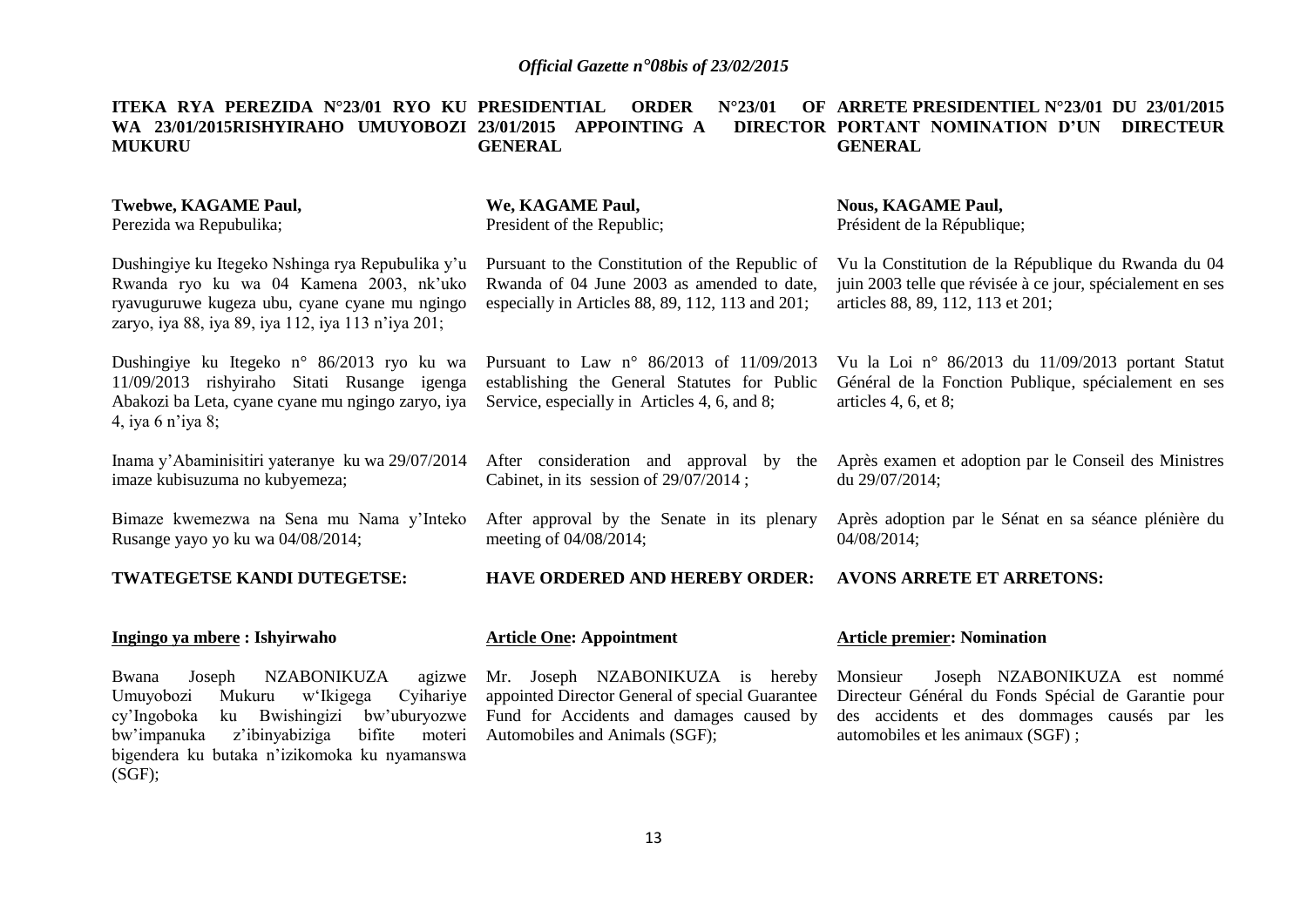| Ingingo ya 2: Abashinzwe kubahiriza iri teka                                                                                                   | Article 2: Authorities responsible for the<br>implementation of this Order                                                                                                    | Article 2: Autorités chargées de l'exécution du<br>présent arrêté                                                                                                                            |
|------------------------------------------------------------------------------------------------------------------------------------------------|-------------------------------------------------------------------------------------------------------------------------------------------------------------------------------|----------------------------------------------------------------------------------------------------------------------------------------------------------------------------------------------|
| Minisitiri w'Intebe, Minisitiri w'Abakozi ba Leta<br>n'Umurimo na Minisitiri w'Imari n'Igenamigambi<br>basabwe kubahiriza iri teka.            | The Prime Minister, the Minister of Public<br>Service and Labour and the Minister of Finance<br>and Economic Planning are entrusted with the<br>implementation of this Order. | Le Premier Ministre, le Ministre de la Fonction<br>Publique et du Travail et le Ministre des Finances et de<br>la Planification Economique sont chargés de l'exécution<br>du présent arrêté. |
| Ingingo ya 3: Ivanwaho ry'ingingo zinyuranyije<br>n'iri teka                                                                                   | <b>Article 3: Repealing provision</b>                                                                                                                                         | <b>Article 3 : Disposition abrogatoire</b>                                                                                                                                                   |
| zose z'amateka abanziriza iri kandi<br>Ingingo<br>zinyuranyije na ryo zivanyweho.                                                              | All prior provisions contrary to this Order are<br>hereby repealed.                                                                                                           | Toutes les dispositions antérieures et contraires au<br>présent arrêté sont abrogées.                                                                                                        |
| <u>Ingingo ya 4: Igihe iteka ritangira gukurikizwa</u>                                                                                         | <b>Article 4: Commencement</b>                                                                                                                                                | Article 4: Entrée en vigueur                                                                                                                                                                 |
| Iri teka ritangira gukurikizwa ku munsi ritangarijwe<br>mu Igazeti ya Leta ya Repubulika y'u Rwanda.<br>Agaciro karyo gahera ku wa 29/07/2014. | This Order shall come into force on the date of its<br>publication in the Official Gazette of the Republic<br>of Rwanda. It takes effect as of 29/07/2014.                    | Le présent arrêté entre en vigueur le jour de sa<br>publication au Journal Officiel de la République du<br>Rwanda. Il sort ses effets à partir du 29/07/2014.                                |
|                                                                                                                                                |                                                                                                                                                                               |                                                                                                                                                                                              |

Kigali, ku wa **23/01/2015**

Kigali, on **23/01/2015**

Kigali, le **23/01/2015**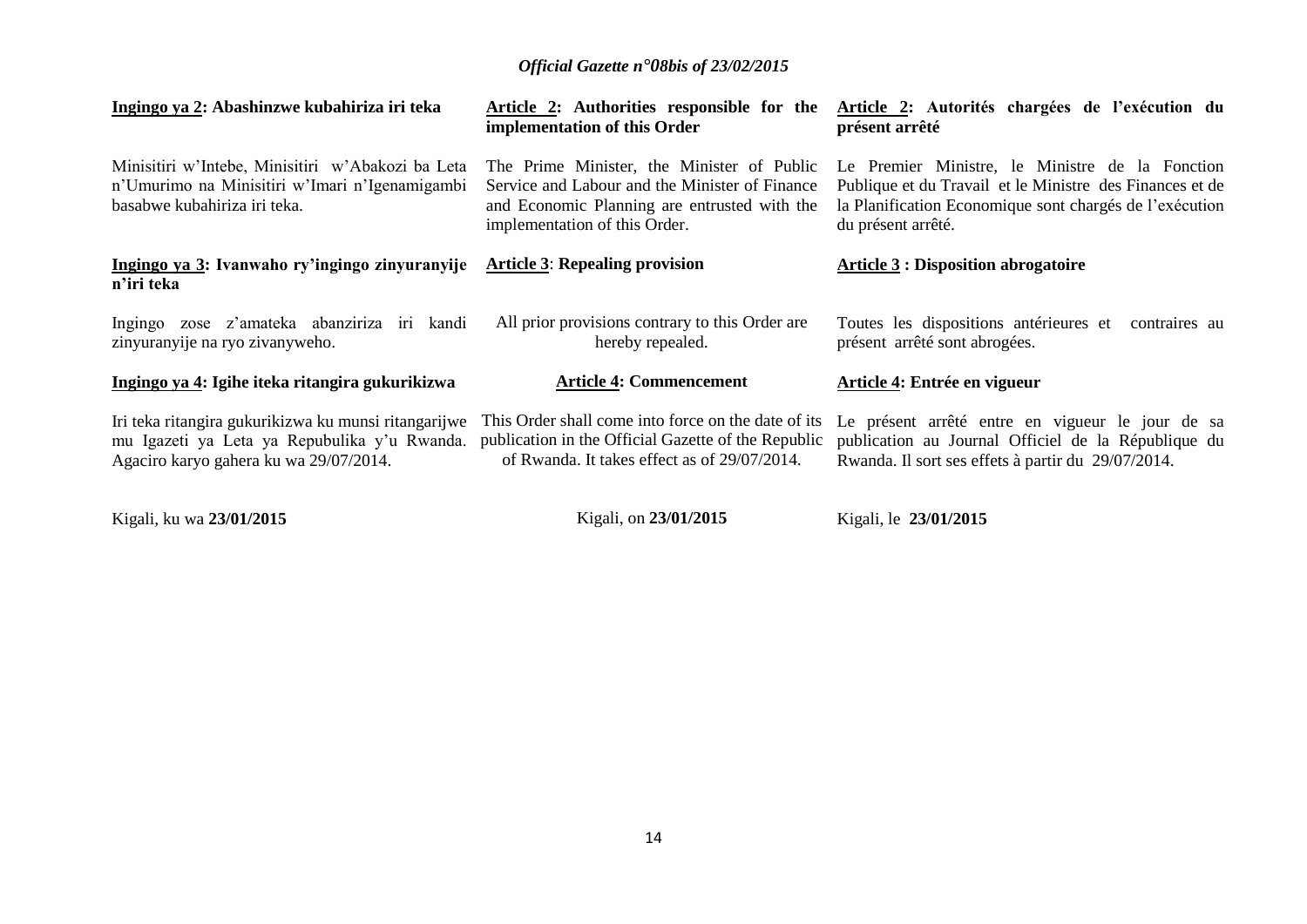(sé) **KAGAME Paul** Perezida wa Repubulika

(sé) **MUREKEZI Anastase** Minisitiri w'Intebe

**Bibonywe kandi bishyizweho Ikirango cya Repubulika:**

(sé) **BUSINGYE Johnston** Minisitiri w'Ubutabera / Intumwa Nkuru ya Leta

(sé) **KAGAME Paul** President of the Republic

(sé) **MUREKEZI Anastase** Prime Minister

**Seen and sealed with the Seal of the Republic:**

(sé) **BUSINGYE Johnston** Minister of Justice / Attorney General (sé) **KAGAME Paul** Président de la République

(sé) **MUREKEZI Anastase** Premier Ministre

**Vu et scellé du Sceau de la République :**

(sé) **BUSINGYE Johnston** Ministre de la Justice / Garde des Sceaux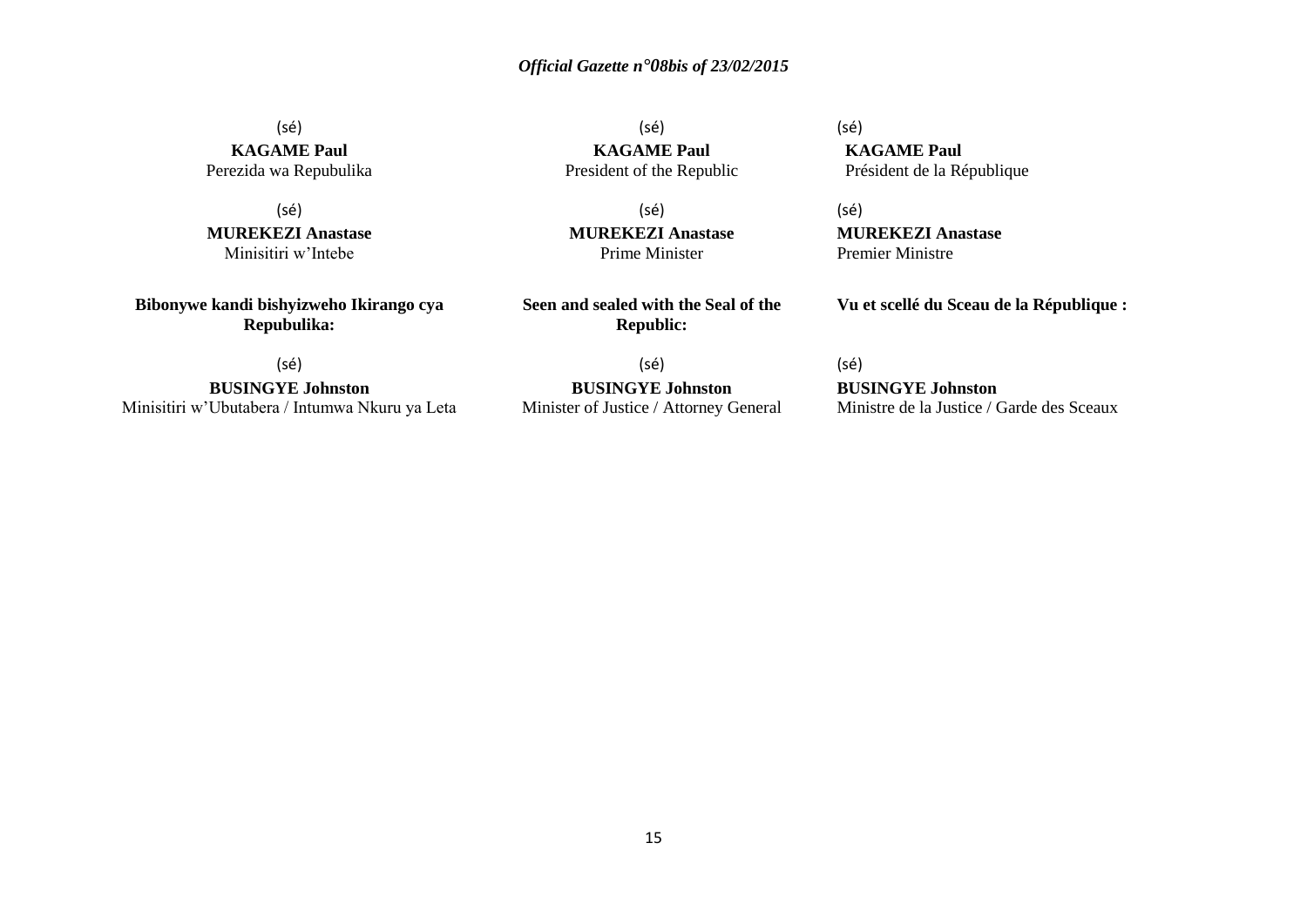**ITEKA RYA PEREZIDA N°24/01 RYO KU WA PRESIDENTIAL ORDER N°24/01 OF ARRETE PRESIDENTIEL N°24/01 DU 23/01/2015 RISHYIRAHO UMUYOBOZI MUKURU WUNGIRIJE 23/01/2015 APPOINTING A DEPUTY 23/01/2015 PORTANT NOMINATION D'UN DIRECTOR GENERAL DIRECTEUR GENERAL ADJOINT** 

#### **ISHAKIRO TABLE OF CONTENTS TABLE DES MATIERES**

| Ingingo ya mbere : Ishyirwaho                                                               | <b>Article One: Appointment</b>            | <b>Article premier : Nomination</b>                                                                |
|---------------------------------------------------------------------------------------------|--------------------------------------------|----------------------------------------------------------------------------------------------------|
| Ingingo ya 2: Abashinzwe kubahiriza iri teka                                                | Article 2:<br>implementation of this Order | Authorities responsible for the Article 2 : Autorités chargées de l'exécution du<br>présent arrêté |
| Ingingo ya 3: Ivanwaho ry'ingingo zinyuranyije Article 3: Repealing provision<br>n'iri teka |                                            | <b>Article 3 : Disposition abrogatoire</b>                                                         |
| Ingingo ya 4: Igihe iteka ritangira gukurikizwa                                             | <b>Article 4 : Commencement</b>            | Article 4 : Entrée en vigueur                                                                      |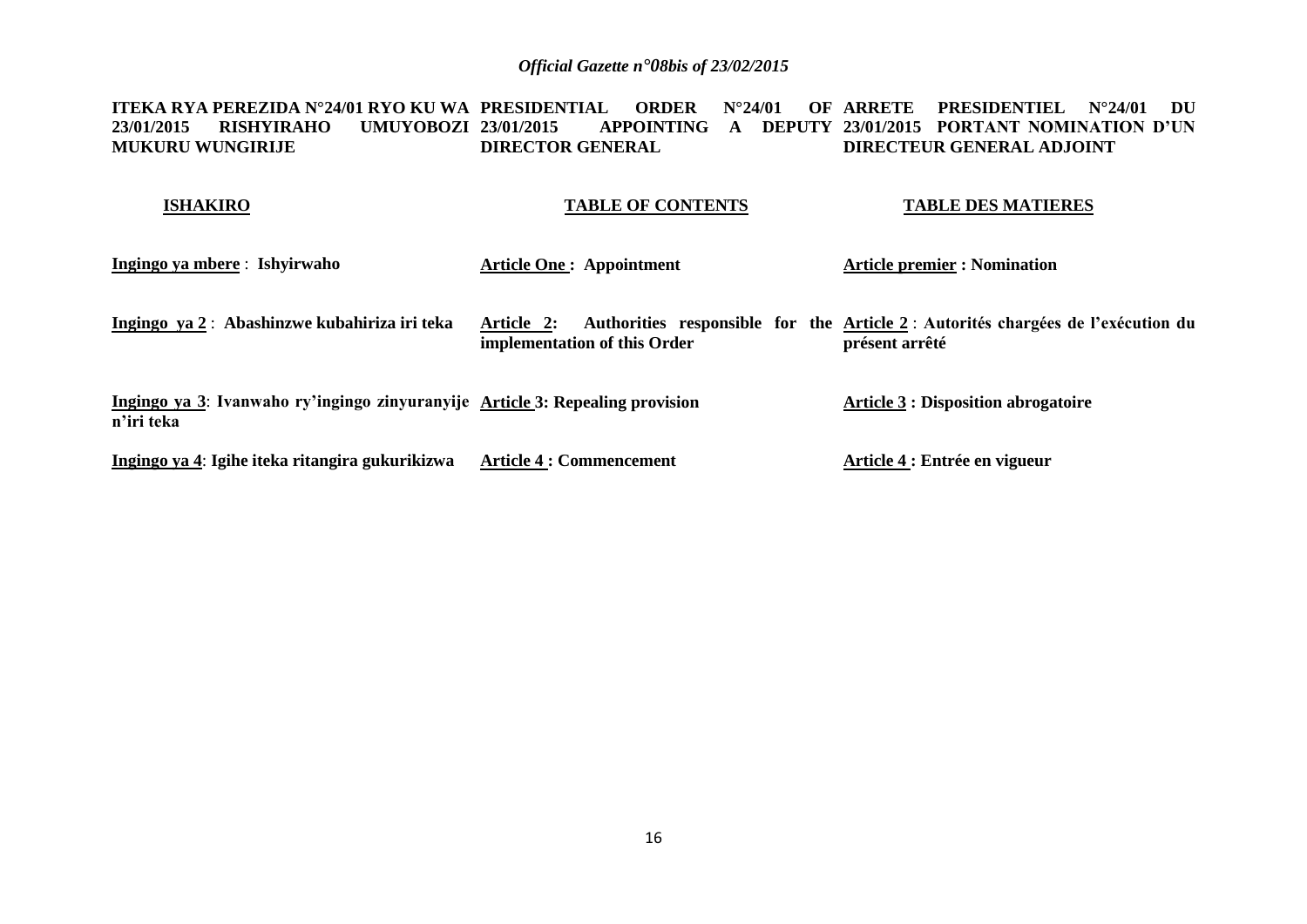#### **ITEKA RYA PEREZIDA N°24/01 RYO KU PRESIDENTIAL ORDER N°24/01 OF** WA 23/01/2015 RISHYIRAHO UMUYOBOZI 23/01/2015 **MUKURU WUNGIRIJE 23/01/2015 APPOINTING A DEPUTY PORTANT NOMINATION D'UN DIRECTEUR DIRECTOR GENERAL ARRETE PRESIDENTIEL N°24/01 DU 23/01/2015 GENERAL ADJOINT**

**Twebwe, KAGAME Paul,** Perezida wa Repubulika;

**We, KAGAME Paul,** President of the Republic; **Nous, KAGAME Paul,** Président de la République;

Dushingiye ku Itegeko Nshinga rya Repubulika y'u Pursuant to the Constitution of the Republic of Vu la Constitution de la République du Rwanda du 04 Rwanda ryo ku wa 04 Kamena 2003 nk'uko Rwanda of 04 June 2003 as amended to date, juin 2003 telle que révisée à ce jour, spécialement en ryavuguruwe kugeza ubu, cyane cyane mu ngingo especially in Articles 88, 89, 112 and 113; zaryo, iya 88, iya 89, iya 112 n'iya 113; ses articles 88, 89, 112 et 113;

Dushingiye ku Itegeko n° 86/2013 ryo ku wa Pursuant to Law n° 86/2013 of 11/09/2013 Vu la Loi n° 86/2013 du 11/09/2013 portant Statut 11/09/2013 rishyiraho Sitati Rusange igenga establishing the General Statutes for Public Général de la Fonction Publique, spécialement en ses Abakozi ba Leta, cyane cyane mu ngingo zaryo, iya Service especially in Articles 4, 6 and 8; 4, iya 6 n'iya 8; articles 4, 6 et 8;

Dushingiye ku Itegeko n° 45/2010 ryo ku wa Pursuant to Law n° 45/2010 of 14/12/2010 Vu la Loi n° 45/2010 du 14/12/2010 portant création de 14/12/2010 rishyiraho Ikigo cy'Ubwiteganyirize establishing Rwanda Social Security Board l'Office Rwandais de Sécurité Sociale (RSSB) et mu Rwanda (RSSB) rikanagena inshingano, (RSSB) and determining its mission, organisation déterminant sa mission, son organisation et son imiterere n'imikorere byacyo, cyane cyane mu and functioning, especially in Article 10; ngingo yaryo ya 10; fonctionnement, spécialement en son article 10;

| Bisabwe na Minisitiri w'Imari n'Igenamigambi; | Economic Planning;               | On proposal by the Minister of Finance and Sur proposition du Ministre des Finances et de la<br>Planification Economique;                                                                 |
|-----------------------------------------------|----------------------------------|-------------------------------------------------------------------------------------------------------------------------------------------------------------------------------------------|
| imaze kubisuzuma no kubyemeza;                | in its session of $29/07/2014$ ; | Inama y'Abaminisitiri yateranye ku wa 29/07/2014 After consideration and approval by the Cabinet, Après examen et adoption par le Conseil des Ministres<br>en sa séance du $29/07/2014$ ; |

#### **TWATEGETSE KANDI DUTEGETSE: HAVE ORDERED AND HEREBY ORDER: AVONS ARRETE ET ARRETONS:**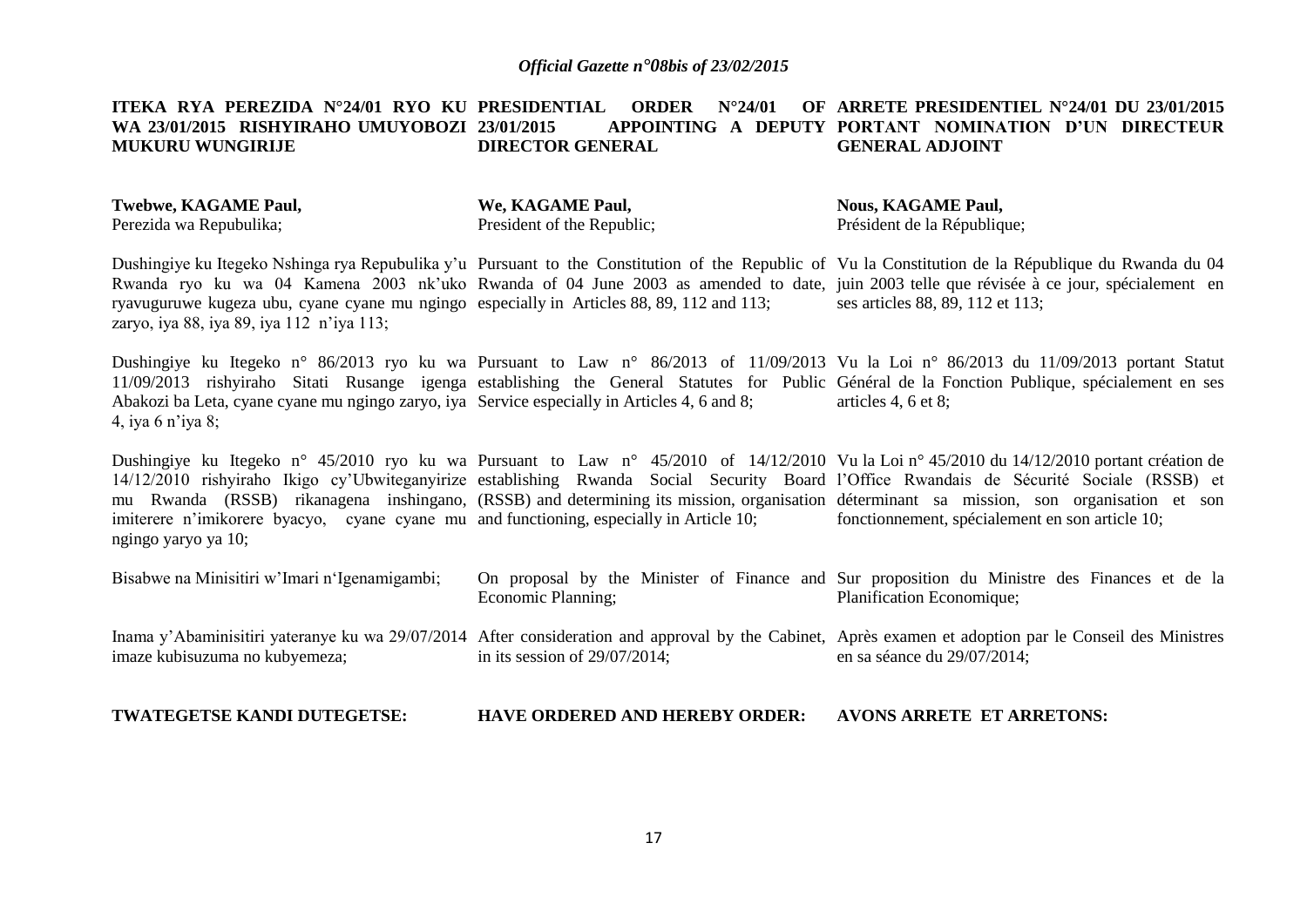| Ingingo ya mbere: Ishyirwaho                                                                              | <b>Article One: Appointment</b>                                                                        | <b>Article premier: Nomination</b>                                                                                                                                                                                                                                                                                                                                                         |
|-----------------------------------------------------------------------------------------------------------|--------------------------------------------------------------------------------------------------------|--------------------------------------------------------------------------------------------------------------------------------------------------------------------------------------------------------------------------------------------------------------------------------------------------------------------------------------------------------------------------------------------|
| mu Kigo cy'Ubwiteganyirize mu Rwanda (RSSB).                                                              | Management in Rwanda Social Security Board l'Office Rwandais de Sécurité Sociale (RSSB).<br>$(RSSB)$ . | Bwana SEBABI John Bosco agizwe Umuyobozi Mr. SEBABI John Bosco is hereby appointed Monsieur SEBABI John Bosco est nommé Directeur<br>Mukuru Wungirije ushinzwe gucunga umutungo Deputy Director General in charge of Funds Général Adjoint chargé de la Gestion des Fonds à                                                                                                                |
| Ingingo ya 2: Abashinzwe kubahiriza iri<br>teka                                                           | implementation of this Order                                                                           | <u>Article 2</u> : Authorities responsible for the <u>Article 2</u> : Autorités chargées de l'exécution du<br>présent arrêté                                                                                                                                                                                                                                                               |
| Minisitiri<br>w'Intebe.<br>Minisitiri<br>n'Umurimo basabwe kubahiriza iri teka.                           | implementation of this Order.                                                                          | w'Imari The Prime Minister, the Minister of Finance and Le Premier Ministre, le Ministre des Finances et de la<br>n'Igenamigambi na Minisitiri w'Abakozi ba Leta Economic Planning and the Minister of Public Planification Economique et le Ministre de la Fonction<br>Service and Labour are entrusted with the Publique et du Travail sont chargés de l'exécution du<br>présent arrêté. |
|                                                                                                           |                                                                                                        |                                                                                                                                                                                                                                                                                                                                                                                            |
| Ingingo ya 3: Ivanwaho ry'ingingo zinyuranyije Article 3: Repealing provision<br>n'iri teka               |                                                                                                        | <b>Article 3 : Disposition abrogatoire</b>                                                                                                                                                                                                                                                                                                                                                 |
| zinyuranyije na ryo zivanyweho.                                                                           | hereby repealed.                                                                                       | Ingingo zose z'amateka abanziriza iri kandi All prior provisions contrary to this Order are Toutes les dispositions antérieures contraires au présent<br>arrêté sont abrogées.                                                                                                                                                                                                             |
| Ingingo ya 4: Igihe iteka ritangira gukurikizwa Article 4: Commencement                                   |                                                                                                        | Article 4 : Entrée en vigueur                                                                                                                                                                                                                                                                                                                                                              |
| Iri<br>y'u Rwanda. Agaciro karyo gahera ku wa of Rwanda. It takes effect as of 29/07/2014.<br>29/07/2014. |                                                                                                        | teka ritangira gukurikizwa ku munsi This Order shall come into force on the date of its Le présent arrêté entre en vigueur le jour de sa<br>ritangarijweho mu Igazeti ya Leta ya Repubulika publication in the Official Gazette of the Republic publication au Journal Officiel de la République du<br>Rwanda. Il sort ses effets à partir du 29/07/2014.                                  |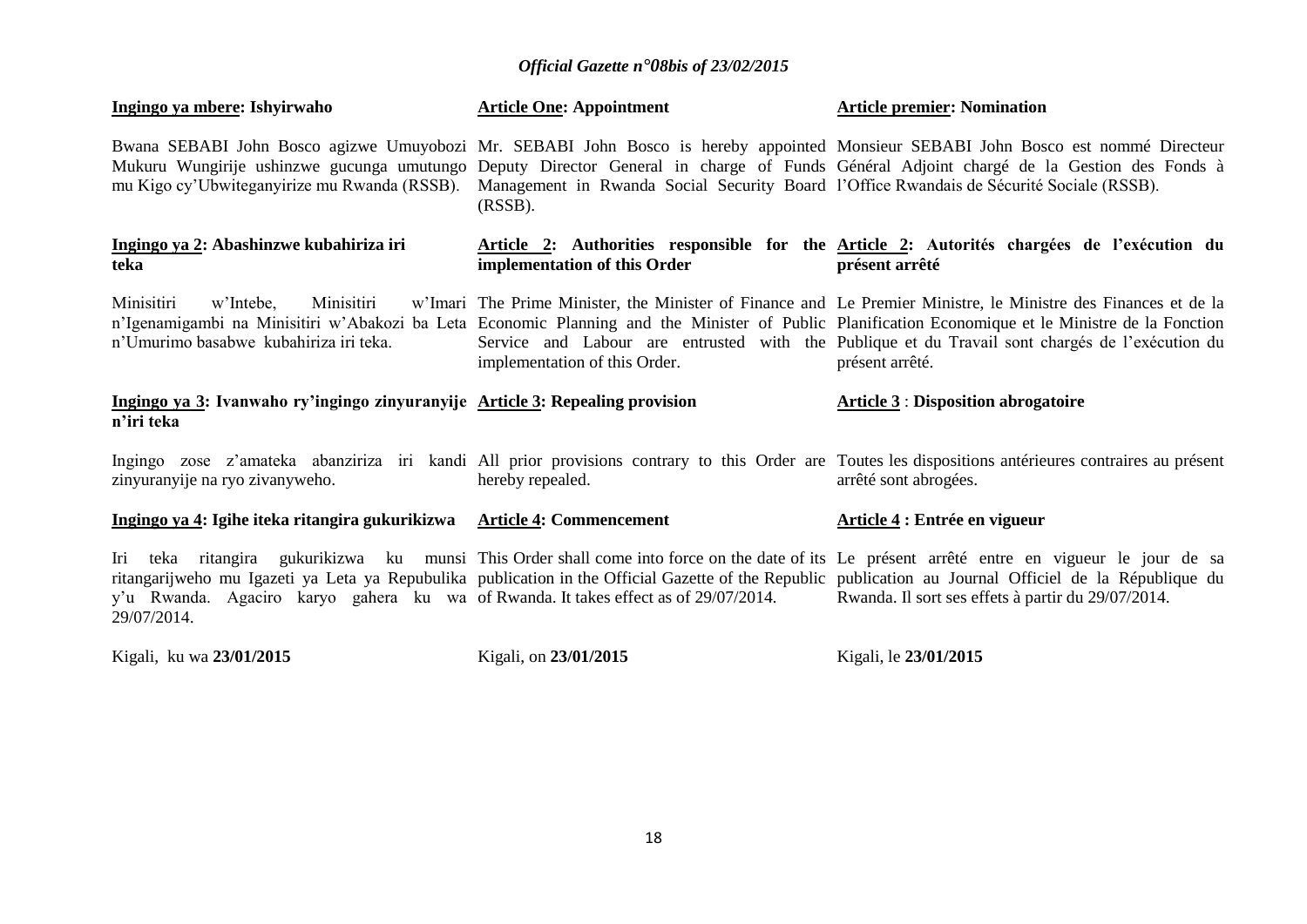(sé) **KAGAME Paul**

(sé) **KAGAME Paul** Perezida wa Repubulika

(sé)

**MUREKEZI Anastase**  Minisitiri w'Intebe

**Bibonywe kandi bishyizweho Ikirango cya Repubulika:**

President of the Republic

(sé)

**MUREKEZI Anastase**  Prime Minister

**Seen and sealed with the Seal of the Republic:**

(sé) **BUSINGYE Johnston** Minisitiri w'Ubutabera / Intumwa Nkuru ya Leta

(sé) **BUSINGYE Johnston** Minister of Justice / Attorney General

(sé) **KAGAME Paul** Président de la République

(sé)

**MUREKEZI Anastase** Premier Ministre

**Vu et scellé du Sceau de la République :**

(sé)

**BUSINGYE Johnston** Ministre de la Justice / Garde des Sceaux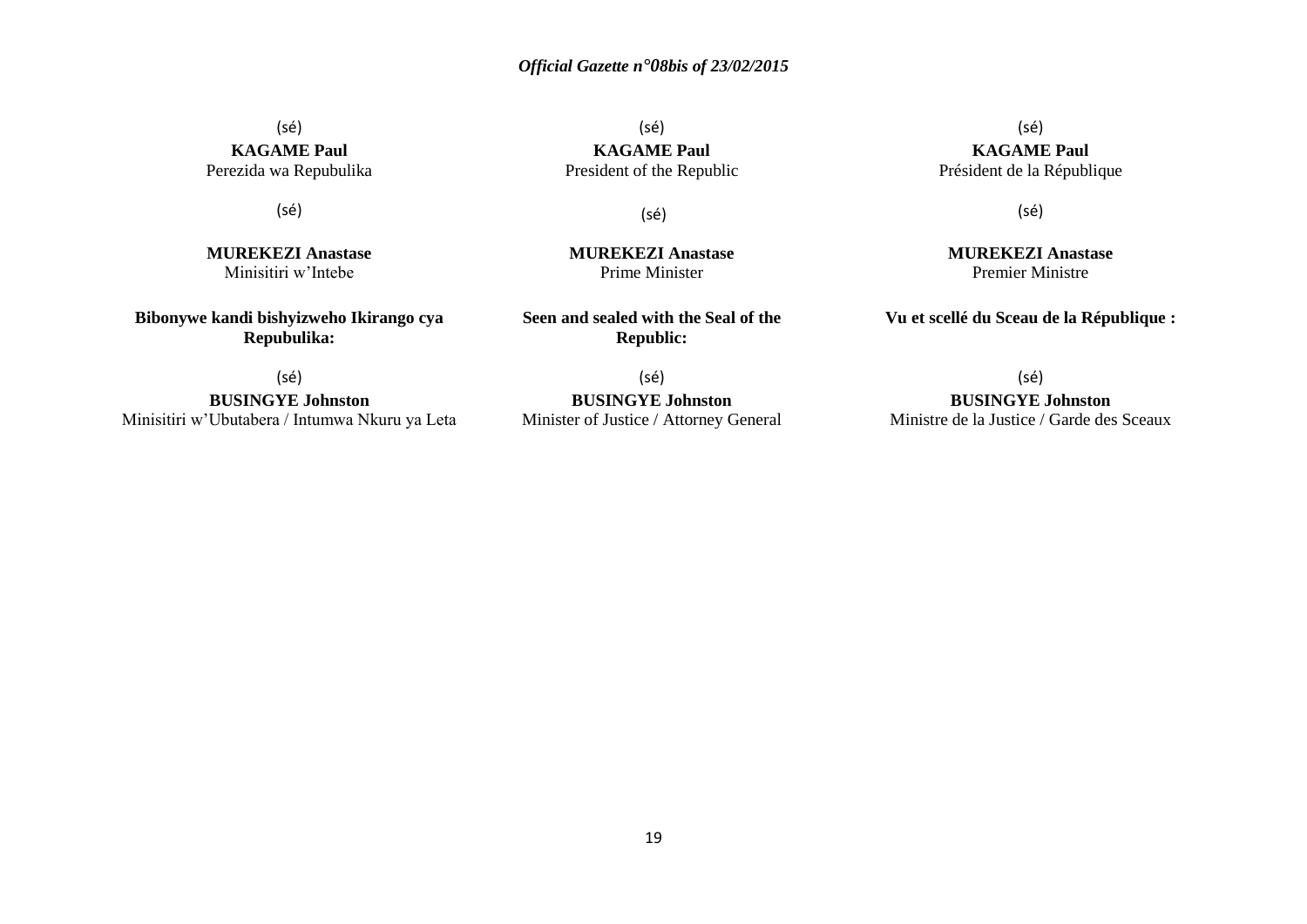**ITEKA RYA MINISITIRI W'INTEBE N°05/03 PRIME MINISTER'S ORDER N°05/03 OF ARRETE DU PREMIER MINISTRE N°05/03 RYO KUWA 22/01/2015 RISHYIRAHO 22/01/2015 APPOINTING A DIVISION DU 22/01/2015 PORTANT NOMINATION UMUYOBOZI W'ISHAMI MANAGER D'UN CHEF DE DIVISION**

| <b>ISHAKIRO</b>                                                                              | <b>TABLE OF CONTENTS</b>                                                                                                   | <b>TABLE DES MATIERES</b>                  |
|----------------------------------------------------------------------------------------------|----------------------------------------------------------------------------------------------------------------------------|--------------------------------------------|
| Ingingo ya mbere : Ishyirwaho                                                                | <b>Article One: Appointment</b>                                                                                            | <b>Article premier : Nomination</b>        |
| Ingingo ya 2: Abashinzwe kubahiriza iri teka                                                 | Article 2: Authorities responsible for the Article 2: Autorités chargées de l'exécution du<br>implementation of this Order | présent arrêté                             |
| Ingingo ya 3: Ivanwaho ry'ingingo zinyuranyije Article 3 : Repealing provision<br>n'iri teka |                                                                                                                            | <b>Article 3 : Disposition abrogatoire</b> |
| Ingingo ya 4 : Igihe iteka ritangira gukurikizwa                                             | <b>Article 4 : Commencement</b>                                                                                            | Article 4 : Entrée en vigueur              |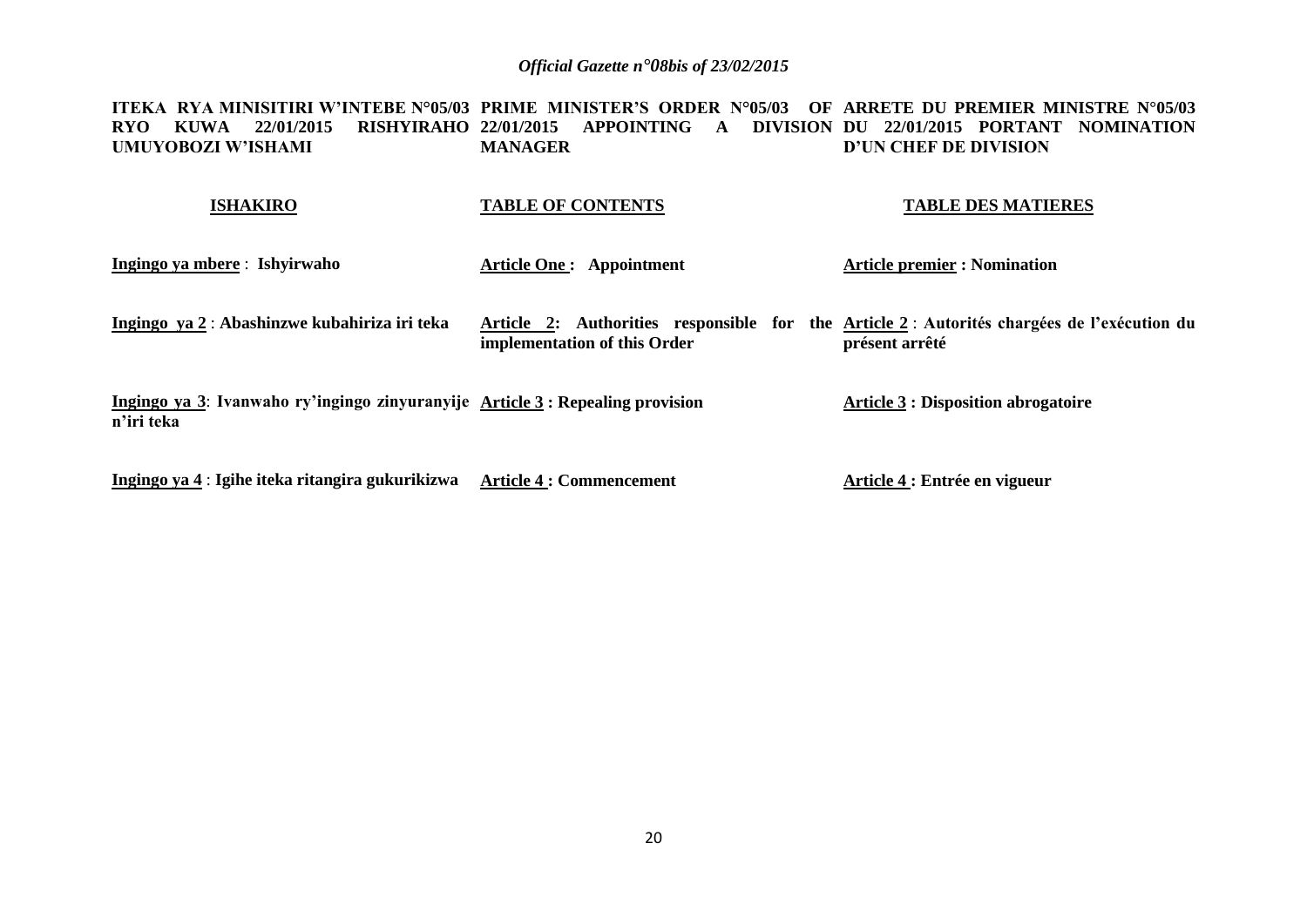#### **ITEKA RYA MINISITIRI W'INTEBE N°05/03 PRIME MINISTER'S ORDER N°05/03 OF ARRETE DU PREMIER MINISTRE N°05/03 RYO KUWA 22/01/2015 RISHYIRAHO 22/01/2015 APPOINTING A DIVISION UMUYOBOZI W'ISHAMI MANAGER** A DIVISION DU 22/01/2015 PORTANT NOMINATION **D'UN CHEF DE DIVISION**

| Minisitiri w'Intebe,                                                                                                                                                                                                                                                                                                                                                                                                         | The Prime Minister,                                                                                                                                                                                                                                                                                                                                  | Le Premier Ministre,                                                                                                                 |
|------------------------------------------------------------------------------------------------------------------------------------------------------------------------------------------------------------------------------------------------------------------------------------------------------------------------------------------------------------------------------------------------------------------------------|------------------------------------------------------------------------------------------------------------------------------------------------------------------------------------------------------------------------------------------------------------------------------------------------------------------------------------------------------|--------------------------------------------------------------------------------------------------------------------------------------|
| Ashingiye ku Itegeko Nshinga rya Repubulika y'u Pursuant to the Constitution of the Republic of Vu la Constitution de la République du Rwanda<br>Rwanda ryo ku wa 04 Kamena 2003 nk'uko Rwanda of 04 June 2003 as amended to date, du 04 Juin 2003 telle que révisée à ce jour,<br>ryavuguruwe kugeza ubu, cyane cyane mu ngingo especially in Articles 118, 119, 121 and 201;<br>zaryo iya 118, iya 119, iya 121 n'iya 201; |                                                                                                                                                                                                                                                                                                                                                      | spécialement en ses articles 118, 119, 121 et 201;                                                                                   |
| Ashingiye ku Itegeko n° 86/2013 ryo kuwa 11/09/2013<br>rishyiraho Sitati Rusange igenga Abakozi ba Leta,<br>cyane cyane mu ngingo zaryo iya 4, iya 6 n'iya 8;                                                                                                                                                                                                                                                                | Pursuant to Law n° $86/2013$ of $11/09/2013$ Vu la Loi n° $86/2013$ du $11/09/2013$ portant Statut<br>establishing the General Statutes for Public Général de la Fonction Publique, spécialement en<br>Service, especially in Articles 4, 6, and 8;                                                                                                  | ses articles 4, 6, et 8;                                                                                                             |
| Ashingiye ku Itegeko n° 51/2013 ryo kuwa 28/06/2013<br>rishyiraho Ikigo cy'Igihugu cy'Ubushakashatsi<br>n'Iterambere mu byerekeye inganda (NIRDA)<br>n'imikorere<br>inshingano,<br>imiterere<br>rikanagena<br>byacyo, cyane cyane mu ngingo yaryo ya 10;                                                                                                                                                                     | $n^{\circ}51/2013$<br>Law<br>Pursuant<br>to<br>28/06/2013 establishing the National Industrial création de l'Agence Nationale de Recherche et de<br>Research and Development Agency (NIRDA) and Développement<br>determining its mission, organization and determinant sa mission, son organisation et son<br>functioning, especially in Article 10; | of Vu la Loi nº $51/2013$ du $28/06/2013$ portant<br>Industriels<br>(NIRDA)<br>et<br>fonctionnement, spécialement en son article 10; |
| Bisabwe na Minisitiri w'Ubucuruzi n'Inganda;                                                                                                                                                                                                                                                                                                                                                                                 | On proposal by the Minister of Trade and Industry;                                                                                                                                                                                                                                                                                                   | Sur proposition du Ministre du Commerce et de<br>l'Industrie;                                                                        |
| Inama y'Abaminisitiri yateranye ku wa 15/10/2014, After consideration and approval by the Cabinet in<br>imaze kubisuzuma no kubyemeza;                                                                                                                                                                                                                                                                                       | its session of $15/10/2014$ ;                                                                                                                                                                                                                                                                                                                        | Après examen et adoption par le Conseil des<br>Ministres en sa séance du 15/10/2014;                                                 |
| <b>ATEGETSE:</b>                                                                                                                                                                                                                                                                                                                                                                                                             | <b>HEREBY ORDERS:</b>                                                                                                                                                                                                                                                                                                                                | <b>ARRETE:</b>                                                                                                                       |
| Ingingo ya mbere: Ishyirwaho                                                                                                                                                                                                                                                                                                                                                                                                 | <b>Article One: Appointment</b>                                                                                                                                                                                                                                                                                                                      | <b>Article premier: Nomination</b>                                                                                                   |
| Dr. MUKAZAYIRE K.<br>Umuyobozi w'Ishami rishinzwe Inganda                                                                                                                                                                                                                                                                                                                                                                    | Marie Jeanne agizwe Dr. MUKAZAYIRE K. Marie Jeanne is hereby Dr. MUKAZAYIRE K. Marie Jeanne est nommée<br>zikora appointed Head of Pharmaceutical and Chemical                                                                                                                                                                                       | Chef de Division chargée des Industries                                                                                              |

Industries Division in National Industrial Research Pharmaceutiques et Chimiques à l'Agence

Industriels (NIRDA).

Nationale de Recherche et de Développement

Ubushakashatsi ku Miti n'Ubutabire mu Kigo

cy'Igihugu cy'Ubushakashatsi n'Iterambere mu and Development Agency (NIRDA).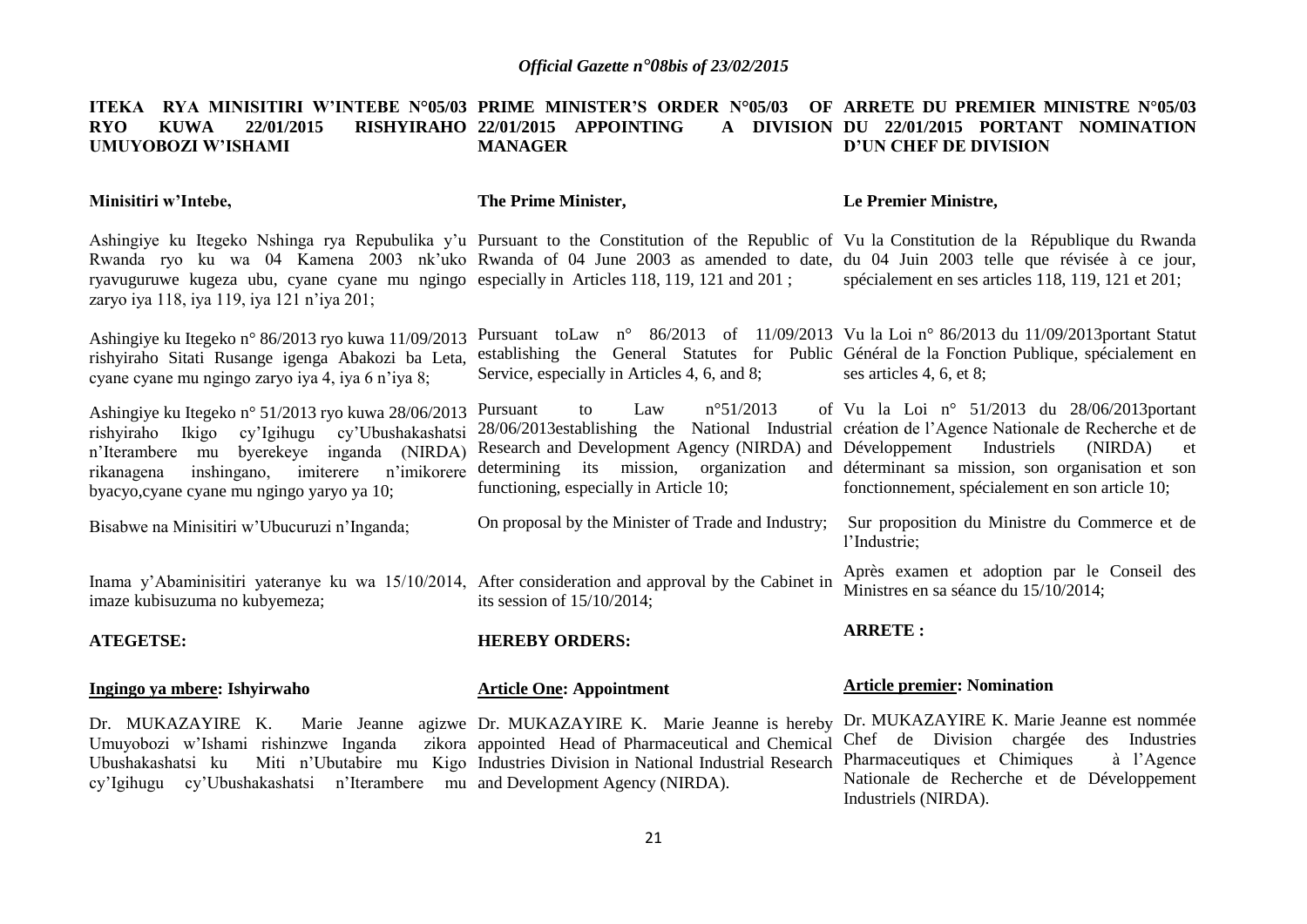| byerekeye Inganda (NIRDA).<br>Ingingo ya 2: Abashinzwe kubahiriza iri teka                                                                                                                                                                              | implementation of this Order                                                                                                                           | Article 2: Authorities responsible for the Article 2 : Autorités chargées de l'exécution du<br>présent arrêté                                                           |
|---------------------------------------------------------------------------------------------------------------------------------------------------------------------------------------------------------------------------------------------------------|--------------------------------------------------------------------------------------------------------------------------------------------------------|-------------------------------------------------------------------------------------------------------------------------------------------------------------------------|
| Minisitiri w'Abakozi ba Leta n'Umurimo na Minisitiri<br>w'Imari n'Igenamigambi basabwe kubahiriza iri teka.                                                                                                                                             | The Minister of Public Service and Labour and the<br>Minister of Finance and Economic Planning are<br>entrusted with the implementation of this Order. | Le Ministre de la Fonction Publique et du Travail<br>et le Ministre des Finances et de la Planification<br>Economique sont chargés de l'exécution du présent<br>arrêté. |
| Ingingo ya 3: Ivanwaho ry'ingingo zinyuranyije Article 3: Repealing provision<br>n'iri teka                                                                                                                                                             |                                                                                                                                                        | <b>Article 3 : Disposition abrogatoire</b>                                                                                                                              |
| z'amateka abanziriza iri<br>Ingingo<br>zose<br>zinyuranyije naryo zivanyweho.                                                                                                                                                                           | kandi All prior provisions contrary to this Order are<br>hereby repealed.                                                                              | Toutes les dispositions antérieures contraires au<br>présent arrêté sont abrogées.                                                                                      |
| Ingingo ya 4: Igihe iteka ritangira gukurikizwa                                                                                                                                                                                                         | <b>Article 4: Commencement</b>                                                                                                                         | Article 4 : Entrée en vigueur                                                                                                                                           |
| Iri teka ritangira gukurikizwa ku munsi ritangarijweho This Order shall come into force on the date of its<br>mu Igazeti ya Leta ya Repubulika y'u Rwanda. publication in the Official Gazette of the Republic<br>Agaciro karyo gahera kuwa 15/10/2014. | of Rwanda. It takes effect as of 15/10/2014.                                                                                                           | Le présent arrêté entre en vigueur le jour de sa<br>publication au Journal Officiel de la République du<br>Rwanda. Il sort ses effets à partir du 15/10/2014.           |
| Kigali, ku wa 22/01/2015                                                                                                                                                                                                                                | Kigali, on 22/01/2015                                                                                                                                  | Kigali, le 22/01/2015                                                                                                                                                   |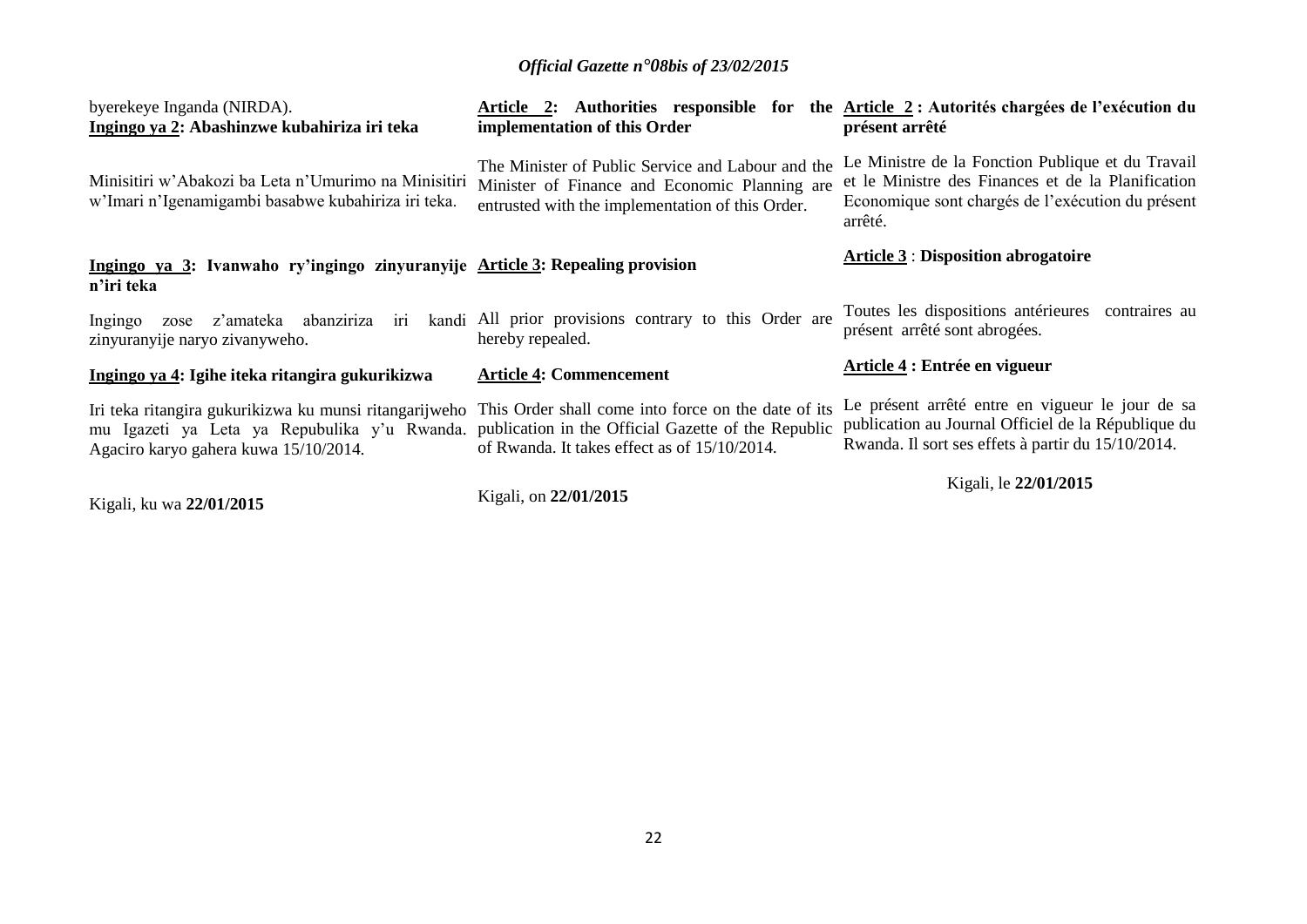#### (sé) **MUREKEZI Anastase** Minisitiri w'Intebe

#### (sé)

**UWIZEYE Judith** Minisitiri w'Abakozi ba Leta n'Umurimo

**Bibonywe kandi bishyizweho Ikirango cya Repubulika:**

(sé)

**BUSINGYE Johnston** Minisitiri w'Ubutabera / Intumwa Nkuru ya Leta

(sé) **MUREKEZI Anastase** Prime Minister

(sé) **MUREKEZI Anastase** Premier Ministre

(sé)

**UWIZEYE Judith** Ministre de la Fonction Publique et du Travail

(sé) **UWIZEYE Judith** Minister of Public Service and Labour

**Seen and sealed with the Seal of the Republic:**

(sé) **BUSINGYE Johnston** Minister of Justice /Attorney General (sé)

#### **BUSINGYE Johnston**

**Vu et scellé du Sceau de la République:**

Ministre de la Justice / Garde des Sceaux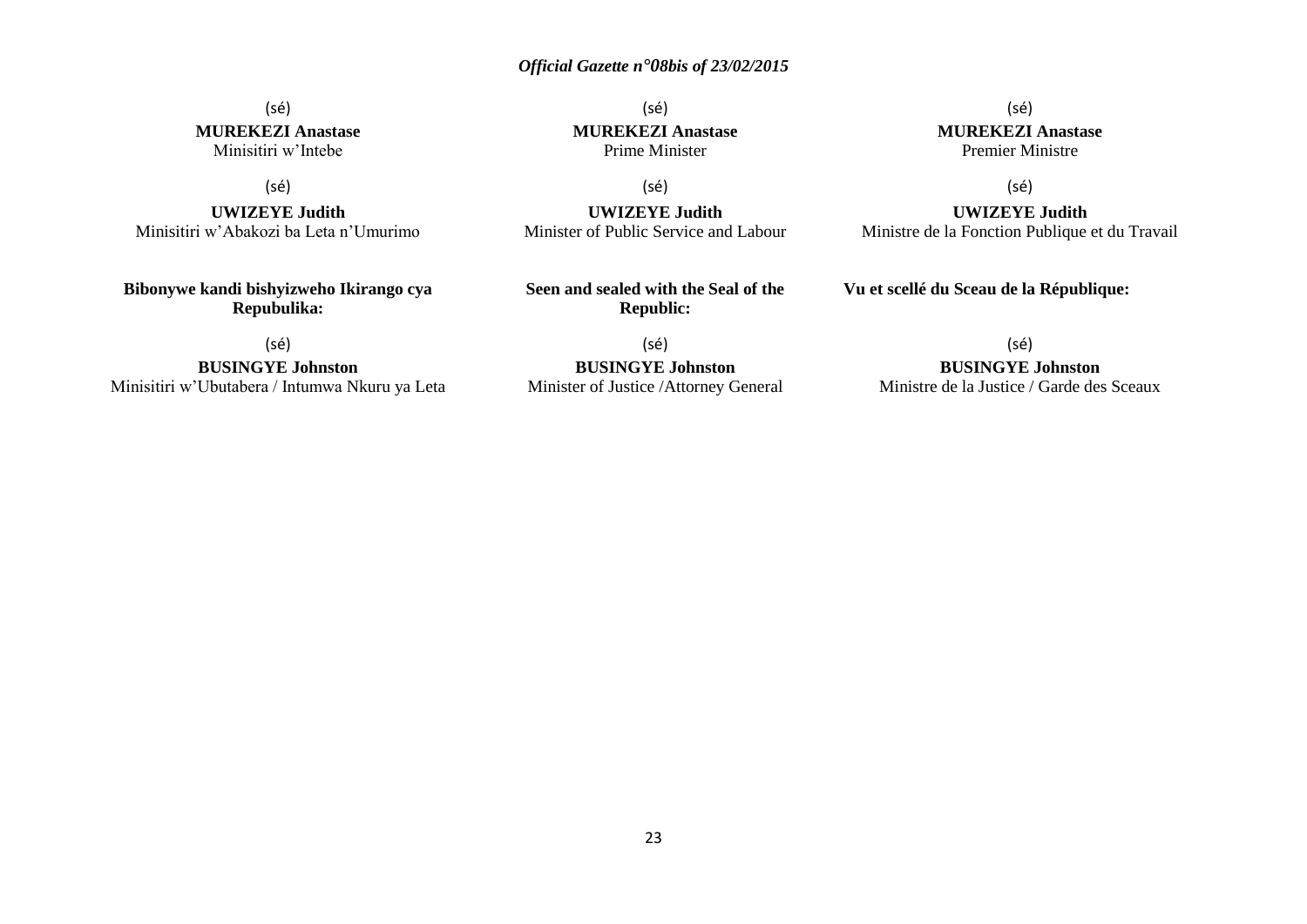**ITEKA RYA MINISITIRI W'INTEBE N°06/03 PRIME MINISTER'S ORDER N°06/03 OF ARRETE DU PREMIER MINISTRE N°06/03 RYO KU WA 22/01/2015 RISHYIRAHO 22/01/2015 APPOINTING A DIRECTOR OF DU 22/01/2015 PORTANT NOMINATION UMUYOBOZI W'ISHAMI UNIT D'UN DIRECTEUR D'UNITE**

| <b>ISHAKIRO</b>                                                                              | <b>CONTENTS</b>                                                                           | <b>TABLE DES MATIERES</b>                                              |
|----------------------------------------------------------------------------------------------|-------------------------------------------------------------------------------------------|------------------------------------------------------------------------|
| Ingingo ya mbere : Ishyirwaho                                                                | <b>Article One: Appointment</b>                                                           | <b>Article premier : Nomination</b>                                    |
| Ingingo ya 2 : Abashinzwe kubahiriza iri teka                                                | <b>Authorities</b><br>Article<br>responsible<br><b>2:</b><br>implementation of this Order | for Article 2 : Autorités chargées de l'exécution du<br>présent arrêté |
| Ingingo ya 3: Ivanwaho ry'ingingo zinyuranyije Article 3 : Repealing provision<br>n'iri teka |                                                                                           | <b>Article 3 : Disposition abrogatoire</b>                             |
| Ingingo ya 4 : Igihe iteka ritangira gukurikizwa                                             | <b>Article 4 : Commencement</b>                                                           | Article 4 : Entrée en vigueur                                          |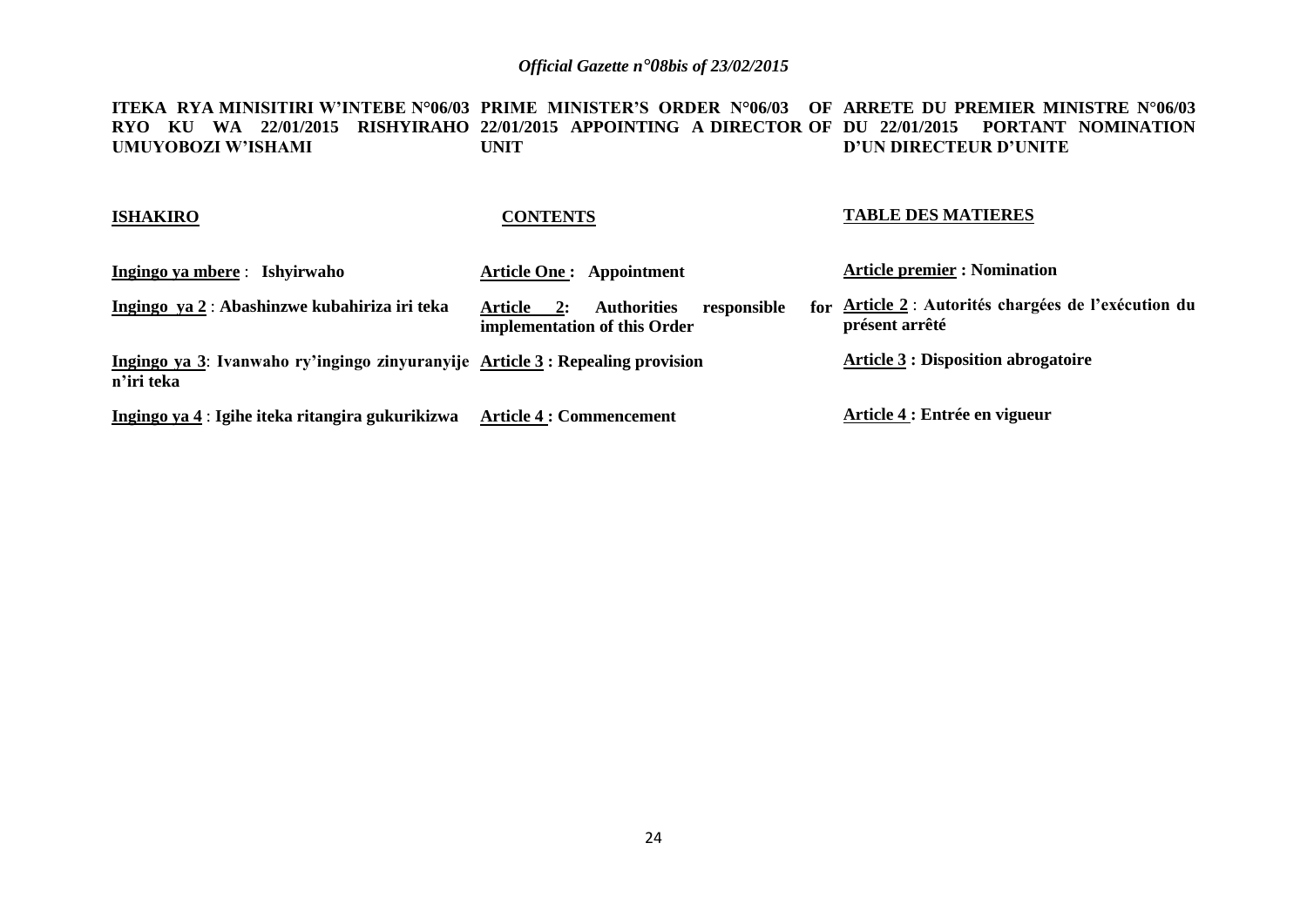#### **ITEKA RYA MINISITIRI W'INTEBE N°06/03 PRIME MINISTER'S ORDER N°06/03 OF ARRETE DU PREMIER MINISTRE RYO KU WA 22/01/2015 RISHYIRAHO 22/01/2015 APPOINTING A DIRECTOR OF UMUYOBOZI W'ISHAMI UNIT N°06/03 DU 22/01/2015 PORTANT NOMINATION D'UNE DIRECTRICE D'UNITE**

| Minisitiri w'Intebe,                                                                                                                                                                                                                                                                                                                                                                                                   | The Prime Minister,                                                                  | Le Premier Ministre,                                                            |
|------------------------------------------------------------------------------------------------------------------------------------------------------------------------------------------------------------------------------------------------------------------------------------------------------------------------------------------------------------------------------------------------------------------------|--------------------------------------------------------------------------------------|---------------------------------------------------------------------------------|
| Ashingiye ku Itegeko Nshinga rya Repubulika y'u Pursuant to the Constitution of the Republic of Vu la Constitution de la République du<br>Rwanda ryo ku wa 04 Kamena 2003 nk'uko Rwanda of 04 June 2003, as amended to date Rwanda du 04 Juin 2003 telle que révisée à ce<br>ryavuguruwe kugeza ubu, cyane cyane mu ngingo especially in Articles 118, 119, 121 and 201;<br>zaryo iya 118, iya 119, iya 121 n'iya 201; |                                                                                      | jour, spécialement en ses articles 118, 119, 121<br>et 201;                     |
| Ashingiye ku Itegeko n° 86/2013 ryo ku wa Pursuant to Law N° 86/2013 of 11/09/2013 Vu la Loi N° 86/2013 du 11/09/2013 portant<br>11/09/2013 rishyiraho Sitati Rusange igenga establishing the General Statutes for Public Service Statut Général de la Fonction Publique,<br>Abakozi ba Leta, cyane cyane mu ngingo zaryo iya especially in Articles 4, 6, and 8;<br>4, iya 6 n'iya 8;                                 |                                                                                      | spécialement en ses articles 4, 6, et 8;                                        |
| Bisabwe na Minisitiri w'Ubutabera/Intumwa Nkuru On proposal by the Minister of Justice/Attorney<br>ya Leta;                                                                                                                                                                                                                                                                                                            | General;                                                                             | Sur proposition du Ministre de la Justice/<br>Garde des Sceaux;                 |
| Inama y'Abaminisitiri yateranye ku wa 15/10/2014 After consideration and approval by the Cabinet in Après examen et adoption par le Conseil des<br>imaze kubisuzuma no kubyemeza;                                                                                                                                                                                                                                      | its session of $15/10/2014$ ;                                                        | Ministres en sa séance du 15/10/2014;                                           |
| <b>ATEGETSE:</b>                                                                                                                                                                                                                                                                                                                                                                                                       | <b>HEREBY ORDERS:</b>                                                                | <b>ARRETE:</b>                                                                  |
| Ingingo ya mbere: Ishyirwaho                                                                                                                                                                                                                                                                                                                                                                                           | <b>Article one: Appointment</b>                                                      | <b>Article premier: Nomination</b>                                              |
| Madamu<br><b>MURERWA</b><br>Christine<br>Umuyobozi w'Ishami rishinzwe Serivisi z'Ubufasha Director of Public Legal Aid Services Unit /State Directrice de l'Unité chargée des Services<br>mu by'Amategeko/State Attorney muri Minisiteri Attorney in the Ministry of Justice.<br>y'Ubutabera.                                                                                                                          | agizwe Ms. MURERWA Christine is hereby appointed Madame MURERWA Christine est nommée | d'Aide Juridique à la Population/ State Attorney<br>au Ministère de la Justice. |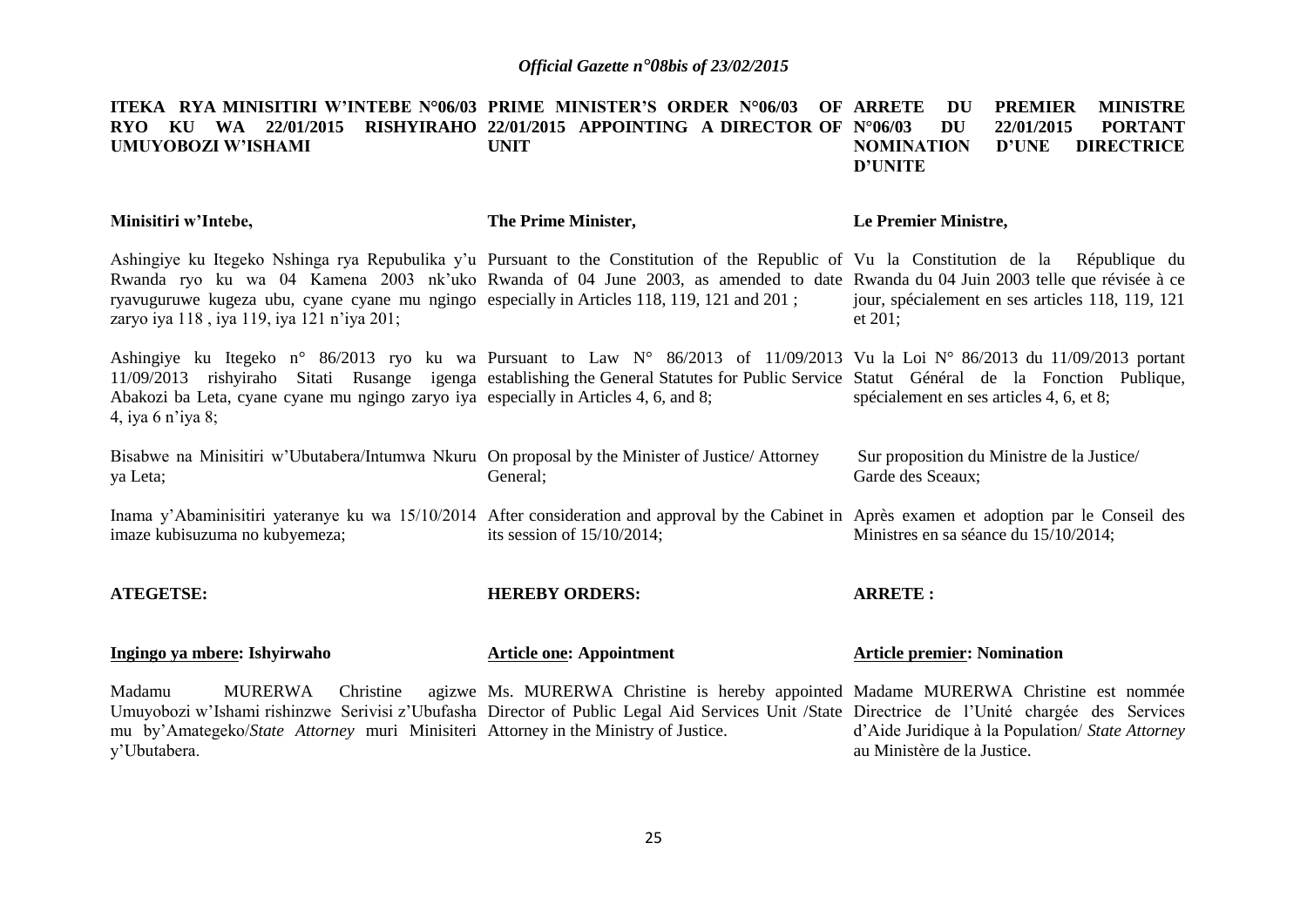| Ingingo ya 2: Abashinzwe kubahiriza iri teka                                                                                                                                                                                                                                                                                                           | 2:<br><b>Authorities</b><br>responsible<br>Article<br>implementation of this Order                                                                                            | for <u>Article 2</u> : Autorités chargées de l'exécution<br>du présent arrêté |
|--------------------------------------------------------------------------------------------------------------------------------------------------------------------------------------------------------------------------------------------------------------------------------------------------------------------------------------------------------|-------------------------------------------------------------------------------------------------------------------------------------------------------------------------------|-------------------------------------------------------------------------------|
| Minisitiri w'Ubutabera/Intumwa Nkuru ya Leta na The Minister of Justice/Attorney General, the Le Ministre de la Justice/Garde des Sceaux et le<br>Minisitiri w'Abakozi ba Leta n'Umurimo na Minister of Public Service and Labour and the Ministre de la Fonction Publique et du Travail<br>Minisitiri<br>w'lmari<br>kubahiriza iri teka.              | n'Igenamigambi bashinzwe Minister of Finance and Economic Planning are et le Ministre des Finances et de la Planification<br>entrusted with the implementation of this Order. | Economique sont chargés de l'exécution du<br>présent arrêté.                  |
| Ingingo ya 3: Ivanwaho ry'ingingo zinyuranyije Article 3: Repealing provision<br>n'iri teka                                                                                                                                                                                                                                                            |                                                                                                                                                                               | <b>Article 3: Disposition abrogatoire</b>                                     |
| Ingingo zose z'amateka abanziriza iri kandi All prior provisions contrary to this Order are Toutes les dispositions antérieures et contraires<br>zinyuranye naryo zivanyweho.                                                                                                                                                                          | hereby repealed.                                                                                                                                                              | au présent arrêté sont abrogées.                                              |
| Ingingo ya 4: Igihe iteka ritangira gukurikizwa                                                                                                                                                                                                                                                                                                        | <b>Article 4: Commencement</b>                                                                                                                                                | Article 4 : Entrée en vigueur                                                 |
| Iri teka ritangira gukurikizwa umunsi ritangarijwe This Order shall come into force on the date of its Le présent arrêté entre en vigueur le jour de sa<br>mu Igazeti ya Leta ya Repubulika y'u Rwanda. publication in the Official Gazette of the Republic publication au Journal Officiel de la République<br>Agaciro karyo gahera ku wa 15/10/2014. | of Rwanda. It takes effect as of 15/10/2014.                                                                                                                                  | du Rwanda. Il sort ses effets à partir du<br>15/10/2014.                      |
| Kigali, ku wa 22/01/2015                                                                                                                                                                                                                                                                                                                               | Kigali, on 22/01/2015                                                                                                                                                         | Kigali, le 22/01/2015                                                         |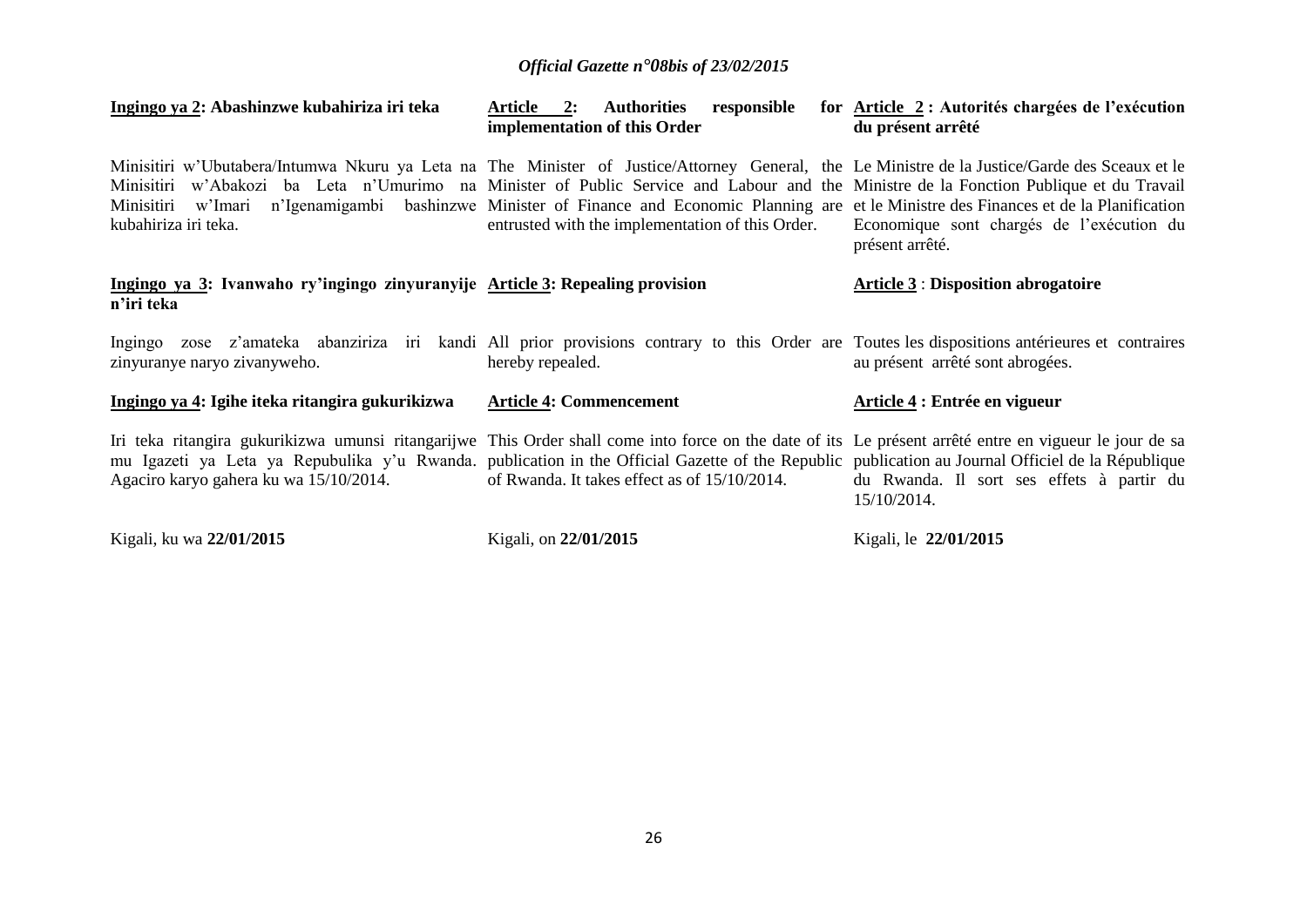#### (sé) **MUREKEZI Anastase** Minisitiri w'Intebe

(sé)

**UWIZEYE Judith** Minisitiri w'Abakozi ba Leta n'Umurimo

**Bibonywe kandi bishyizweho Ikirango cya Repubulika:**

(sé) **MUREKEZI Anastase** Prime Minister

(sé)

**UWIZEYE Judith** Minister of Public Service and Labour

(sé) **MUREKEZI Anastase** Premier Ministre

(sé)

**UWIZEYE Judith** Ministre de la Fonction Publique et du Travail

**Seen and sealed with the Seal of the Republic:**

(sé)

**BUSINGYE Johnston**

Minisitiri w'Ubutabera / Intumwa Nkuru ya Leta

(sé) **BUSINGYE Johnston** Minister of Justice /Attorney General (sé)

**Vu et scellé du Sceau de la République:**

**BUSINGYE Johnston** Ministre de la Justice / Garde des Sceaux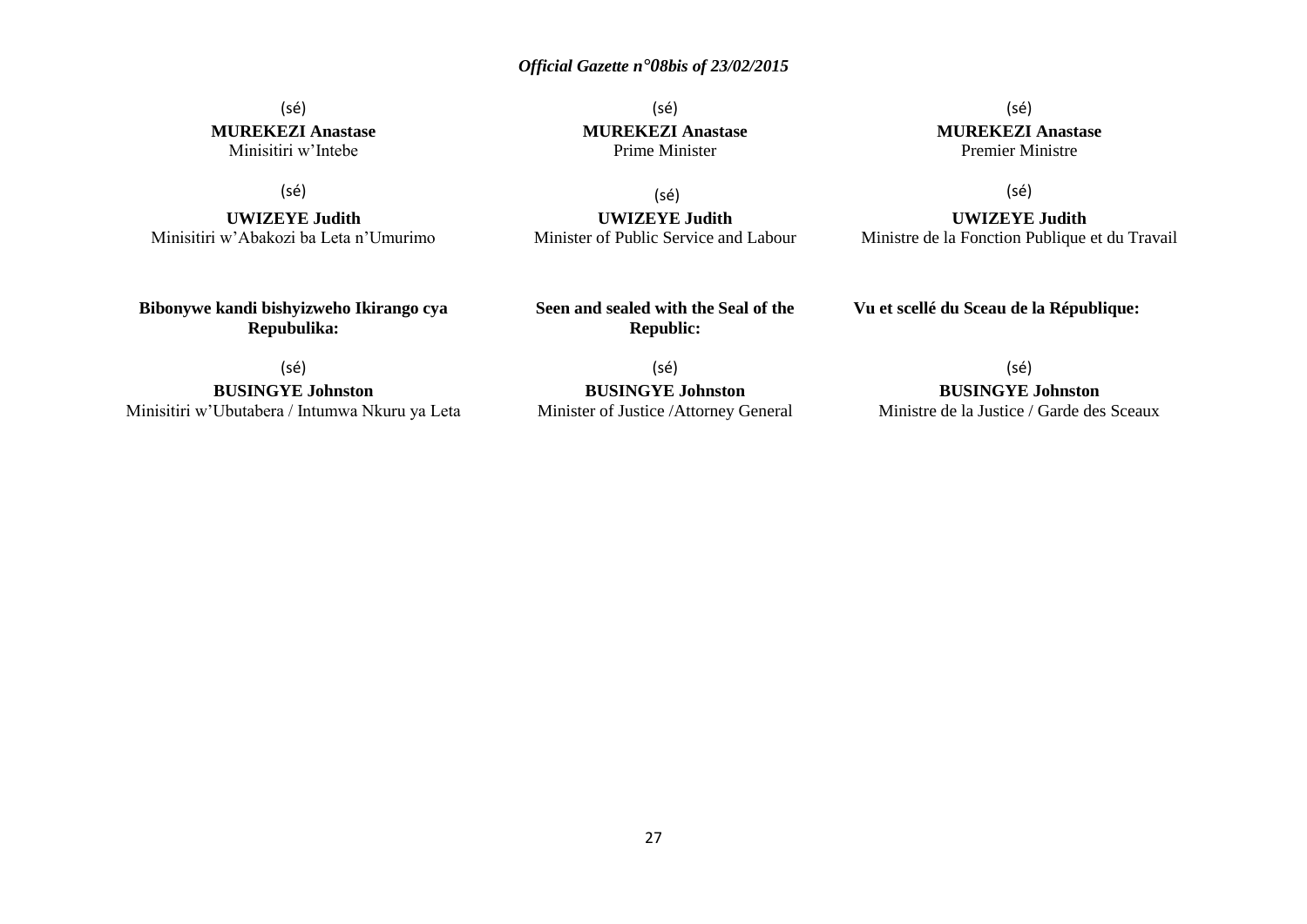**ITEKA RYA MINISITIRI W'INTEBE N°07/03 PRIME MINISTER'S ORDER N°07/03 OF ARRETE DU PREMIER MINISTRE N°07/03 RYO KU WA 22/01/2015 RISHYIRAHO 22/01/2015 APPOINTING ANALYSTS IMPUGUKE DU 22/01/2015 PORTANT NOMINATION DES ANALYSTES**

| <b>ISHAKIRO</b>                                                                             | <b>TABLE OF CONTENTS</b>        | <b>TABLE DES MATIERES</b>                                                                                     |
|---------------------------------------------------------------------------------------------|---------------------------------|---------------------------------------------------------------------------------------------------------------|
| Ingingo ya mbere : Ishyirwaho                                                               | Article One: Appointment        | <b>Article premier : Nomination</b>                                                                           |
| Ingingo ya 2 : Abashinzwe kubahiriza iri teka                                               | implementation of this Order    | Article 2: Authorities responsible for the Article 2 : Autorités chargées de l'exécution du<br>présent arrêté |
| Ingingo ya 3: Ivanwaho ry'ingingo zinyuranyije Article 3: Repealing provision<br>n'iri teka |                                 | <b>Article 3 : Disposition abrogatoire</b>                                                                    |
| Ingingo ya 4 : Igihe iteka ritangira gukurikizwa                                            | <b>Article 4 : Commencement</b> | Article 4 : Entrée en vigueur                                                                                 |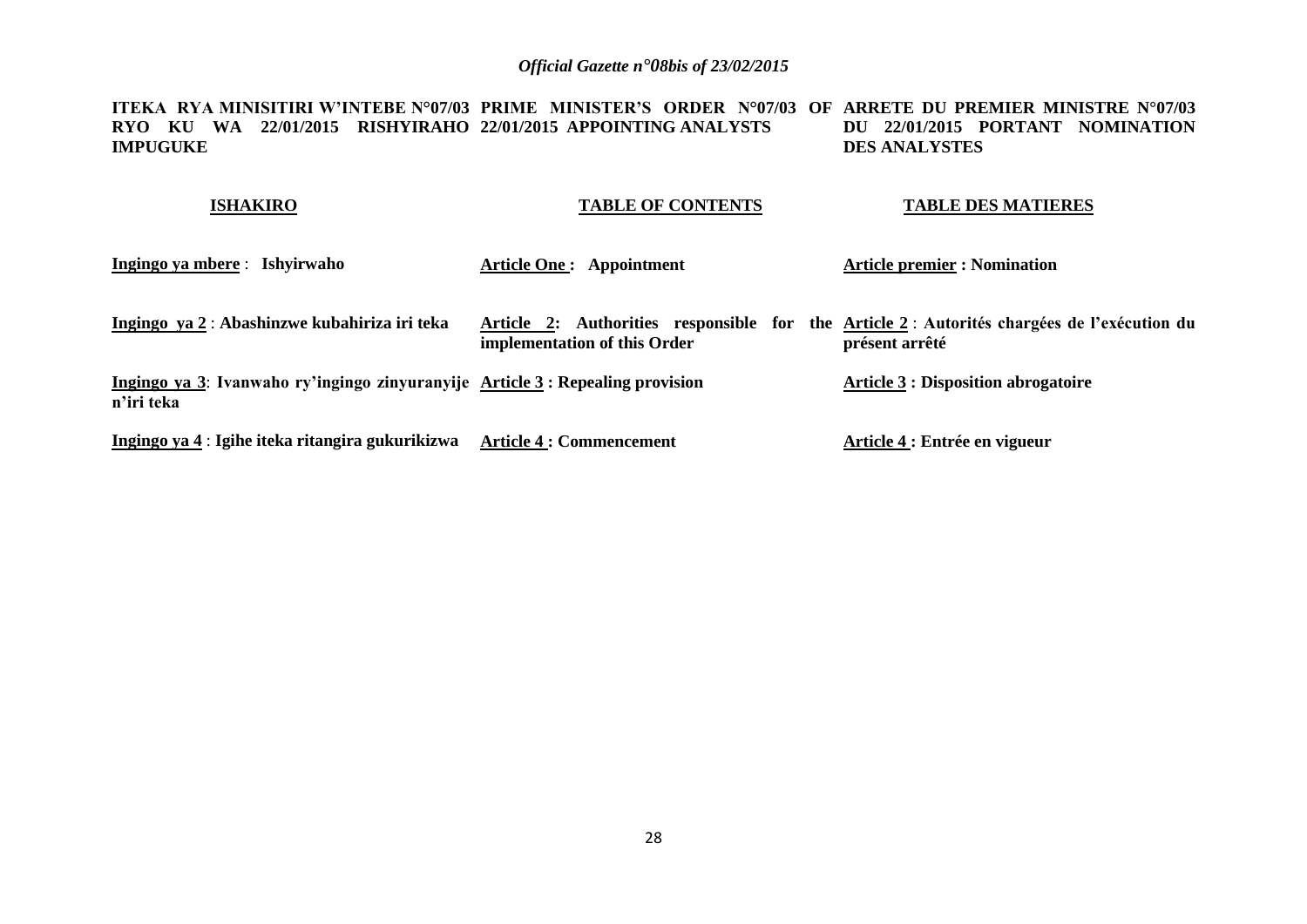#### **ITEKA RYA MINISITIRI W'INTEBE N°07/03 PRIME MINISTER'S ORDER N°07/03 OF RYO KU WA 22/01/2015 IMPUGUKE 22/01/2015 APPOINTING ANALYSTS ARRETE DU PREMIER MINISTRE N°07/03 DU 22/01/2015 PORTANT NOMINATION DES ANALYSTES**

**Minisitiri w'Intebe, The Prime Minister, Le Premier Ministre,**

Ashingiye ku Itegeko Nshinga rya Repubulika y'u Pursuant to the Constitution of the Republic of Vu la Constitution de la République du Rwanda Rwanda ryo ku wa 04 Kamena 2003 nk'uko Rwanda of 04 June 2003 as amended to date, du 04 Juin 2003 telle que révisée à ce jour, ryavuguruwe kugeza ubu, cyane cyane mu ngingo especially in Articles 118, 119, 121 and 201 ; zaryo iya 118, iya 119, iya 121 n'iya 201; spécialement en ses articles 118, 119, 121 et 201;

Ashingiye ku Itegeko n° 86/2013 ryo ku wa Pursuant to Law n° 86/2013 of 11/09/2013 Vu la Loi n° 86/2013 du 11/09/2013 portant Statut 11/09/2013 rishyiraho Sitati Rusange igenga establishing the General Statutes for Public Général de la Fonction Publique, spécialement en Abakozi ba Leta, cyane cyane mu ngingo zaryo iya Service, especially in Articles 4, 6, and 8; 4, iya 6 n'iya 8; ses articles 4, 6, et 8;

Bisabwe na Minisitiri w'Ubutabera/Intumwa Nkuru On proposal by the Minister of Justice/ Attorney Sur proposition du Ministre de la Justice/ Garde ya Leta; General; des Sceaux;

Inama y'Abaminisitiri yateranye ku wa 15/10/2014, After consideration and approval by the Cabinet, in Après examen et adoption par le Conseil des imaze kubisuzuma no kubyemeza; its session of 15/10/2014; Ministres, en sa séance du 15/10/2014;

| <b>ATEGETSE:</b>                                                                                                                                                                                                                                                                                                              | <b>HEREBY ORDERS:</b>                                   | <b>ARRETE:</b> |                                                                                                     |
|-------------------------------------------------------------------------------------------------------------------------------------------------------------------------------------------------------------------------------------------------------------------------------------------------------------------------------|---------------------------------------------------------|----------------|-----------------------------------------------------------------------------------------------------|
| Ingingo ya mbere: Ishyirwaho                                                                                                                                                                                                                                                                                                  | <b>Article One: Appointment</b>                         |                | <b>Article premier: Nomination</b>                                                                  |
| Abantu bakurikira bagizwe Impuguke zishinzwe The following persons are hereby appointed Civil Les personnes ci-après sont nommées Analystes du<br>imanza za Leta / Senior State Attorneys muri Litigation Analysts/ Senior State Attorneys in the Contentieux de l'Etat/ Senior State Attorneys au<br>Minisiteri y'Ubutabera: | Ministry of Justice:                                    |                | Ministère de la Justice:                                                                            |
| 1° Bwana KAREMERA George;<br>2° Bwana RUBANGO K. Epimaque;                                                                                                                                                                                                                                                                    | 1° Mr. KAREMERA George;<br>2° Mrs. RUBANGO K. Epimaque; |                | <sup>1</sup> <sup>o</sup> Monsieur KAREMERA George;<br>2 <sup>°</sup> Monsieur RUBANGO K. Epimaque; |
| 3º Madamu UMWALI MUNYANTWARI Claire;                                                                                                                                                                                                                                                                                          | 3º Ms. UMWALI MUNYANTWARI Claire;                       |                | Madame UMWALI MUNYANTWARI<br>Claire;                                                                |
| 4° Bwana CYUBAHIRO Fiat;                                                                                                                                                                                                                                                                                                      | 4° Mr. CYUBAHIRO Fiat;                                  | $4^{\circ}$    | Monsieur CYUBAHIRO Fiat;                                                                            |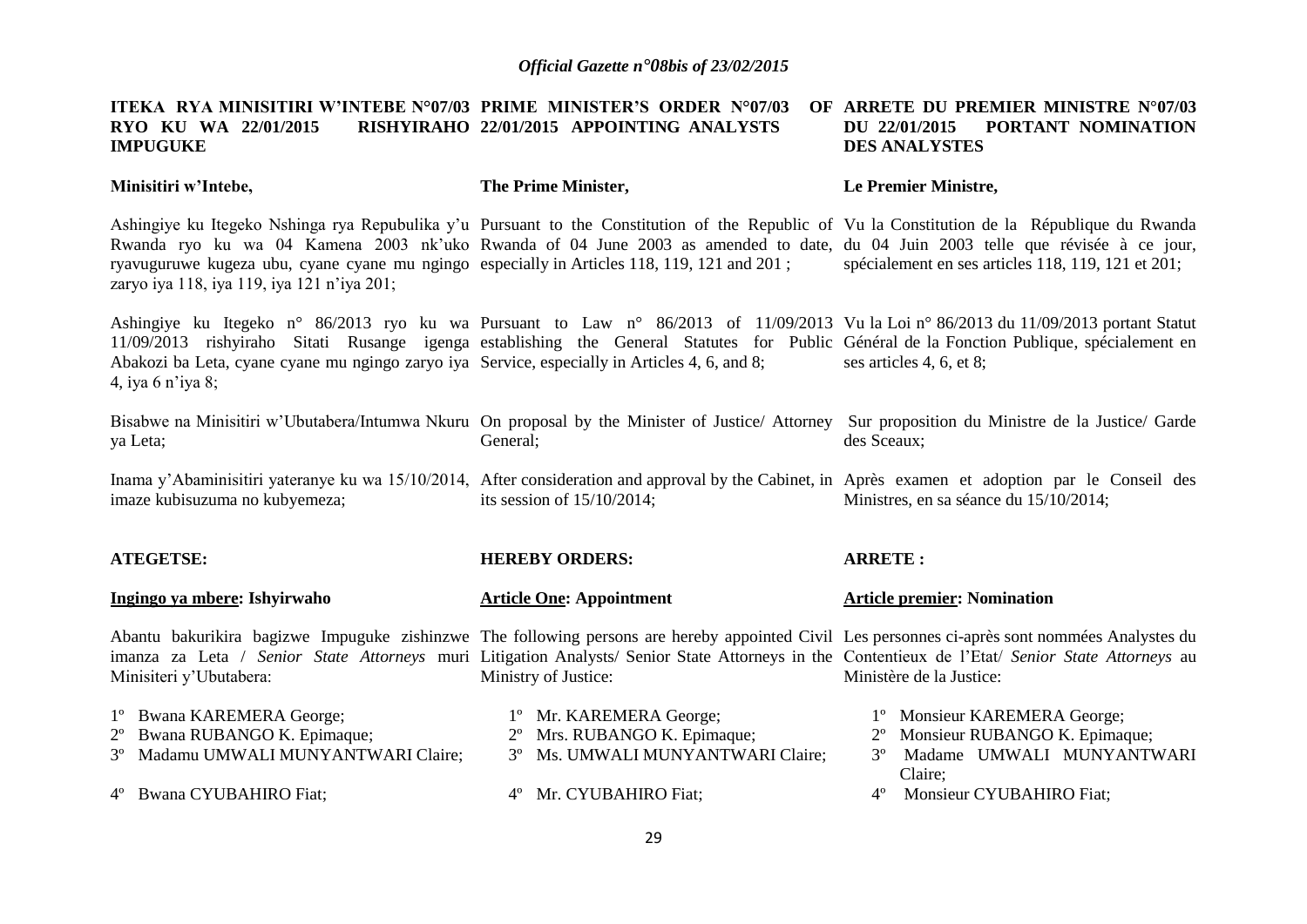5º Madame BATSINDA Aline;

5º Ms. BATSINDA Aline;

5º Madamu BATSINDA Aline;

| Bwana MBONIGABA Eulade;<br>Madamu GAHONGAYIRE Myriam;<br>Bwana NTAGANDA N. Felix;<br>$8^{\circ}$<br>Bwana NTARUGERA Nicholas;<br>9°<br>10° Bwana RUSANGANWA Eugene.                                                                                                                                                                                         | 6° Mr MBONIGABA Eulade;<br>7° Ms. GAHONGAYIRE Myriam;<br>Mr. NTAGANDA N. Félix;<br>$8^{\circ}$<br>9° Mr. NTARUGERA Nicholas;<br>10° Mr. RUSANGANWA Eugene.            | Monsieur MBONIGABA Eulade;<br>7° Madame GAHONGAYIRE Myriam;<br>Monsieur NTAGANDA N. Felix;<br>$8^{\circ}$<br>9° Monsieur NTARUGERA Nicholas;<br>10° Monsieur RUSANGANWA Eugène. |
|-------------------------------------------------------------------------------------------------------------------------------------------------------------------------------------------------------------------------------------------------------------------------------------------------------------------------------------------------------------|-----------------------------------------------------------------------------------------------------------------------------------------------------------------------|---------------------------------------------------------------------------------------------------------------------------------------------------------------------------------|
| Ingingo ya 2: Abashinzwe kubahiriza iri teka                                                                                                                                                                                                                                                                                                                | implementation of this Order                                                                                                                                          | Article 2: Authorities responsible for the Article 2: Autorités chargées de l'exécution du<br>présent arrêté                                                                    |
| Minisitiri w'Ubutabera/Intumwa Nkuru ya Leta, The Minister of Justice/Attorney General, the Le Ministre de la Justice/Garde des Sceaux, le<br>Minisitiri w'Abakozi ba Leta n'Umurimo na Minister of Public Service and Labour and the Ministre de la Fonction Publique et du Travail et le<br>Minisitiri<br>w'Imari<br>kubahiriza iri teka.                 | n'Igenamigambi basabwe Minister of Finance and Economic Planning are Ministre des Finances et de la Planification<br>entrusted with the implementation of this Order. | Economique sont chargés de l'exécution du présent<br>arrêté.                                                                                                                    |
| Ingingo ya 3: Ivanwaho ry'ingingo zinyuranyije Article 3: Repealing provision<br>n'iri teka                                                                                                                                                                                                                                                                 |                                                                                                                                                                       | <b>Article 3: Disposition abrogatoire</b>                                                                                                                                       |
|                                                                                                                                                                                                                                                                                                                                                             |                                                                                                                                                                       |                                                                                                                                                                                 |
| Ingingo zose z'amateka abanziriza iri kandi All prior provisions contrary to this Order are Toutes les dispositions antérieures contraires au<br>zinyuranyije na ryo zivanyweho.                                                                                                                                                                            | hereby repealed.                                                                                                                                                      | présent arrêté sont abrogées.                                                                                                                                                   |
| Ingingo ya 4: Igihe iteka ritangira gukurikizwa                                                                                                                                                                                                                                                                                                             | <b>Article 4: Commencement</b>                                                                                                                                        | Article 4 : Entrée en vigueur                                                                                                                                                   |
| Iri teka ritangira gukurikizwa ku munsi ritangarijwe This Order shall come into force on the date of its Le présent arrêté entre en vigueur le jour de sa<br>mu Igazeti ya Leta ya Repubulika y'u Rwanda. publication in the Official Gazette of the Republic publication au Journal Officiel de la République du<br>Agaciro karyo gahera ku wa 15/10/2014. | of Rwanda. It takes effect as of 15/10/2014.                                                                                                                          | Rwanda. Il sort ses effets à partir du 15/10/2014.                                                                                                                              |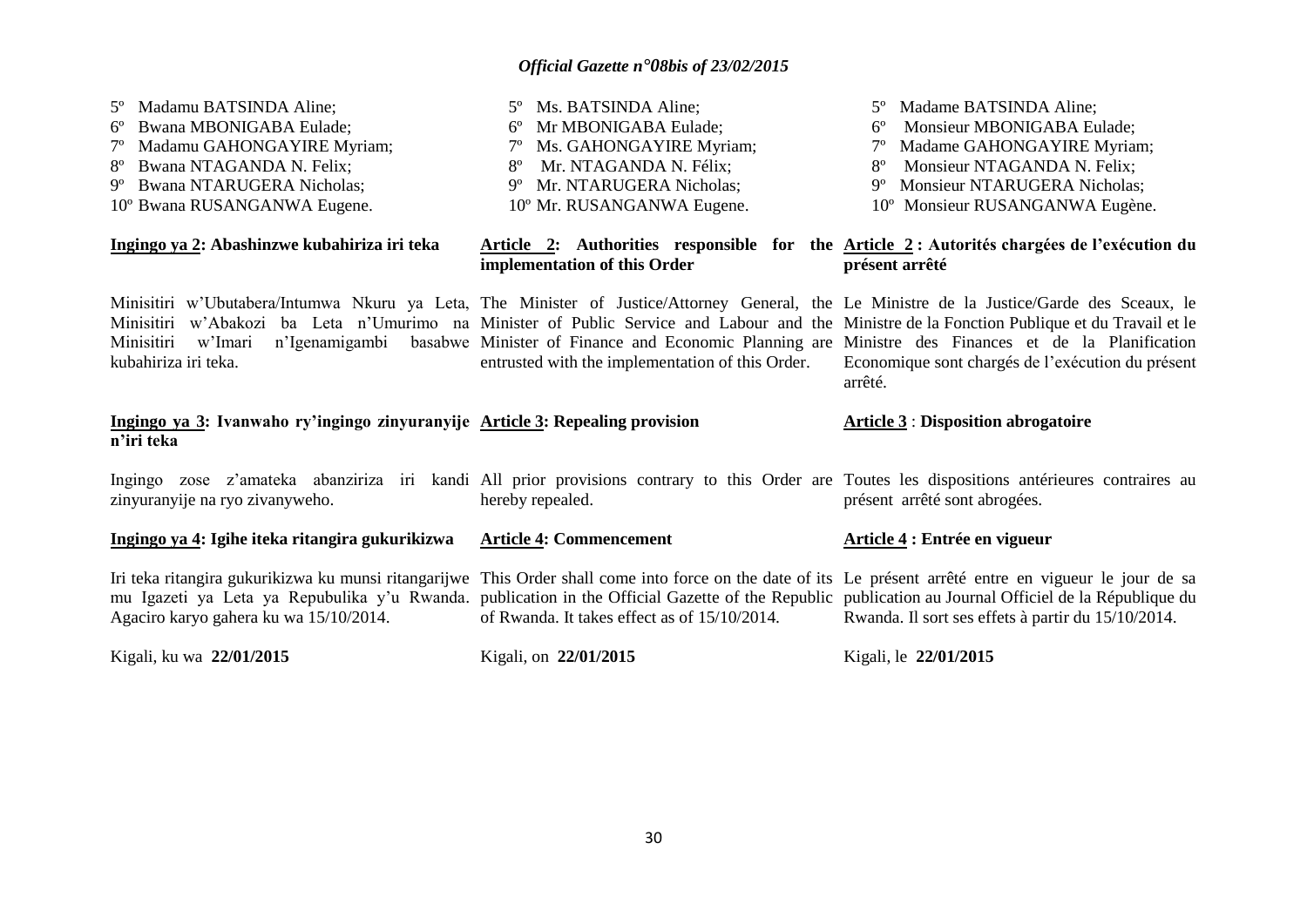(sé) **MUREKEZI Anastase** Minisitiri w'Intebe

(sé)

**UWIZEYE Judith** Minisitiri w'Abakozi ba Leta n'Umurimo

**Bibonywe kandi bishyizweho Ikirango cya Repubulika:**

(sé) **MUREKEZI Anastase** Prime Minister

(sé)

**UWIZEYE Judith** Minister of Public Service and Labour

**Seen and sealed with the Seal of the Republic:**

(sé) **MUREKEZI Anastase** Premier Ministre

(sé)

**UWIZEYE Judith** Ministre de la Fonction Publique et du Travail

**Vu et scellé du Sceau de la République:**

(sé)

**BUSINGYE Johnston** Minisitiri w'Ubutabera / Intumwa Nkuru ya Leta

(sé) **BUSINGYE Johnston** Minister of Justice /Attorney General (sé)

**BUSINGYE Johnston**

Ministre de la Justice / Garde des Sceaux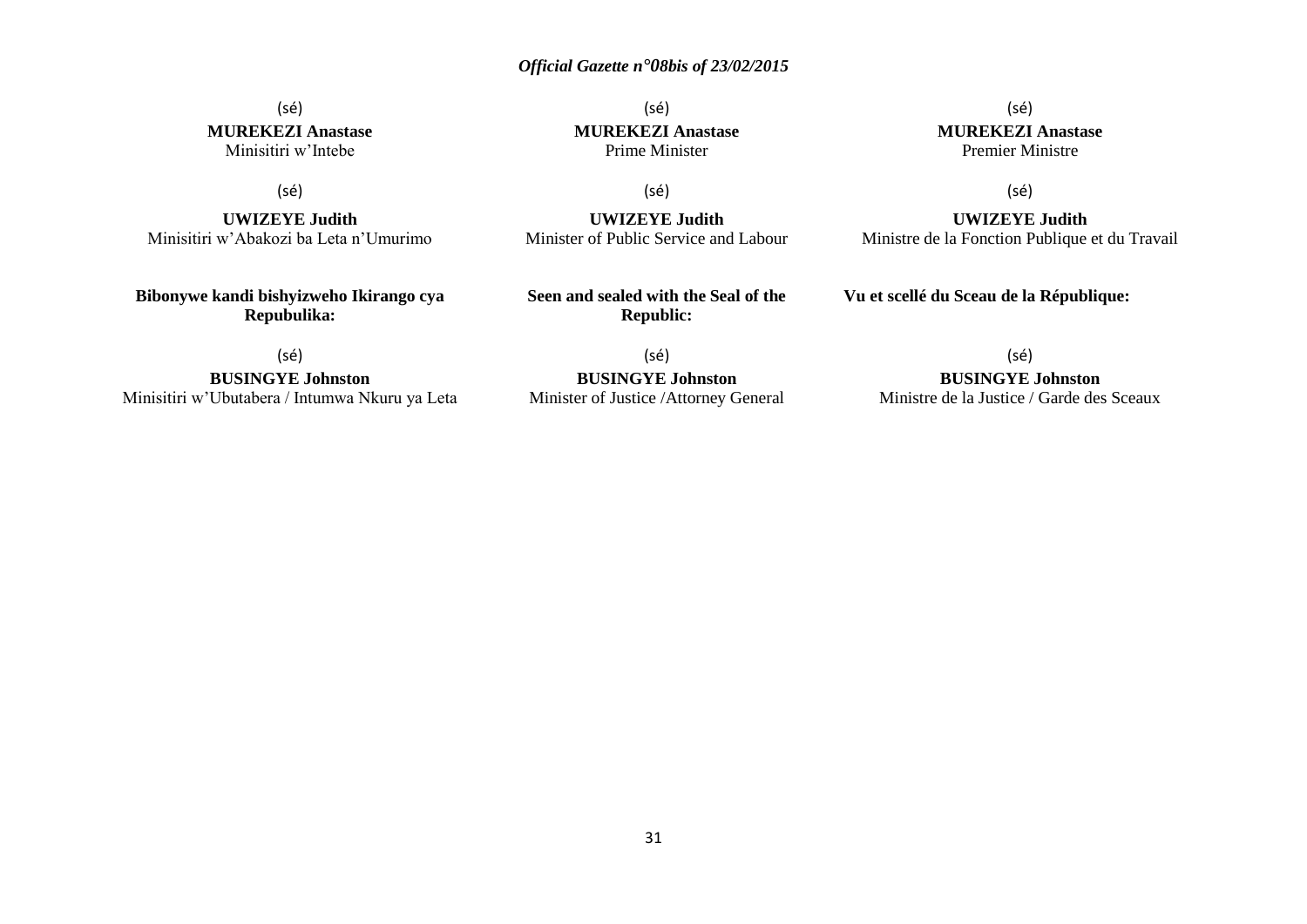**ITEKA RYA MINISITIRI W'INTEBE N°08/03 PRIME MINISTER'S ORDER N°08/03 OF ARRETE DU PREMIER MINISTRE N°08/03 RYO KU WA 22/01/2015 RISHYIRAHO 22/01/2015 APPOINTING A DIVISION DU 22/01/2015 PORTANT NOMINATION UMUYOBOZI W'ISHAMI MANAGER D'UN CHEF DE DIVISION**

| <b>ISHAKIRO</b> | <b>TABLE OF CONTENTS</b> | <b>TABLE DES MATIERES</b> |
|-----------------|--------------------------|---------------------------|
|                 |                          |                           |

| Ingingo ya mbere : Ishyirwaho                                                                | Article One : Appointment                                                                                                   | <b>Article premier : Nomination</b>        |
|----------------------------------------------------------------------------------------------|-----------------------------------------------------------------------------------------------------------------------------|--------------------------------------------|
| Ingingo ya 2 : Abashinzwe kubahiriza iri teka                                                | Article 2: Authorities responsible for the Article 2 : Autorités chargées de l'exécution du<br>implementation of this Order | présent arrêté                             |
| Ingingo ya 3: Ivanwaho ry'ingingo zinyuranyije Article 3 : Repealing provision<br>n'iri teka |                                                                                                                             | <b>Article 3 : Disposition abrogatoire</b> |

**Ingingo ya 4** : **Igihe iteka ritangira gukurikizwa Article 4 : Commencement Article 4 : Entrée en vigueur**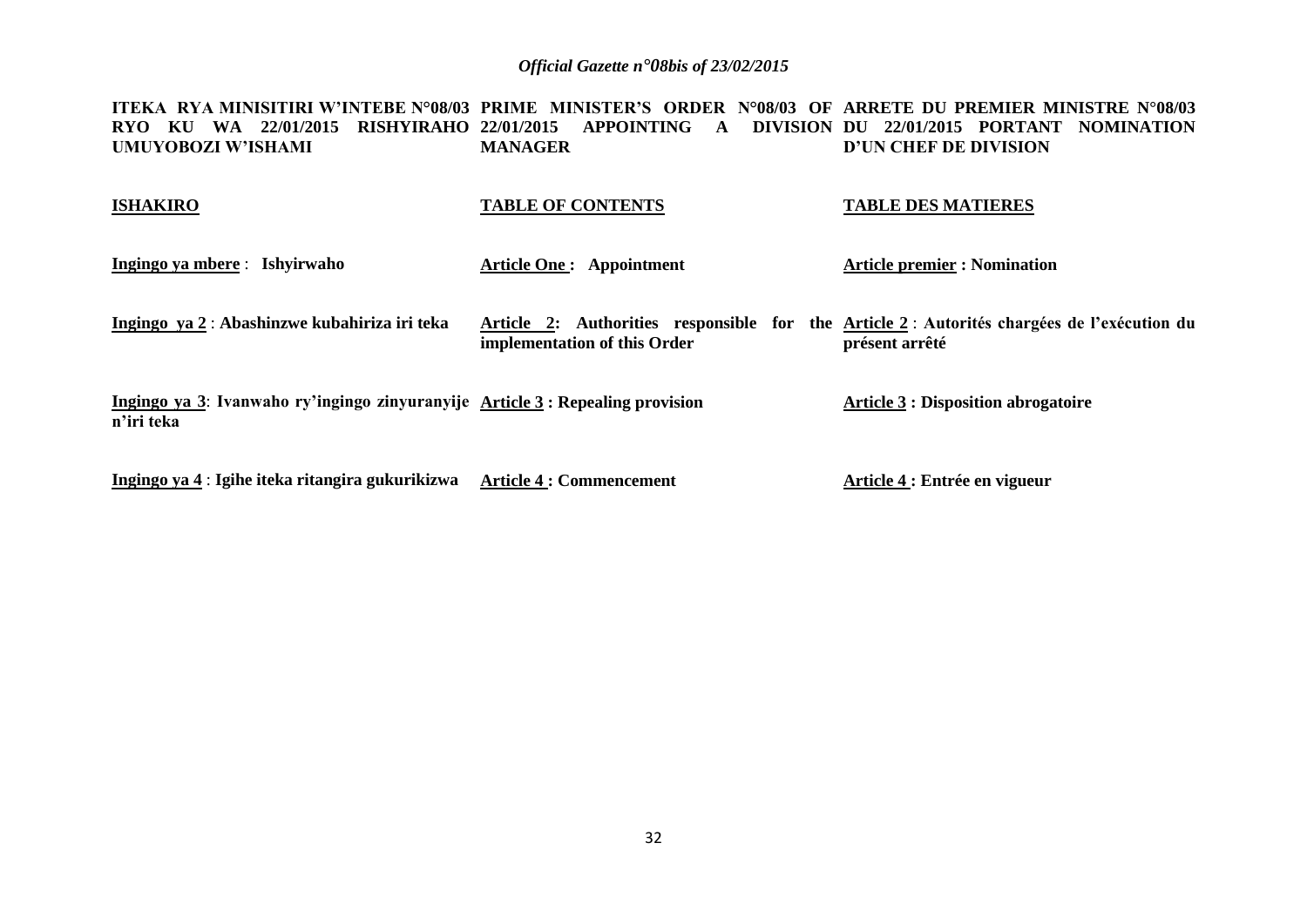#### **ITEKA RYA MINISITIRI W'INTEBE N°08/03 PRIME MINISTER'S ORDER N°08/03 OF ARRETE DU PREMIER MINISTRE N°08/03 RYO KU WA 22/01/2015 RISHYIRAHO 22/01/2015 APPOINTING A DIVISION DU 22/01/2015 PORTANT NOMINATION UMUYOBOZI W'ISHAMI MANAGER D'UN CHEF DE DIVISION**

| Minisitiri w'Intebe,                                                                                                                                                                                                                                                                                                                                                                                                         | The Prime Minister,                                                                                                                                                                                                                 | Le Premier Ministre,                                                                             |
|------------------------------------------------------------------------------------------------------------------------------------------------------------------------------------------------------------------------------------------------------------------------------------------------------------------------------------------------------------------------------------------------------------------------------|-------------------------------------------------------------------------------------------------------------------------------------------------------------------------------------------------------------------------------------|--------------------------------------------------------------------------------------------------|
| Ashingiye ku Itegeko Nshinga rya Repubulika y'u Pursuant to the Constitution of the Republic of Vu la Constitution de la République du Rwanda<br>Rwanda ryo ku wa 04 Kamena 2003 nk'uko Rwanda of 04 June 2003 as amended to date, du 04 Juin 2003 telle que révisée à ce jour,<br>ryavuguruwe kugeza ubu, cyane cyane mu ngingo especially in Articles 118, 119, 121 and 201;<br>zaryo iya 118, iya 119, iya 121 n'iya 201; |                                                                                                                                                                                                                                     | spécialement en ses articles 118, 119, 121 et 201;                                               |
| Ashingiye ku Itegeko n° 86/2013 ryo ku wa Pursuant to Law n° 86/2013 of 11/09/2013 Vu la Loi n° 86/2013 du 11/09/2013 portant Statut<br>11/09/2013 rishyiraho Sitati Rusange igenga establishing the General Statutes for Public Général de la Fonction Publique, spécialement en<br>Abakozi ba Leta, cyane cyane mu ngingo zaryo iya Service, especially in Articles 4, 6, and 8;<br>4, iya 6 n'iya 8;                      |                                                                                                                                                                                                                                     | ses articles 4, 6, et 8;                                                                         |
| Bisabwe na Minisitiri w'Ubutabera/Intumwa Nkuru On proposal by the Minister of Justice/ Attorney Sur proposition du Ministre de la Justice/ Garde<br>ya Leta;                                                                                                                                                                                                                                                                | General;                                                                                                                                                                                                                            | des Sceaux;                                                                                      |
| Inama y'Abaminisitiri yateranye ku wa 15/10/2014, After consideration and approval by the Cabinet, in Après examen et adoption par le Conseil des<br>imaze kubisuzuma no kubyemeza;                                                                                                                                                                                                                                          | its session of $15/10/2014$ ;                                                                                                                                                                                                       | Ministres, en sa séance du 15/10/2014;                                                           |
| <b>ATEGETSE:</b>                                                                                                                                                                                                                                                                                                                                                                                                             | <b>HEREBY ORDERS:</b>                                                                                                                                                                                                               | <b>ARRETE:</b>                                                                                   |
| Ingingo ya mbere: Ishyirwaho                                                                                                                                                                                                                                                                                                                                                                                                 | <b>Article One: Appointment</b>                                                                                                                                                                                                     | <b>Article premier: Nomination</b>                                                               |
| Madamu MULERWA Olivia KAGULIRO agizwe Mrs. MULERWA Olivia KAGULIRO is hereby Madame MULERWA Olivia KAGULIRO est<br>Umuyobozi<br>Mpuzamahanga<br>n'Ubufatanye<br>by'Amategeko/Senior<br><i>State</i><br>Attorney<br>Minisiteri y'Ubutabera.                                                                                                                                                                                   | w'Ishami rishinzwe Ubutabera appointed International Justice and Judicial nommée Chef de Division chargée de la Justice<br>mu Cooperation Division Manager/Senior State Internationale<br>muri Attorney in the Ministry of Justice. | de<br>la<br>Coopération<br>et<br>Judiciaire/Senior State Attorney au Ministère de la<br>Justice. |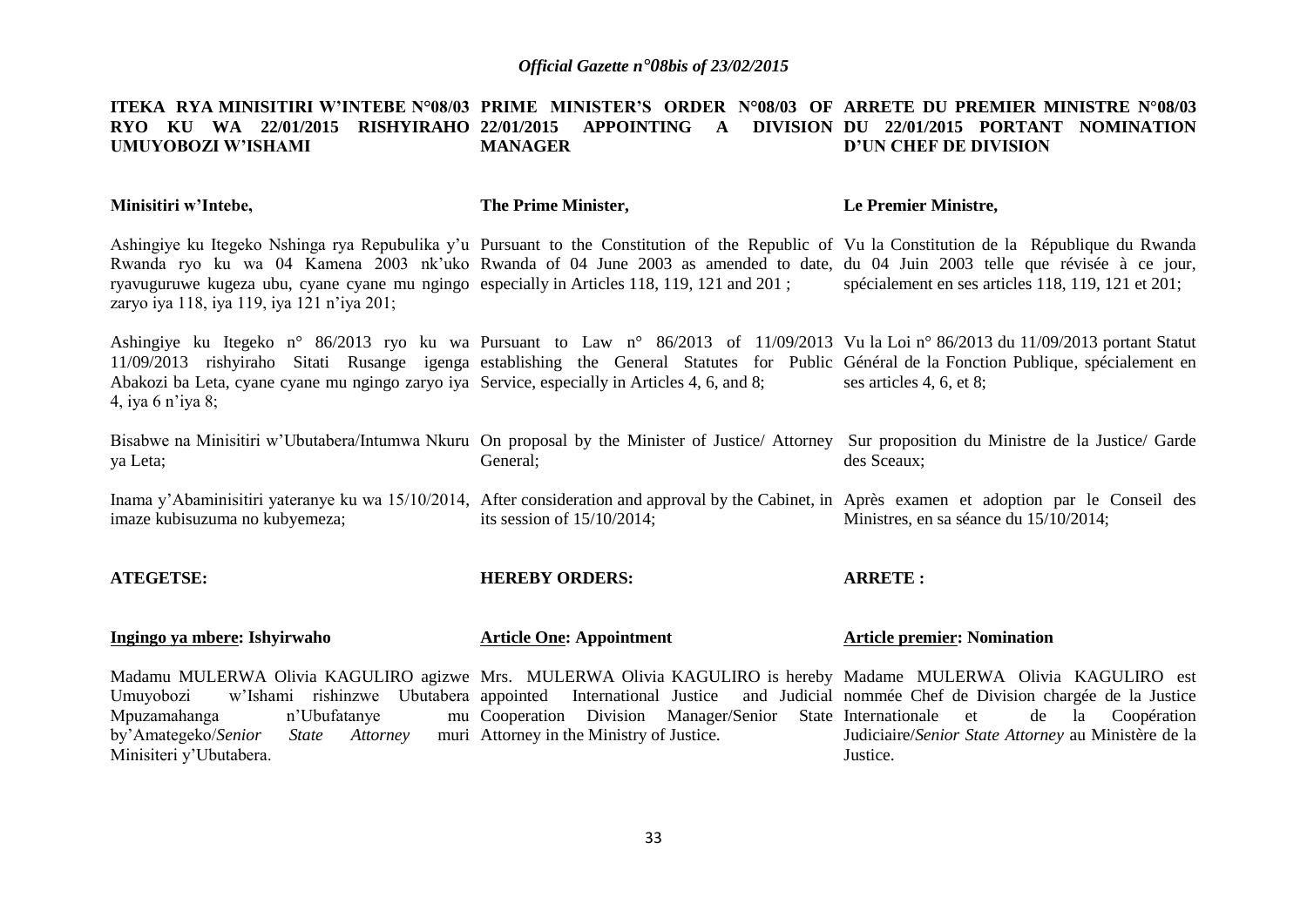| Ingingo ya 2: Abashinzwe kubahiriza iri teka                                                                                                                                                                                                                                                                                                                                                                                                               | implementation of this Order                                                                                                        | Article 2: Authorities responsible for the Article 2: Autorités chargées de l'exécution du<br>présent arrêté |
|------------------------------------------------------------------------------------------------------------------------------------------------------------------------------------------------------------------------------------------------------------------------------------------------------------------------------------------------------------------------------------------------------------------------------------------------------------|-------------------------------------------------------------------------------------------------------------------------------------|--------------------------------------------------------------------------------------------------------------|
| Minisitiri w'Ubutabera/Intumwa Nkuru ya Leta, The Minister of Justice/Attorney General, the Le Ministre de la Justice/Garde des Sceaux, le<br>Minisitiri w'Abakozi ba Leta n'Umurimo na Minister of Public Service and Labour and the Ministre de la Fonction Publique et du Travail et le<br>Minisitiri w'Imari n'Igenamigambi basabwe Minister of Finance and Economic Planning are Ministre des Finances et de la Planification<br>kubahiriza iri teka. | entrusted with the implementation of this Order.                                                                                    | Economique sont chargés de l'exécution du présent<br>arrêté.                                                 |
| Ingingo ya 3: Ivanwaho ry'ingingo zinyuranyije Article 3: Repealing provision<br>n'iri teka                                                                                                                                                                                                                                                                                                                                                                |                                                                                                                                     | <b>Article 3: Disposition abrogatoire</b>                                                                    |
| Ingingo zose z'amateka abanziriza iri kandi All prior provisions contrary to this Order are Toutes les dispositions antérieures contraires au<br>zinyuranyije na ryo zivanyweho.                                                                                                                                                                                                                                                                           | hereby repealed.                                                                                                                    | présent arrêté sont abrogées.                                                                                |
| <u>Ingingo ya 4: Igihe iteka ritangira gukurikizwa</u>                                                                                                                                                                                                                                                                                                                                                                                                     | <b>Article 4: Commencement</b>                                                                                                      | Article 4 : Entrée en vigueur                                                                                |
| Iri teka<br>ritangarijweho mu Igazeti ya Leta ya Repubulika publication in the Official Gazette of the Republic publication au Journal Officiel de la République du<br>y'u Rwanda. Agaciro karyo gahera ku wa of Rwanda. It takes effect as of 15/10/2014.<br>15/10/2014.                                                                                                                                                                                  | ritangira gukurikizwa ku munsi This Order shall come into force on the date of its Le présent arrêté entre en vigueur le jour de sa | Rwanda. Il sort ses effets à partir du 15/10/2014.                                                           |
| Kigali, ku wa 22/01/2015                                                                                                                                                                                                                                                                                                                                                                                                                                   | Kigali, on 22/01/2015                                                                                                               | Kigali, le 22/01/2015                                                                                        |

34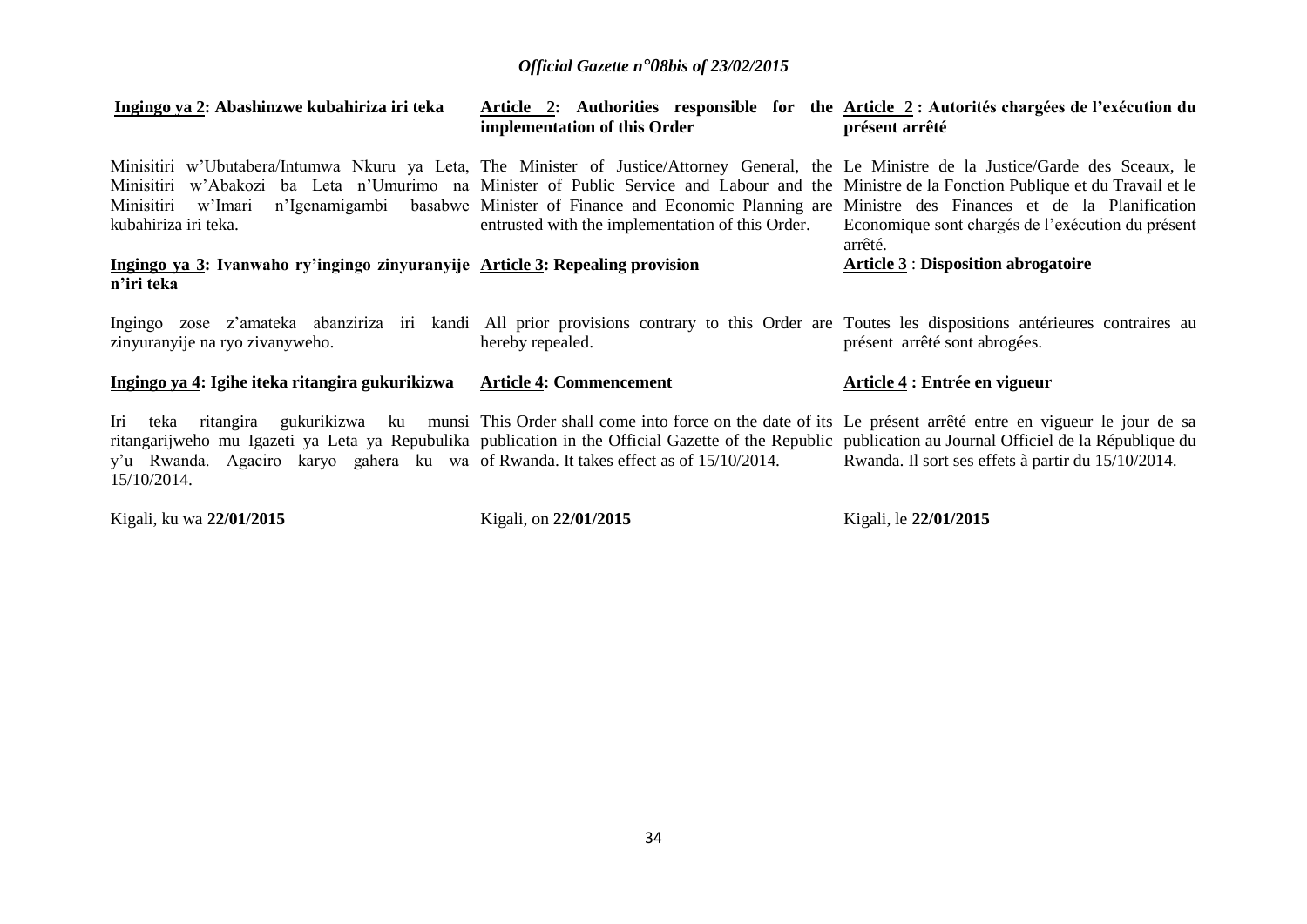(sé) **MUREKEZI Anastase** Minisitiri w'Intebe

(sé)

**UWIZEYE Judith** Minisitiri w'Abakozi ba Leta n'Umurimo

**Bibonywe kandi bishyizweho Ikirango cya Repubulika:**

(sé)

**BUSINGYE Johnston** Minisitiri w'Ubutabera / Intumwa Nkuru ya Leta

(sé) **MUREKEZI Anastase** Prime Minister

(sé)

**UWIZEYE Judith** Minister of Public Service and Labour

**Seen and sealed with the Seal of the Republic:**

(sé) **BUSINGYE Johnston** Minister of Justice /Attorney General

(sé) **MUREKEZI Anastase** Premier Ministre

(sé)

**UWIZEYE Judith** Ministre de la Fonction Publique et du Travail

**Vu et scellé du Sceau de la République:**

(sé)

**BUSINGYE Johnston** Ministre de la Justice / Garde des Sceaux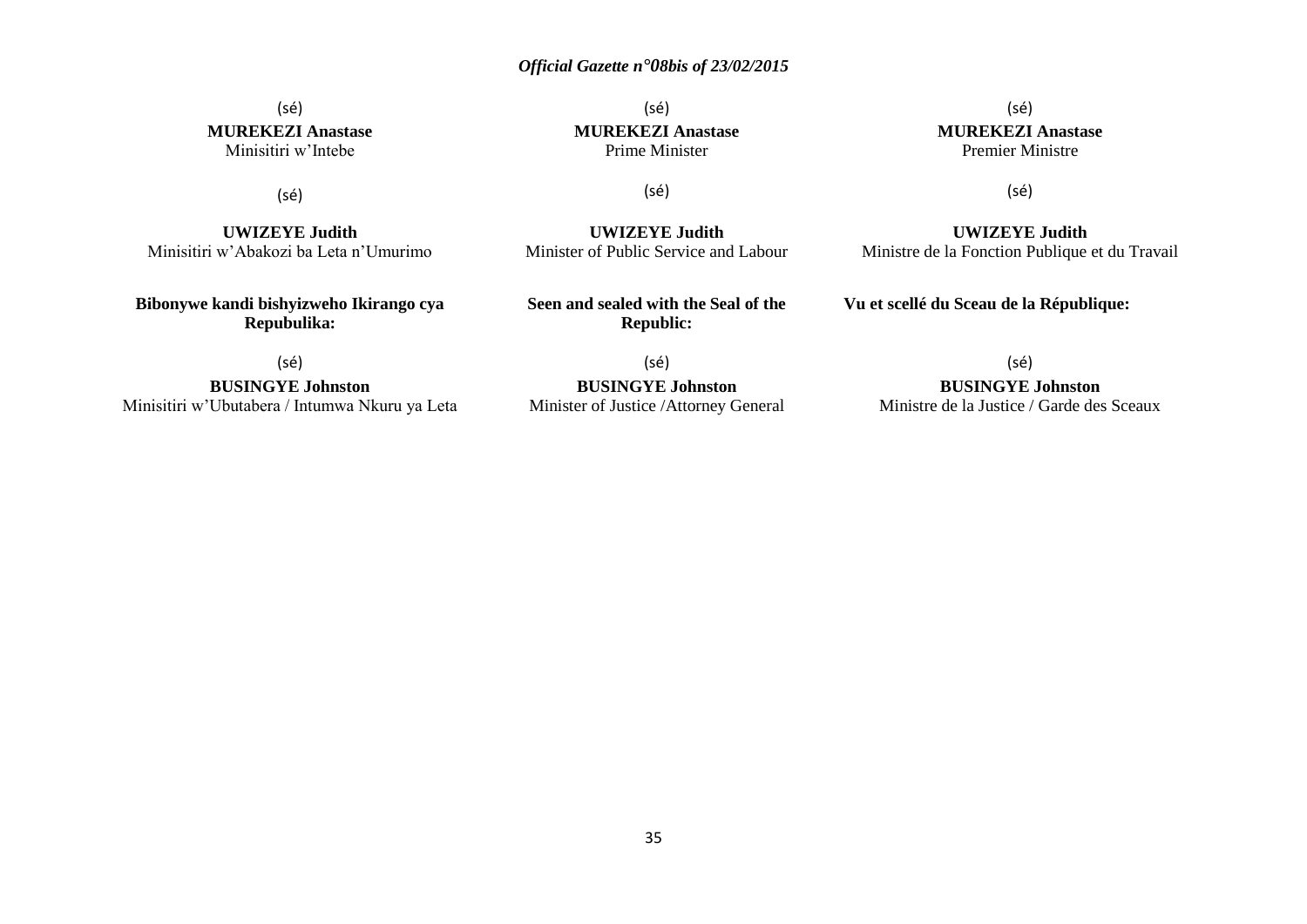**ITEKA RYA MINISITIRI W'INTEBE N°11/03 PRIME MINISTER'S ORDER N°11/03 OF ARRETE DU PREMIER MINISTRE N°11/03 RYO KU WA 10/02/2015 RISHYIRAHO 10/02/2015 APPOINTING A DIRECTOR DU 10/02/2015 PORTANT NOMINATION UMUYOBOZI MUKURU GENERAL D'UN DIRECTEUR GENERAL**

| <b>ISHAKIRO</b>                                                                             | <b>TABLE OF CONTENTS</b>                                               | <b>TABLE DES MATIERES</b>                                              |
|---------------------------------------------------------------------------------------------|------------------------------------------------------------------------|------------------------------------------------------------------------|
| Ingingo ya mbere : Ishyirwaho                                                               | <b>Article One: Appointment</b>                                        | <b>Article premier : Nomination</b>                                    |
| Ingingo ya 2 : Abashinzwe kubahiriza iri teka                                               | Article 2: Authorities responsible for<br>implementation of this Order | the Article 2 : Autorités chargées de l'exécution du<br>présent arrêté |
| Ingingo ya 3: Ivanwaho ry'ingingo zinyuranyije Article 3: Repealing provision<br>n'iri teka |                                                                        | <b>Article 3 : Disposition abrogatoire</b>                             |
| Ingingo ya 4 : Igihe iteka ritangira gukurikizwa                                            | <b>Article 4 : Commencement</b>                                        | Article 4 : Entrée en vigueur                                          |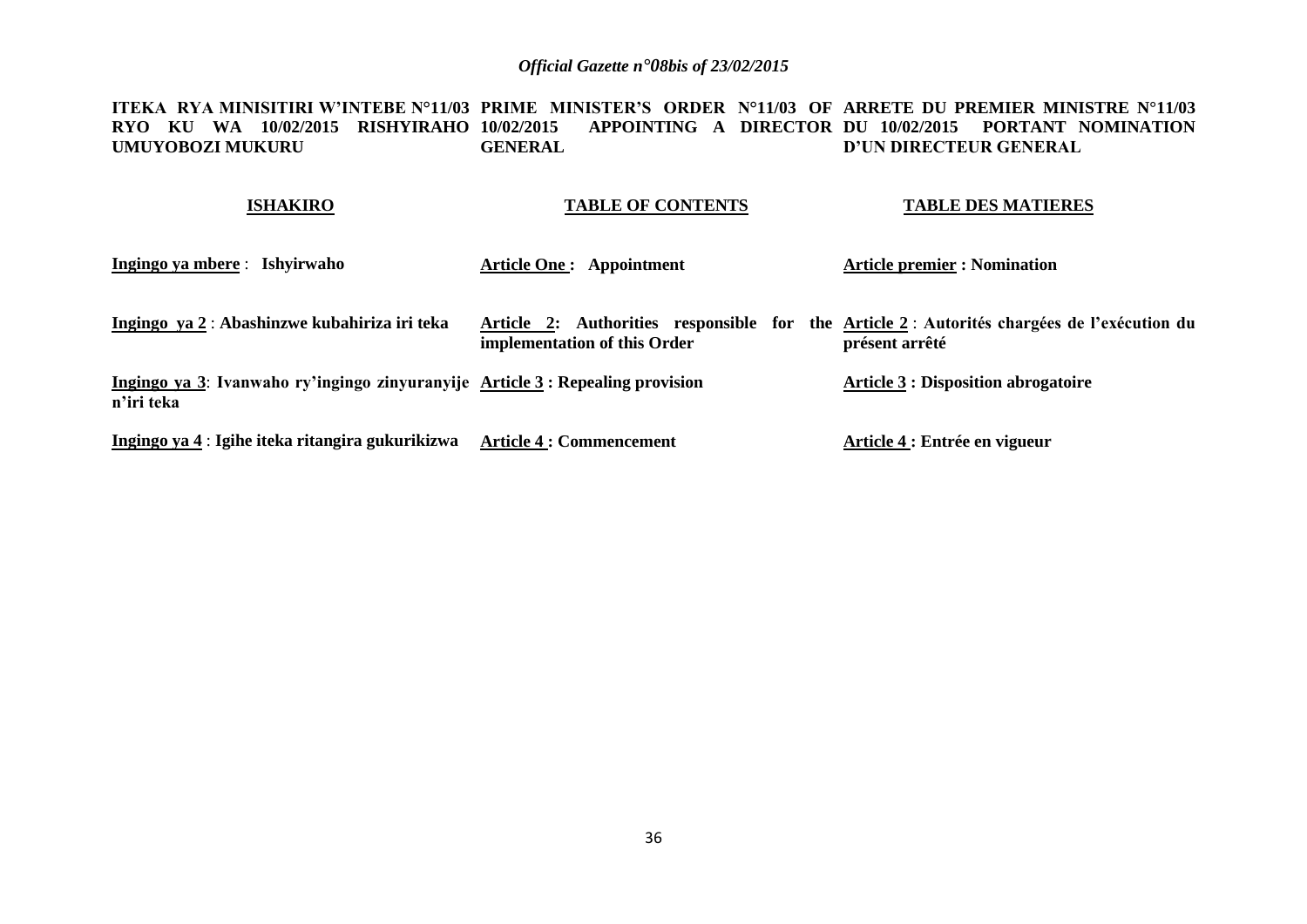#### **ITEKA RYA MINISITIRI W'INTEBE N°11/03 PRIME MINISTER'S ORDER N°11/03 OF ARRETE DU PREMIER MINISTRE N°11/03 RYO KU WA 10/02/2015 RISHYIRAHO 10/02/2015 APPOINTING A DIRECTOR DU 10/02/2015 PORTANT NOMINATION UMUYOBOZI MUKURU GENERAL D'UN DIRECTEUR GENERAL**

| Minisitiri w'Intebe,                                                                                                                                                                                                                                                                                                                                                                                                         | The Prime Minister,             | Le Premier Ministre,                                                                                         |
|------------------------------------------------------------------------------------------------------------------------------------------------------------------------------------------------------------------------------------------------------------------------------------------------------------------------------------------------------------------------------------------------------------------------------|---------------------------------|--------------------------------------------------------------------------------------------------------------|
| Ashingiye ku Itegeko Nshinga rya Repubulika y'u Pursuant to the Constitution of the Republic of Vu la Constitution de la République du Rwanda<br>Rwanda ryo ku wa 04 Kamena 2003 nk'uko Rwanda of 04 June 2003 as amended to date, du 04 Juin 2003 telle que révisée à ce jour,<br>ryavuguruwe kugeza ubu, cyane cyane mu ngingo especially in Articles 118, 119, 121 and 201;<br>zaryo iya 118, iya 119, iya 121 n'iya 201; |                                 | spécialement en ses articles 118, 119, 121 et 201;                                                           |
| Ashingiye ku Itegeko n° 86/2013 ryo ku wa Pursuant to Law n° 86/2013 of 11/09/2013 Vu la Loi n° 86/2013 du 11/09/2013 portant Statut<br>11/09/2013 rishyiraho Sitati Rusange igenga establishing the General Statutes for Public Général de la Fonction Publique, spécialement en<br>Abakozi ba Leta, cyane cyane mu ngingo zaryo iya Service, especially in Articles 4, 6, and 8;<br>4, iya 6 n'iya 8;                      |                                 | ses articles 4, 6, et 8;                                                                                     |
| Bisabwe na Minisitiri w'Ubutabera/Intumwa Nkuru On proposal by the Minister of Justice/Attorney Sur proposition du Ministre de la Justice/Garde<br>ya Leta;                                                                                                                                                                                                                                                                  | General;                        | des Sceaux;                                                                                                  |
| Inama y'Abaminisitiri yateranye ku wa 15/10/2014, After consideration and approval by the Cabinet, in Après examen et adoption par le Conseil des<br>imaze kubisuzuma no kubyemeza;                                                                                                                                                                                                                                          | its session of $15/10/2014$ ;   | Ministres, en sa séance du 15/10/2014;                                                                       |
| <b>ATEGETSE:</b>                                                                                                                                                                                                                                                                                                                                                                                                             | <b>HEREBY ORDERS:</b>           | <b>ARRETE:</b>                                                                                               |
| Ingingo ya mbere: Ishyirwaho                                                                                                                                                                                                                                                                                                                                                                                                 | <b>Article One: Appointment</b> | <b>Article premier: Nomination</b>                                                                           |
| Bwana TWAHIRWA Gervais agizwe Umuyobozi Mr. TWAHIRWA Gervais is hereby appointed Monsieur TWAHIRWA Gervais est nommé<br>Mukuru ushinzwe Imirimo Rusange muri Minisiteri Director General of Corporate Services in the Directeur Général des Services Généraux au<br>y'Ubutabera.                                                                                                                                             | Ministry of Justice.            | Ministère de la Justice.                                                                                     |
| Ingingo ya 2: Abashinzwe kubahiriza iri teka                                                                                                                                                                                                                                                                                                                                                                                 | implementation of this Order    | Article 2: Authorities responsible for the Article 2: Autorités chargées de l'exécution du<br>présent arrêté |
| Minisitiri w'Ubutabera/Intumwa Nkuru ya Leta, The Minister of Justice/Attorney General, the Le Ministre de la Justice/Garde des Sceaux, le                                                                                                                                                                                                                                                                                   |                                 |                                                                                                              |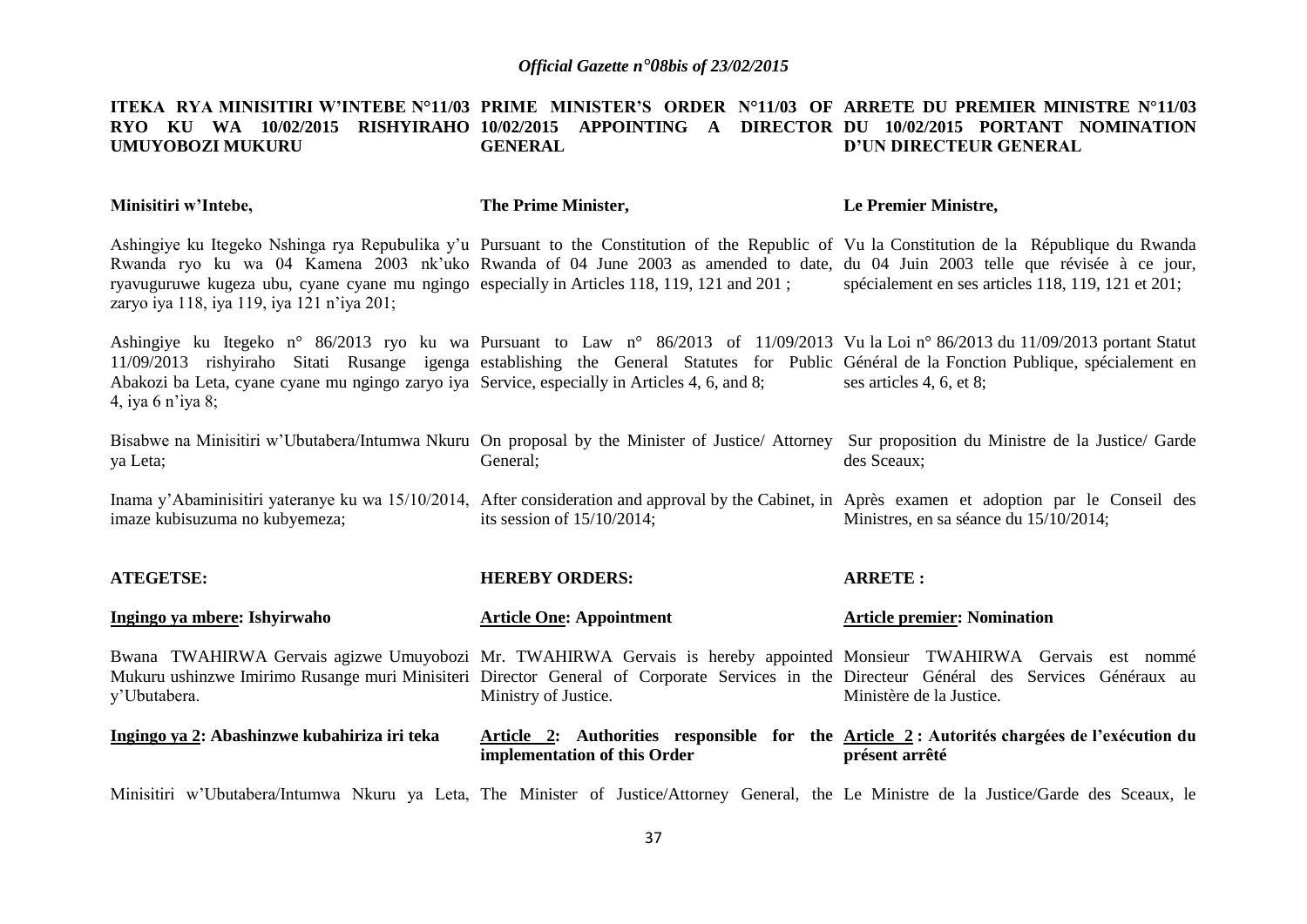| Minisitiri w'Abakozi ba Leta n'Umurimo na Minister of Public Service and Labour and the Ministre de la Fonction Publique et du Travail et le<br>Minisitiri<br>n'Igenamigambi<br>w'Imari<br>kubahiriza iri teka.                                                                                                                                               | basabwe Minister of Finance and Economic Planning are Ministre des Finances et de la Planification<br>entrusted with the implementation of this Order. | Economique sont chargés de l'exécution du présent<br>arrêté. |
|---------------------------------------------------------------------------------------------------------------------------------------------------------------------------------------------------------------------------------------------------------------------------------------------------------------------------------------------------------------|--------------------------------------------------------------------------------------------------------------------------------------------------------|--------------------------------------------------------------|
| Ingingo ya 3: Ivanwaho ry'ingingo zinyuranyije Article 3: Repealing provision<br>n'iri teka                                                                                                                                                                                                                                                                   |                                                                                                                                                        | <b>Article 3 : Disposition abrogatoire</b>                   |
| iri<br>Ingingo zose z'amateka abanziriza<br>zinyuranyije na ryo zivanyweho.                                                                                                                                                                                                                                                                                   | kandi All prior provisions contrary to this Order are présent arrêté sont abrogées.<br>hereby repealed.                                                | Toutes les dispositions antérieures contraires au            |
| Ingingo ya 4: Igihe iteka ritangira gukurikizwa                                                                                                                                                                                                                                                                                                               | <b>Article 4: Commencement</b>                                                                                                                         | Article 4 : Entrée en vigueur                                |
| Iri teka ritangira gukurikizwa ku munsi ritangarijwe This Order shall come into force on the date of its publication au Journal Officiel de la République du<br>mu Igazeti ya Leta ya Repubulika y'u Rwanda. publication in the Official Gazette of the Republic Rwanda. Il sort ses effets à partir du 15/10/2014.<br>Agaciro karyo gahera ku wa 15/10/2014. | of Rwanda. It takes effect as of 15/10/2014.                                                                                                           | Le présent arrêté entre en vigueur le jour de sa             |

Kigali, ku wa **10/02/2015** Kigali, on **10/02/2015** Kigali, le **10/02/2015**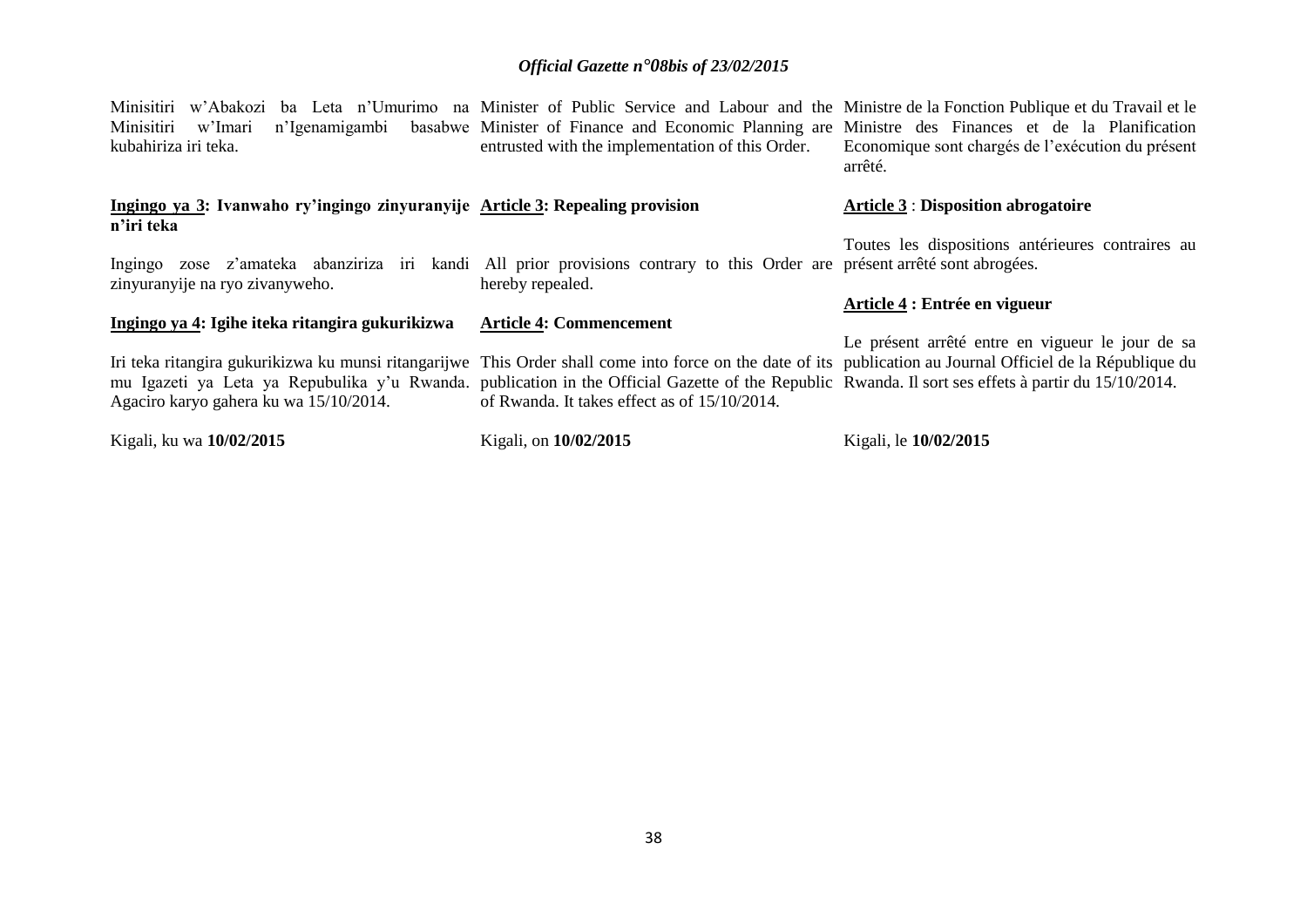(sé) **MUREKEZI Anastase** Minisitiri w'Intebe

(sé)

**UWIZEYE Judith** Minisitiri w'Abakozi ba Leta n'Umurimo

**Bibonywe kandi bishyizweho Ikirango cya Repubulika:**

(sé) **MUREKEZI Anastase** Prime Minister

(sé)

**UWIZEYE Judith** Minister of Public Service and Labour

**Seen and sealed with the Seal of the Republic:**

(sé) **MUREKEZI Anastase** Premier Ministre

(sé)

**UWIZEYE Judith** Ministre de la Fonction Publique et du Travail

**Vu et scellé du Sceau de la République:**

(sé)

**BUSINGYE Johnston** Minisitiri w'Ubutabera / Intumwa Nkuru ya Leta

(sé) **BUSINGYE Johnston** Minister of Justice /Attorney General (sé)

**BUSINGYE Johnston**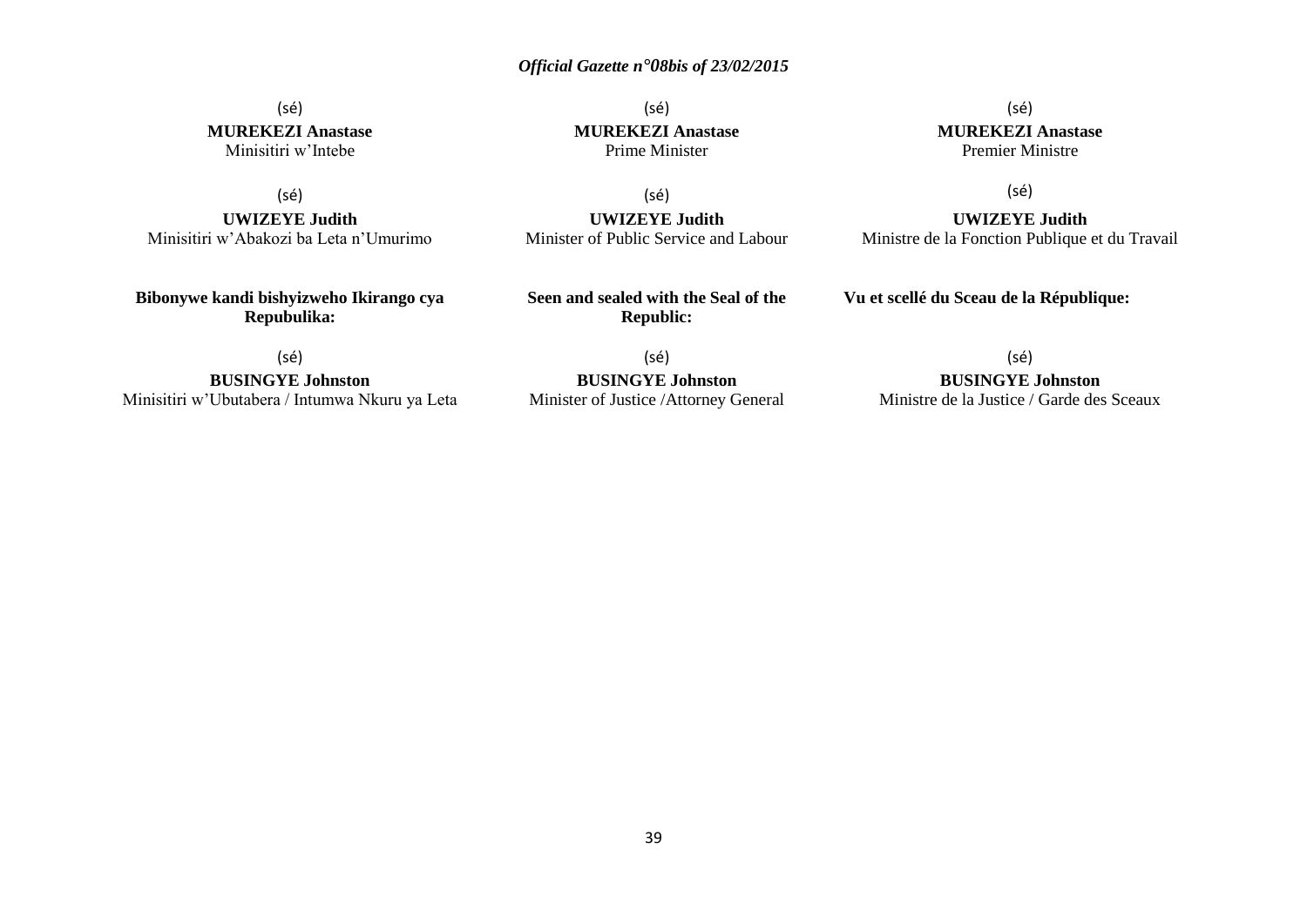#### **ITEKA RYA MINISITIRI W'INTEBE N°12/03 PRIME MINISTER'S ORDER N°12/03 OF ARRETE DU PREMIER MINISTRE N°12/03 RYO KU WA 10/02/2015 UMUYOBOZI W'URWEGO 10/02/2015 APPOINTING A HEAD OF DU 10/02/2015 PORTANT NOMINATION DEPARTMENT D'UN CHEF DE DEPARTEMENT**

#### **ISHAKIRO**

### **TABLE OF CONTENTS**

#### **TABLE DES MATIERES**

| Ingingo ya mbere: Ishyirwaho                                                                | <b>Article One: Appointment</b>                                                                                            | <b>Article premier : Nomination</b>        |
|---------------------------------------------------------------------------------------------|----------------------------------------------------------------------------------------------------------------------------|--------------------------------------------|
| Ingingo ya 2: Abashinzwe kubahiriza iri teka                                                | Article 2: Authorities responsible for the Article 2: Autorités chargées de l'exécution du<br>implementation of this Order | présent arrêté                             |
| Ingingo ya 3: Ivanwaho ry'ingingo zinyuranyije Article 3: Repealing provision<br>n'iri teka |                                                                                                                            | <b>Article 3 : Disposition abrogatoire</b> |
| Ingingo ya 4 : Igihe iteka ritangira gukurikizwa                                            | <b>Article 4 : Commencement</b>                                                                                            | Article 4 : Entrée en vigueur              |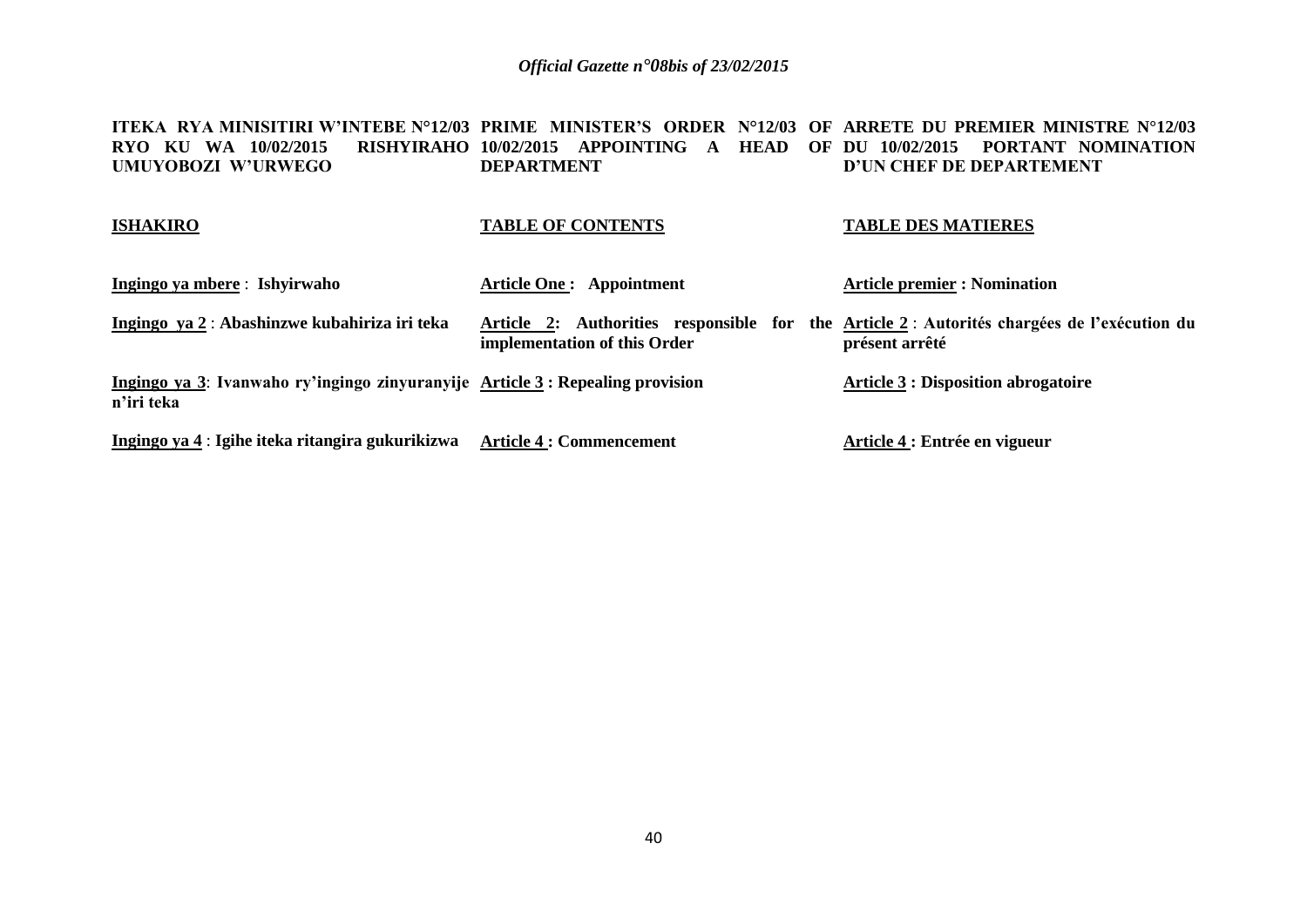#### **ITEKA RYA MINISITIRI W'INTEBE N°12/03 PRIME MINISTER'S ORDER N°12/03 OF ARRETE DU PREMIER MINISTRE RYO KU WA 10/02/2015 RISHYIRAHO 10/02/2015 APPOINTING A HEAD OF N°12/03 DU 10/02/2015 PORTANT UMUYOBOZI W'URWEGO DEPARTEMENT NOMINATION D'UN CHEF DE DEPARTEMENT**

| Minisitiri w'Intebe,                                                                                                                                                                                                                                                                                                                                                                                                   | The Prime Minister,                  | Le Premier Ministre,                                        |
|------------------------------------------------------------------------------------------------------------------------------------------------------------------------------------------------------------------------------------------------------------------------------------------------------------------------------------------------------------------------------------------------------------------------|--------------------------------------|-------------------------------------------------------------|
| Ashingiye ku Itegeko Nshinga rya Repubulika y'u Pursuant to the Constitution of the Republic of Vu la Constitution de la République du<br>Rwanda ryo ku wa 04 Kamena 2003 nk'uko Rwanda of 04 June 2003 as amended to date, Rwanda du 04 Juin 2003 telle que révisée à ce<br>ryavuguruwe kugeza ubu, cyane cyane mu ngingo especially in Articles 118, 119, 121 and 201;<br>zaryo iya 118, iya 119, iya 121 n'iya 201; |                                      | jour, spécialement en ses articles 118, 119, 121<br>et 201; |
| Ashingiye ku Itegeko n° 86/2013 ryo ku wa Pursuant to Law n° 86/2013 of 11/09/2013 Vu la Loi n° 86/2013 du 11/09/2013 portant<br>11/09/2013 rishyiraho Sitati Rusange igenga establishing the General Statutes for Public Statut Général de la Fonction Publique,<br>Abakozi ba Leta, cyane cyane mu ngingo zaryo iya Service, especially in Articles 4, 6, and 8;<br>4, iya 6 n'iya 8;                                |                                      | spécialement en ses articles 4, 6, et 8;                    |
| Bisabwe na Minisitiri w'Ubutabera/Intumwa Nkuru On proposal by the Minister of Justice/ Attorney Sur proposition du Ministre de la Justice/<br>ya Leta;                                                                                                                                                                                                                                                                | General;                             | Garde des Sceaux;                                           |
| Inama y'Abaminisitiri yateranye ku wa 15/10/2014, After consideration and approval by the Cabinet, in Après examen et adoption par le Conseil des<br>imaze kubisuzuma no kubyemeza;                                                                                                                                                                                                                                    | its session of $15/10/2014$ ;        | Ministres, en sa séance du 15/10/2014;                      |
| <b>ATEGETSE:</b>                                                                                                                                                                                                                                                                                                                                                                                                       | <b>HEREBY ORDERS:</b>                | <b>ARRETE:</b>                                              |
| Ingingo ya mbere: Ishyirwaho                                                                                                                                                                                                                                                                                                                                                                                           | <b>Article One: Appointment</b>      | <b>Article premier: Nomination</b>                          |
| Bwana MBONERA Theophile agizwe Umuyobozi Mr. MBONERA Theophile is hereby appointed Mr. MBONERA Theophile is hereby appointed<br>w'Urwego rushinzwe Serivisi z'Ubutabera/Principal Head of Legal Services Department /Principal State Head of Legal Services Department /Principal<br>State Attorney muri Minisiteri y'Ubutabera.                                                                                       | Attorney in the Ministry of Justice. | State Attorney au Ministére de la Justice.                  |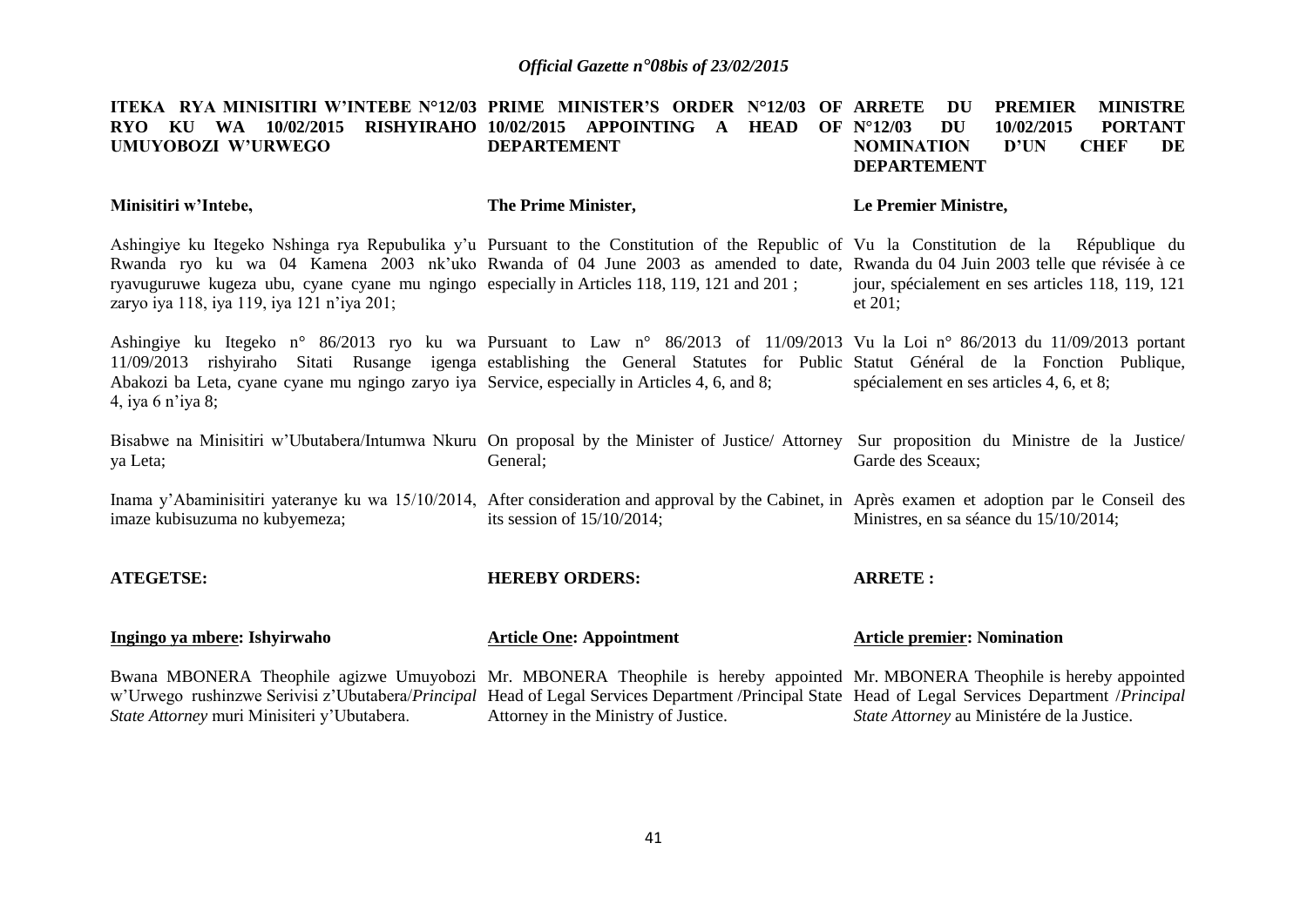| Ingingo ya 2: Abashinzwe kubahiriza iri teka                                                                                                                                                                              | Article 2: Authorities responsible for the <u>Article 2</u> : Autorités chargées de l'exécution<br>implementation of this Order                                                                                                                                                                            | du présent arrêté                                            |
|---------------------------------------------------------------------------------------------------------------------------------------------------------------------------------------------------------------------------|------------------------------------------------------------------------------------------------------------------------------------------------------------------------------------------------------------------------------------------------------------------------------------------------------------|--------------------------------------------------------------|
| Minisitiri w'Ubutabera/Intumwa Nkuru ya Leta, The Minister of Justice/Attorney General, the Le Ministre de la Justice/Garde des Sceaux, le<br>Minisitiri<br>Minisitiri<br>w'Imari<br>kubahiriza iri teka.                 | w'Abakozi ba Leta n'Umurimo na Minister of Public Service and Labour and the Ministre de la Fonction Publique et du Travail<br>n'Igenamigambi basabwe Minister of Finance and Economic Planning are et le Ministre des Finances et de la Planification<br>entrusted with the implementation of this Order. | Economique sont chargés de l'exécution du<br>présent arrêté. |
| Ingingo ya 3: Ivanwaho ry'ingingo zinyuranyije Article 3: Repealing provision<br>n'iri teka                                                                                                                               |                                                                                                                                                                                                                                                                                                            | <b>Article 3 : Disposition abrogatoire</b>                   |
| Ingingo zose z'amateka abanziriza iri kandi All prior provisions contrary to this Order are Toutes les dispositions antérieures contraires au<br>zinyuranyije na ryo zivanyweho.                                          | hereby repealed.                                                                                                                                                                                                                                                                                           | présent arrêté sont abrogées.                                |
| Ingingo ya 4: Igihe iteka ritangira gukurikizwa                                                                                                                                                                           | <b>Article 4: Commencement</b>                                                                                                                                                                                                                                                                             | Article 4 : Entrée en vigueur                                |
| Iri<br>teka<br>ritangarijweho mu Igazeti ya Leta ya Repubulika y'u publication in the Official Gazette of the Republic publication au Journal Officiel de la République<br>Rwanda. Agaciro karyo gahera ku wa 15/10/2014. | ritangira gukurikizwa ku munsi This Order shall come into force on the date of its Le présent arrêté entre en vigueur le jour de sa<br>of Rwanda. It takes effect as of 15/10/2014.                                                                                                                        | du Rwanda. Il sort ses effets à partir du<br>15/10/2014.     |
| Kigali, ku wa 10/02/2015                                                                                                                                                                                                  | Kigali, on 10/02/2015                                                                                                                                                                                                                                                                                      | Kigali, le 10/02/2015                                        |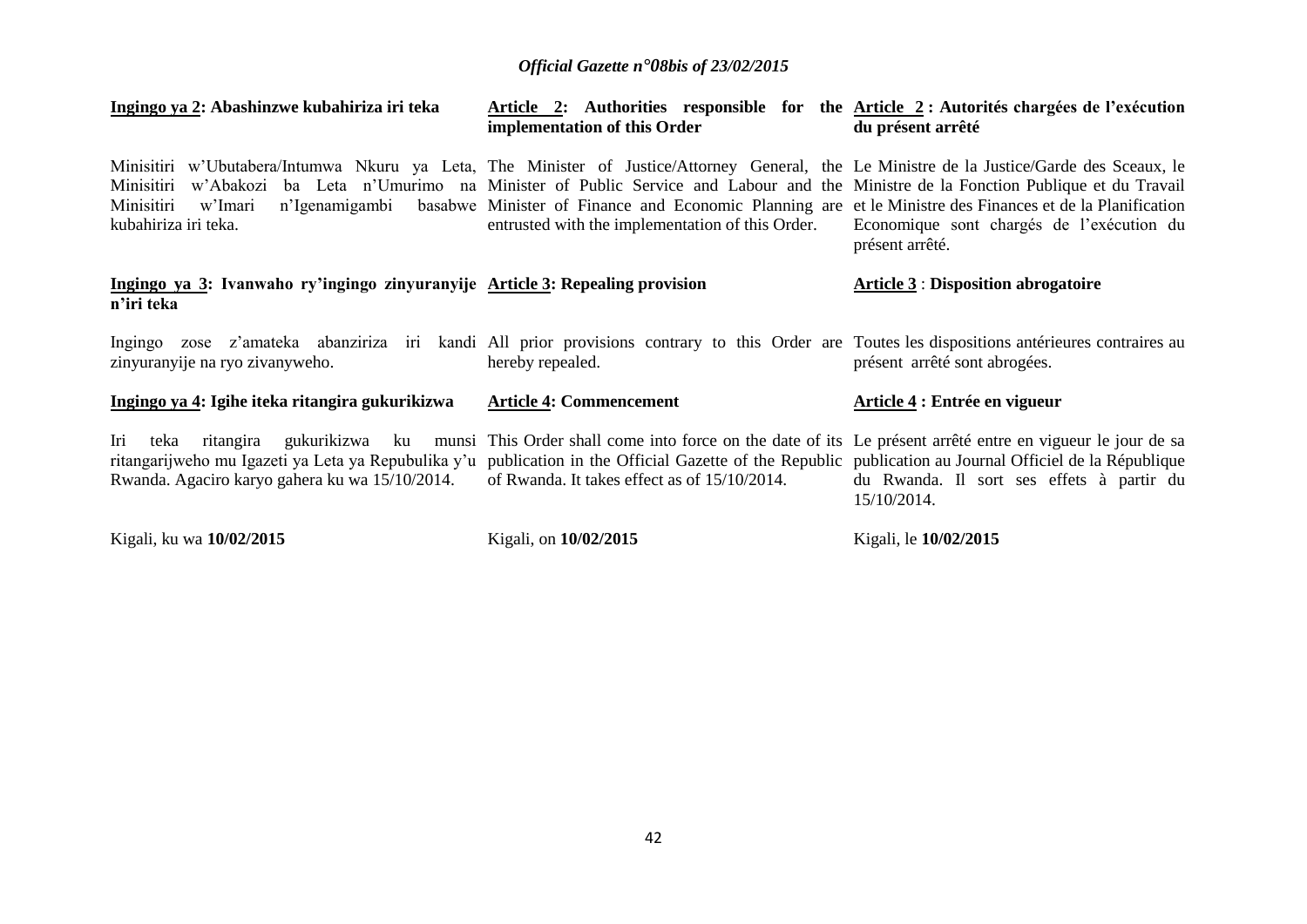### (sé) **MUREKEZI Anastase** Minisitiri w'Intebe

(sé)

**UWIZEYE Judith** Minisitiri w'Abakozi ba Leta n'Umurimo

**Bibonywe kandi bishyizweho Ikirango cya Repubulika:**

(sé)

**BUSINGYE Johnston** Minisitiri w'Ubutabera / Intumwa Nkuru ya Leta

(sé) **MUREKEZI Anastase** Prime Minister

(sé) **UWIZEYE Judith** Minister of Public Service and Labour

**Seen and sealed with the Seal of the Republic:**

(sé) **BUSINGYE Johnston** Minister of Justice /Attorney General

(sé) **MUREKEZI Anastase** Premier Ministre

(sé) **UWIZEYE Judith** Ministre de la Fonction Publique et du Travail

**Vu et scellé du Sceau de la République:**

(sé)

## **BUSINGYE Johnston**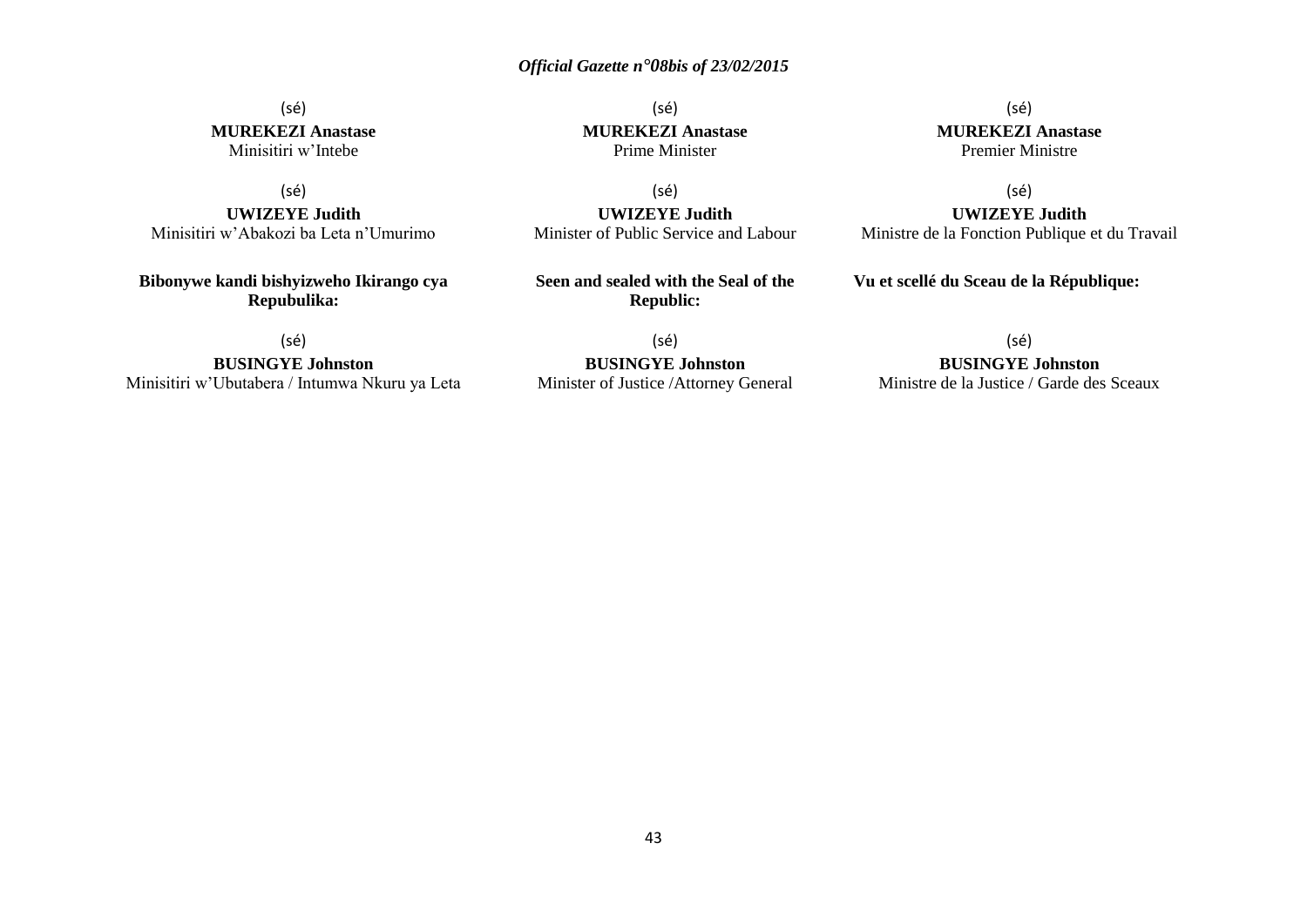**ITEKA RYA MINISITIRI W'INTEBE N°13/03 PRIME MINISTER'S ORDER N°13/03 OF ARRETE DU PREMIER MINISTRE N°13/03 RYO KUWA 10/02/2015 RISHYIRAHO 10/02/2015 APPOINTING A HEAD OF DU 10/02/2015 PORTANT NOMINATION UMUYOBOZI W'URWEGO DEPARTMENT D'UN CHEF DE DEPARTEMENT**

| <b>ISHAKIRO</b>                                                                              | <b>TABLE OF CONTENTS</b>        | <b>TABLE DES MATIERES</b>                                                                                     |
|----------------------------------------------------------------------------------------------|---------------------------------|---------------------------------------------------------------------------------------------------------------|
| Ingingo ya mbere : Ishyirwaho                                                                | <b>Article One: Appointment</b> | <b>Article premier : Nomination</b>                                                                           |
| Ingingo ya 2 : Abashinzwe kubahiriza iri teka                                                | implementation of this Order    | Article 2: Authorities responsible for the Article 2 : Autorités chargées de l'exécution du<br>présent arrêté |
| Ingingo ya 3: Ivanwaho ry'ingingo zinyuranyije Article 3 : Repealing provision<br>n'iri teka |                                 | <b>Article 3 : Disposition abrogatoire</b>                                                                    |
| Ingingo ya 4 : Igihe iteka ritangira gukurikizwa                                             | <b>Article 4 : Commencement</b> | Article 4 : Entrée en vigueur                                                                                 |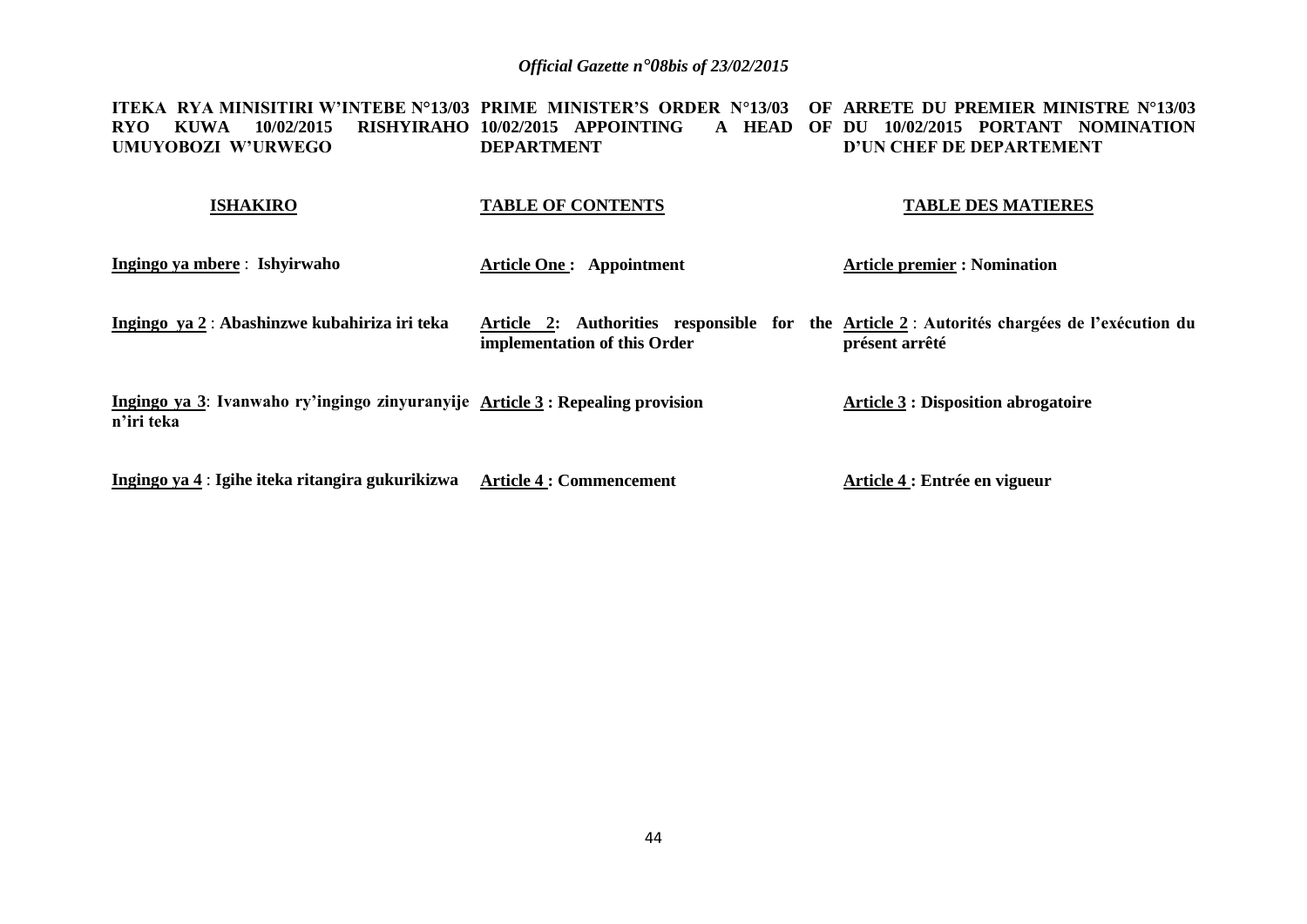#### **ITEKA RYA MINISITIRI W'INTEBE N°13/03 PRIME MINISTER'S ORDER N°13/03 OF ARRETE DU PREMIER MINISTRE N°13/03 RYO KUWA 10/02/2015 UMUYOBOZI W'URWEGO 10/02/2015 APPOINTING A HEAD OF DU 10/02/2015 PORTANT NOMINATION DEPARTMENT D'UN CHEF DE DEPARTEMENT**

#### **Minisitiri w'Intebe, The Prime Minister, Le Premier Ministre,**

Ashingiye ku Itegeko Nshinga rya Repubulika y'u Pursuant to the Constitution of the Republic of Vu la Constitution de la République du Rwanda Rwanda ryo ku wa 04 Kamena 2003 nk'uko Rwanda of 04 June 2003 as amended to date, du 04 Juin 2003 telle que révisée à ce jour, ryavuguruwe kugeza ubu, cyane cyane mu ngingo especially in Articles 118, 119, 121 and 201 ; zaryo iya 118, iya 119, iya 121 n'iya 201; spécialement en ses articles 118, 119, 121 et 201;

Ashingiye ku Itegeko n° 86/2013 ryo ku wa Pursuant toLaw n° 86/2013 of 11/09/2013 Vu la Loi n° 86/2013 du 11/09/2013portant Statut 11/09/2013 rishyiraho Sitati Rusange igenga establishing the General Statutes for Public Général de la Fonction Publique, spécialement en Abakozi ba Leta, cyane cyane mu ngingo zaryo iya Service, especially in Articles 4, 6, and 8; 4, iya 6 n'iya 8; ses articles 4, 6, et 8;

Ashingiye ku Itegeko n° 51/2013 ryo ku wa Pursuant to Law n° 51/2013 of 28/06/2013 Vu la Loi n° 51/2013 du 28/06/2013portant 28/06/2013 rishyiraho Ikigo cy'Igihugu establishing the National Industrial Research and création de l'Agence Nationale de Recherche et de cy'Ubushakashatsi n'Iterambere mu byerekeye Development Agency (NIRDA) and determining Développement Industriels (NIRDA) et inganda (NIRDA) rikanagena inshingano, imiterere its mission, organization and functioning, déterminant sa mission, son organisation et son n'imikorere byacyo,cyane cyane mu ngingo yaryo especially in Article 10; ya 10; fonctionnement, spécialement en son articles 10;

Bisabwe na Minisitiri w'Ubucuruzi n'Inganda; On proposal by the Minister of Trade and Industry; Sur proposition du Ministre du Commerce et de l'Industrie;

Inama y'Abaminisitiri yateranye ku wa 15/10/2014, After consideration and approval by the Cabinet in imaze kubisuzuma no kubyemeza; its session of 15/10/2014; Après examen et adoption par le Conseil des Ministres en sa séance du 15/10/2014;

#### **ATEGETSE: Ingingo ya mbere: Ishyirwaho HEREBY ORDERS: Article One: Appointment ARRETE : Article premier: Nomination**

Dr. NYOMBAIRE George agizwe Umuyobozi Dr. NYOMBAIRE George is hereby appointed w'Urwego rushinzwe guhuza Ubushakashatsi Head of Research and Development Coordination

Dr. NYOMBAIRE George est nommé Chef du Département de Coordination de Recherche et de Développement à l'Agence Nationale de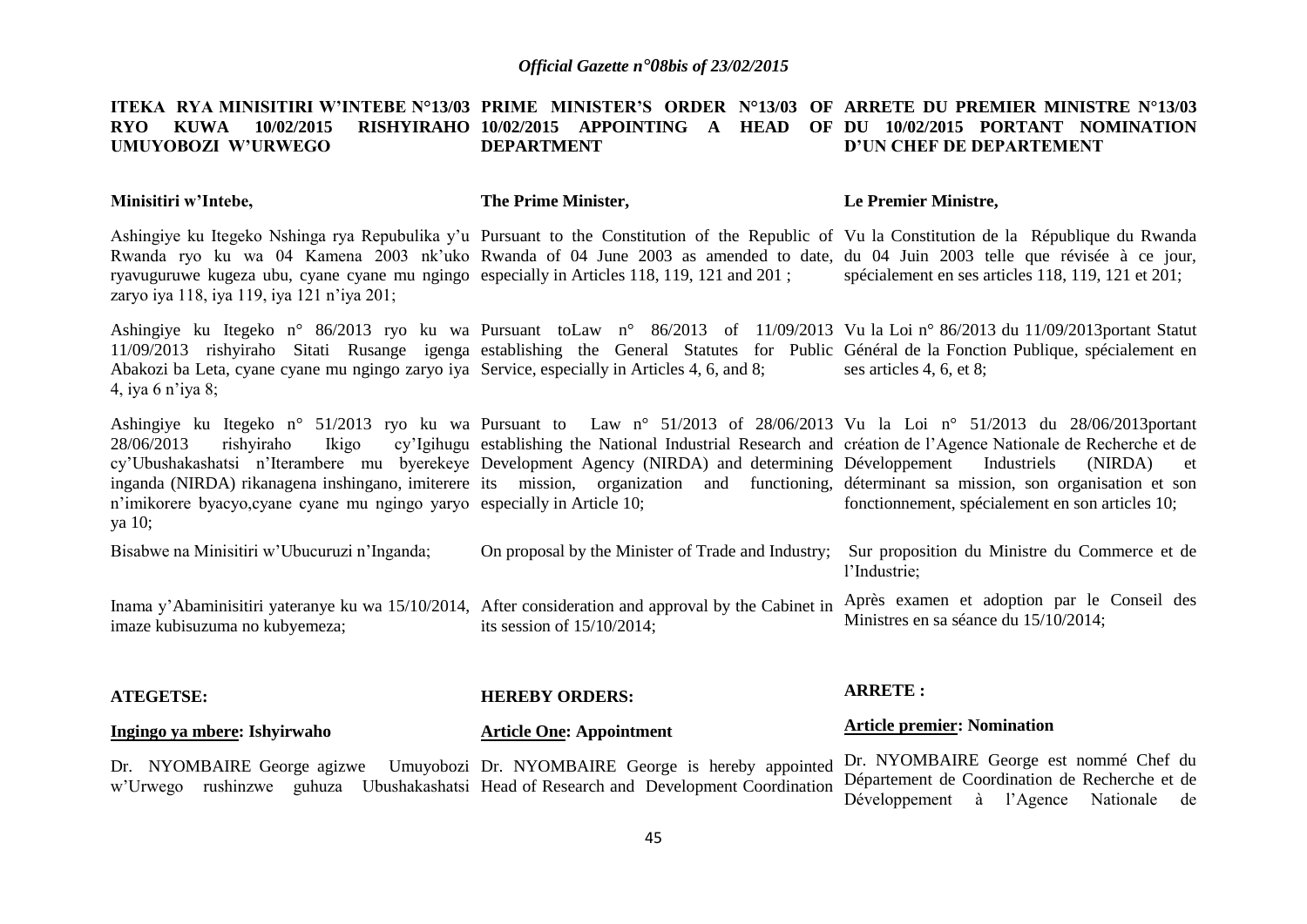n'Iterambere mu Kigo cy'Ubushakashatsi n'Iterambere mu byerekeye Development Agency (NIRDA). Inganda (NIRDA). Department in National Industrial Research and Recherche et de Développement Industriels (NIRDA).

| Ingingoya 2: Abashinzwe kubahiriza iri teka                                                                                                                          | implementation of this Order                                                                                                                                     | Article 2: Authorities responsible for the Article 2 : Autorités chargées de l'exécution du<br>présent arrêté                                                           |
|----------------------------------------------------------------------------------------------------------------------------------------------------------------------|------------------------------------------------------------------------------------------------------------------------------------------------------------------|-------------------------------------------------------------------------------------------------------------------------------------------------------------------------|
| Minisitiri<br>w'Abakozi<br>ba Leta n'Umurimo na<br>Minisitiri<br>w'Imari<br>n'Igenamigambi<br>basabwe<br>kubahiriza iri teka.                                        | The Minister of Public Service and Labour and the<br>Minister of Finance and Economic Planning are<br>entrusted with the implementation of this Order.           | Le Ministre de la Fonction Publique et du Travail<br>et le Ministre des Finances et de la Planification<br>Economique sont chargés de l'exécution du présent<br>arrêté. |
| Ingingoya 3: Ivanwaho ry'ingingo zinyuranyije Article 3: Repealing provision<br>n'iri teka                                                                           |                                                                                                                                                                  | <b>Article 3: Disposition abrogatoire</b>                                                                                                                               |
| Ingingo zose z'amateka abanziriza iri kandi All prior provisions contrary to this Order are<br>zinyuranyije naryo zivanyweho.                                        | hereby repealed.                                                                                                                                                 | Toutes les dispositions antérieures contraires au<br>présent arrêté sont abrogées.                                                                                      |
| Ingingo ya 4: Igihe iteka ritangira gukurikizwa                                                                                                                      | <b>Article 4: Commencement</b>                                                                                                                                   | Article 4 : Entrée en vigueur                                                                                                                                           |
| gukurikizwa<br>ritangira<br>Iri<br>teka<br>ku<br>ritangarijweho mu Igazeti ya Leta ya Repubulika<br>Agaciro<br>y'u Rwanda.<br>karyo<br>gahera<br>kuwa<br>15/10/2014. | munsi This Order shall come into force on the date of its<br>publication in the Official Gazette of the Republic<br>of Rwanda. It takes effect as of 15/10/2014. | Le présent arrêté entre en vigueur le jour de sa<br>publication au Journal Officiel de la République du<br>Rwanda. Il sort ses effets à partir du 15/10/2014.           |
| Kigali, ku wa 10/02/2015                                                                                                                                             | Kigali, on 10/02/2015                                                                                                                                            | Kigali, le 10/02/2015                                                                                                                                                   |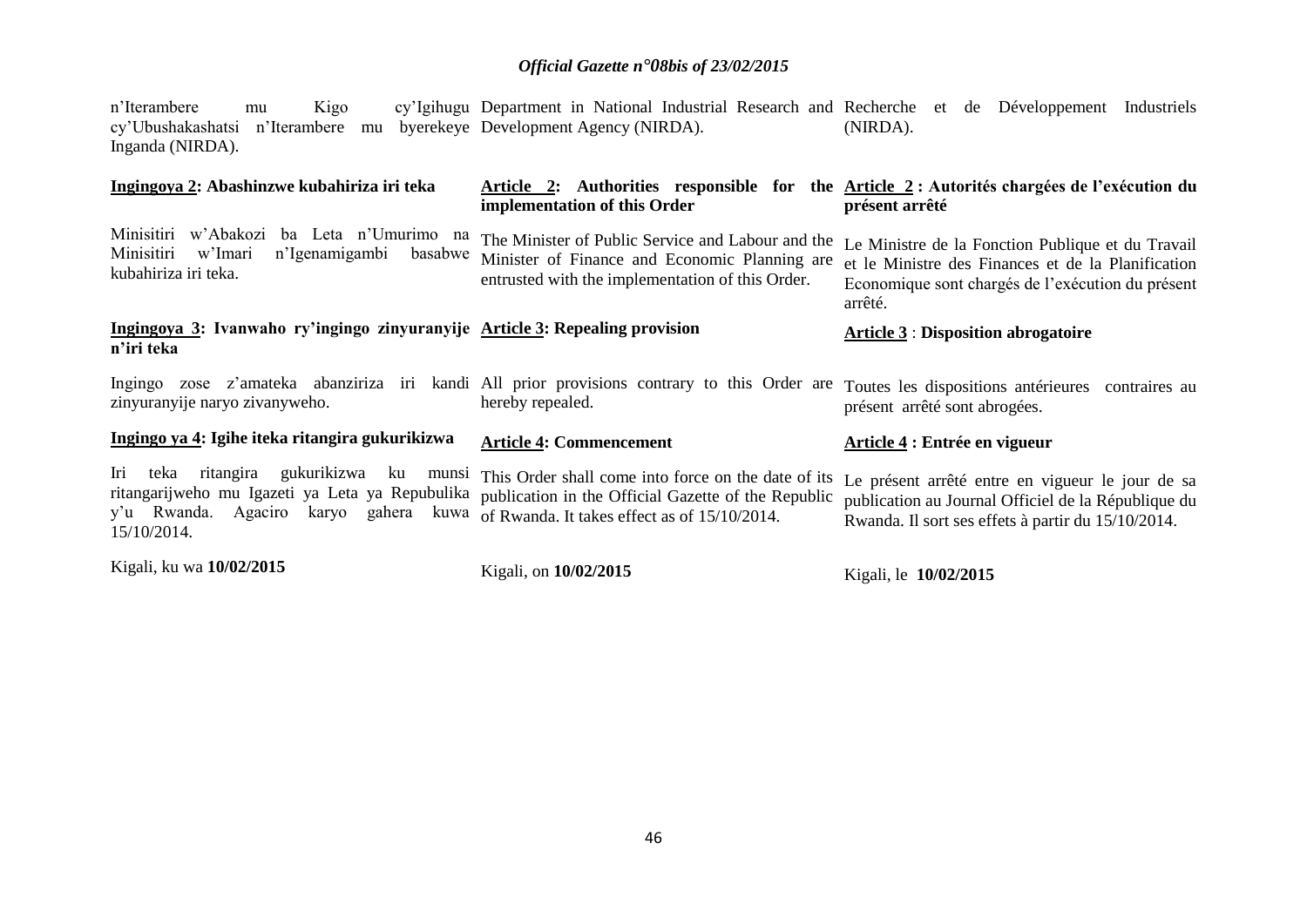### (sé) **MUREKEZI Anastase** Minisitiri w'Intebe

(sé)

**UWIZEYE Judith** Minisitiri w'Abakozi ba Leta n'Umurimo

**Bibonywe kandi bishyizweho Ikirango cya Repubulika:**

(sé)

**BUSINGYE Johnston** Minisitiri w'Ubutabera / Intumwa Nkuru ya Leta

(sé) **MUREKEZI Anastase** Prime Minister

(sé) **UWIZEYE Judith** Minister of Public Service and Labour

**Seen and sealed with the Seal of the Republic:**

(sé) **BUSINGYE Johnston** Minister of Justice /Attorney General

(sé) **MUREKEZI Anastase** Premier Ministre

(sé)

**UWIZEYE Judith** Ministre de la Fonction Publique et du Travail

**Vu et scellé du Sceau de la République:**

#### (sé)

#### **BUSINGYE Johnston**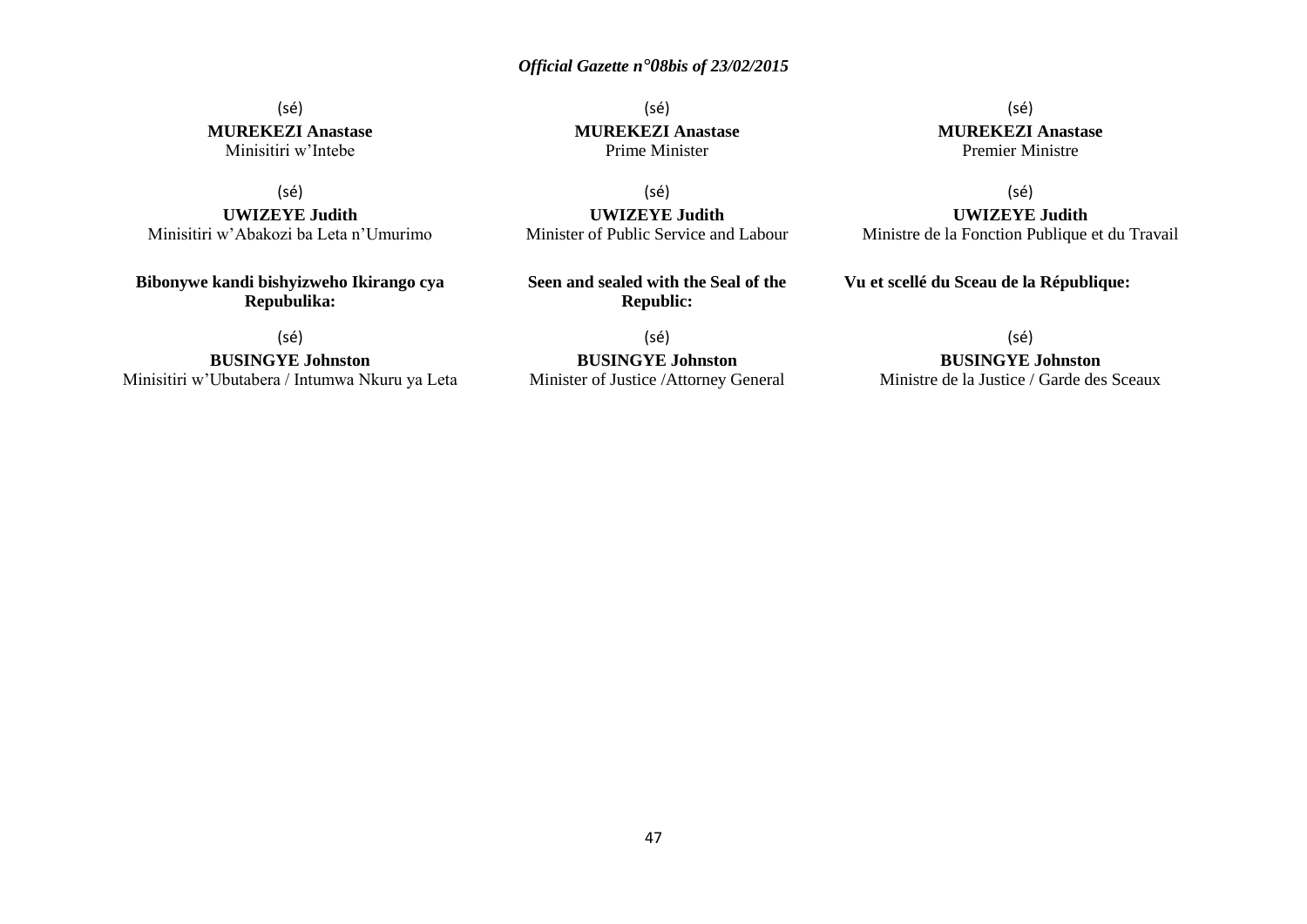**ITEKA RYA MINISITIRI W'INTEBE N°14/03 PRIME MINISTER'S ORDER N°14/03 OF ARRETE DU PREMIER MINISTRE N°14/03 RYO KU WA 10/02/2015 RISHYIRAHO 10/02/2015 APPOINTING A HEAD OF DU 10/02/2015 PORTANT NOMINATION UMUYOBOZI W'URWEGO DEPARTMENT D'UN CHEF DE DEPARTEMENT**

#### **ISHAKIRO TABLE OF CONTENTS TABLE DES MATIERES**

| Ingingo ya mbere : Ishyirwaho                                                                | <b>Article One: Appointment</b> | <b>Article premier : Nomination</b>                                                                          |
|----------------------------------------------------------------------------------------------|---------------------------------|--------------------------------------------------------------------------------------------------------------|
| Ingingo ya 2: Abashinzwe kubahiriza iri teka                                                 | implementation of this Order    | Article 2: Authorities responsible for the Article 2: Autorités chargées de l'exécution du<br>présent arrêté |
| Ingingo ya 3: Ivanwaho ry'ingingo zinyuranyije Article 3 : Repealing provision<br>n'iri teka |                                 | <b>Article 3 : Disposition abrogatoire</b>                                                                   |
| Ingingo ya 4 : Igihe iteka ritangira gukurikizwa                                             | <b>Article 4 : Commencement</b> | Article 4 : Entrée en vigueur                                                                                |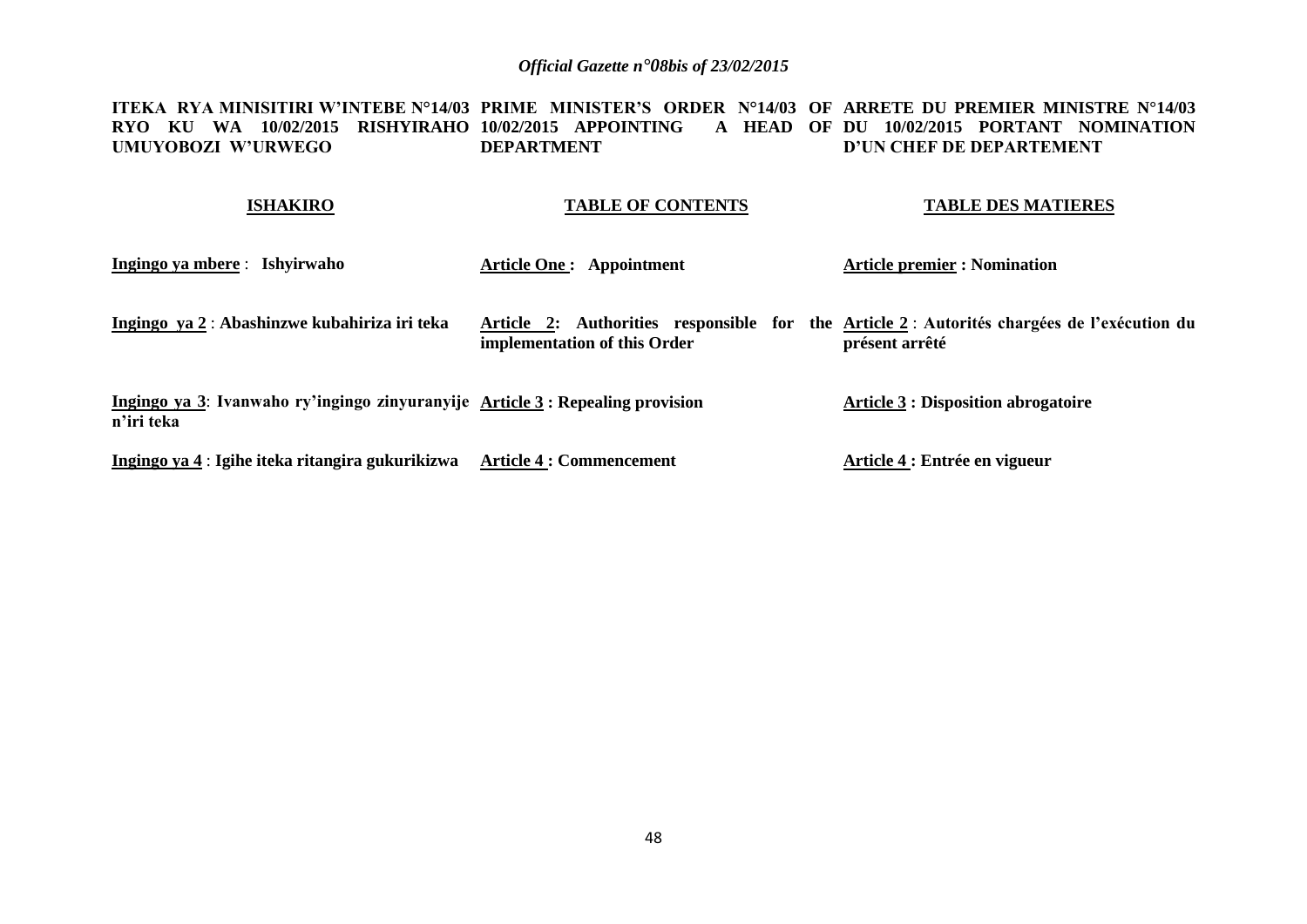| ITEKA RYA MINISITIRI W'INTEBE N°14/03 PRIME MINISTER'S ORDER N°14/03<br>KU WA 10/02/2015<br><b>RYO</b><br>UMUYOBOZI W'URWEGO                                                                                                                                                                                                                                                                                           | RISHYIRAHO 10/02/2015 APPOINTING<br>A HEAD<br><b>DEPARTEMENT</b>    | <b>MINISTRE</b><br>OF ARRETE<br>DU<br><b>PREMIER</b><br><b>OF N°14/03</b><br><b>DU</b><br>10/02/2015<br><b>PORTANT</b><br><b>NOMINATION</b><br><b>CHEF</b><br>D'UN<br>DE<br><b>DEPARTEMENT</b> |
|------------------------------------------------------------------------------------------------------------------------------------------------------------------------------------------------------------------------------------------------------------------------------------------------------------------------------------------------------------------------------------------------------------------------|---------------------------------------------------------------------|------------------------------------------------------------------------------------------------------------------------------------------------------------------------------------------------|
| Minisitiri w'Intebe,                                                                                                                                                                                                                                                                                                                                                                                                   | The Prime Minister,                                                 | Le Premier Ministre,                                                                                                                                                                           |
| Ashingiye ku Itegeko Nshinga rya Repubulika y'u Pursuant to the Constitution of the Republic of Vu la Constitution de la République du<br>Rwanda ryo ku wa 04 Kamena 2003 nk'uko Rwanda of 04 June 2003 as amended to date, Rwanda du 04 Juin 2003 telle que révisée à ce<br>ryavuguruwe kugeza ubu, cyane cyane mu ngingo especially in Articles 118, 119, 121 and 201;<br>zaryo iya 118, iya 119, iya 121 n'iya 201; |                                                                     | jour, spécialement en ses articles 118, 119, 121<br>et 201;                                                                                                                                    |
| Ashingiye ku Itegeko n° 86/2013 ryo ku wa Pursuant to Law n° 86/2013 of 11/09/2013 Vu la Loi n° 86/2013 du 11/09/2013 portant<br>11/09/2013 rishyiraho Sitati Rusange igenga establishing the General Statutes for Public Statut Général de la Fonction Publique,<br>Abakozi ba Leta, cyane cyane mu ngingo zaryo iya Service, especially in Articles 4, 6, and 8;<br>4, iya 6 n'iya 8;                                |                                                                     | spécialement en ses articles 4, 6, et 8;                                                                                                                                                       |
| Bisabwe na Minisitiri w'Ubutabera/Intumwa Nkuru On proposal by the Minister of Justice/ Attorney Sur proposition du Ministre de la Justice/<br>ya Leta;                                                                                                                                                                                                                                                                | General;                                                            | Garde des Sceaux;                                                                                                                                                                              |
| Inama y'Abaminisitiri yateranye ku wa 15/10/2014, After consideration and approval by the Cabinet, in Après examen et adoption par le Conseil des<br>imaze kubisuzuma no kubyemeza;                                                                                                                                                                                                                                    | its session of $15/10/2014$ ;                                       | Ministres, en sa séance du 15/10/2014;                                                                                                                                                         |
| <b>ATEGETSE:</b>                                                                                                                                                                                                                                                                                                                                                                                                       | <b>HEREBY ORDERS:</b>                                               | <b>ARRETE:</b>                                                                                                                                                                                 |
| Ingingo ya mbere: Ishyirwaho                                                                                                                                                                                                                                                                                                                                                                                           | <b>Article One: Appointment</b>                                     | <b>Article premier: Nomination</b>                                                                                                                                                             |
| Madamu YANKULIJE Odette agizwe Umuyobozi Mrs. YANKULIJE Odette is hereby appointed Madame YANKULIJE Odette est nommée<br>w'Urwego rushinzwe<br>Ubutabera Abaturage/ Principal State Attorney muri Principal State Attorney in the Ministry of Justice.<br>Minisiteri y'Ubutabera.                                                                                                                                      | Serivisi zo Kwegereza Head of Access to Justice Service Department/ | Chef du Département chargé des Services<br>d'Accès à la Justice/ Principal State Attorney au<br>Ministère de la Justice.                                                                       |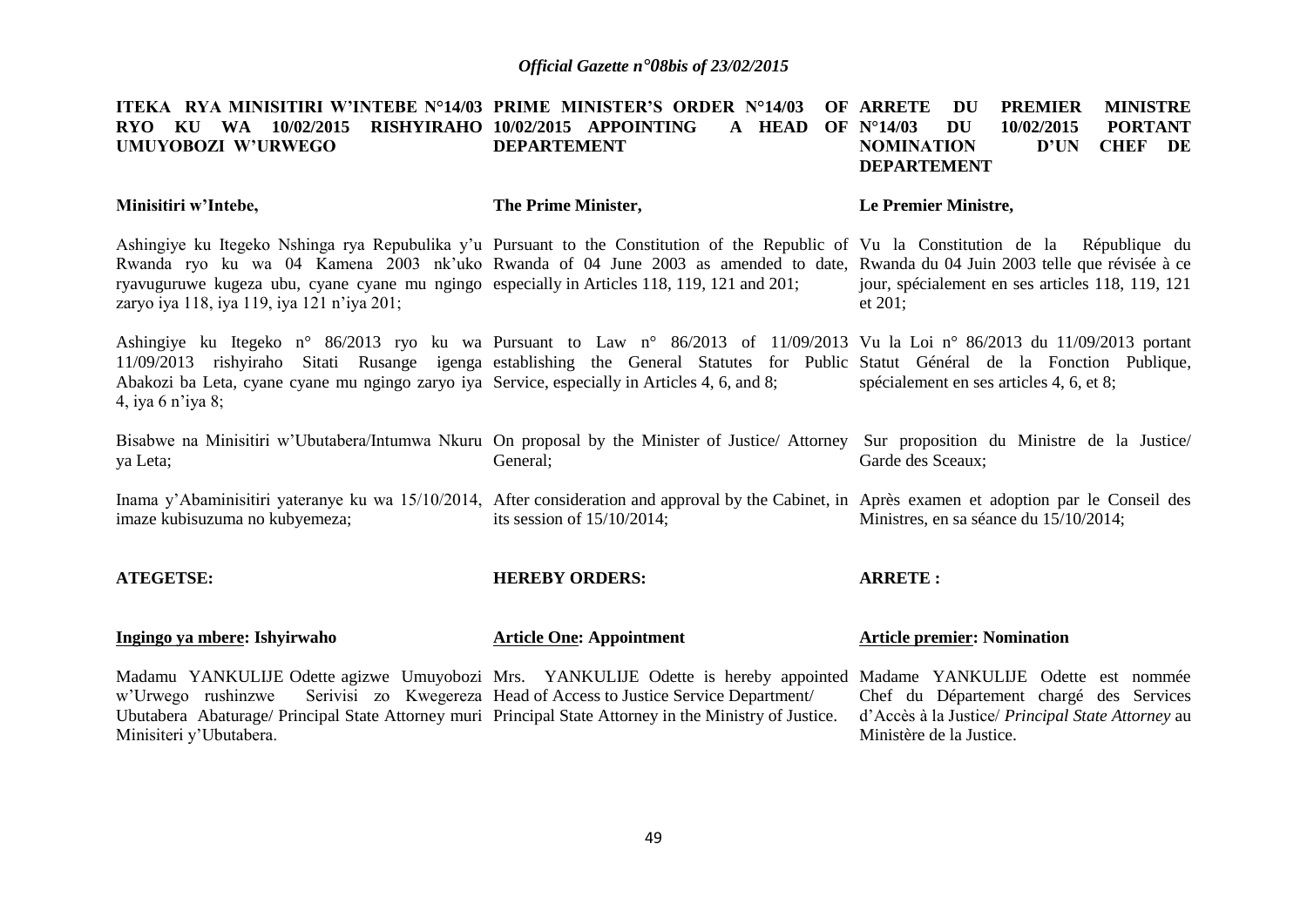| Ingingo ya 2: Abashinzwe kubahiriza iri teka                                                                                                                                                                                           | Article 2: Authorities responsible for the <u>Article 2</u> : Autorités chargées de l'exécution<br>implementation of this Order                                                                                                                                                             | du présent arrêté                                            |
|----------------------------------------------------------------------------------------------------------------------------------------------------------------------------------------------------------------------------------------|---------------------------------------------------------------------------------------------------------------------------------------------------------------------------------------------------------------------------------------------------------------------------------------------|--------------------------------------------------------------|
| Minisitiri w'Ubutabera/Intumwa Nkuru ya Leta, The Minister of Justice/Attorney General, the Le Ministre de la Justice/Garde des Sceaux, le<br>Minisitiri<br>n'Igenamigambi<br>Minisitiri<br>w'Imari<br>kubahiriza iri teka.            | w'Abakozi ba Leta n'Umurimo na Minister of Public Service and Labour and the Ministre de la Fonction Publique et du Travail<br>basabwe Minister of Finance and Economic Planning are et le Ministre des Finances et de la Planification<br>entrusted with the implementation of this Order. | Economique sont chargés de l'exécution du<br>présent arrêté. |
| Ingingo ya 3: Ivanwaho ry'ingingo zinyuranyije Article 3: Repealing provision<br>n'iri teka                                                                                                                                            |                                                                                                                                                                                                                                                                                             | <b>Article 3: Disposition abrogatoire</b>                    |
| Ingingo zose z'amateka abanziriza iri kandi prior provisions contrary to this Order are hereby Toutes les dispositions antérieures contraires au<br>zinyuranyije na ryo zivanyweho.                                                    | All<br>repealed.                                                                                                                                                                                                                                                                            | présent arrêté sont abrogées.                                |
| Ingingo ya 4: Igihe iteka ritangira gukurikizwa                                                                                                                                                                                        | <b>Article 4: Commencement</b>                                                                                                                                                                                                                                                              | Article 4 : Entrée en vigueur                                |
| Iri<br>ritangira<br>teka<br>ritangarijweho mu Igazeti ya Leta ya Repubulika y'u publication in the Official Gazette of the Republic publication au Journal Officiel de la République<br>Rwanda. Agaciro karyo gahera ku wa 15/10/2014. | gukurikizwa ku munsi This Order shall come into force on the date of its Le présent arrêté entre en vigueur le jour de sa<br>of Rwanda. It takes effect as of 15/10/2014.                                                                                                                   | du Rwanda. Il sort ses effets à partir du<br>15/10/2014.     |
| Kigali, ku wa 10/02/2015                                                                                                                                                                                                               | Kigali, on 10/02/2015                                                                                                                                                                                                                                                                       | Kigali, le 10/02/2015                                        |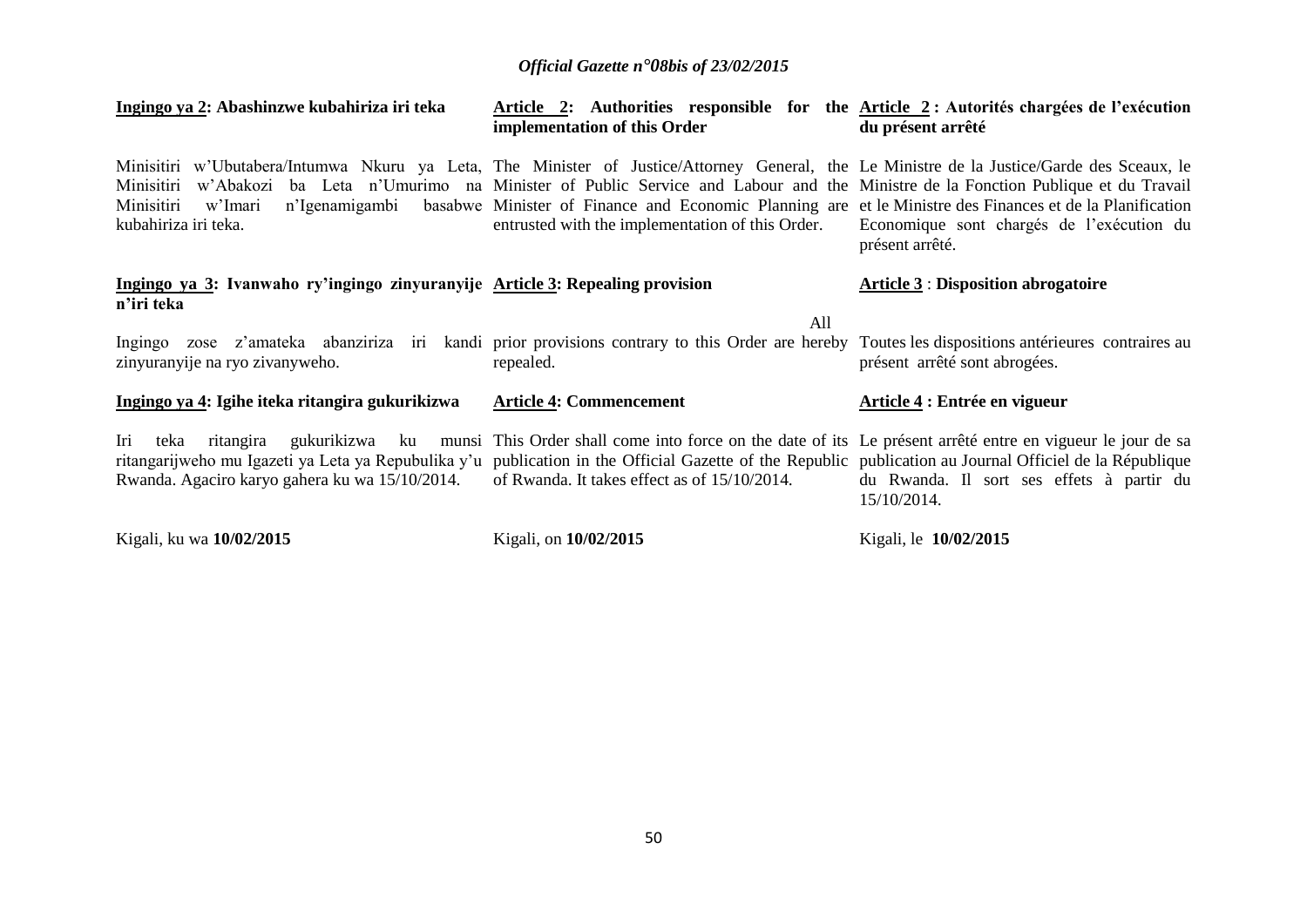### (sé) **MUREKEZI Anastase** Minisitiri w'Intebe

(sé)

**UWIZEYE Judith** Minisitiri w'Abakozi ba Leta n'Umurimo

**Bibonywe kandi bishyizweho Ikirango cya Repubulika:**

(sé) **MUREKEZI Anastase** Prime Minister

(sé) **UWIZEYE Judith** Minister of Public Service and Labour

(sé) **MUREKEZI Anastase** Premier Ministre

(sé) **UWIZEYE Judith** Ministre de la Fonction Publique et du Travail

**Vu et scellé du Sceau de la République:**

(sé)

**BUSINGYE Johnston** Minisitiri w'Ubutabera / Intumwa Nkuru ya Leta

(sé) **BUSINGYE Johnston** Minister of Justice /Attorney General

**Seen and sealed with the Seal of the Republic:**

(sé)

### **BUSINGYE Johnston**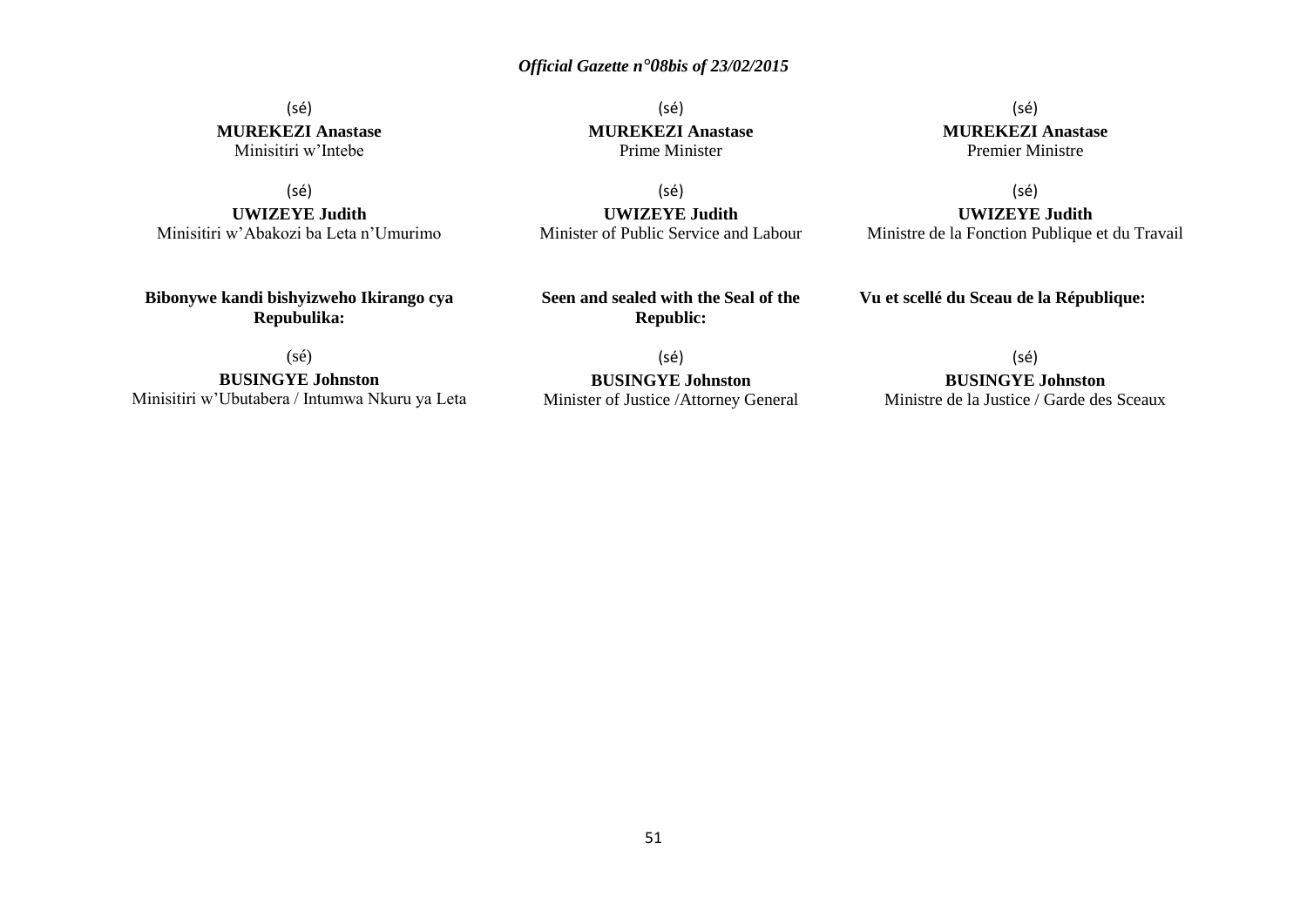**ITEKA RYA MINISITIRI W'INTEBE N°15/03 PRIME MINISTER'S ORDER N°15/03 OF ARRETE DU PREMIER MINISTRE N°15/03 RYO KUWA 10/02/2015 RISHYIRAHO 10/02/2015 APPOINTING A DIVISION DU 10/02/2015 PORTANT NOMINATION UMUYOBOZI W'ISHAMI MANAGER D'UN CHEF DE DIVISION**

| <b>ISHAKIRO</b>                                                                              | <b>TABLE OF CONTENTS</b>        | <b>TABLE DES MATIERES</b>                                                                                    |
|----------------------------------------------------------------------------------------------|---------------------------------|--------------------------------------------------------------------------------------------------------------|
| Ingingo ya mbere : Ishyirwaho                                                                | <b>Article One: Appointment</b> | <b>Article premier : Nomination</b>                                                                          |
| Ingingo ya 2: Abashinzwe kubahiriza iri teka                                                 | implementation of this Order    | Article 2: Authorities responsible for the Article 2: Autorités chargées de l'exécution du<br>présent arrêté |
| Ingingo ya 3: Ivanwaho ry'ingingo zinyuranyije Article 3 : Repealing provision<br>n'iri teka |                                 | <b>Article 3 : Disposition abrogatoire</b>                                                                   |
| Ingingo ya 4 : Igihe iteka ritangira gukurikizwa                                             | <b>Article 4 : Commencement</b> | Article 4 : Entrée en vigueur                                                                                |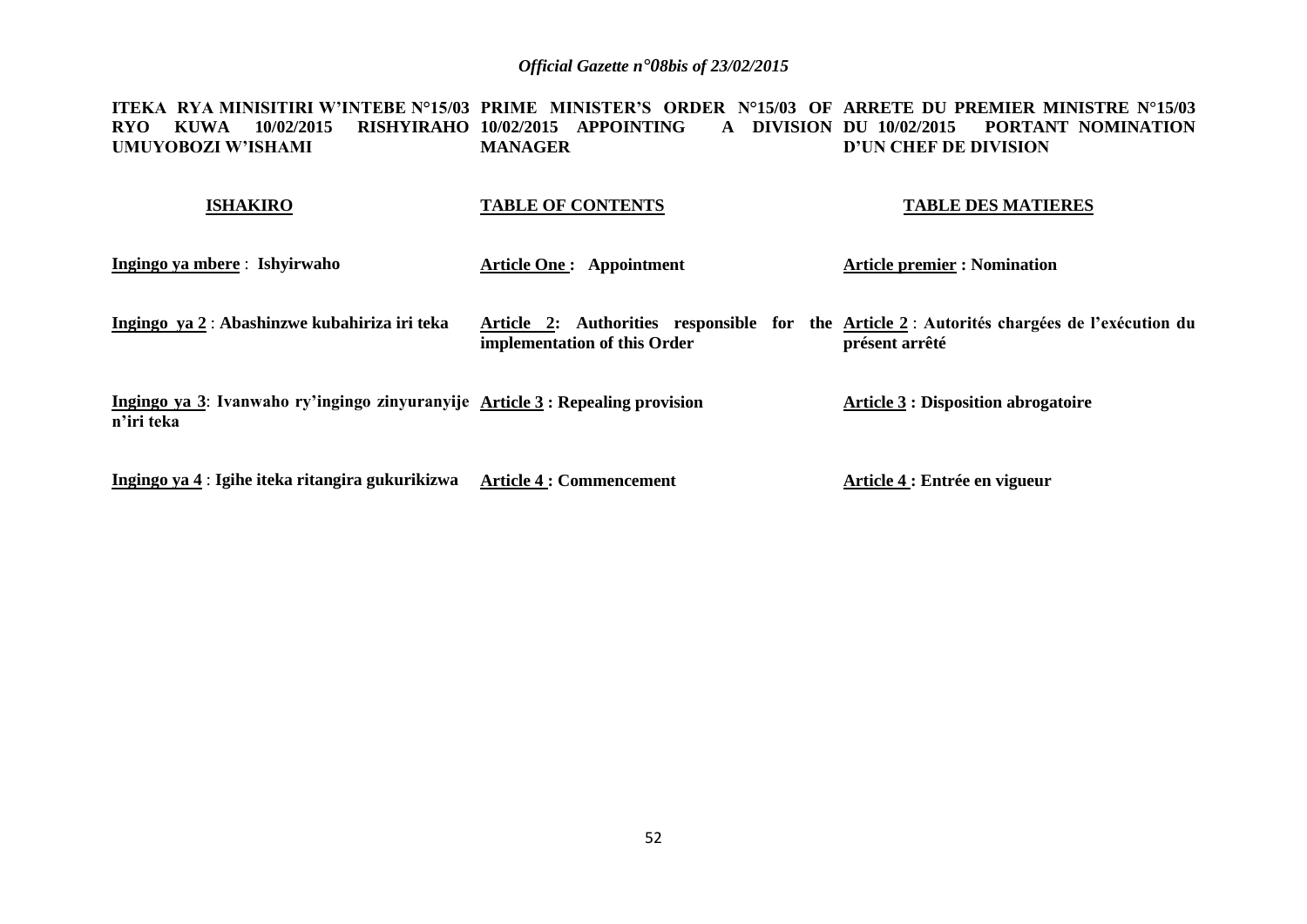#### **ITEKA RYA MINISITIRI W'INTEBE N°15/03 PRIME MINISTER'S ORDER N°15/03 OF ARRETE DU PREMIER MINISTRE N°15/03 RYO KUWA 10/02/2015 UMUYOBOZI W'ISHAMI RISHYIRAHO 10/02/2015 APPOINTING MANAGER DU 10/02/2015 PORTANT NOMINATION D'UN CHEF DE DIVISION**

**Minisitiri w'Intebe,**

**The Prime Minister,**

**Le Premier Ministre,**

Ashingiye ku Itegeko Nshinga rya Repubulika y'u Pursuant to the Constitution of the Republic of Vu la Constitution de la République du Rwanda du Rwanda ryo ku wa 04 Kamena 2003 nk'uko Rwanda of 04 June 2003 as amended to date, 04 Juin 2003 telle que révisée à ce jour, ryavuguruwe kugeza ubu, cyane cyane mu ngingo especially in Articles 118, 119, 121 and 201 ; zaryo iya 118, iya 119, iya 121 n'iya 201; spécialement en ses articles 118, 119, 121 et 201;

Ashingiye ku Itegeko n° 86/2013 ryo ku wa Pursuant to Law n° 86/2013 of 11/09/2013 Vu la Loi n° 86/2013 du 11/09/2013portant Statut 11/09/2013 rishyiraho Sitati Rusange igenga establishing the General Statutes for Public Général de la Fonction Publique, spécialement en Abakozi ba Leta, cyane cyane mu ngingo zaryo iya Service, especially in Articles 4, 6, and 8; 4, iya 6 n'iya 8; ses articles 4, 6, et 8;

Ashingiye kuItegeko n° 25/01/2011 rishyiraho Ikigo gishinzwe ubuzima mu establishing Rwanda Biomedical Center (RBC) création du Centre Biomédical du Rwanda (RBC) et Rwanda (RBC), rikanagena inshingano, imiterere and determining its mission, organisation and déterminant sa mission, son organisation et son n'imikorere byacyo nk'uko ryahinduwe kandi functioning as modified and complemented to fonctionnement telle que modifiée et complétée à ce ryujujwe kugeza ubu, cyane cyane mu ngingo yaryo date, especially in Article 10; ya 10; Pursuant to Law n° 54/2010 of 25/01/2011 Vu la Loi n° 54/2010 du 25/01/2011 portant jour, spécialement en son articles 10;

| Bisabwe na Minisitiri w'Ubuzima; | On proposal by the Minister of Health; | Sur proposition du Ministre de la Santé;                                                                                                                                                 |
|----------------------------------|----------------------------------------|------------------------------------------------------------------------------------------------------------------------------------------------------------------------------------------|
| imaze kubisuzuma no kubyemeza;   | in its session of $15/10/2014$ ;       | Inama y'Abaminisitiri yateranye ku wa 15/10/2014, After consideration and approval by the Cabinet, Après examen et adoption par le Conseil des<br>Ministres, en sa séance du 15/10/2014; |

| <b>ATEGETSE:</b>             | <b>HEREBY ORDERS:</b>           | <b>ARRETE:</b>                     |
|------------------------------|---------------------------------|------------------------------------|
| Ingingo ya mbere: Ishyirwaho | <b>Article One: Appointment</b> | <b>Article premier: Nomination</b> |

Bwana MWIKARAGO Emil Ivan agizwe Umuyobozi w'Ishami rishinzwe Laboratwari y'Icyitegererezo (NRL) mu Kigo gishinzwe Reference Laboratory (NRL) in Rwanda Référence (NRL) au Centre Biomédical du Rwanda Mr. MWIKARAGO Emil Ivan is hereby Monsieur MWIKARAGO Emil Ivan est nommé appointed Division Manager of National Chef de Division de Laboratoire National de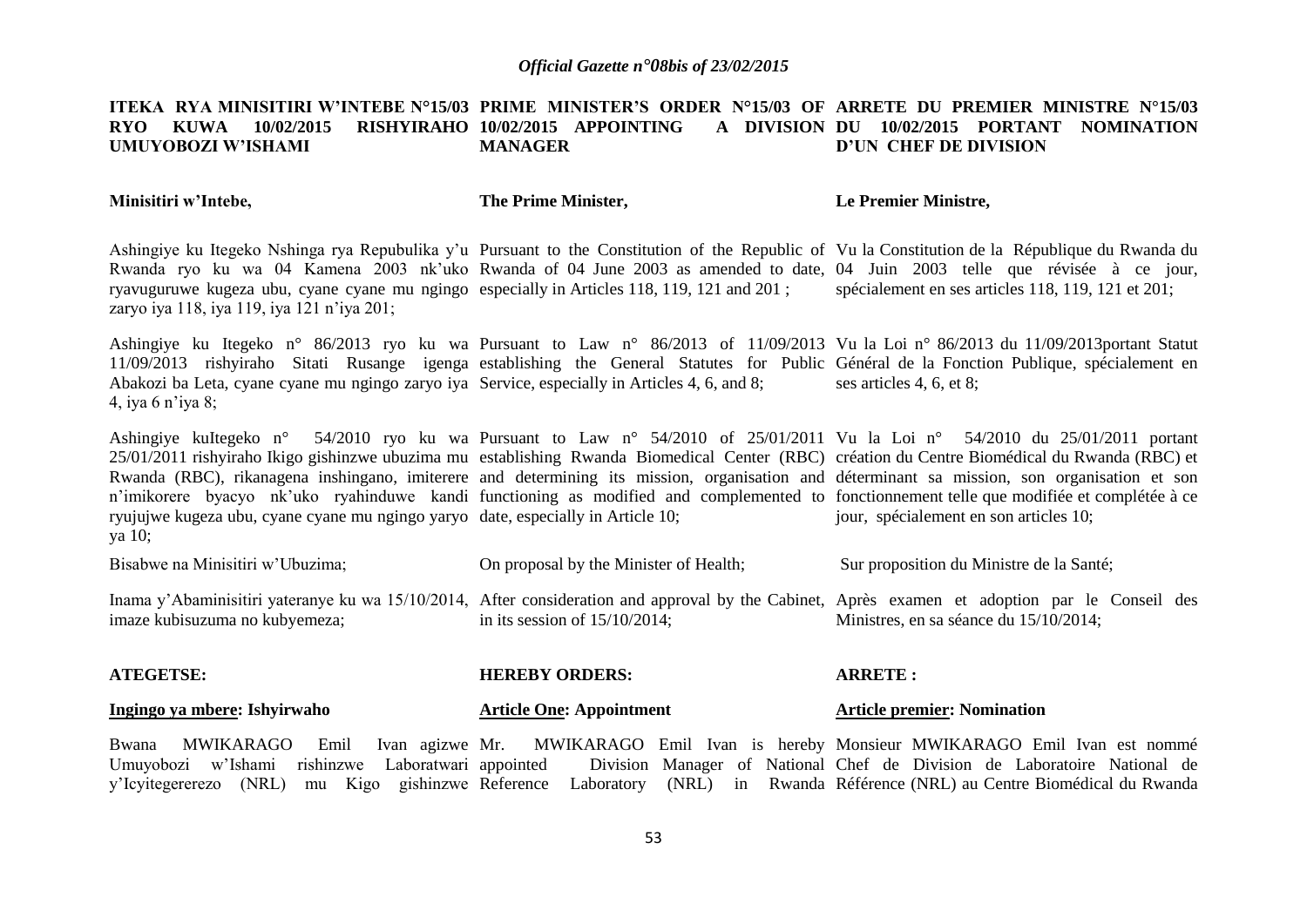| Ubuzima mu Rwanda (RBC).                                                                                                                                                                                         | Biomedical Center (RBC).                                                                | $(RBC)$ .                                                                                                                                                                                                                                                                                                                                                          |  |  |
|------------------------------------------------------------------------------------------------------------------------------------------------------------------------------------------------------------------|-----------------------------------------------------------------------------------------|--------------------------------------------------------------------------------------------------------------------------------------------------------------------------------------------------------------------------------------------------------------------------------------------------------------------------------------------------------------------|--|--|
| Ingingoya 2: Abashinzwe kubahiriza iri teka                                                                                                                                                                      | implementation of this Order                                                            | Article 2: Authorities responsible for the Article 2: Autorités chargées de l'exécution du<br>présent arrêté                                                                                                                                                                                                                                                       |  |  |
| Minisitiri w'Imari<br>n'Igenamigambi<br>kubahiriza iri teka.                                                                                                                                                     | Order.                                                                                  | Minisitiri w'Abakozi ba Leta n'Umurimo na The Minister of Public Service and Labour and Le Ministre de la Fonction Publique et du Travail et<br>basabwe the Minister of Finance and Economic Planning le Ministre des Finances et de la Planification<br>are entrusted with the implementation of this Economiquesont chargés de l'exécution du présent<br>arrêté. |  |  |
| Ingingoya 3: Ivanwaho ry'ingingo zinyuranyije Article 3: Repealing provision<br>n'iri teka                                                                                                                       |                                                                                         | <b>Article 3: Disposition abrogatoire</b>                                                                                                                                                                                                                                                                                                                          |  |  |
| zinyuranyije naryo zivanyweho.                                                                                                                                                                                   | hereby repealed.                                                                        | Ingingo zose z'amateka abanziriza iri kandi All prior provisions contrary to this Order are Toutes les dispositions antérieures contraires au<br>présent arrêté sont abrogées.                                                                                                                                                                                     |  |  |
| Ingingo ya 4: Igihe iteka ritangira gukurikizwa                                                                                                                                                                  | <b>Article 4: Commencement</b>                                                          | Article 4 : Entrée en vigueur                                                                                                                                                                                                                                                                                                                                      |  |  |
| Iri<br>ritangarijweho mu Igazeti ya Leta ya Repubulika publication in the Official Gazette of the Republic<br>y'u Rwanda. Agaciro karyo gahera ku wa of Rwanda. It takes effect as of 15/10/2014.<br>15/10/2014. | teka ritangira gukurikizwa ku munsi This Order shall come into force on the date of its | Le présent arrêté entre en vigueur le jour de sa<br>publication au Journal Officiel de la République du<br>Rwanda. Il sort ses effets à partir du 15/10/2014.                                                                                                                                                                                                      |  |  |
| Kigali, ku wa 10/02/2015                                                                                                                                                                                         | Kigali, on 10/02/2015                                                                   | Kigali, le 10/02/2015                                                                                                                                                                                                                                                                                                                                              |  |  |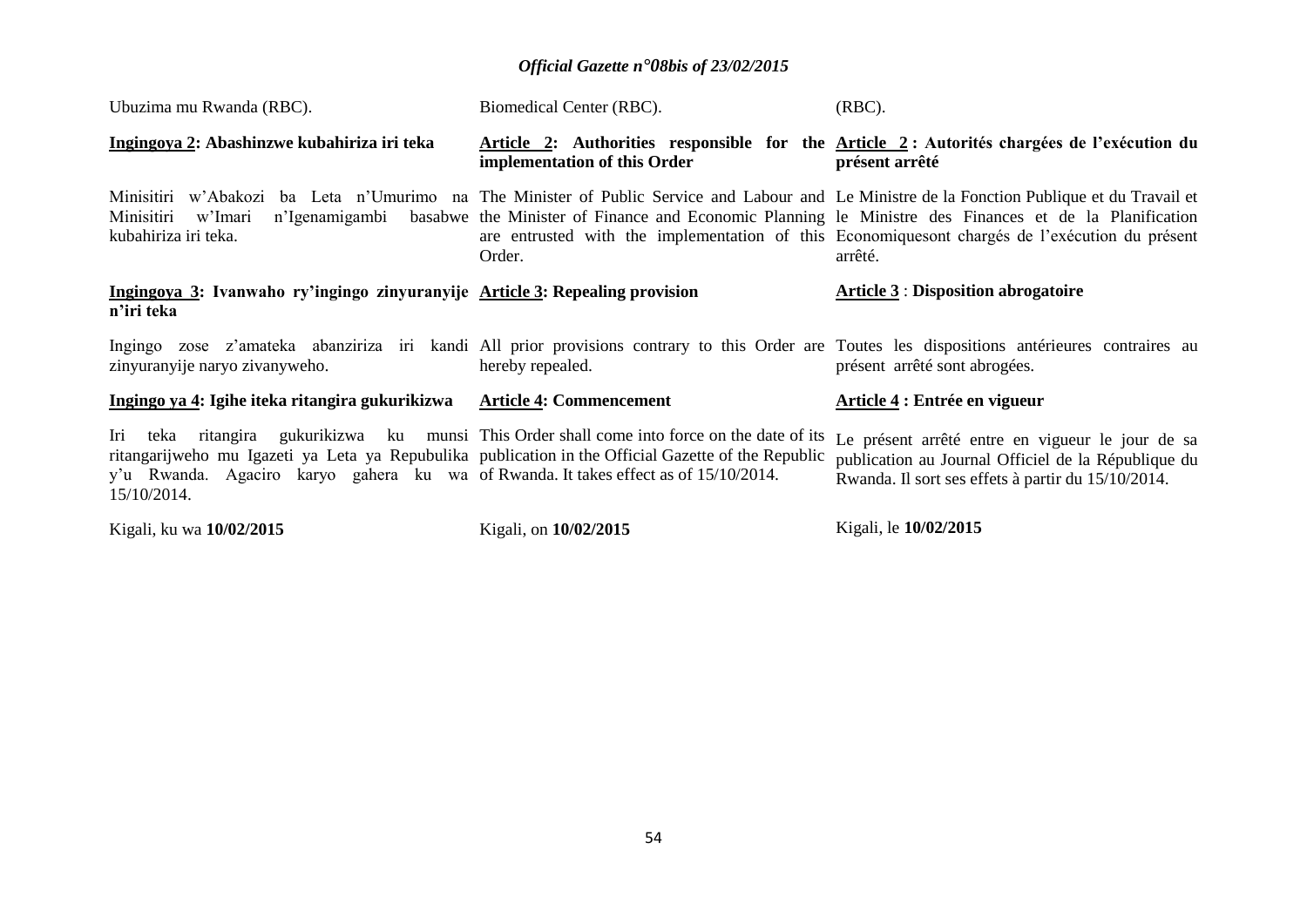#### (sé) **MUREKEZI Anastase** Minisitiri w'Intebe

#### (sé)

**UWIZEYE Judith** Minisitiri w'Abakozi ba Leta n'Umurimo

**Bibonywe kandi bishyizweho Ikirango cya Repubulika:**

(sé)

**BUSINGYE Johnston** Minisitiri w'Ubutabera / Intumwa Nkuru ya Leta

(sé) **MUREKEZI Anastase** Prime Minister

(sé)

**UWIZEYE Judith** Minister of Public Service and Labour

**Seen and sealed with the Seal of the Republic:**

(sé)

**BUSINGYE Johnston** Minister of Justice /Attorney General

(sé) **MUREKEZI Anastase** Premier Ministre

(sé)

**UWIZEYE Judith** Ministre de la Fonction Publique et du Travail

**Vu et scellé du Sceau de la République:**

(sé)

**BUSINGYE Johnston**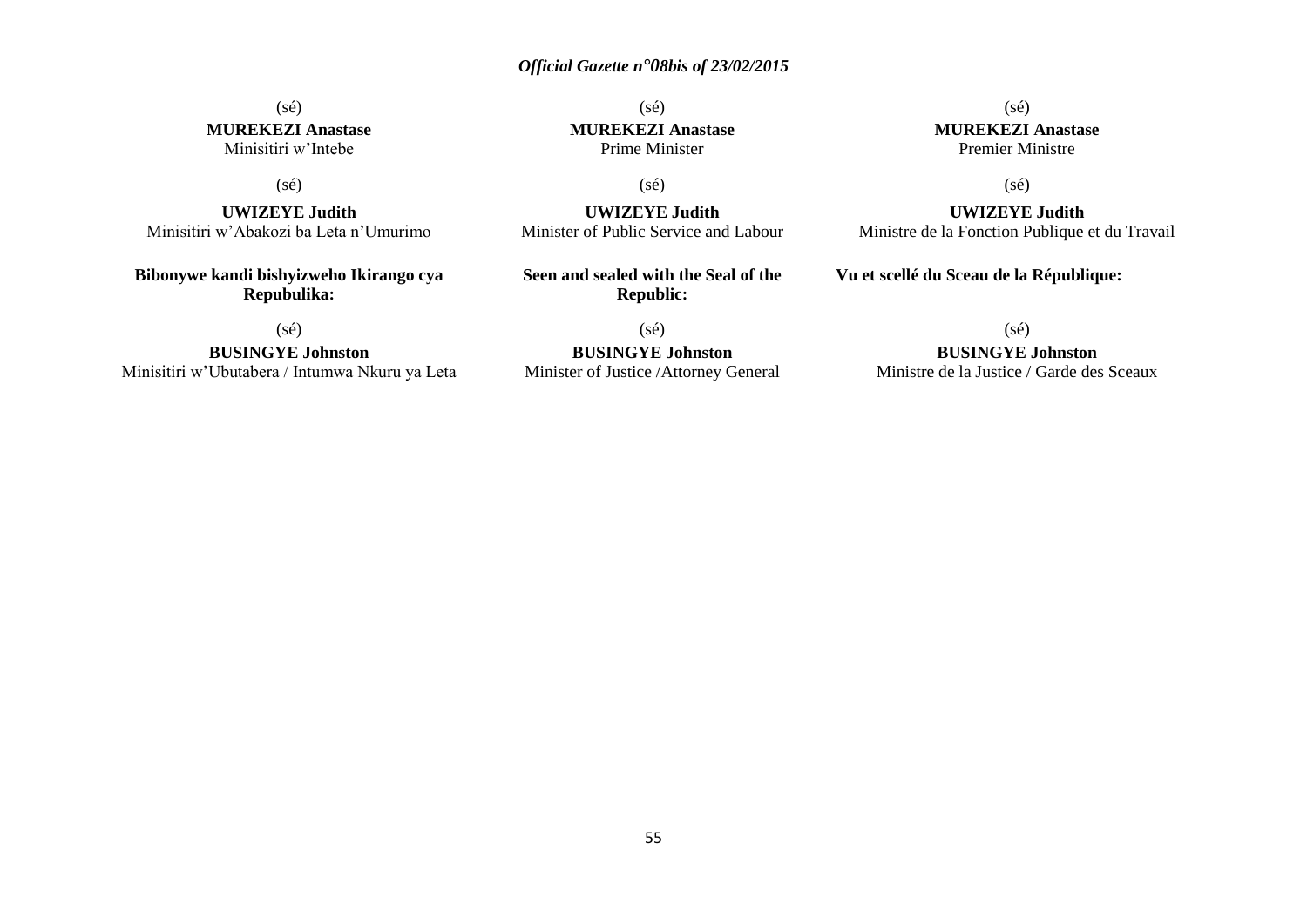**ITEKA RYA MINISITIRI W'INTEBE N°16/03 PRIME MINISTER'S ORDER N°16/03 OF ARRETE DU PREMIER MINISTRE N°16/03 RYO KU WA 10/02/2015 RISHYIRAHO 10/02/2015 APPOINTING AN ANALYST IMPUGUKE DU 10/02/2015 PORTANT NOMINATION D'UN ANALYSTE** 

| <b>ISHAKIRO</b>                                                                             | <b>TABLE OF CONTENTS</b>        | <b>TABLE DES MATIERES</b>                                                                                     |
|---------------------------------------------------------------------------------------------|---------------------------------|---------------------------------------------------------------------------------------------------------------|
| Ingingo ya mbere : Ishyirwaho                                                               | <b>Article One: Appointment</b> | <b>Article premier : Nomination</b>                                                                           |
| Ingingo ya 2 : Abashinzwe kubahiriza iri teka                                               | implementation of this Order    | Article 2: Authorities responsible for the Article 2 : Autorités chargées de l'exécution du<br>présent arrêté |
| Ingingo ya 3: Ivanwaho ry'ingingo zinyuranyije Article 3: Repealing provision<br>n'iri teka |                                 | <b>Article 3 : Disposition abrogatoire</b>                                                                    |
| Ingingo ya 4 : Igihe iteka ritangira gukurikizwa Article 4 : Commencement                   |                                 | Article 4 : Entrée en vigueur                                                                                 |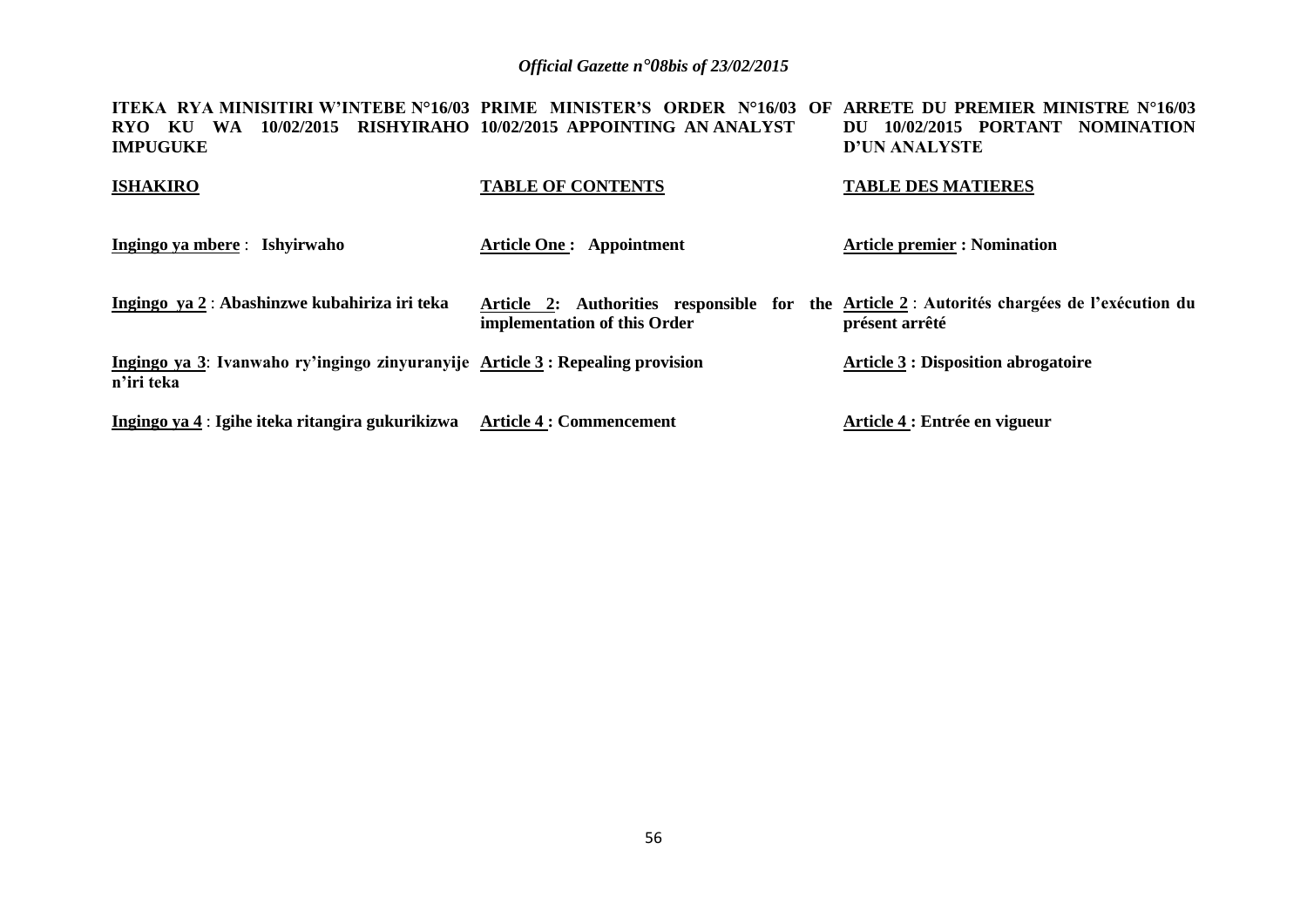#### **ITEKA RYA MINISITIRI W'INTEBE N°16/03 PRIME MINISTER'S ORDER N°16/03 OF ARRETE DU PREMIER MINISTRE RYO KU WA 10/02/2015 RISHYIRAHO 10/02/2015 APPOINTING AN ANALYST IMPUGUKE N°16/03 DU 10/02/2015 PORTANT NOMINATION D'UN ANALYSTE**

#### **Minisitiri w'Intebe,**

**The Prime Minister,**

#### **Le Premier Ministre,**

Ashingiye ku Itegeko Nshinga rya Repubulika y'u Pursuant to the Constitution of the Republic of Vu la Constitution de la République du Rwanda ryo ku wa 04 Kamena 2003 nk'uko Rwanda of 04 June 2003 as amended to date, Rwanda du 04 Juin 2003 telle que révisée à ce ryavuguruwe kugeza ubu, cyane cyane mu ngingo especially in Articles 118, 119, 121 and 201 ; zaryo iya 118, iya 119, iya 121 n'iya 201; jour, spécialement en ses articles 118, 119, 121 et 201;

Ashingiye ku Itegeko n° 86/2013 ryo ku wa Pursuant to Law n° 86/2013 of 11/09/2013 Vu la Loi n° 86/2013 du 11/09/2013 portant 11/09/2013 rishyiraho Sitati Rusange igenga establishing the General Statutes for Public Statut Général de la Fonction Publique, Abakozi ba Leta, cyane cyane mu ngingo zaryo iya Service, especially in Articles 4, 6, and 8; 4, iya 6 n'iya 8; spécialement en ses articles 4, 6, et 8;

Ashingiye ku Itegeko n° 80/2013 ryo ku wa Pursuant to Law n° 80/2013 of 11/09/2013 11/09/2013 rishyiraho Komisiyo y'Igihugu Ishinzwe establishing the National Commission of Science création de la Commission Nationale de la Ubumenyi n'Ikoranabuhanga rikanagena inshingano, and Technology and determining its imiterere n'imikorere byayo cyane cyane mu ngingo mission, organization and functioning especially in yaryo ya 20; Article 20;

Science et de la Technologie et déterminant ses son organisation et son fonctionnement spécialement en son article 20;

Vu la Loi n° 80/2013 du 11/09/2013 portant

Bisabwe na Minisitiri w'Abakozi ba Leta On proposal by the Minister of Public Service of n'Umurimo; Labour; Sur proposition de la Fonction Publique et du Travail;

Inama y'Abaminisitiri yateranye ku wa 15/10/2014 After consideration and approval by the Cabinet in Après examen et adoption par le Conseil des imaze kubisuzuma no kubyemeza; its session of 15/10/2014; Ministres en sa séance du 15/10/2014;

**ATEGETSE: Ingingo ya mbere: Ishyirwaho HEREBY ORDERS: Article One: Appointment ARRETE : Article premier: Nomination** 

Bwana TWAGIRAYEZU Gaspard agizwe Mr. TWAGIRAYEZU Gaspard is hereby appointed Monsieur TWAGIRAYEZU Gaspard est Impuguke ishinzwe ibijyanye no gusangiza abandi Science and Technology Knowledge Transfer nommé Analyste chargé de Transfert des ubumenyi n'ikoranabuhanga muri Komisiyo Analyst in National Commission of Science and Connaissances Scientifiques et Technologiques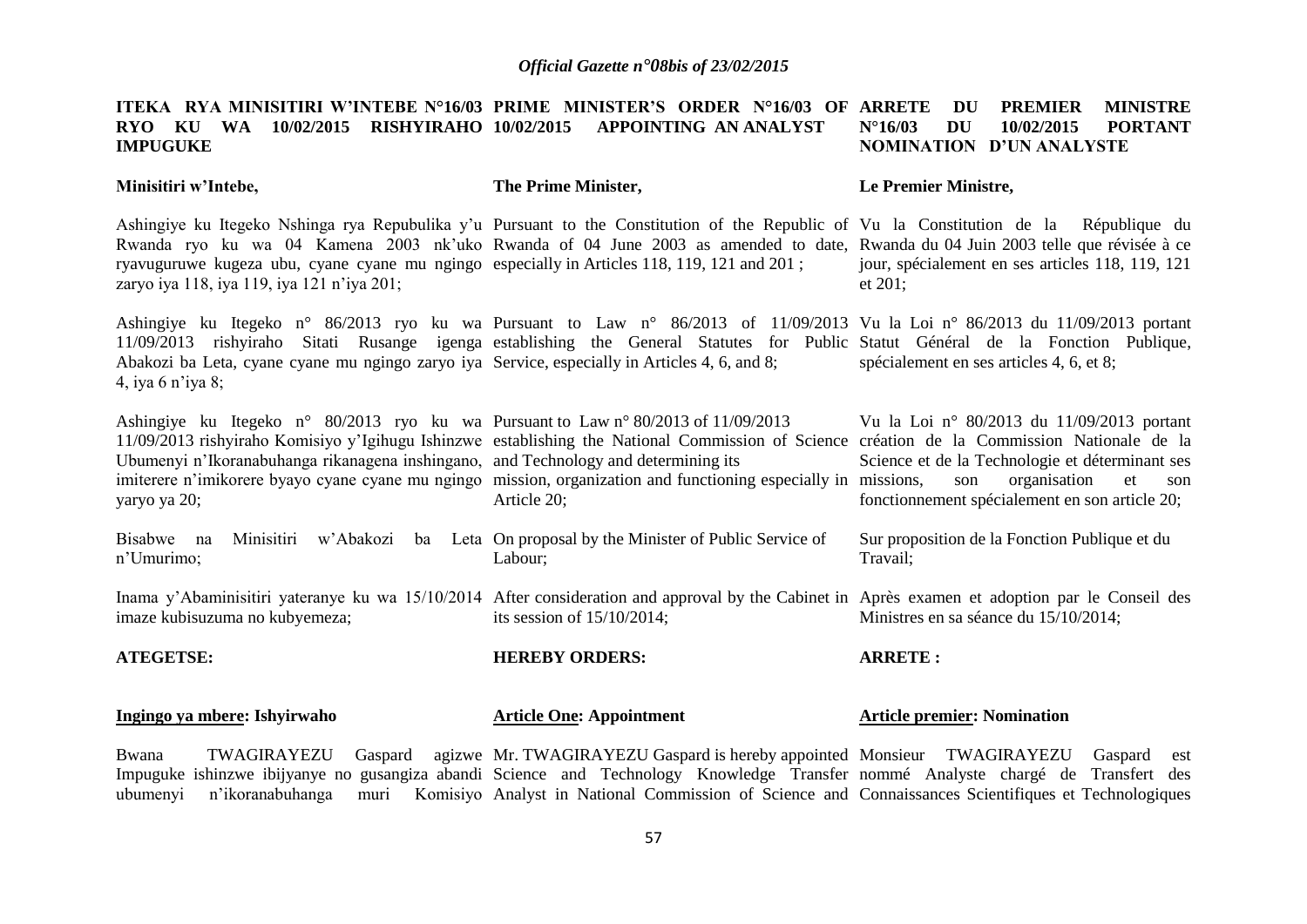| y'Igihugu Ishinzwe Ubumenyi n'Ikoranabuhanga.                                                                                                                                                                                                         | Technology.                                                                                                                                                                                                                                                                | à la Commission Nationale de la Science et de<br>la Technologie.           |
|-------------------------------------------------------------------------------------------------------------------------------------------------------------------------------------------------------------------------------------------------------|----------------------------------------------------------------------------------------------------------------------------------------------------------------------------------------------------------------------------------------------------------------------------|----------------------------------------------------------------------------|
| Ingingo ya 2: Abashinzwe kubahiriza iri teka                                                                                                                                                                                                          | Article 2: Authorities responsible for the Article 2: Autorités chargées de l'exécution<br>implementation of this Order                                                                                                                                                    | du présent arrêté                                                          |
| Minisitiri w'Abakozi<br>Minisitiri<br>n'Igenamigambi<br>w'Imari<br>kubahiriza iri teka.                                                                                                                                                               | ba Leta n'Umurimo na The Minister of Public Service and Labour and the Le Ministre de la Fonction Publique et du<br>basabwe Minister of Finance and Economic Planning are Travail et le Ministre des Finances et de la<br>entrusted with the implementation of this Order. | Planification Economique sont chargés de<br>l'exécution du présent arrêté. |
| Ingingo ya 3: Ivanwaho ry'ingingo zinyuranyije Article 3: Repealing provision<br>n'iri teka                                                                                                                                                           |                                                                                                                                                                                                                                                                            | <b>Article 3: Disposition abrogatoire</b>                                  |
| Ingingo zose z'amateka abanziriza iri kandi All prior provisions contrary to this Order are Toutes les dispositions antérieures contraires au<br>zinyuranyije na ryo zivanyweho.                                                                      | hereby repealed.                                                                                                                                                                                                                                                           | présent arrêté sont abrogées.                                              |
| Ingingo ya 4: Igihe iteka ritangira gukurikizwa                                                                                                                                                                                                       | <b>Article 4: Commencement</b>                                                                                                                                                                                                                                             | Article 4 : Entrée en vigueur                                              |
| Iri<br>ritangira gukurikizwa ku<br>teka<br>ritangarijweho mu Igazeti ya Leta ya Repubulika y'u publication in the Official Gazette of the Republic publication au Journal Officiel de la République<br>Rwanda. Agaciro karyo gahera ku wa 15/10/2014. | munsi This Order shall come into force on the date of its Le présent arrêté entre en vigueur le jour de sa<br>of Rwanda. It takes effect as of 15/10/2014.                                                                                                                 | du Rwanda. Il sort ses effets à partir du<br>15/10/2014.                   |
| Kigali, ku wa 10/02/2015                                                                                                                                                                                                                              | Kigali, on 10/02/2015                                                                                                                                                                                                                                                      | Kigali, le 10/02/2015                                                      |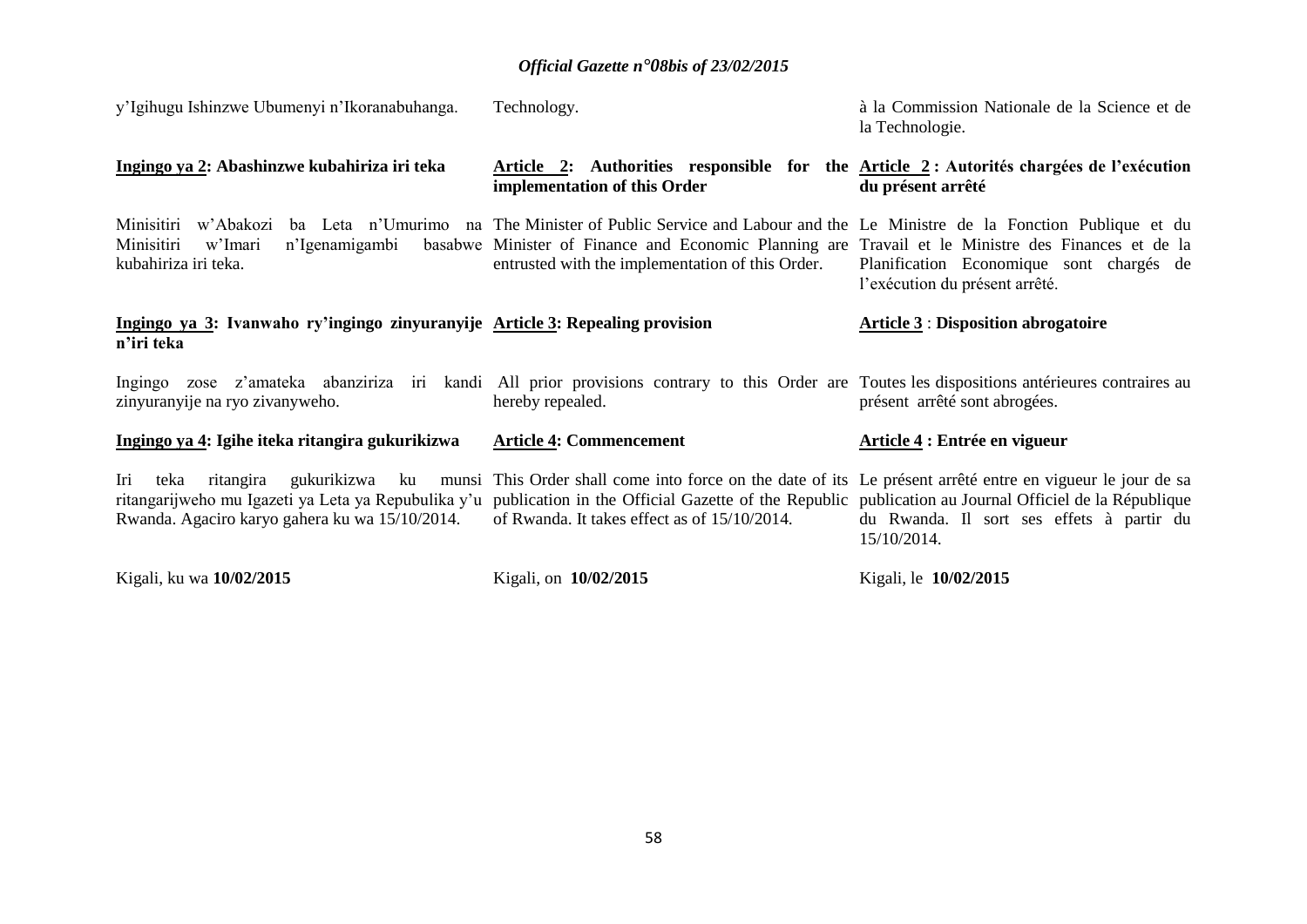(sé) **MUREKEZI Anastase** Minisitiri w'Intebe

(sé) **MUREKEZI Anastase** Prime Minister

(sé) **MUREKEZI Anastase** Premier Ministre

(sé) **UWIZEYE Judith** Minisitiri w'Abakozi ba Leta n'Umurimo

**Bibonywe kandi bishyizweho Ikirango cya Repubulika:**

(sé)

**BUSINGYE Johnston** Minisitiri w'Ubutabera / Intumwa Nkuru ya Leta

(sé) **UWIZEYE Judith** Minister of Public Service and Labour

**Seen and sealed with the Seal of the Republic:**

(sé) **BUSINGYE Johnston** Minister of Justice /Attorney General

(sé) **UWIZEYE Judith** Ministre de la Fonction Publique et du Travail

**Vu et scellé du Sceau de la République:**

 $(s\acute{e})$ 

**BUSINGYE Johnston**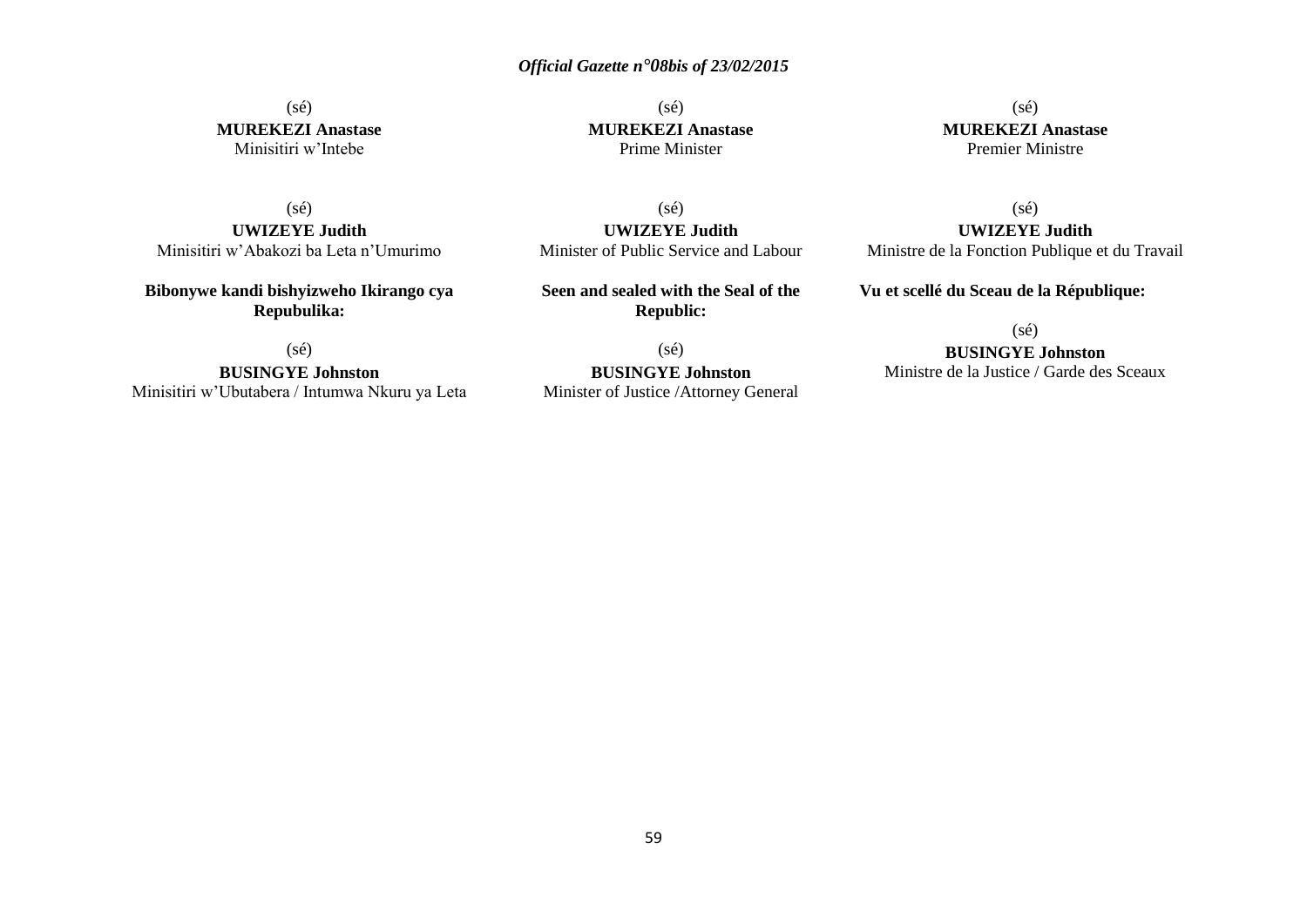**ITEKA RYA MINISITIRI W'INTEBE N°17/03 PRIME MINISTER'S ORDER N°17/03 OF ARRETE DU PREMIER MINISTRE N°17/03 RYO KU WA 10/02/2015 RISHYIRAHO 10/02/2015 APPOINTING A SPECIALIST IMPUGUKE DU 10/02/2015 PORTANT NOMINATION D'UN SPECIALISTE**

### **ISHAKIRO**

#### **TABLE OF CONTENTS**

#### **TABLE DES MATIERES**

| Ingingo ya mbere : Ishyirwaho                                                               | <b>Article One: Appointment</b>                                                                                            | <b>Article premier : Nomination</b>        |
|---------------------------------------------------------------------------------------------|----------------------------------------------------------------------------------------------------------------------------|--------------------------------------------|
| Ingingo ya 2 : Abashinzwe kubahiriza iri teka                                               | Article 2: Authorities responsible for the Article 2: Autorités chargées de l'exécution du<br>implementation of this Order | présent arrêté                             |
| Ingingo ya 3: Ivanwaho ry'ingingo zinyuranyije Article 3: Repealing provision<br>n'iri teka |                                                                                                                            | <b>Article 3 : Disposition abrogatoire</b> |
| Ingingo ya 4 : Igihe iteka ritangira gukurikizwa                                            | <b>Article 4 : Commencement</b>                                                                                            | Article 4 : Entrée en vigueur              |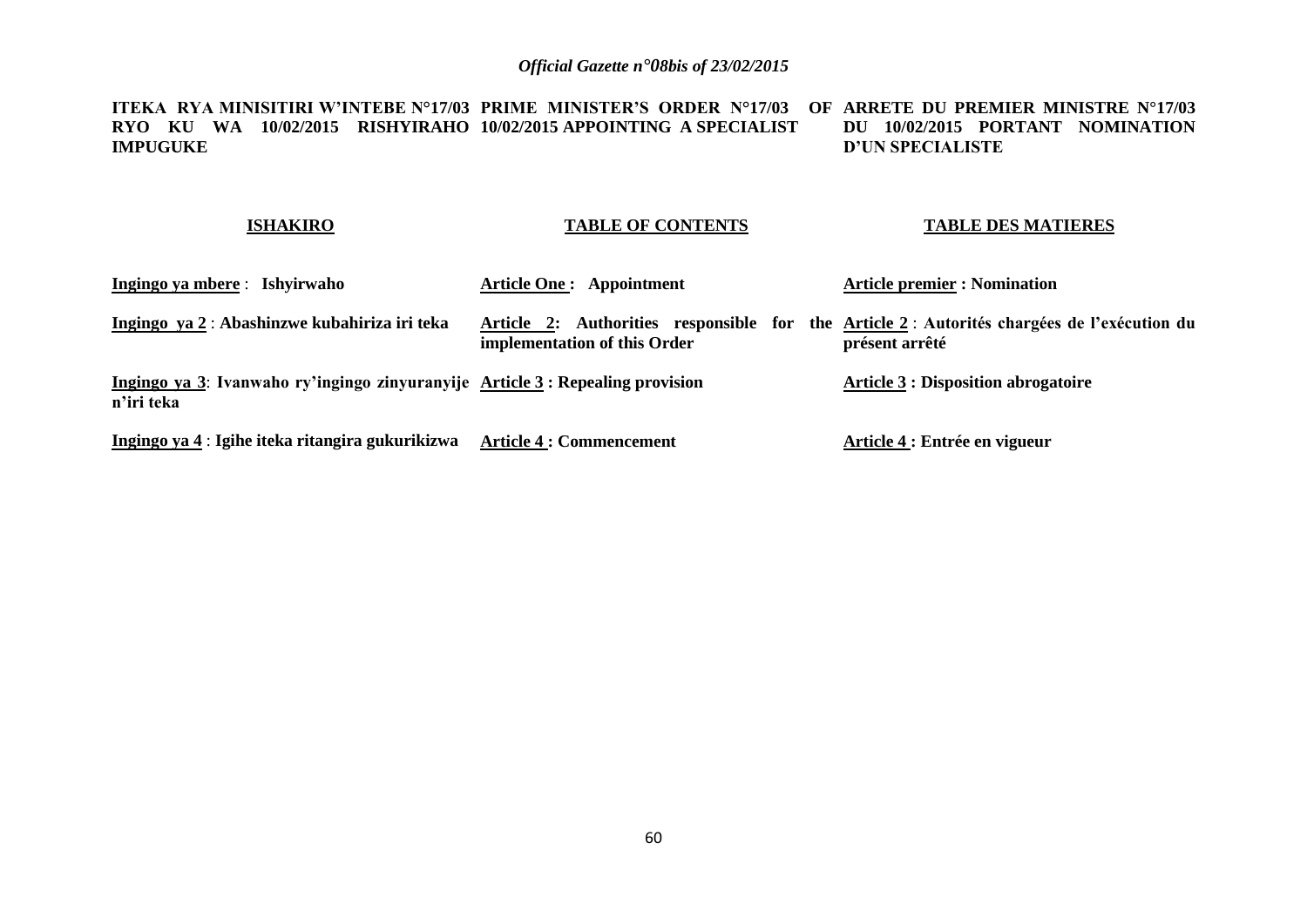|                 |  | ITEKA RYA-MINISITIRI-W'INTEBE-N°17/03 PRIME MINISTER'S ORDER N°17/03 OF ARRETE -DU -PREMIER --MINISTRE |  |  |                     |                             |         |
|-----------------|--|--------------------------------------------------------------------------------------------------------|--|--|---------------------|-----------------------------|---------|
|                 |  | RYO KU WA 10/02/2015 RISHYIRAHO 10/02/2015 APPOINTING A SPECIALIST                                     |  |  | $N^{\circ}17/03$ DU | 10/02/2015                  | PORTANT |
| <b>IMPUGUKE</b> |  |                                                                                                        |  |  |                     | NOMINATION D'UN SPECIALISTE |         |

| Minisitiri w'Intebe,                                                                                                                                                                                                                                                                                                                                                                                                   | The Prime Minister,                                                                                                                                               | Le Premier Ministre,                                        |  |  |  |
|------------------------------------------------------------------------------------------------------------------------------------------------------------------------------------------------------------------------------------------------------------------------------------------------------------------------------------------------------------------------------------------------------------------------|-------------------------------------------------------------------------------------------------------------------------------------------------------------------|-------------------------------------------------------------|--|--|--|
| Ashingiye ku Itegeko Nshinga rya Repubulika y'u Pursuant to the Constitution of the Republic of Vu la Constitution de la République du<br>Rwanda ryo ku wa 04 Kamena 2003 nk'uko Rwanda of 04 June 2003 as amended to date, Rwanda du 04 Juin 2003 telle que révisée à ce<br>ryavuguruwe kugeza ubu, cyane cyane mu ngingo especially in Articles 118, 119, 121 and 201;<br>zaryo iya 118, iya 119, iya 121 n'iya 201; |                                                                                                                                                                   | jour, spécialement en ses articles 118, 119, 121<br>et 201; |  |  |  |
| Ashingiye ku Itegeko n° 86/2013 ryo ku wa Pursuant to Law n° 86/2013 of 11/09/2013 Vu la Loi n° 86/2013 du 11/09/2013 portant<br>11/09/2013 rishyiraho Sitati Rusange igenga establishing the General Statutes for Public Statut Général de la Fonction Publique,<br>Abakozi ba Leta, cyane cyane mu ngingo zaryo iya Service, especially in Articles 4, 6, and 8;<br>4, iya 6 n'iya 8;                                |                                                                                                                                                                   | spécialement en ses articles 4, 6, et 8;                    |  |  |  |
| Bisabwe na Minisitiri w'Ubutabera/Intumwa Nkuru On proposal by the Minister of Justice/Attorney Sur proposition du Ministre de la Justice/<br>ya Leta;                                                                                                                                                                                                                                                                 | General;                                                                                                                                                          | Garde des Sceaux;                                           |  |  |  |
| Inama y'Abaminisitiri yateranye ku wa 15/10/2014, After consideration and approval by the Cabinet, in Après examen et adoption par le Conseil des<br>imaze kubisuzuma no kubyemeza;                                                                                                                                                                                                                                    | its session of $15/10/2014$ ;                                                                                                                                     | Ministres, en sa séance du 15/10/2014;                      |  |  |  |
| <b>ATEGETSE:</b>                                                                                                                                                                                                                                                                                                                                                                                                       | <b>HEREBY ORDERS:</b>                                                                                                                                             | <b>ARRETE:</b>                                              |  |  |  |
| Ingingo ya mbere: Ishyirwaho                                                                                                                                                                                                                                                                                                                                                                                           | <b>Article One: Appointment</b>                                                                                                                                   | <b>Article premier: Nomination</b>                          |  |  |  |
| Madamu GASHUMBA Nadia agizwe Impuguke Mrs. GASHUMBA Nadia is hereby appointed Madame GASHUMBA Nadia est nommée<br>ishinzwe<br>n'Ireme<br>Ikirango<br>z'Ubutabera/State<br>Attorney<br>muri<br>y'Ubutabera.                                                                                                                                                                                                             | ry'Inyandiko Public Seal and Quality Assurance Specialist/State Spécialiste chargée du Sceau et de l'Assurance<br>Minisiteri Attorney in the Ministry of Justice. | Qualité/ State Attorney au Ministère de la<br>Justice.      |  |  |  |
| Ingingo ya 2: Abashinzwe kubahiriza iri teka                                                                                                                                                                                                                                                                                                                                                                           | Article 2: Authorities responsible for the Article 2: Autorités chargées de l'exécution<br>implementation of this Order                                           | du présent arrêté                                           |  |  |  |
|                                                                                                                                                                                                                                                                                                                                                                                                                        | Minisitiri w'Uhutabera/Intumwa Nkuru ya Leta The Minister of Iustice/Attorney General the Le Ministre de la Iustice/Garde des Sceaux le                           |                                                             |  |  |  |

Minisitiri w'Ubutabera/Intumwa Nkuru ya Leta, The Minister of Justice/Attorney General, the Le Ministre de la Justice/Garde des Sceaux, le Minisitiri w'Abakozi ba Leta n'Umurimo na Minister of Public Service and Labour and the Ministre de la Fonction Publique et du Travail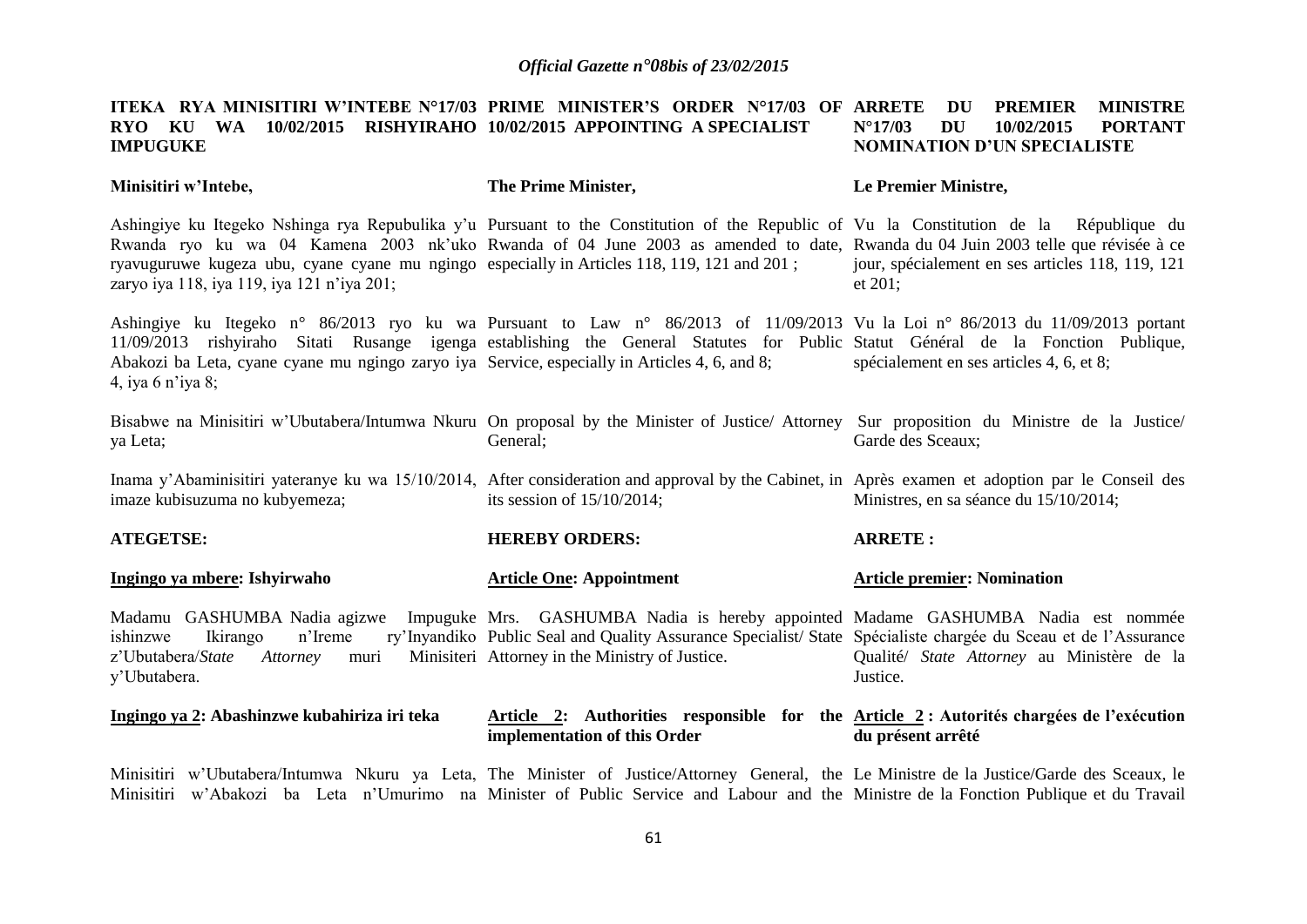| Minisitiri w'Imari<br>n'Igenamigambi<br>kubahiriza iri teka.                                                                                                                                                              | basabwe Minister of Finance and Economic Planning are et le Ministre des Finances et de la Planification<br>entrusted with the implementation of this Order.                        | Economique sont chargés de l'exécution du<br>présent arrêté. |  |
|---------------------------------------------------------------------------------------------------------------------------------------------------------------------------------------------------------------------------|-------------------------------------------------------------------------------------------------------------------------------------------------------------------------------------|--------------------------------------------------------------|--|
| Ingingo ya 3: Ivanwaho ry'ingingo zinyuranyije Article 3: Repealing provision<br>n'iri teka                                                                                                                               |                                                                                                                                                                                     | <b>Article 3: Disposition abrogatoire</b>                    |  |
| Ingingo zose z'amateka abanziriza iri kandi All prior provisions contrary to this Order are Toutes les dispositions antérieures contraires au<br>zinyuranyije na ryo zivanyweho.                                          | hereby repealed.                                                                                                                                                                    | présent arrêté sont abrogées.                                |  |
|                                                                                                                                                                                                                           |                                                                                                                                                                                     |                                                              |  |
| Ingingo ya 4: Igihe iteka ritangira gukurikizwa                                                                                                                                                                           | <b>Article 4: Commencement</b>                                                                                                                                                      | Article 4 : Entrée en vigueur                                |  |
| Iri<br>teka<br>ritangarijweho mu Igazeti ya Leta ya Repubulika y'u publication in the Official Gazette of the Republic publication au Journal Officiel de la République<br>Rwanda. Agaciro karyo gahera ku wa 15/10/2014. | ritangira gukurikizwa ku munsi This Order shall come into force on the date of its Le présent arrêté entre en vigueur le jour de sa<br>of Rwanda. It takes effect as of 15/10/2014. | du Rwanda. Il sort ses effets à partir du<br>15/10/2014.     |  |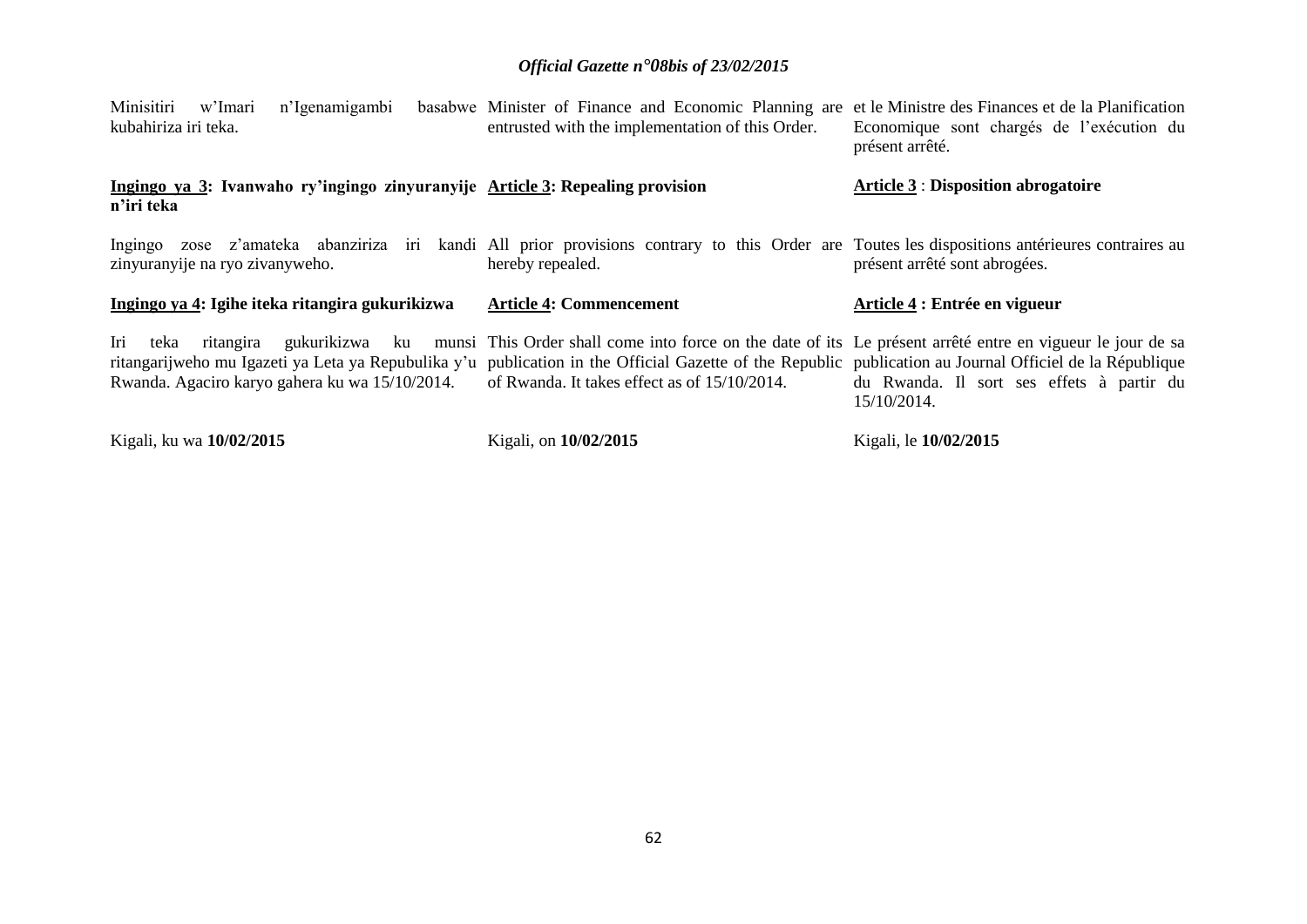#### (sé) **MUREKEZI Anastase** Minisitiri w'Intebe

(sé)

**UWIZEYE Judith** Minisitiri w'Abakozi ba Leta n'Umurimo

**Bibonywe kandi bishyizweho Ikirango cya Repubulika:**

(sé)

**BUSINGYE Johnston** Minisitiri w'Ubutabera / Intumwa Nkuru ya Leta

(sé) **MUREKEZI Anastase** Prime Minister

(sé) **UWIZEYE Judith** Minister of Public Service and Labour

**Seen and sealed with the Seal of the Republic:**

(sé)

**BUSINGYE Johnston** Minister of Justice /Attorney General

(sé) **MUREKEZI Anastase** Premier Ministre

(sé)

**UWIZEYE Judith** Ministre de la Fonction Publique et du Travail

**Vu et scellé du Sceau de la République:**

(sé)

**BUSINGYE Johnston**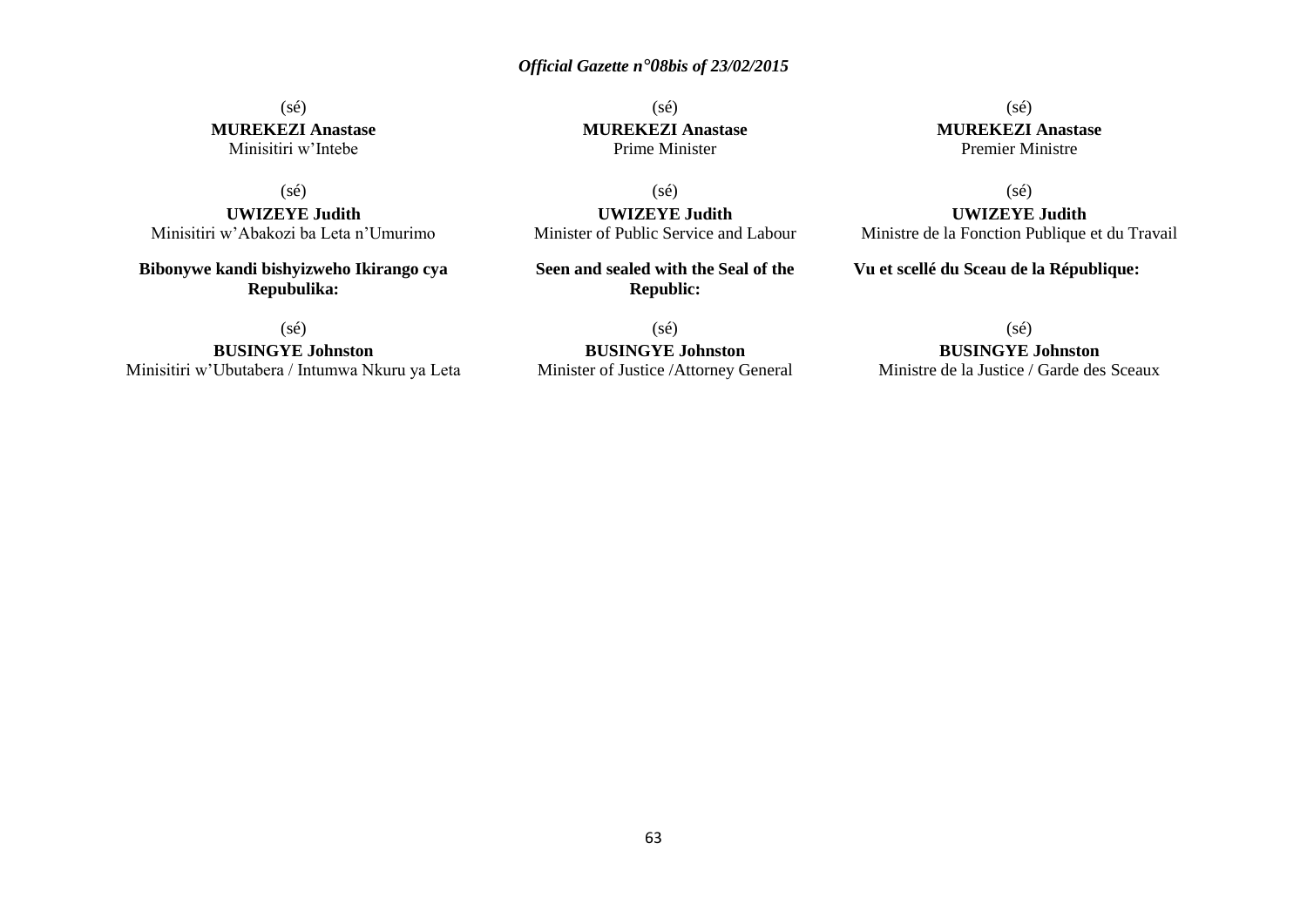**ITEKA RYA MINISITIRI W'INTEBE N°18/03 PRIME MINISTER'S ORDER N°18/03 OF ARRETE DU PREMIER MINISTRE N°18/03 RYO KU WA 10/02/2015 RISHYIRAHO 10/02/2015 APPOINTING SPECIALISTS IMPUGUKE DU 10/02/2015 PORTANT NOMINATION DES SPECIALISTES**

| <b>ISHAKIRO</b>                                                                             | <b>TABLE OF CONTENTS</b>        | <b>TABLE DES MATIERES</b>                                                                                    |
|---------------------------------------------------------------------------------------------|---------------------------------|--------------------------------------------------------------------------------------------------------------|
| Ingingo ya mbere : Ishyirwaho                                                               | <b>Article One: Appointment</b> | <b>Article premier : Nomination</b>                                                                          |
| Ingingo ya 2 : Abashinzwe kubahiriza iri teka                                               | implementation of this Order    | Article 2: Authorities responsible for the Article 2: Autorités chargées de l'exécution du<br>présent arrêté |
| Ingingo ya 3: Ivanwaho ry'ingingo zinyuranyije Article 3: Repealing provision<br>n'iri teka |                                 | <b>Article 3 : Disposition abrogatoire</b>                                                                   |
| Ingingo ya 4 : Igihe iteka ritangira gukurikizwa                                            | <b>Article 4 : Commencement</b> | Article 4 : Entrée en vigueur                                                                                |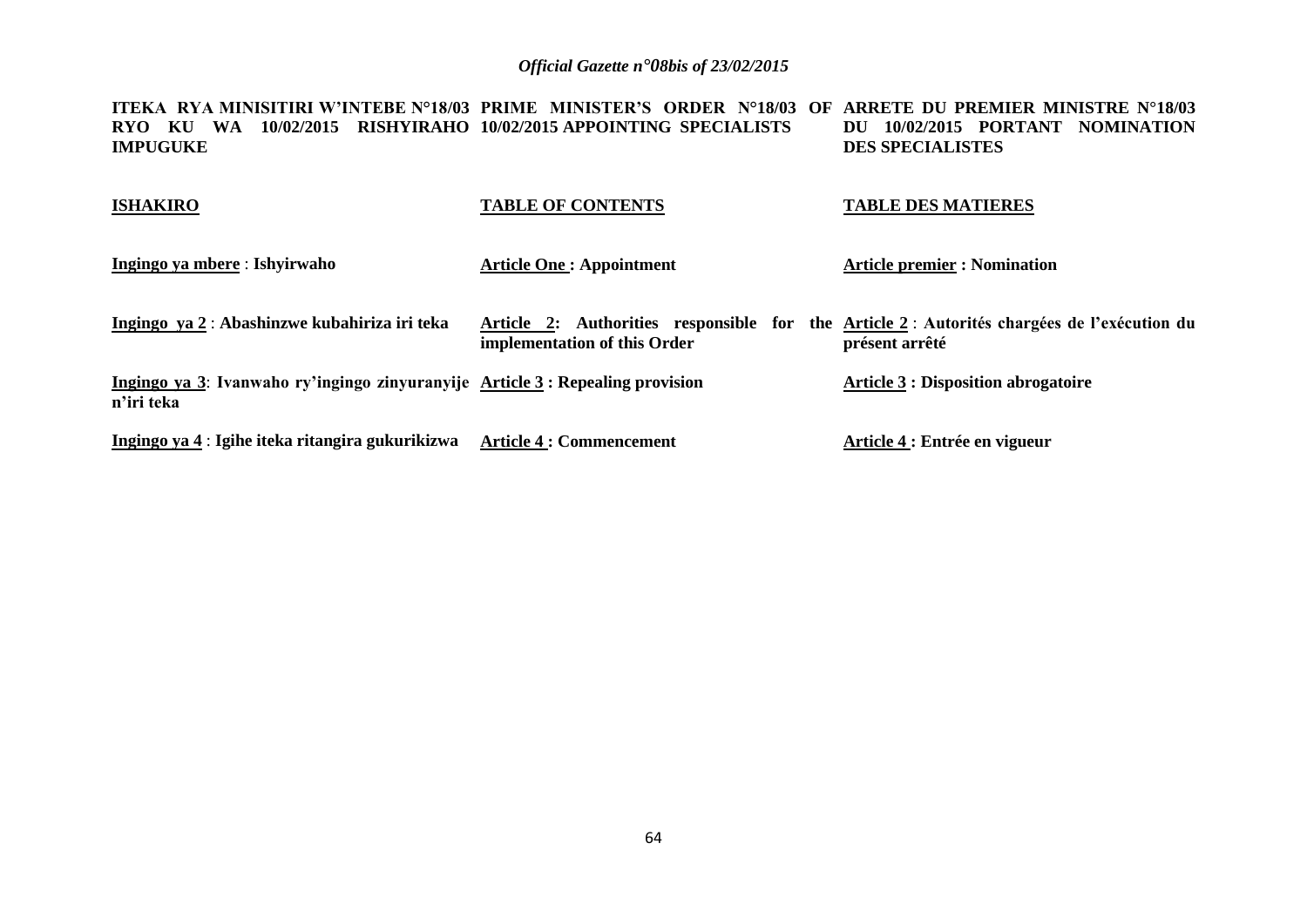#### **ITEKA RYA MINISITIRI W'INTEBE N°18/03 PRIME MINISTER'S ORDER N°18/03 OF RYO KU WA 10/02/2015 RISHYIRAHO 10/02/2015 APPOINTING SPECIALISTS IMPUGUKE ARRETE DU PREMIER MINISTRE N°18/03 DU 10/02/2015 PORTANT NOMINATION DES SPECIALISTES**

**Minisitiri w'Intebe,** Ashingiye ku Itegeko Nshinga rya Repubulika y'u Pursuant to the Constitution of the Republic of Vu la Constitution de la République du Rwanda Rwanda ryo ku wa 04 Kamena 2003 nk'uko Rwanda of 04 June 2003 as amended to date, du 04 Juin 2003 telle que révisée à ce jour, ryavuguruwe kugeza ubu, cyane cyane mu ngingo especially in Articles 118, 119, 121 and 201 ; zaryo iya 118, iya 119, iya 121 n'iya 201; Ashingiye ku Itegeko n° 86/2013 ryo ku wa Pursuant to Law n° 86/2013 of 11/09/2013 Vu la Loi n° 86/2013 du 11/09/2013 portant Statut 11/09/2013 rishyiraho Sitati Rusange igenga establishing the General Statutes for Public Général de la Fonction Publique, spécialement en Abakozi ba Leta, cyane cyane mu ngingo zaryo iya Service, especially in Articles 4, 6, and 8; 4, iya 6 n'iya 8; Bisabwe na Minisitiri w'Ubutabera/Intumwa Nkuru On proposal by the Minister of Justice/ Attorney ya Leta; Inama y'Abaminisitiri yateranye ku wa 15/10/2014, After consideration and approval by the Cabinet, in Après examen et adoption par le Conseil des imaze kubisuzuma no kubyemeza; **ATEGETSE: Ingingo ya mbere: Ishyirwaho** Abantu bakurikira bagizwe Impuguke zishinzwe The following persons are hereby appointed Public Les personnes ci-après sont nommées Spécialistes Ubufasha mu by'Amategeko no Imanza/*State Attorneys* muri y'Ubutabera: 1º Bwana KABANDA Ildephonse; 2º Madamu MUKAYIRANGA R. Chantal. **The Prime Minister,** General; its session of 15/10/2014; **HEREBY ORDERS: Article One: Appointment** Legal Aid and Judgement Execution Specialists/ chargés d'Aide Juridique à la Population et Minisiteri State Attorneys in the Ministry of Justice: 1º Mr. KABANDA Ildephonse; 2º Mrs. MUKAYIRANGA R. Chantal. **Le Premier Ministre,** spécialement en ses articles 118, 119, 121 et 201; ses articles 4, 6, et 8; Sur proposition du Ministre de la Justice/ Garde des Sceaux; Ministres, en sa séance du 15/10/2014; **ARRETE : Article premier: Nomination**  Exécution des Jugements/ *State Attorneys* au Ministère de la Justice: 1º Monsieur KABANDA Ildephonse; 2º Madame MUKAYIRANGA R. Chantal.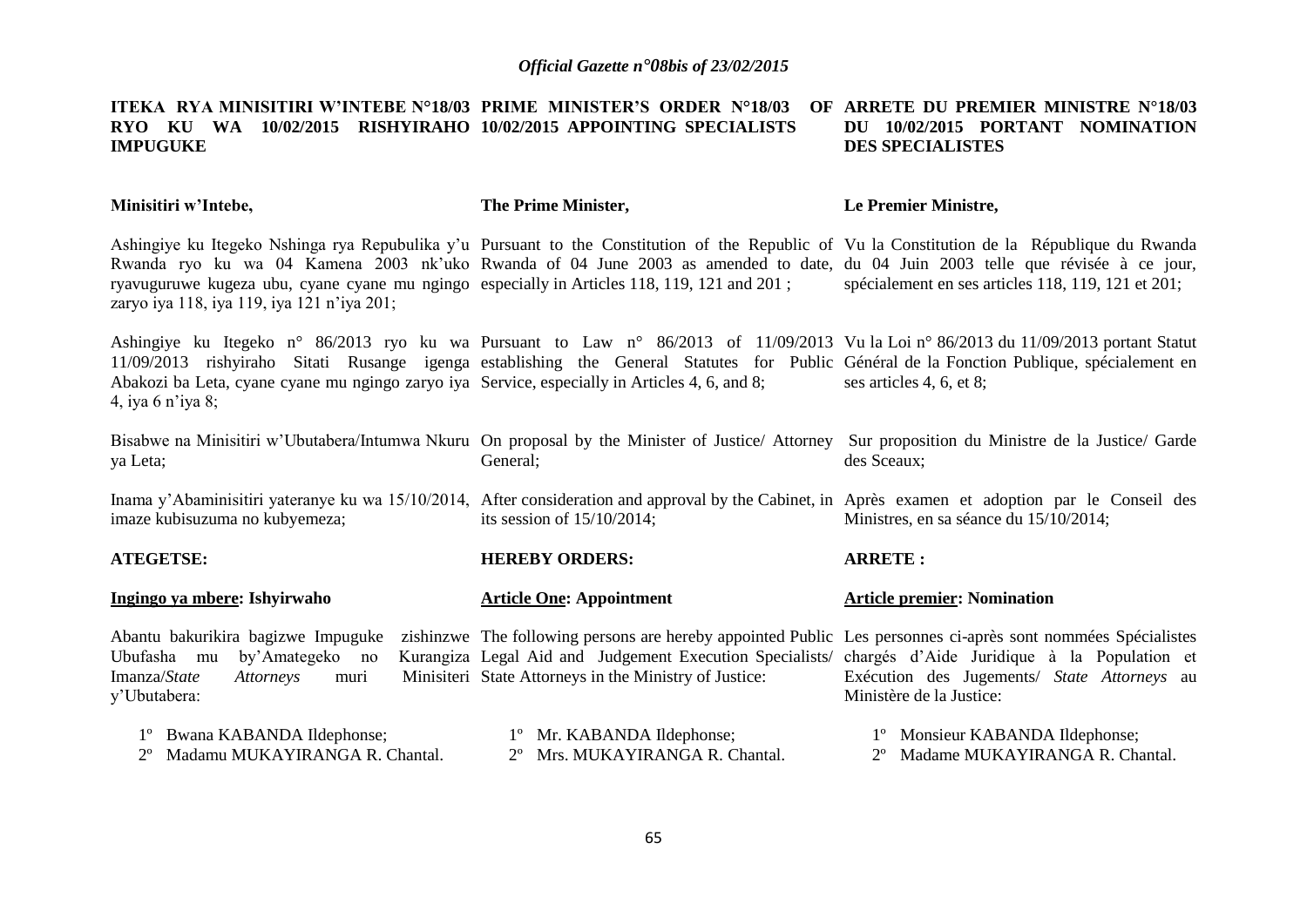| Ingingo ya 2: Abashinzwe kubahiriza iri teka                                                                                                                                                                                                                                                                                                                | implementation of this Order                     | Article 2: Authorities responsible for the Article 2 : Autorités chargées de l'exécution du<br>présent arrêté                                                                                                                                                                                                          |  |  |
|-------------------------------------------------------------------------------------------------------------------------------------------------------------------------------------------------------------------------------------------------------------------------------------------------------------------------------------------------------------|--------------------------------------------------|------------------------------------------------------------------------------------------------------------------------------------------------------------------------------------------------------------------------------------------------------------------------------------------------------------------------|--|--|
| Minisitiri w'Ubutabera/Intumwa Nkuru ya Leta, The Minister of Justice/Attorney General, the Le Ministre de la Justice/Garde des Sceaux, le<br>Minisitiri<br>Minisitiri<br>w'Imari<br>kubahiriza iri teka.                                                                                                                                                   | entrusted with the implementation of this Order. | w'Abakozi ba Leta n'Umurimo na Minister of Public Service and Labour and the Ministre de la Fonction Publique et du Travail et le<br>n'Igenamigambi basabwe Minister of Finance and Economic Planning are Ministre des Finances et de la Planification<br>Economique sont chargés de l'exécution du présent<br>arrêté. |  |  |
| Ingingo ya 3: Ivanwaho ry'ingingo zinyuranyije Article 3: Repealing provision<br>n'iri teka                                                                                                                                                                                                                                                                 |                                                  | <b>Article 3 : Disposition abrogatoire</b>                                                                                                                                                                                                                                                                             |  |  |
| Ingingo zose z'amateka abanziriza iri kandi All prior provisions contrary to this Order are Toutes les dispositions antérieures contraires au<br>zinyuranyije na ryo zivanyweho.                                                                                                                                                                            | hereby repealed.                                 | présent arrêté sont abrogées.                                                                                                                                                                                                                                                                                          |  |  |
| Ingingo ya 4: Igihe iteka ritangira gukurikizwa                                                                                                                                                                                                                                                                                                             | <b>Article 4: Commencement</b>                   | Article 4 : Entrée en vigueur                                                                                                                                                                                                                                                                                          |  |  |
| Iri teka ritangira gukurikizwa ku munsi ritangarijwe This Order shall come into force on the date of its Le présent arrêté entre en vigueur le jour de sa<br>mu Igazeti ya Leta ya Repubulika y'u Rwanda. publication in the Official Gazette of the Republic publication au Journal Officiel de la République du<br>Agaciro karyo gahera ku wa 15/10/2014. | of Rwanda. It takes effect as of 15/10/2014.     | Rwanda. Il sort ses effets à partir du 15/10/2014.                                                                                                                                                                                                                                                                     |  |  |

Kigali, ku wa **10/02/2015** Kigali, on **10/02/2015** Kigali, le **10/02/2015**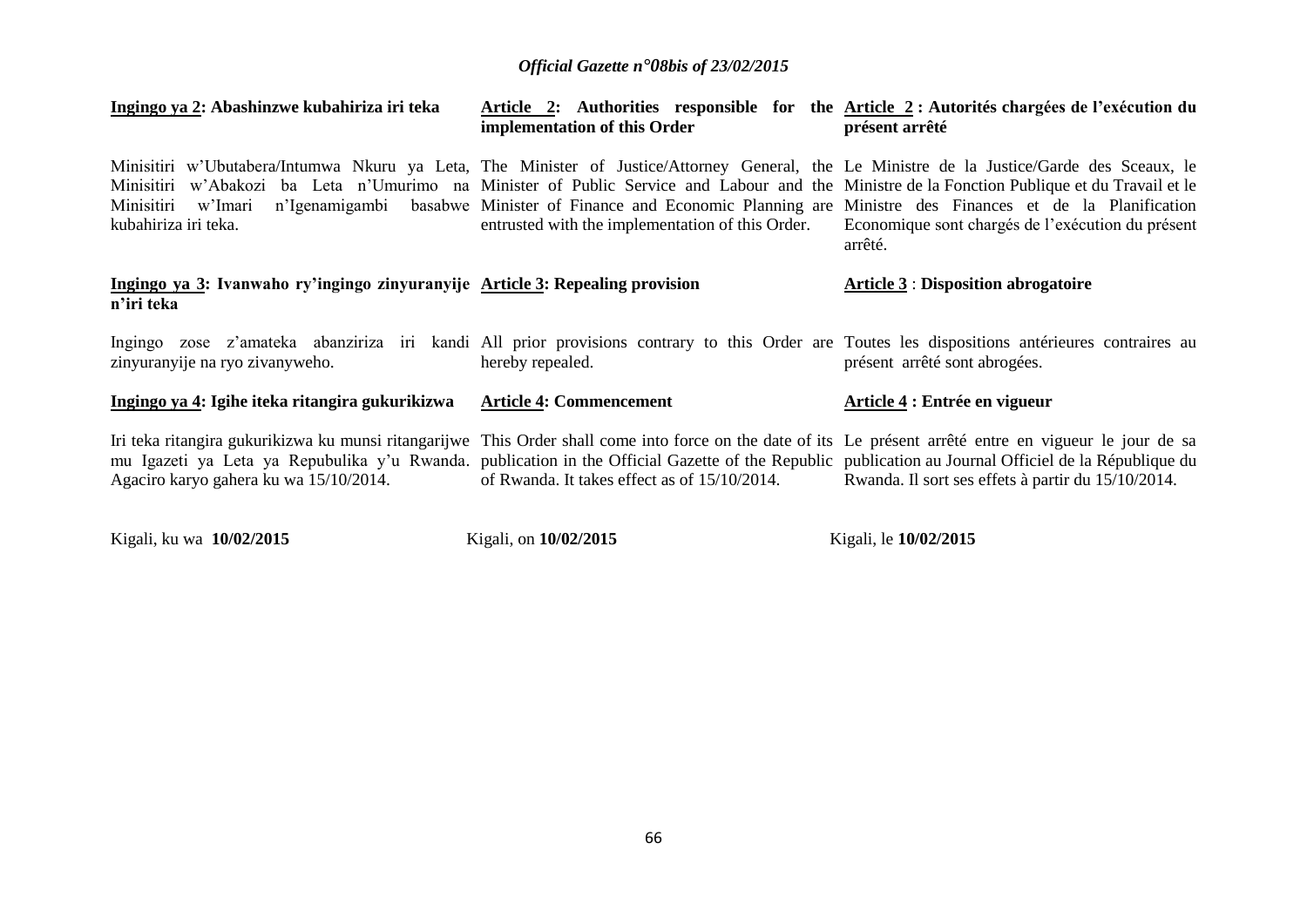(sé) **MUREKEZI Anastase** Minisitiri w'Intebe

(sé)

**UWIZEYE Judith** Minisitiri w'Abakozi ba Leta n'Umurimo

**Bibonywe kandi bishyizweho Ikirango cya Repubulika:**

(sé)

**BUSINGYE Johnston** Minisitiri w'Ubutabera / Intumwa Nkuru ya Leta

(sé) **MUREKEZI Anastase** Prime Minister

(sé) **UWIZEYE Judith** Minister of Public Service and Labour

**Seen and sealed with the Seal of the Republic:**

(sé) **BUSINGYE Johnston** Minister of Justice /Attorney General

(sé) **MUREKEZI Anastase** Premier Ministre

(sé) **UWIZEYE Judith** Ministre de la Fonction Publique et du Travail

**Vu et scellé du Sceau de la République:**

(sé)

**BUSINGYE Johnston** Ministre de la Justice / Garde des Sceaux

67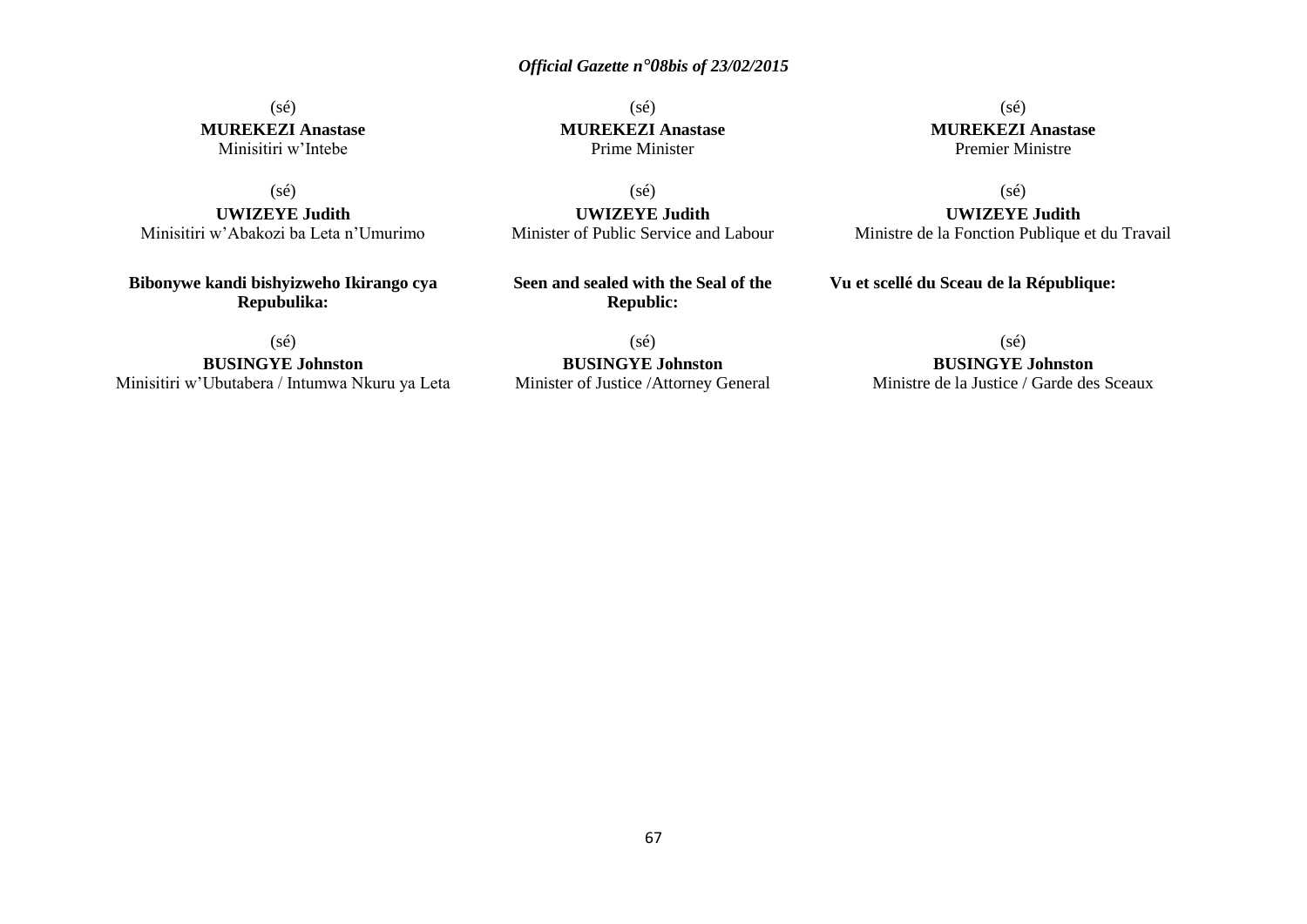#### **ITEKA RYA MINISITIRI W'INTEBE N°19/03 PRIME MINISTER'S ORDER N°19/03 OF ARRETE DU PREMIER MINISTRE N°19/03 RYO KU WA 10/02/2015 RISHYIRAHO 10/02/2015 APPOINTING AN EXECUTIVE DU 10/02/2015 PORTANT NOMINATION UMUNYAMABANGA NSHINGWABIKORWA SECRETARY D'UN SECRETAIRE EXECUTIF**

# **ISHAKIRO**

### **TABLE OF CONTENTS**

#### **TABLE DES MATIERES**

| Ingingo ya mbere : Ishyirwaho                                                                | <b>Article One: Appointment</b>                                        | <b>Article premier : Nomination</b>                                    |
|----------------------------------------------------------------------------------------------|------------------------------------------------------------------------|------------------------------------------------------------------------|
| Ingingo ya 2 : Abashinzwe kubahiriza iri teka                                                | Article 2: Authorities responsible for<br>implementation of this Order | the Article 2 : Autorités chargées de l'exécution du<br>présent arrêté |
| Ingingo ya 3: Ivanwaho ry'ingingo zinyuranyije Article 3 : Repealing provision<br>n'iri teka |                                                                        | <b>Article 3 : Disposition abrogatoire</b>                             |
| Ingingo ya 4 : Igihe iteka ritangira gukurikizwa Article 4 : Commencement                    |                                                                        | Article 4 : Entrée en vigueur                                          |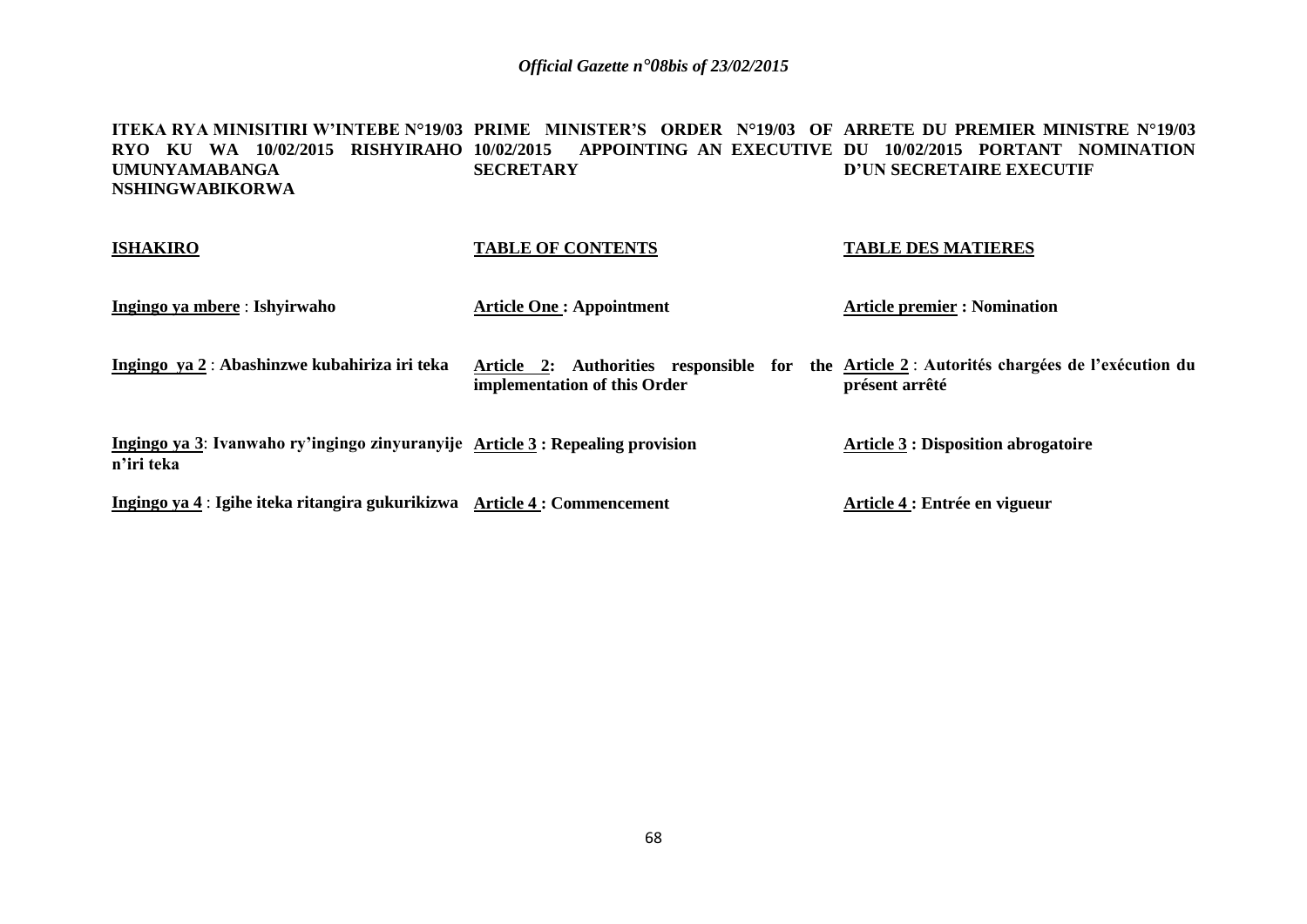|                        |            |      | ITEKA RYA MINISITIRI W'INTEBE PRIME-MINISTER'S ORDER N° 19/03 OF ARRETE DU PREMIER-MINISTRE N° 19/03 |  |                          |  |
|------------------------|------------|------|------------------------------------------------------------------------------------------------------|--|--------------------------|--|
| $N^{\circ}19/03$       | <b>RYO</b> | KUWA | 10/02/2015 10/02/2015 APPOINTING AN EXECUTIVE DU 10/02/2015 PORTANT NOMINATION                       |  |                          |  |
| <b>RISHYIRAHO</b>      |            |      | UMUNYAMABANGA SECRETARY                                                                              |  | D'UN SECRETAIRE EXECUTIF |  |
| <b>NSHINGWABIKORWA</b> |            |      |                                                                                                      |  |                          |  |

| Minisitiri w'Intebe,                                                                                                                                                                                                                                                | The Prime Minister,                                                                                                                                                                                                              | Le Premier Ministre,                                                                                                                                                                                                              |
|---------------------------------------------------------------------------------------------------------------------------------------------------------------------------------------------------------------------------------------------------------------------|----------------------------------------------------------------------------------------------------------------------------------------------------------------------------------------------------------------------------------|-----------------------------------------------------------------------------------------------------------------------------------------------------------------------------------------------------------------------------------|
| Ashingiye ku Itegeko Nshinga rya Repubulika<br>y'u Rwanda ryo ku wa 04 Kamena 2003 nk'uko<br>ryavuguruwe kugeza ubu, cyane cyane mu<br>ngingo zaryo iya 118, iya 119, iya 121 n'iya<br>201;                                                                         | Pursuant to the Constitution of the Republic of<br>Rwanda of 04 June 2003 as amended to date,<br>especially in Articles 118, 119, 121 and 201;                                                                                   | Vu la Constitution de la République du Rwanda du<br>04 Juin 2003 telle que révisée à ce jour,<br>spécialement en ses articles 118, 119, 121 et 201;                                                                               |
| Ashingiye ku Itegeko n° 86/2013 ryo ku wa<br>11/09/2013 rishyiraho Sitati Rusange igenga<br>Abakozi ba Leta, cyane cyane mu ngingo zaryo<br>iya 4, iya 6 n'iya 8;                                                                                                   | Pursuant to Law $n^{\circ}$ 86/2013 of 11/09/2013<br>establishing the General Statutes for Public<br>Service especially in Articles 4, 6, and 8;                                                                                 | Vu la Loi nº 86/2013 du 11/09/2013 portant Statut<br>Général de la Fonction Publique, spécialement en<br>ses articles 4, 6, et 8;                                                                                                 |
| Ashingiye ku Itegeko n° 13 Bis/2009 ryo ku wa<br>16/06/2009<br>inshingano,<br>imiterere<br>rigena<br>n'imikorere by'Urwego rw'Igihugu rushinzwe<br>z'Igihugu,<br>Imidari<br>n'Impeta<br>Intwari<br>by'Ishimwe, cyane cyane mu ngingo zaryo iya<br>$20$ n'iya $21$ ; | Pursuant to Law n° 13 Bis/2009 of 16/06/2009<br>determining the responsibilities, structure and<br>functioning of the Chancellery for Heroes,<br>National Orders and Decorations of Honour,<br>especially in Articles 20 and 21; | Vu la Loi nº 13 Bis/2009 du $16/06/2009$ portant<br>attributions, structure et fonctionnement de la<br>Chancellerie des Héros, des Ordres Nationaux et des<br>Décorations Honorifiques, spécialement en ses<br>articles 20 et 21; |
| Bisabwe na<br>Minisitiri w'Abakozi ba Leta<br>n'Umurimo;                                                                                                                                                                                                            | Labour;                                                                                                                                                                                                                          | On proposal by the Minister of Public Service of Sur proposition de la Fonction Publique et du<br>Travail;                                                                                                                        |
| Inama y'Abaminisitiri yateranye ku wa<br>15/10/2014 imaze kubisuzuma no kubyemeza;                                                                                                                                                                                  | After consideration and approval by the Cabinet<br>in its session of $15/10/2014$ ;                                                                                                                                              | Après examen et adoption par le Conseil des<br>Ministres en sa séance du 15/10/2014;                                                                                                                                              |
| <b>ATEGETSE:</b>                                                                                                                                                                                                                                                    | <b>HEREBY ORDERS:</b>                                                                                                                                                                                                            | <b>ARRETE:</b>                                                                                                                                                                                                                    |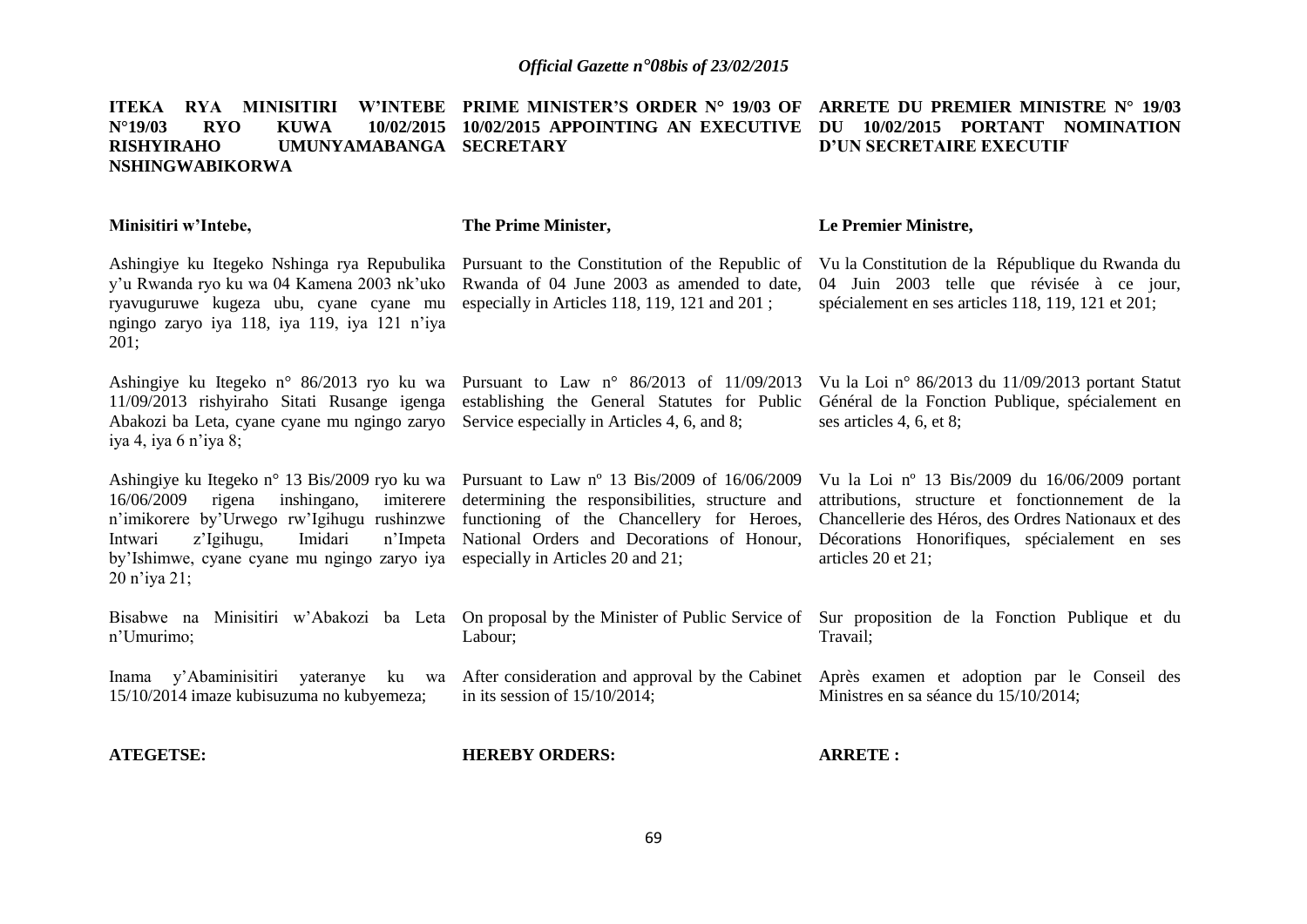| Ingingo ya mbere: Ishyirwaho                                                                                                                        | <b>Article One: Appointment</b>                                                                                                                           | <b>Article premier: Nomination</b>                                                                                                                                                                     |
|-----------------------------------------------------------------------------------------------------------------------------------------------------|-----------------------------------------------------------------------------------------------------------------------------------------------------------|--------------------------------------------------------------------------------------------------------------------------------------------------------------------------------------------------------|
| Bwana NKUSI Deo agizwe Umunyamabanga<br>Nshingwabikorwa w'Urwego<br>rw'Igihugu<br>rushinzwe Intwari, Imidari n'Impeta by'Ishimwe.                   | Mr. NKUSI Deo is hereby appointed Executive<br>Secretary of Chancellery for Heroes, National<br>Orders and Decorations of Honour.                         | Monsieur NKUSI Deo est nommé Secrétaire<br>Exécutif de la Chancellerie des Héros, des Ordres<br>Nationaux et des Décorations Honorifiques.                                                             |
| Ingingo ya 2: Abashinzwe kubahiriza iri teka                                                                                                        | Article 2: Authorities responsible for the<br>implementation of this Order                                                                                | Article 2: Autorités chargées de l'exécution du<br>présent arrêté                                                                                                                                      |
| Minisitiri w'Abakozi ba Leta n'Umurimo na<br>Minisitiri w'Imari n'Igenamigambi basabwe<br>kubahiriza iri teka.                                      | The Minister of Public Service and Labour and<br>the Minister of Finance and Economic Planning<br>are entrusted with the implementation of this<br>Order. | Le Ministre de la Fonction Publique et du Travail et<br>le Ministre des Finances et de la Planification<br>Economique sont chargés de l'exécution du présent<br>arrêté.                                |
| Ivanwaho<br>ry'ingingo<br>Ingingo ya 3:<br>zinyuranyije n'iri teka                                                                                  | <b>Article 3: Repealing provision</b>                                                                                                                     | <b>Article 3: Disposition abrogatoire</b>                                                                                                                                                              |
| zinyuranyije na ryo zivanyweho.                                                                                                                     | hereby repealed.                                                                                                                                          | Ingingo zose z'amateka abanziriza iri kandi All prior provisions contrary to this Order are Toutes les dispositions antérieures contraires au<br>présent arrêté sont abrogées.                         |
| Ingingo ya<br>Igihe<br>iteka<br>4:<br>gukurikizwa                                                                                                   | ritangira Article 4: Commencement                                                                                                                         | Article 4 : Entrée en vigueur                                                                                                                                                                          |
| Iri teka ritangira gukurikizwa ku munsi<br>ritangarijweho mu Igazeti ya Leta ya Repubulika<br>y'u Rwanda. Agaciro karyo gahera ku wa<br>15/10/2014. | Republic of Rwanda. It takes effect as of Rwanda. Il sort ses effets à partir du 15/10/2014.<br>15/10/2014.                                               | This Order shall come into force on the date of Le présent arrêté entre en vigueur le jour de sa<br>its publication in the Official Gazette of the publication au Journal Officiel de la République du |

Kigali, ku wa **10/02/2015** 

Kigali, on **10/02/2015** 

Kigali, le **10/02/2015**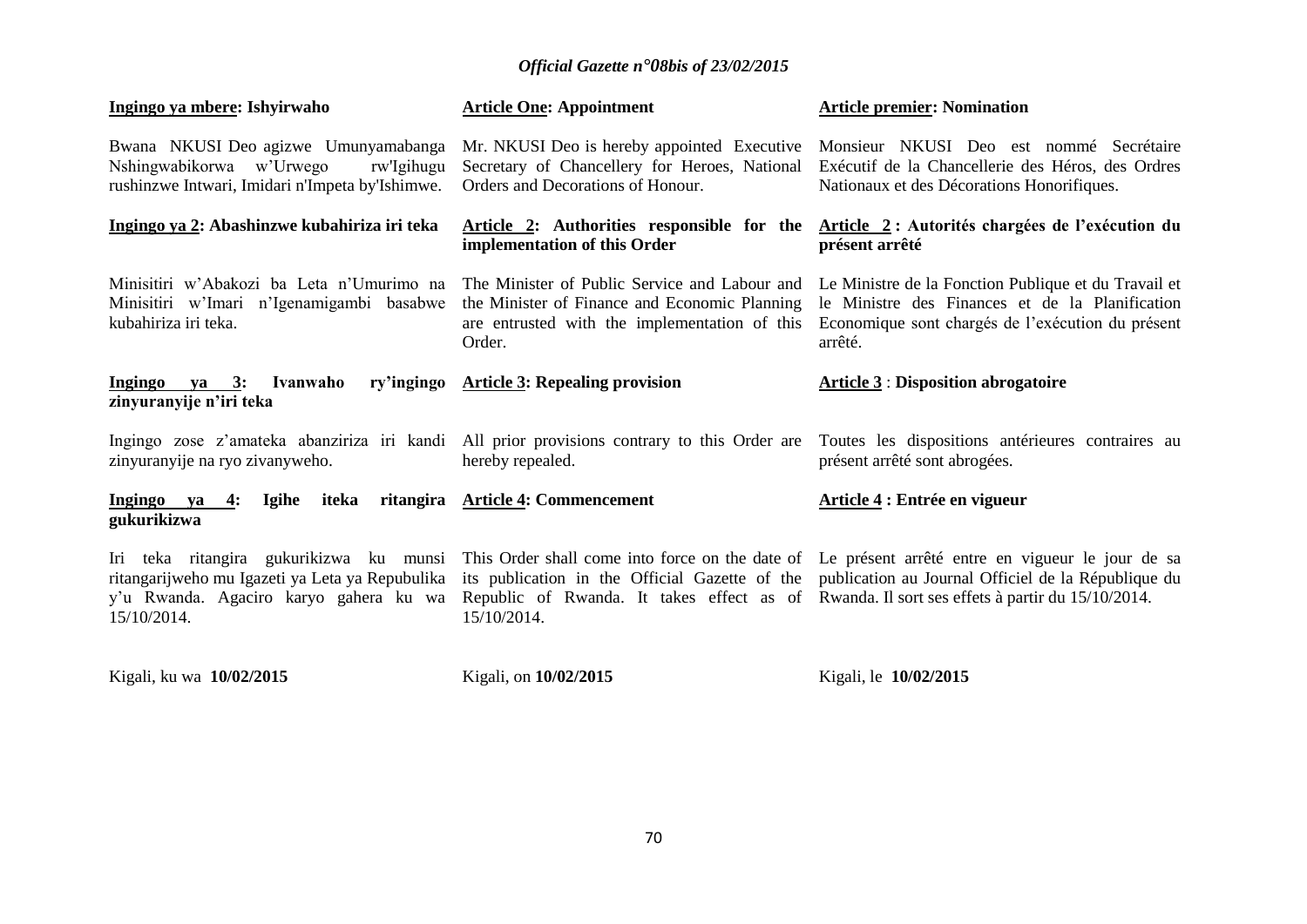(sé) **MUREKEZI Anastase** Minisitiri w'Intebe

 $(s\acute{e})$ **UWIZEYE Judith** Minisitiri w'Abakozi ba Leta n'Umurimo

**Bibonywe kandi bishyizweho Ikirango cya Repubulika:**

(sé) **BUSINGYE Johnston** Minisitiri w'Ubutabera / Intumwa Nkuru ya Leta

(sé) **MUREKEZI Anastase** Prime Minister

(sé) **UWIZEYE Judith** Minister of Public Service and Labour

**Seen and sealed with the Seal of the Republic:**

(sé) **BUSINGYE Johnston** Minister of Justice /Attorney General

(sé) **MUREKEZI Anastase** Premier Ministre

(sé) **UWIZEYE Judith** Ministre de la Fonction Publique et du Travail

**Vu et scellé du Sceau de la République :**

#### (sé) **BUSINGYE Johnston**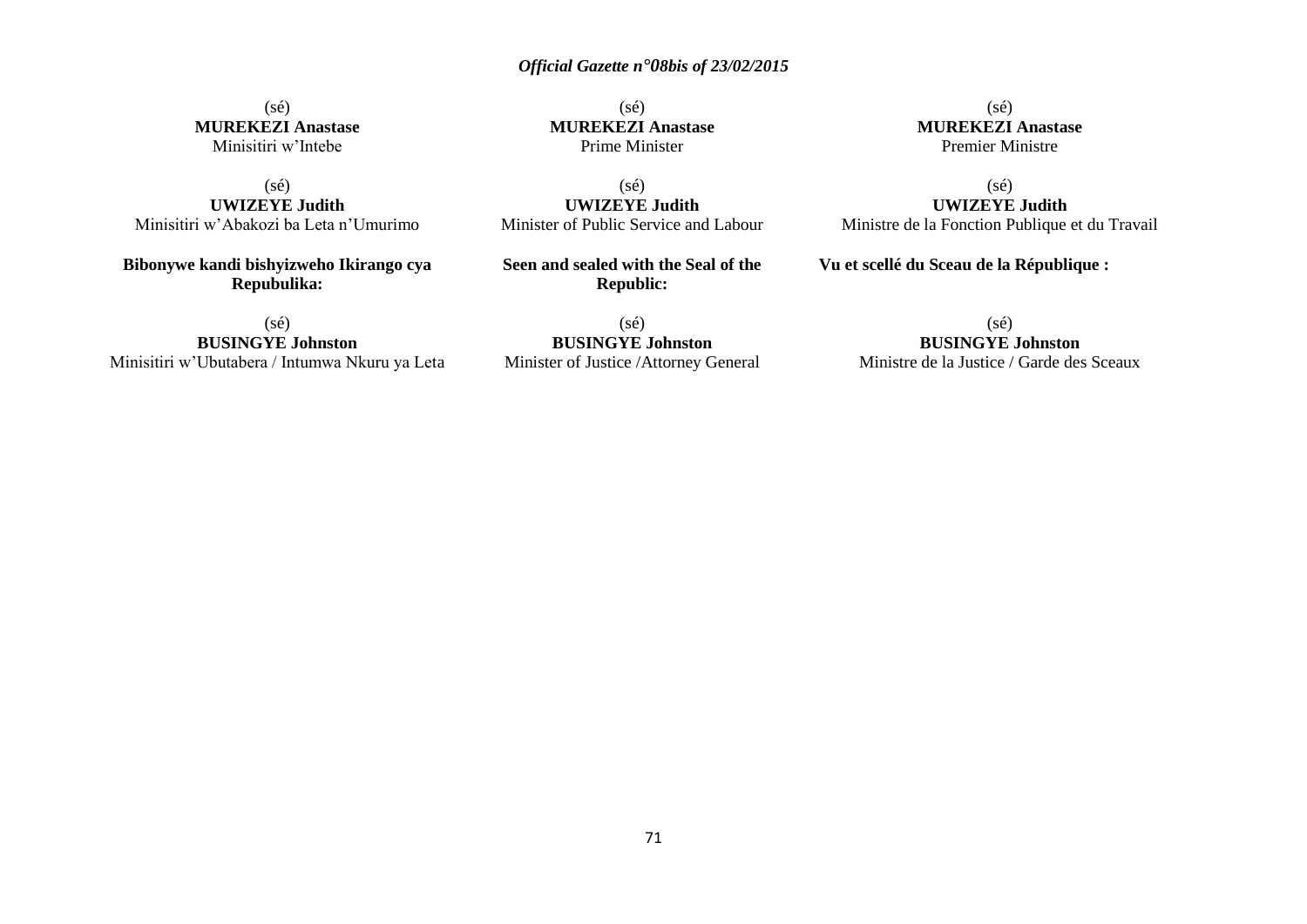**ITEKA RYA MINISITIRI W'INTEBE PRIME MINISTER'S ORDER N°20/03 OF ARRETE DU PREMIER MINISTRE N°20/03 N°20/03 RYO KUWA 10/02/2015 10/02/2015 APPOINTING A DIVISION DU 10/02/2015 PORTANT NOMINATION RISHYIRAHO UMUYOBOZI W'ISHAMI MANAGER D'UN CHEF DE DIVISION**

#### **ISHAKIRO**

## **TABLE OF CONTENTS**

#### **TABLE DES MATIERES**

| Ingingo ya mbere : Ishyirwaho                                            | <b>Article One: Appointment</b>            | <b>Article premier : Nomination</b>                                                                          |
|--------------------------------------------------------------------------|--------------------------------------------|--------------------------------------------------------------------------------------------------------------|
| Ingingo ya 2 : Abashinzwe kubahiriza iri teka                            | implementation of this Order               | Article 2: Authorities responsible for the Article 2: Autorités chargées de l'exécution du<br>présent arrêté |
| $ya = 3$ :<br>Ivanwaho<br>Ingingo<br>zinyuranyije n'iri teka             | ry'ingingo Article 3 : Repealing provision | <b>Article 3 : Disposition abrogatoire</b>                                                                   |
| Ingingoya 4 : Igihe iteka ritangira gukurikizwa Article 4 : Commencement |                                            | Article 4 : Entrée en vigueur                                                                                |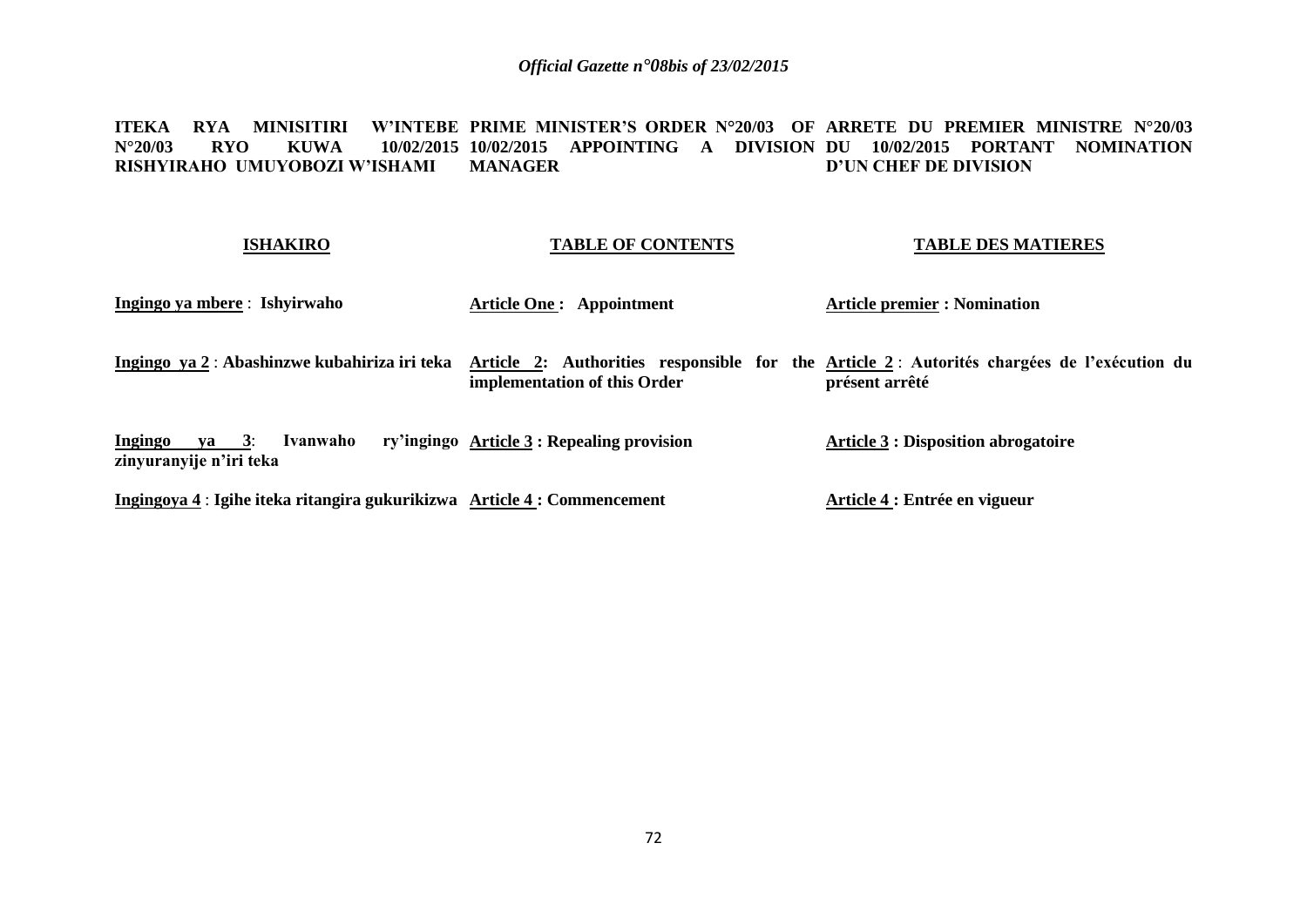#### **ITEKA RYA MINISITIRI W'INTEBE PRIME MINISTER'S ORDER N°20/03 OF ARRETE DU PREMIER MINISTRE N°20/03 N°20/03 RYO KUWA 10/02/2015 10/02/2015 APPOINTING A DIVISION DU 10/02/2015 PORTANT NOMINATION RISHYIRAHO UMUYOBOZI W'ISHAMI MANAGER D'UN CHEF DE DIVISION**

#### **Minisitiri w'Intebe, The Prime Minister, Le Premier Ministre,**

Ashingiye ku Itegeko Nshinga rya Repubulika y'u Pursuant to the Constitution of the Republic of Vu la Constitution de la République du Rwanda du Rwanda ryo ku wa 04 Kamena 2003 nk'uko Rwanda of 04 June 2003 as amended to date, 04 Juin 2003 telle que révisée à ce jour, spécialement ryavuguruwe kugeza ubu, cyane cyane mu ngingo especially in Articles 118, 119, 121 and 201 ; zaryo iya 118, iya 119, iya 121 n'iya 201; en ses articles 118, 119, 121 et 201;

Ashingiye ku Itegeko n° 86/2013 ryo kuwa Pursuant to Law n° 86/2013 of 11/09/2013 Vu la Loi n° 86/2013 du 11/09/2013portant Statut 11/09/2013 rishyiraho Sitati Rusange igenga establishing the General Statutes for Public Général de la Fonction Publique, spécialement en ses Abakozi ba Leta, cyane cyane mu ngingo zaryo Service, especially in Articles 4, 6, and 8; iya 4, iya 6 n'iya 8; articles 4, 6, et 8;

Ashingiye ku Itegeko n° 51/2013 ryo kuwa Pursuant to Law n°51/2013 of 28/06/2013rishyiraho Ikigo cy'Ubushakashatsi n'Iterambere mu byerekeye Research and Development Agency (NIRDA) and Développement Industriels (NIRDA) et déterminant inganda (NIRDA) rikanagena inshingano, determining its mission, organization and sa mission, son organisation et son fonctionnement, imiterere n'imikorere byacyo, cyane cyane mu functioning, especially in Article 10; ngingo yaryo ya 10;  $cv'$ Igihugu 28/06/2013establishing National Vu la Loi n° 51/2013 du 28/06/2013portant création Industrial de l'Agence Nationale de Recherche et de spécialement en son articles 10;

| Bisabwe na Minisitiri w'Ubucuruzi n'Inganda; | Industry;                        | On proposal by the Minister of Trade and Sur proposition du Ministre du Commerce et de<br>l'Industrie:                                                                       |
|----------------------------------------------|----------------------------------|------------------------------------------------------------------------------------------------------------------------------------------------------------------------------|
| 15/10/2014, imaze kubisuzuma no kubyemeza;   | in its session of $15/10/2014$ ; | Inama y'Abaminisitiri yateranye ku wa After consideration and approval by the Cabinet, Après examen et adoption par le Conseil des<br>Ministres, en sa séance du 15/10/2014; |

#### **ATEGETSE: Ingingo ya mbere: Ishyirwaho HEREBY ORDERS: Article One: Appointment ARRETE : Article premier: Nomination**

Madamu KURADUSENGE Annoncée agizwe Mrs. KURADUSENGE Annoncée is hereby Madame KURADUSENGE Annoncée est nommée Umuyobozi w'Ishami rishinzwe Ubushakashatsi appointed Division Manager of Agro-Processing Chef de Division Agro- Industriel et de la mu gutunganya Ibikomoka ku Buhinzi and Biotechnological in National Industrial Biotechnologie à l'Agence Nationale de Recherche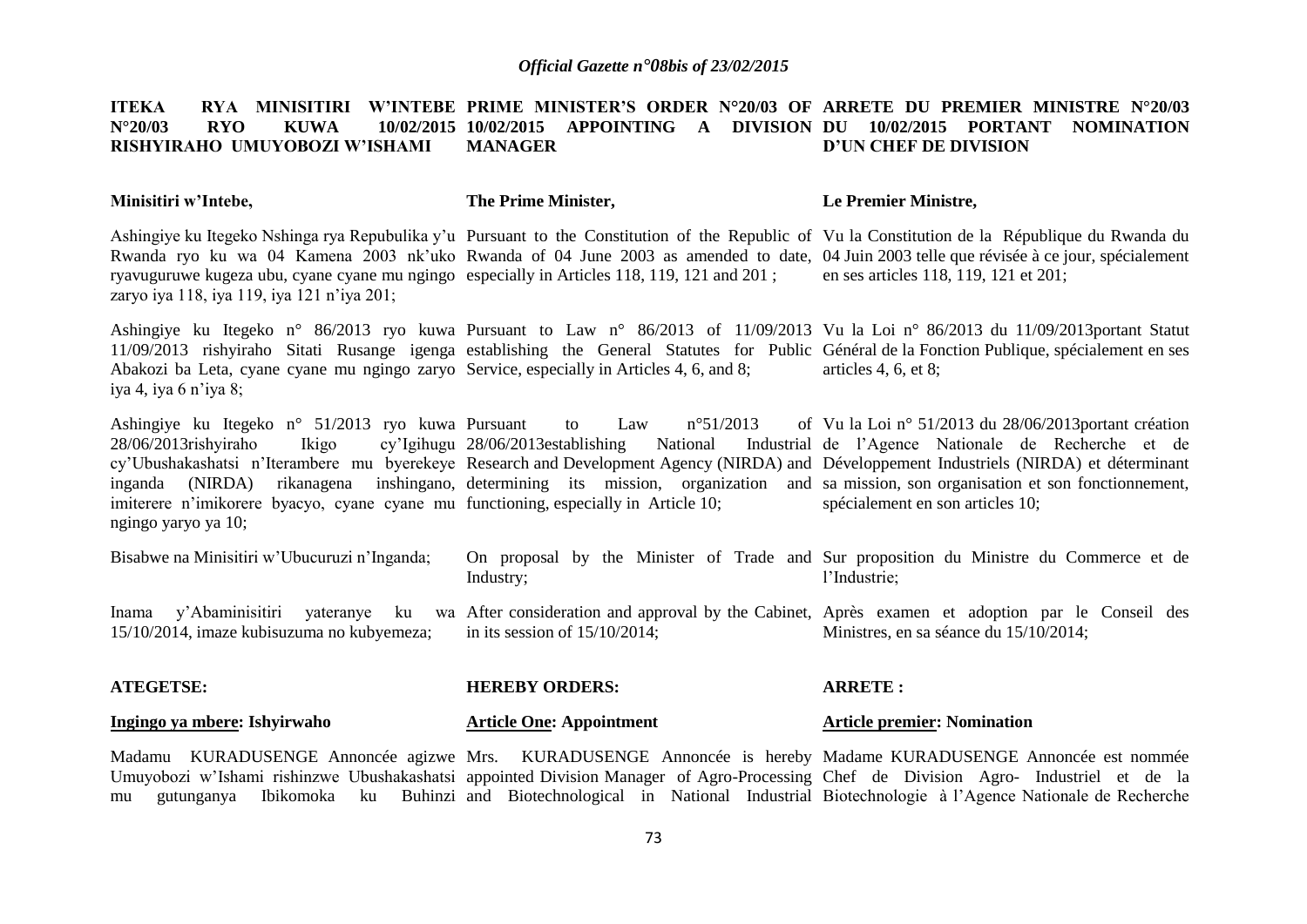n'Ikoranabuhanga rijyanye n'Ibimera mu Kigo cy'Igihugu cy'Ubushakashatsi n'Iterambere mu byerekeye Inganda (NIRDA). Research and Development Agency (NIRDA). et de Développement Industriels (NIRDA).

| Ingingoya 2: Abashinzwe kubahiriza iri teka                                                                                                         | implementation of this Order                                                                                                                               | Article 2: Authorities responsible for the Article 2: Autorités chargées de l'exécution du<br>présent arrêté                                                                                                                                                                                                                                                           |
|-----------------------------------------------------------------------------------------------------------------------------------------------------|------------------------------------------------------------------------------------------------------------------------------------------------------------|------------------------------------------------------------------------------------------------------------------------------------------------------------------------------------------------------------------------------------------------------------------------------------------------------------------------------------------------------------------------|
| Minisitiri w'Ubucuruzi n'Inganda, Minisitiri<br>w'Abakozi ba Leta n'Umurimo na Minisitiri<br>w'Imari n'Igenamigambi basabwe kubahiriza iri<br>teka. | the implementation of this Order.                                                                                                                          | The Minister of Trade and Industry, the Minister Le Ministre du Commerce et de l'Industrie, le<br>of Public Service and Labour and the Minister of Ministre de la Fonction Publique et du Travail et le<br>Finance and Economic Planningare entrusted with Ministre des Finances et de la Planification<br>Economiquesont chargés de l'exécution du présent<br>arrêté. |
| Ingingoya 3: Ivanwaho ry'ingingo zinyuranyije<br>n'iri teka                                                                                         | <b>Article 3: Repealing provision</b>                                                                                                                      | <b>Article 3 : Disposition abrogatoire</b>                                                                                                                                                                                                                                                                                                                             |
| zinyuranyije naryo zivanyweho.                                                                                                                      | hereby repealed.                                                                                                                                           | Ingingo zose z'amateka abanziriza iri kandi All prior provisions contrary to this Order are Toutes les dispositions antérieures contraires au<br>présent arrêté sont abrogées.                                                                                                                                                                                         |
| Ingingoya 4: Igihe iteka ritangira gukurikizwa                                                                                                      | <b>Article 4: Commencement</b>                                                                                                                             | Article 4 : Entrée en vigueur                                                                                                                                                                                                                                                                                                                                          |
| Iri teka ritangira gukurikizwa umunsi ritangarijwe<br>mu Igazeti ya Leta ya Repubulika y'u Rwanda.<br>Agaciro karyo gahera ku wa 15/10/2014.        | This Order shall come into force on the date of its<br>publication in the Official Gazette of the Republic<br>of Rwanda. It takes effect as of 15/10/2014. | Le présent arrêté entre en vigueur le jour de sa<br>publication au Journal Officiel de la République du<br>Rwanda. Il sort ses effets à partir du 15/10/2014.                                                                                                                                                                                                          |
| Kigali, ku wa 10/02/2015                                                                                                                            | Kigali, on 10/02/2015                                                                                                                                      | Kigali, le 10/02/2015                                                                                                                                                                                                                                                                                                                                                  |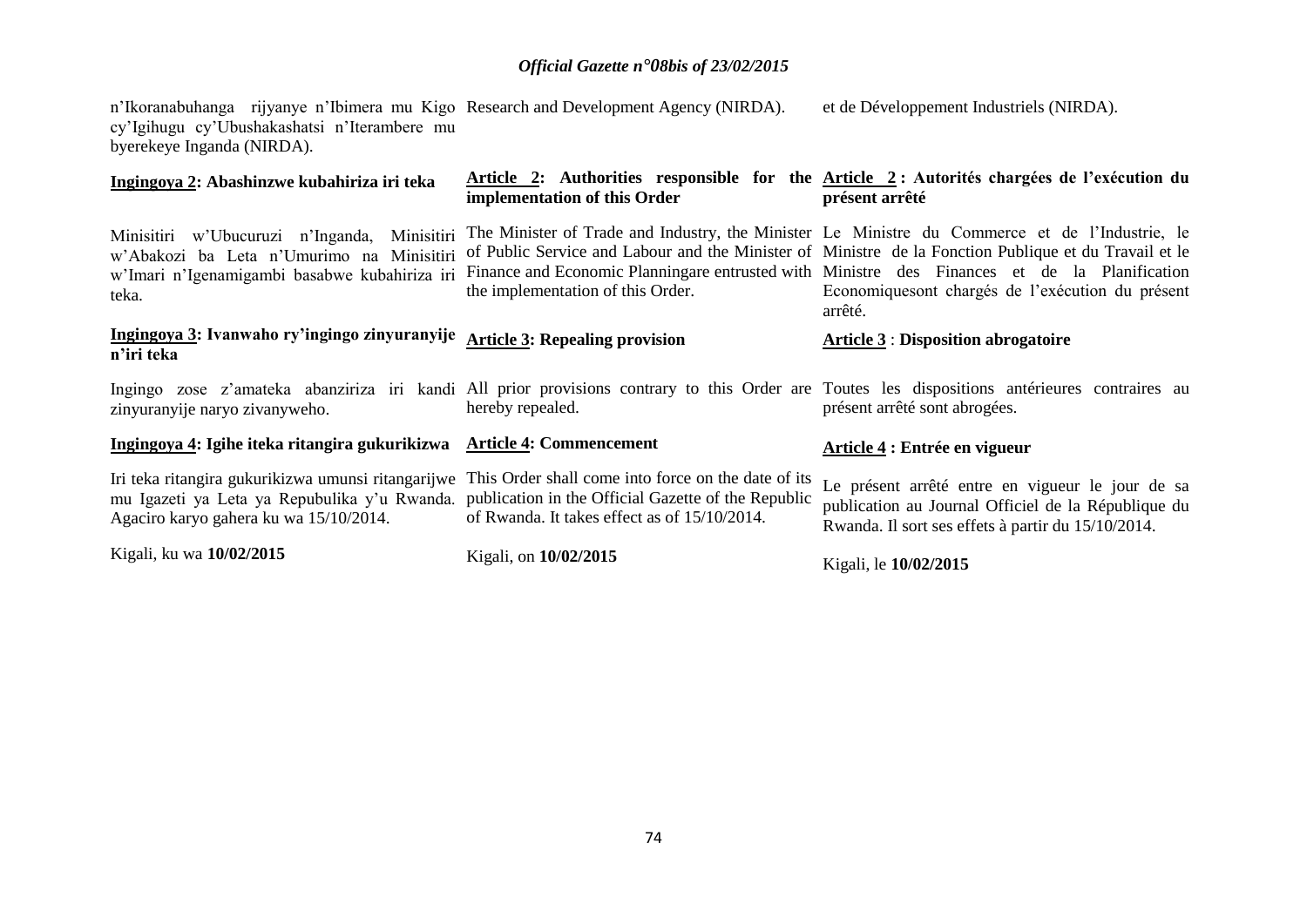## (sé) **MUREKEZI Anastase** Minisitiri w'Intebe

## (sé)

**UWIZEYE Judith** Minisitiri w'Abakozi ba Leta n'Umurimo

**Bibonywe kandi bishyizweho Ikirango cya Repubulika:**

(sé)

**BUSINGYE Johnston** Minisitiri w'Ubutabera / Intumwa Nkuru ya Leta

(sé) **MUREKEZI Anastase** Prime Minister

(sé)

**UWIZEYE Judith** Minister of Public Service and Labour

**Seen and sealed with the Seal of the Republic:**

(sé)

**BUSINGYE Johnston** Minister of Justice /Attorney General

(sé) **MUREKEZI Anastase** Premier Ministre

(sé)

**UWIZEYE Judith** Ministre de la Fonction Publique et du Travail

**Vu et scellé du Sceau de la République:**

(sé)

**BUSINGYE Johnston**

Ministre de la Justice / Garde des Sceaux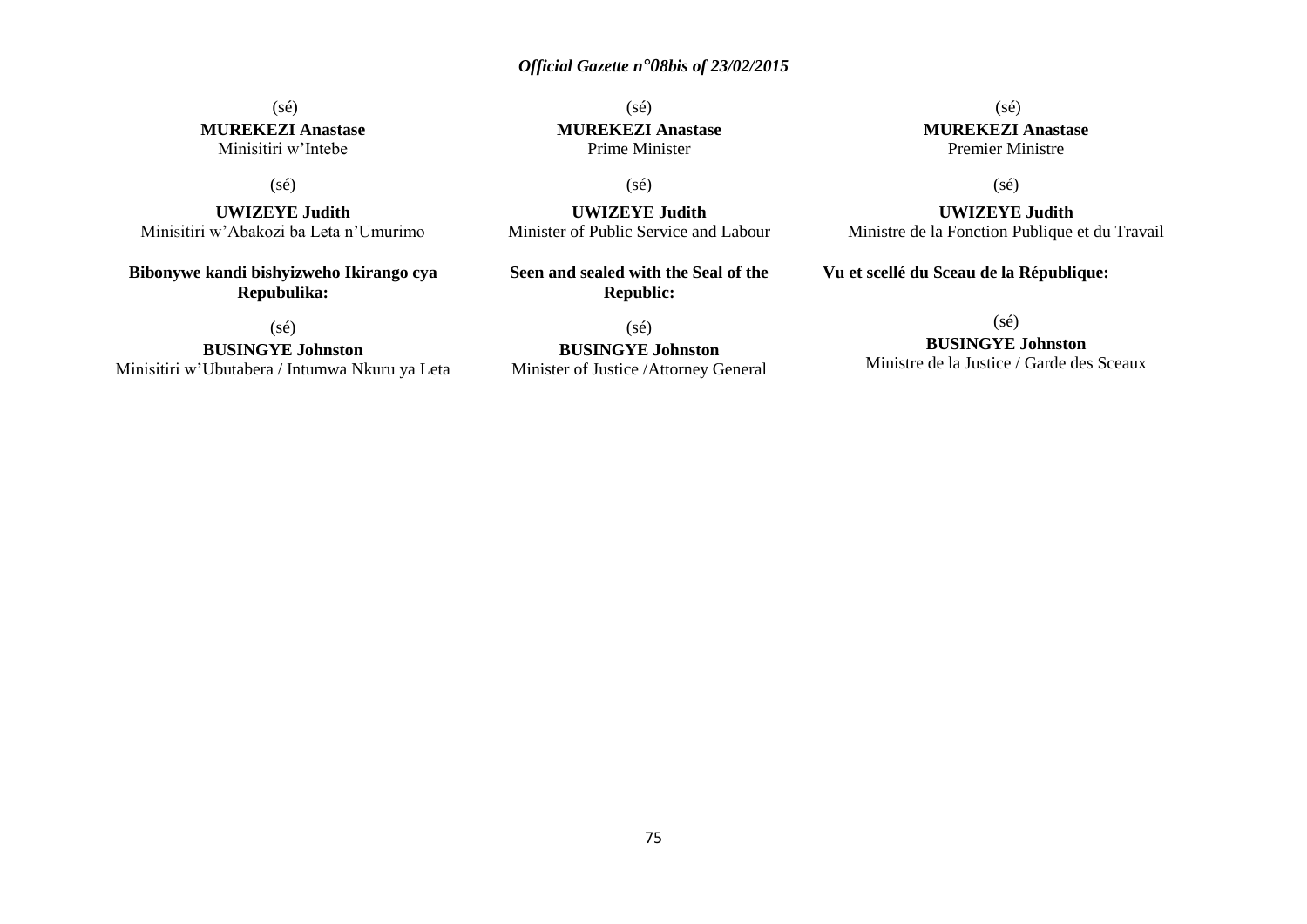**ITEKA RYA MINISITIRI W'INTEBE PRIME MINISTER'S ORDER N°21/03 OF ARRETE DU PREMIER MINISTRE N°21/03 N°21/03 RYO KUWA 10/02/2015 10/02/2015 APPOINTING A DIVISION DU 10/02/2015 PORTANT NOMINATION RISHYIRAHO UMUYOBOZI W'ISHAMI MANAGER D'UN CHEF DE DIVISION**

#### **ISHAKIRO**

#### **TABLE OF CONTENTS**

**TABLE DES MATIERES**

**Ingingo ya mbere** : **Ishyirwaho**

**Article One : Appointment**

**Article premier : Nomination**

Ingingo ya 2 : Abashinzwe kubahiriza iri teka Article 2: Authorities responsible for the Article 2 : Autorités chargées de l'exécution du **implementation of this Order présent arrêté**

**Ingingo va 3: Ivanwaho zinyuranyije n'iri teka Article 3 : Repealing provision Article 3 : Disposition abrogatoire**

**Ingingo ya 4** : **Igihe iteka ritangira Article 4 : Commencement gukurikizwa Article 4 : Entrée en vigueur**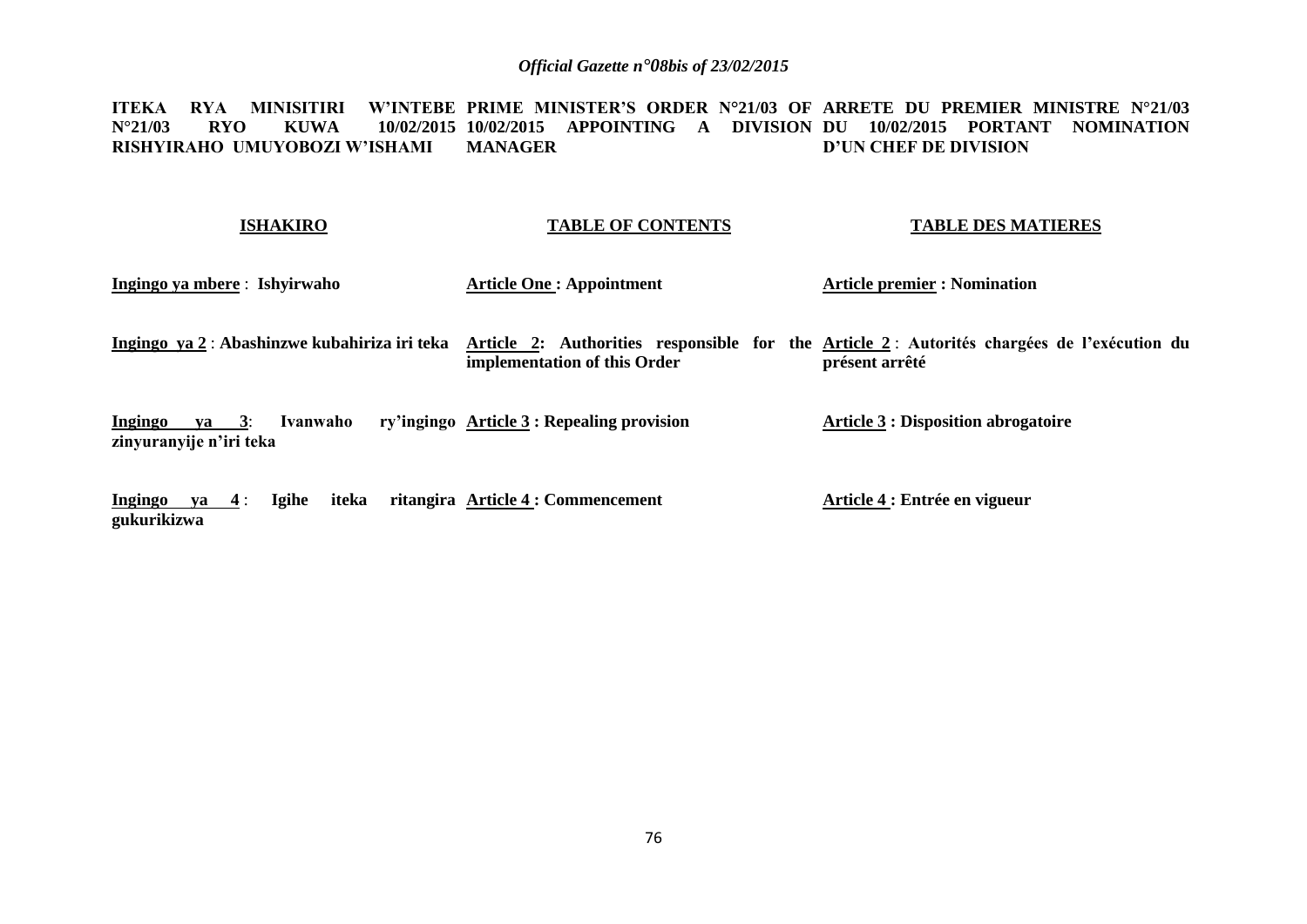#### **ITEKA RYA MINISITIRI W'INTEBE PRIME MINISTER'S ORDER N°21/03 OF ARRETE DU PREMIER MINISTRE N°21/03 N°21/03 RYO KUWA 10/02/2015 10/02/2015 APPOINTING A DIVISION DU 10/02/2015 PORTANT NOMINATION RISHYIRAHO UMUYOBOZI W'ISHAMI MANAGER D'UN CHEF DE DIVISION**

#### **Minisitiri w'Intebe, The Prime Minister, Le Premier Ministre,**

Ashingiye ku Itegeko Nshinga rya Repubulika y'u Pursuant to the Constitution of the Republic of Vu la Constitution de la République du Rwanda du Rwanda ryo ku wa 04 Kamena 2003 nk'uko Rwanda of 04June 2003 as amended to date, 04 Juin 2003 telle que révisée à ce jour, spécialement ryavuguruwe kugeza ubu, cyane cyane mu ngingo especially in Articles 118, 119, 121 and 201 ; zaryo, iya 118, iya 119, iya 121 n'iya 201; en ses articles 118, 119, 121 et 201;

Ashingiye ku Itegeko n° 86/2013 ryo ku wa Pursuant toLaw n° 86/2013 of 11/09/2013 Vu la Loi n° 86/2013 du 11/09/2013portant Statut 11/09/2013 rishyiraho Sitati Rusange igenga establishing the General Statutes for Public Général de la Fonction Publique, spécialement en ses Abakozi ba Leta, cyane cyane mu ngingo zaryo Service especially in Articles 4, 6, and 8; iya 4, iya 6 n'iya 8; articles 4, 6, et 8;

Ashingiye ku Itegeko n° 51/2013 ryo ku wa Pursuant to Law n° 51/2013 of 28/06/2013 rishyiraho Ikigo cy'Igihugu 28/06/2013establishing the National Industrial de l'Agence Nationale de Recherche et de cy'Ubushakashatsi n'Iterambere mu byerekeye Research and Development Agency (NIRDA) and Développement Industriels (NIRDA) et déterminant inganda (NIRDA) rikanagena inshingano, determining its mission, organization and sa mission, son organisation et son fonctionnement, imiterere n'imikorere byacyo,cyane cyane mu functioning, especially in Article 10; ngingo yaryo ya 10; Vu la Loi n° 51/2013 du 28/06/2013portant création spécialement en son article 10;

| <b>ATEGETSE:</b>                                                                    | <b>HEREBY ORDERS:</b>                                                                               | <b>ARRETE:</b>                                                                                                                            |
|-------------------------------------------------------------------------------------|-----------------------------------------------------------------------------------------------------|-------------------------------------------------------------------------------------------------------------------------------------------|
| y'Abaminisitiri yateranye ku<br>Inama<br>15/10/2014, imaze kubisuzuma no kubyemeza; | in its session of $15/10/2014$ ;                                                                    | wa After consideration and approval by the Cabinet, Après exament et adoption par le Conseil des<br>Ministres en sa séance du 15/10/2014; |
| Bisabwe na Minisitiri w'Ubucuruzi n'Inganda;                                        | On proposal by the Minister of Trade and Sur proposition du Ministre du Commerce et de<br>Industry; | l'Industrie:                                                                                                                              |

#### **Ingingo ya mbere: Ishyirwaho Article One: Appointment Article premier: Nomination**

Bwana KAGABA James agizwe Umuyobozi Mr. KAGABA James is hereby appointed Monsieur KAGABA James est nommé Chef de w'Ishami rishinzwe Guhanga ibikorwa bishya, Division Manager of Innovation, Technology Division de l'Innovation, Transfert des Technologies Kumenyekanisha Ikoranabuhanga ryavuye mu Transfer and Commercialization in the National et Commercialisation à l'Agence Nationale de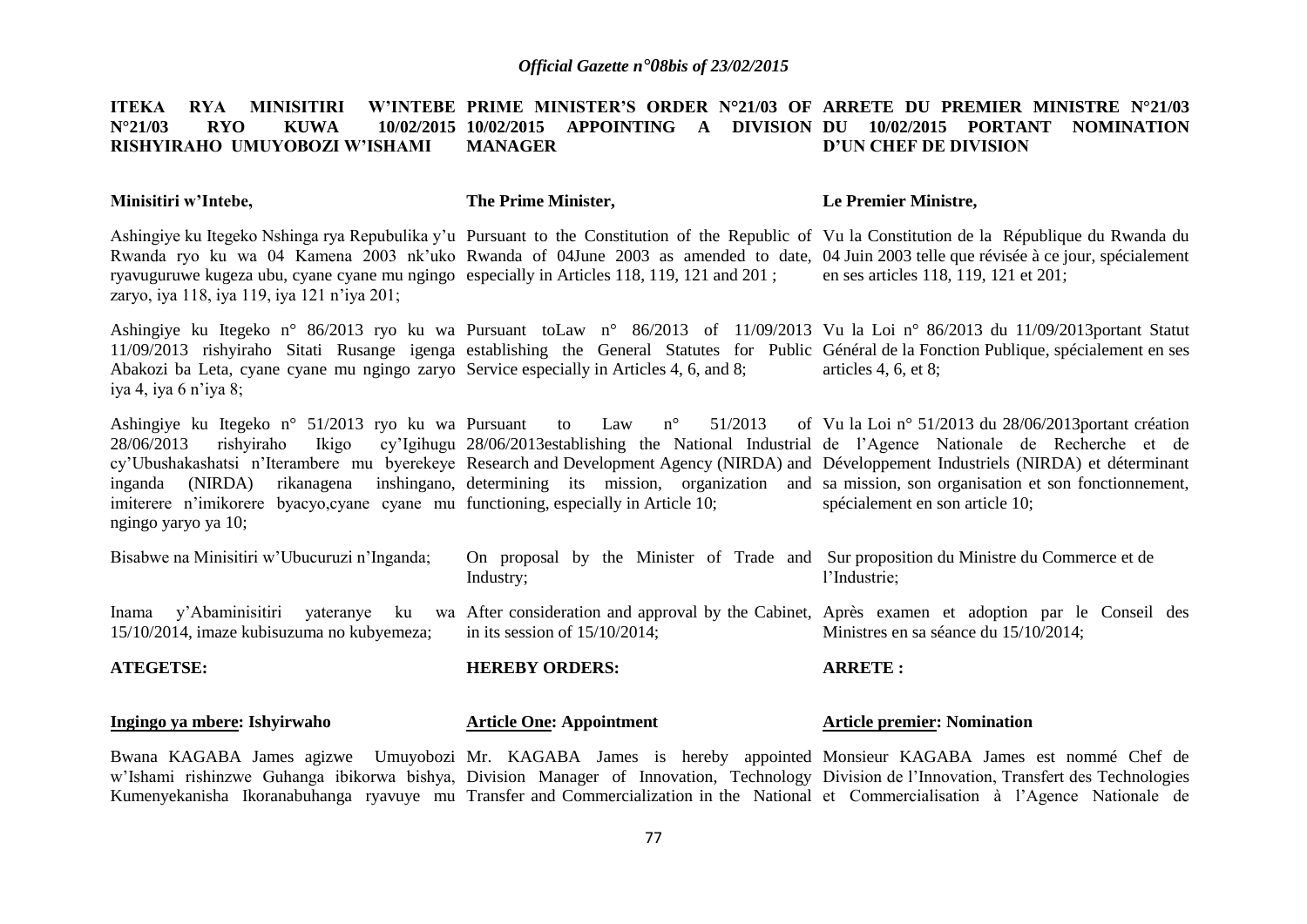bushakashatsi no Kubishakira isoko mu Kigo Industrial Research and Development Agency Recherche et de Développement Industriels cy'Igihugu cy'Ubushakashatsi n'Iterambere mu (NIRDA). byerekeye Inganda (NIRDA). (NIRDA).

| Ingingo ya 2: Abashinzwe kubahiriza iri teka                                                                                            | Article 2: Authorities responsible for the<br>implementation of this Order                                                                                       | Article 2: Autorités chargées de l'exécution du<br>présent arrêté                                                                                                       |
|-----------------------------------------------------------------------------------------------------------------------------------------|------------------------------------------------------------------------------------------------------------------------------------------------------------------|-------------------------------------------------------------------------------------------------------------------------------------------------------------------------|
| Minisitiri w'Abakozi ba Leta n'Umurimo na<br>Minisitiri w'Imari n'Igenamigambi basabwe<br>kubahiriza iri teka.                          | The Minister of Public Service and Labour and<br>the Minister of Finance and Economic Planning<br>are entrusted with the implementation of this<br>Order.        | Le Ministre de la Fonction Publique et du Travail et<br>le Ministre des Finances et de la Planification<br>Economique sont chargés de l'exécution du présent<br>arrêté. |
| Ingingo<br>Ivanwaho<br>$ya \quad 3:$<br>zinyuranyije n'iri teka                                                                         | ry'ingingo Article 3: Repealing provision                                                                                                                        | <b>Article 3: Disposition abrogatoire</b>                                                                                                                               |
| Ingingo zose z'amateka abanziriza iri kandi<br>zinyuranyije naryo zivanyweho.                                                           | All prior provisions contrary to this Order are<br>hereby repealed.                                                                                              | Toutes les dispositions antérieures contraires au<br>présent arrêté sont abrogées.                                                                                      |
| Ingingo ya 4: Igihe iteka ritangira gukurikizwa                                                                                         | <b>Article 4: Commencement</b>                                                                                                                                   | Article 4 : Entrée en vigueur                                                                                                                                           |
| Iri teka ritangira gukurikizwa ku<br>y'u Rwanda. Agaciro karyo gahera ku wa of Rwanda. It takes effect as of 15/10/2014.<br>15/10/2014. | munsi This Order shall come into force on the date of its<br>ritangarijweho mu Igazeti ya Leta ya Repubulika publication in the Official Gazette of the Republic | Le présent arrêté entre en vigueur le jour de sa<br>publication au Journal Officiel de la République du<br>Rwanda. Il sort ses effets à partir du 15/10/2014.           |
| Kigali, ku wa 10/02/2015                                                                                                                | Kigali, on 10/02/2015                                                                                                                                            | Kigali, le 10/02/2015                                                                                                                                                   |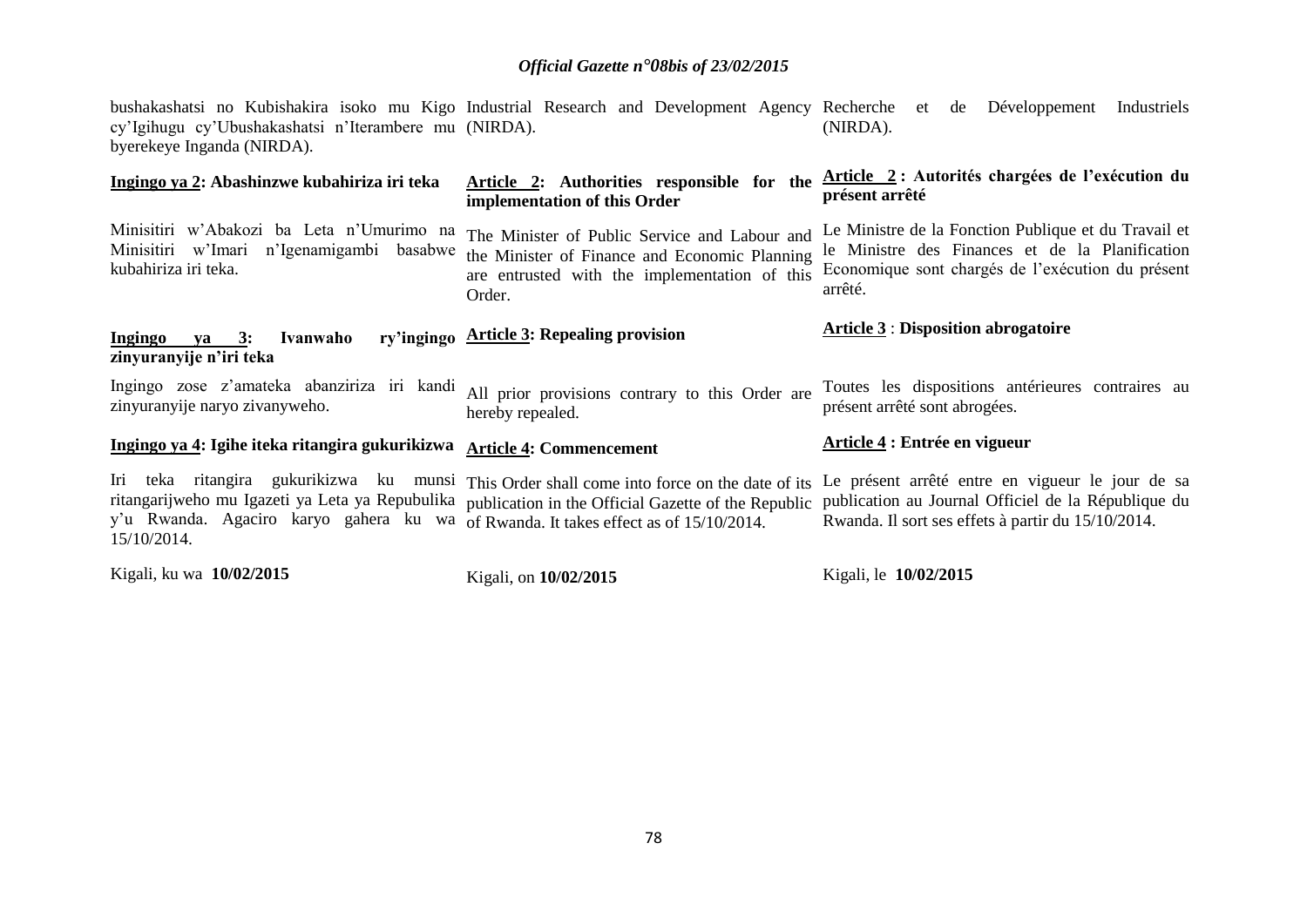## (sé) **MUREKEZI Anastase** Minisitiri w'Intebe

## (sé)

**UWIZEYE Judith** Minisitiri w'Abakozi ba Leta n'Umurimo

**Bibonywe kandi bishyizweho Ikirango cya Repubulika:**

(sé)

**BUSINGYE Johnston** Minisitiri w'Ubutabera / Intumwa Nkuru ya Leta

(sé) **MUREKEZI Anastase** Prime Minister

(sé)

**UWIZEYE Judith** Minister of Public Service and Labour

**Seen and sealed with the Seal of the Republic:**

(sé)

**BUSINGYE Johnston** Minister of Justice /Attorney General

(sé) **MUREKEZI Anastase** Premier Ministre

(sé)

**UWIZEYE Judith** Ministre de la Fonction Publique et du Travail

**Vu et scellé du Sceau de la République:**

 $(sé)$ 

**BUSINGYE Johnston**

Ministre de la Justice / Garde des Sceaux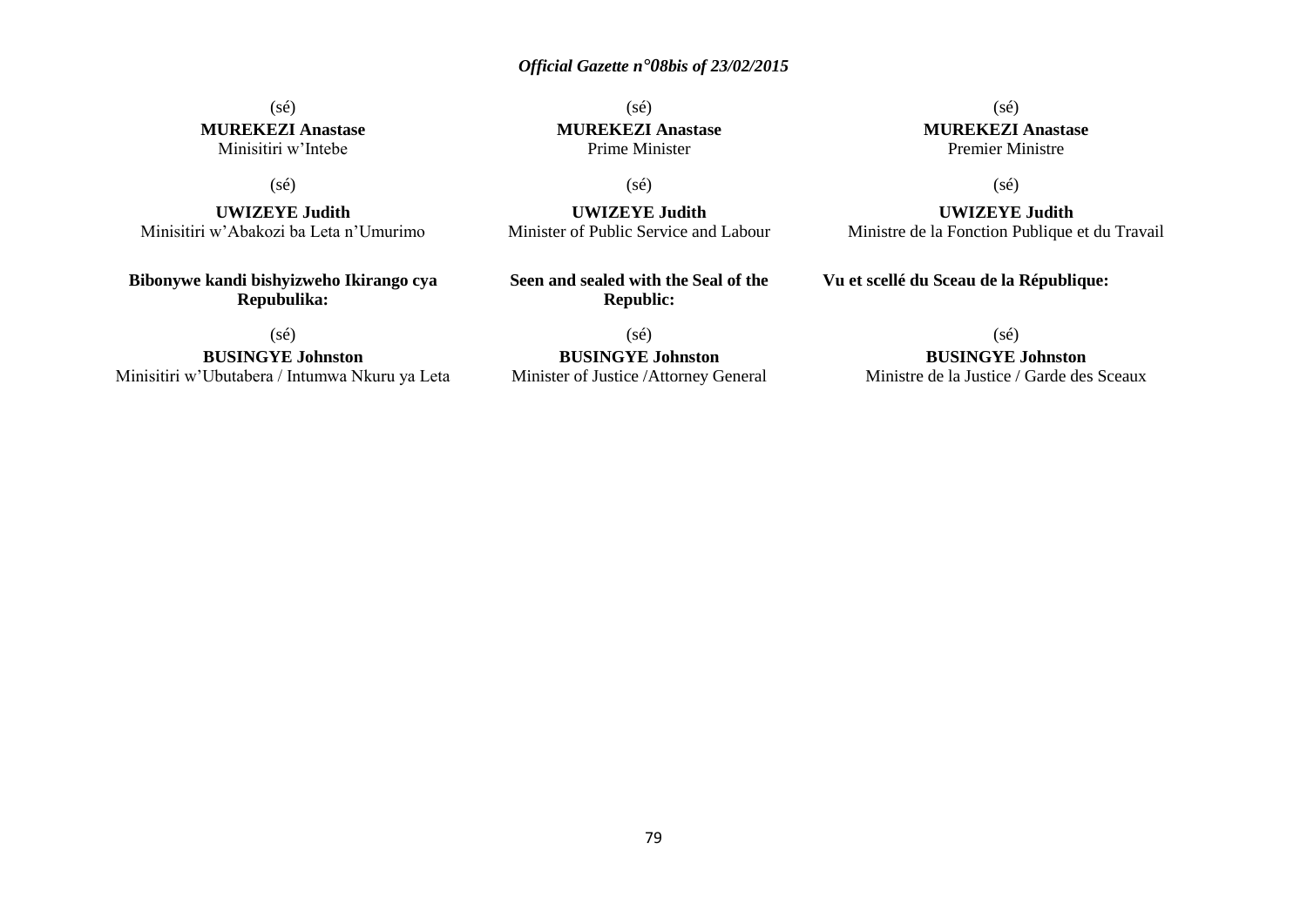**ITEKA RYA MINISITIRI W'INTEBE N°22/03 PRIME MINISTER'S ORDER N°22/03 OF ARRETE DU PREMIER MINISTRE N°22/03 RYO KU WA 10/02/2015 RISHYIRAHO 10/02/2015 APPOINTING ANALYSTS IMPUGUKE DU 10/02/2015 PORTANT NOMINATION DES ANALYSTES**

## **ISHAKIRO**

### **TABLE OF CONTENTS**

### **TABLE DES MATIERES**

| Ingingo ya mbere: Ishyirwaho                                                                | <b>Article One: Appointment</b>                                                                                             | <b>Article premier : Nomination</b>        |
|---------------------------------------------------------------------------------------------|-----------------------------------------------------------------------------------------------------------------------------|--------------------------------------------|
| Ingingo ya 2 : Abashinzwe kubahiriza iri teka                                               | Article 2: Authorities responsible for the Article 2 : Autorités chargées de l'exécution du<br>implementation of this Order | présent arrêté                             |
| Ingingo ya 3: Ivanwaho ry'ingingo zinyuranyije Article 3: Repealing provision<br>n'iri teka |                                                                                                                             | <b>Article 3 : Disposition abrogatoire</b> |
| Ingingo ya 4 : Igihe iteka ritangira gukurikizwa                                            | <b>Article 4 : Commencement</b>                                                                                             | Article 4 : Entrée en vigueur              |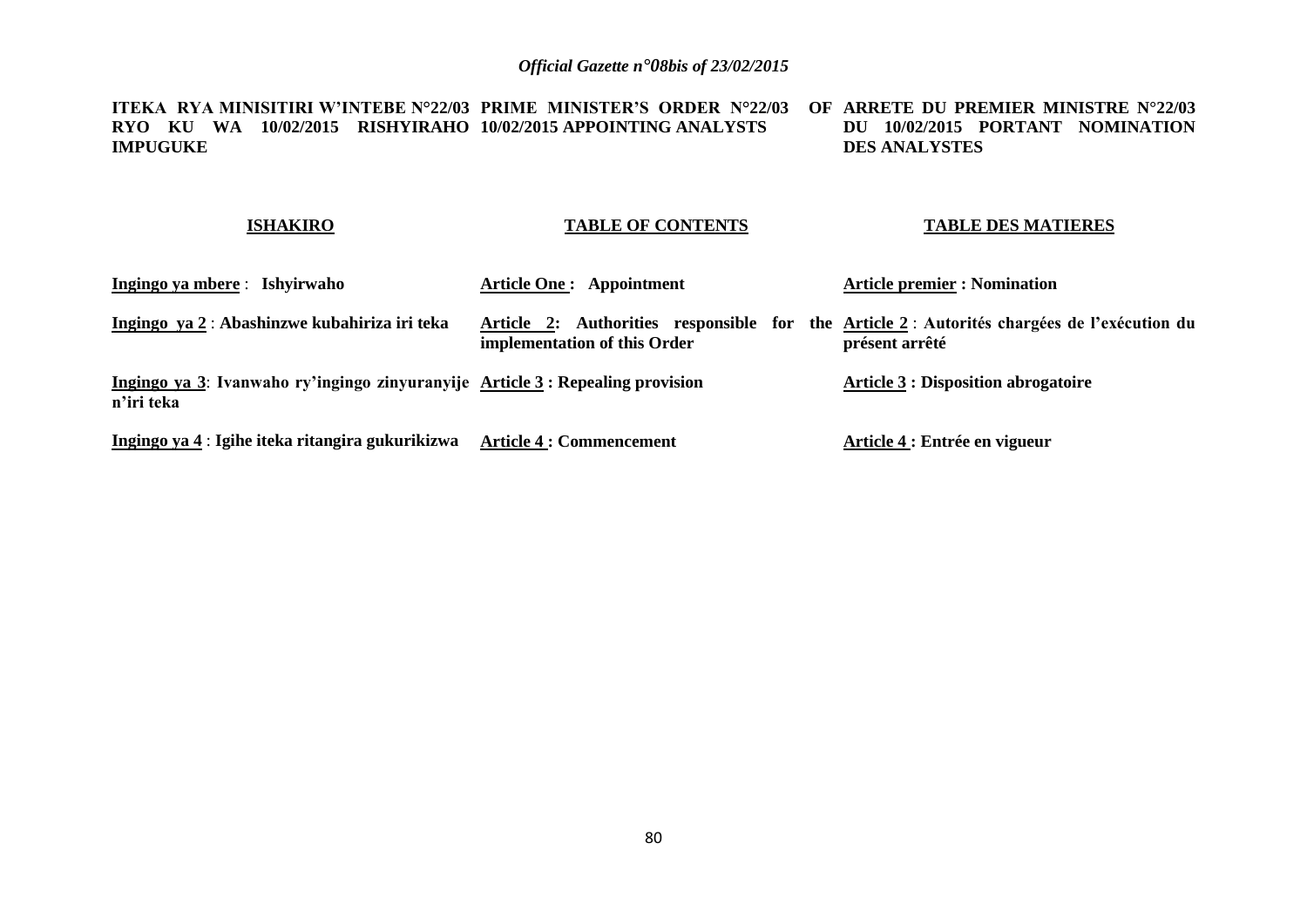#### **ITEKA RYA MINISITIRI W'INTEBE N°22/03 PRIME MINISTER'S ORDER N°22/03 OF ARRETE DU PREMIER MINISTRE N°22/03 RYO KU WA 10/02/2015 RISHYIRAHO 10/02/2015 APPOINTING ANALYSTS IMPUGUKE DU 10/02/2015 PORTANT NOMINATION DES ANALYSTES**

| Minisitiri w'Intebe,                                                                                                                                                                                                                                                                                                                                                                                                         | The Prime Minister,                                                                                                                                              | Le Premier Ministre,                               |
|------------------------------------------------------------------------------------------------------------------------------------------------------------------------------------------------------------------------------------------------------------------------------------------------------------------------------------------------------------------------------------------------------------------------------|------------------------------------------------------------------------------------------------------------------------------------------------------------------|----------------------------------------------------|
| Ashingiye ku Itegeko Nshinga rya Repubulika y'u Pursuant to the Constitution of the Republic of Vu la Constitution de la République du Rwanda<br>Rwanda ryo ku wa 04 Kamena 2003 nk'uko Rwanda of 04 June 2003 as amended to date, du 04 Juin 2003 telle que révisée à ce jour,<br>ryavuguruwe kugeza ubu, cyane cyane mu ngingo especially in Articles 118, 119, 121 and 201;<br>zaryo iya 118, iya 119, iya 121 n'iya 201; |                                                                                                                                                                  | spécialement en ses articles 118, 119, 121 et 201; |
| Ashingiye ku Itegeko n° 86/2013 ryo ku wa Pursuant to Law n° 86/2013 of 11/09/2013 Vu la Loi n° 86/2013 du 11/09/2013 portant Statut<br>11/09/2013 rishyiraho Sitati Rusange igenga establishing the General Statutes for Public Général de la Fonction Publique, spécialement en<br>Abakozi ba Leta, cyane cyane mu ngingo zaryo iya Service, especially in Articles 4, 6, and 8;<br>4, iya 6 n'iya 8;                      |                                                                                                                                                                  | ses articles 4, 6, et 8;                           |
| Bisabwe na Minisitiri w'Ubutabera/Intumwa Nkuru On proposal by the Minister of Justice/Attorney Sur proposition du Ministre de la Justice/Garde<br>ya Leta;                                                                                                                                                                                                                                                                  | General;                                                                                                                                                         | des Sceaux;                                        |
| Inama y'Abaminisitiri yateranye ku wa 15/10/2014, After consideration and approval by the Cabinet, in Après examen et adoption par le Conseil des<br>imaze kubisuzuma no kubyemeza;                                                                                                                                                                                                                                          | its session of $15/10/2014$ ;                                                                                                                                    | Ministres, en sa séance du 15/10/2014;             |
| <b>ATEGETSE:</b>                                                                                                                                                                                                                                                                                                                                                                                                             | <b>HEREBY ORDERS:</b>                                                                                                                                            | <b>ARRETE:</b>                                     |
| Ingingo ya mbere: Ishyirwaho                                                                                                                                                                                                                                                                                                                                                                                                 | <b>Article One: Appointment</b>                                                                                                                                  | <b>Article premier: Nomination</b>                 |
| Abantu bakurikira bagizwe impuguke zishinzwe The following prsons are hereby appointed Les personnes ci-après sont nommées Analystes en<br>gusesengura<br>State Attorneys muri Minisiteri y'Ubutabera:                                                                                                                                                                                                                       | imyandikire y'amasezerano/Senior Contract Drafting Analysts/Senior State Attorneys matière de Rédaction des Contrats/Senior State<br>in the Ministry of Justice: | Attorneys au Ministère de la Justice:              |

*State Attorneys* muri Minisiteri y'Ubutabera: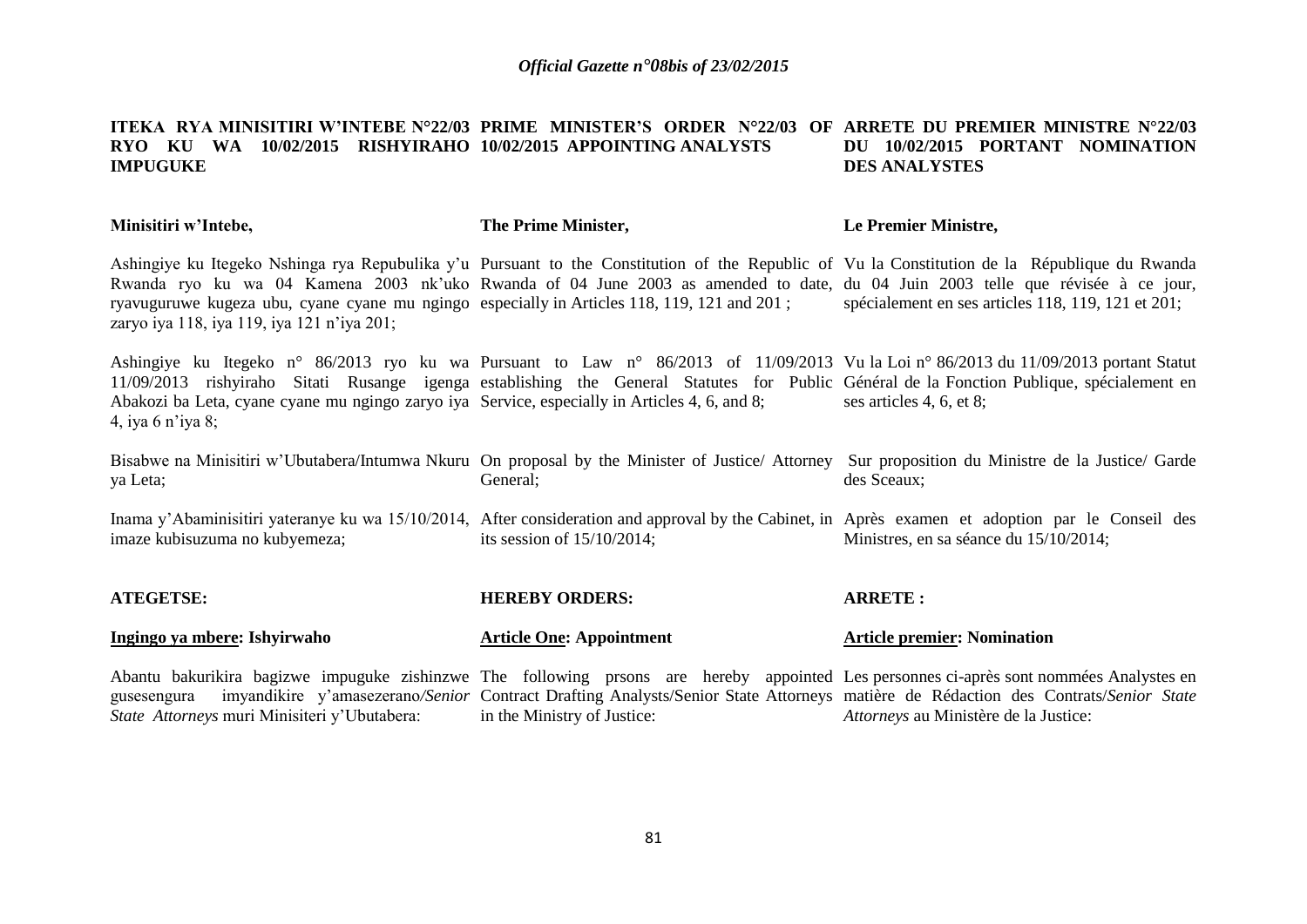| <b>BUHURA</b><br>Bwana<br>NTUKANYAGWE Valence;                                                                                                                                                                                                                                                                                                              | $1^{\circ}$ Mr.<br><b>BUHURA</b><br>NTUKANYAGWE Valence; | <b>BUHURA</b><br>1 <sup>°</sup> Monsieur<br>NTUKANYAGWE Valence;                                                                                                                                                                                                                                        |
|-------------------------------------------------------------------------------------------------------------------------------------------------------------------------------------------------------------------------------------------------------------------------------------------------------------------------------------------------------------|----------------------------------------------------------|---------------------------------------------------------------------------------------------------------------------------------------------------------------------------------------------------------------------------------------------------------------------------------------------------------|
| <b>Bwana MUKULU Anthony;</b><br>$2^{\circ}$                                                                                                                                                                                                                                                                                                                 | Mr. MUKULU Anthony;                                      | 2° Monsieur MUKULU Anthony;                                                                                                                                                                                                                                                                             |
| <b>ATUKUNDA</b><br>$3^{\circ}$<br>Madamu<br>Linda<br>Grace;                                                                                                                                                                                                                                                                                                 | Mrs. ATUKUNDA Linda Grace;<br>$3^{\circ}$                | ATUKUNDA<br>Madame<br>Linda<br>$3^{\circ}$<br>Grace;                                                                                                                                                                                                                                                    |
| Bwana KARUHANGA David.<br>$4^{\circ}$                                                                                                                                                                                                                                                                                                                       | Mr. KARUHANGA David.<br>$4^{\circ}$                      | 4º Monsieur KARUHANGA David.                                                                                                                                                                                                                                                                            |
| Ingingo ya 2: Abashinzwe kubahiriza iri teka                                                                                                                                                                                                                                                                                                                | implementation of this Order                             | Article 2: Authorities responsible for the Article 2: Autorités chargées de l'exécution du<br>présent arrêté                                                                                                                                                                                            |
| Minisitiri w'Ubutabera/Intumwa Nkuru ya Leta, The Minister of Justice/Attorney General, the Le Ministre de la Justice/Garde des Sceaux, le<br>Minisitiri<br>Minisitiri<br>n'Igenamigambi<br>w'Imari<br>kubahiriza iri teka.                                                                                                                                 | entrusted with the implementation of this Order.         | w'Abakozi ba Leta n'Umurimo na Minister of Public Service and Labour and the Ministre de la Fonction Publique et du Travail et le<br>basabwe Minister of Finance and Economic Planning are Ministre des Finances et de la Planification<br>Economique sont chargés de l'exécution du présent<br>arrêté. |
| Ingingo ya 3: Ivanwaho ry'ingingo zinyuranyije Article 3: Repealing provision<br>n'iri teka                                                                                                                                                                                                                                                                 |                                                          | <b>Article 3 : Disposition abrogatoire</b>                                                                                                                                                                                                                                                              |
| Ingingo zose z'amateka abanziriza iri kandi All prior provisions contrary to this Order are Toutes les dispositions antérieures contraires au<br>zinyuranyije na ryo zivanyweho.                                                                                                                                                                            | hereby repealed.                                         | présent arrêté sont abrogées.                                                                                                                                                                                                                                                                           |
| Ingingo ya 4: Igihe iteka ritangira gukurikizwa                                                                                                                                                                                                                                                                                                             | <b>Article 4: Commencement</b>                           | Article 4 : Entrée en vigueur                                                                                                                                                                                                                                                                           |
| Iri teka ritangira gukurikizwa ku munsi ritangarijwe This Order shall come into force on the date of its Le présent arrêté entre en vigueur le jour de sa<br>mu Igazeti ya Leta ya Repubulika y'u Rwanda. publication in the Official Gazette of the Republic publication au Journal Officiel de la République du<br>Agaciro karyo gahera ku wa 15/10/2014. | of Rwanda. It takes effect as of 15/10/2014.             | Rwanda. Il sort ses effets à partir du 15/10/2014.                                                                                                                                                                                                                                                      |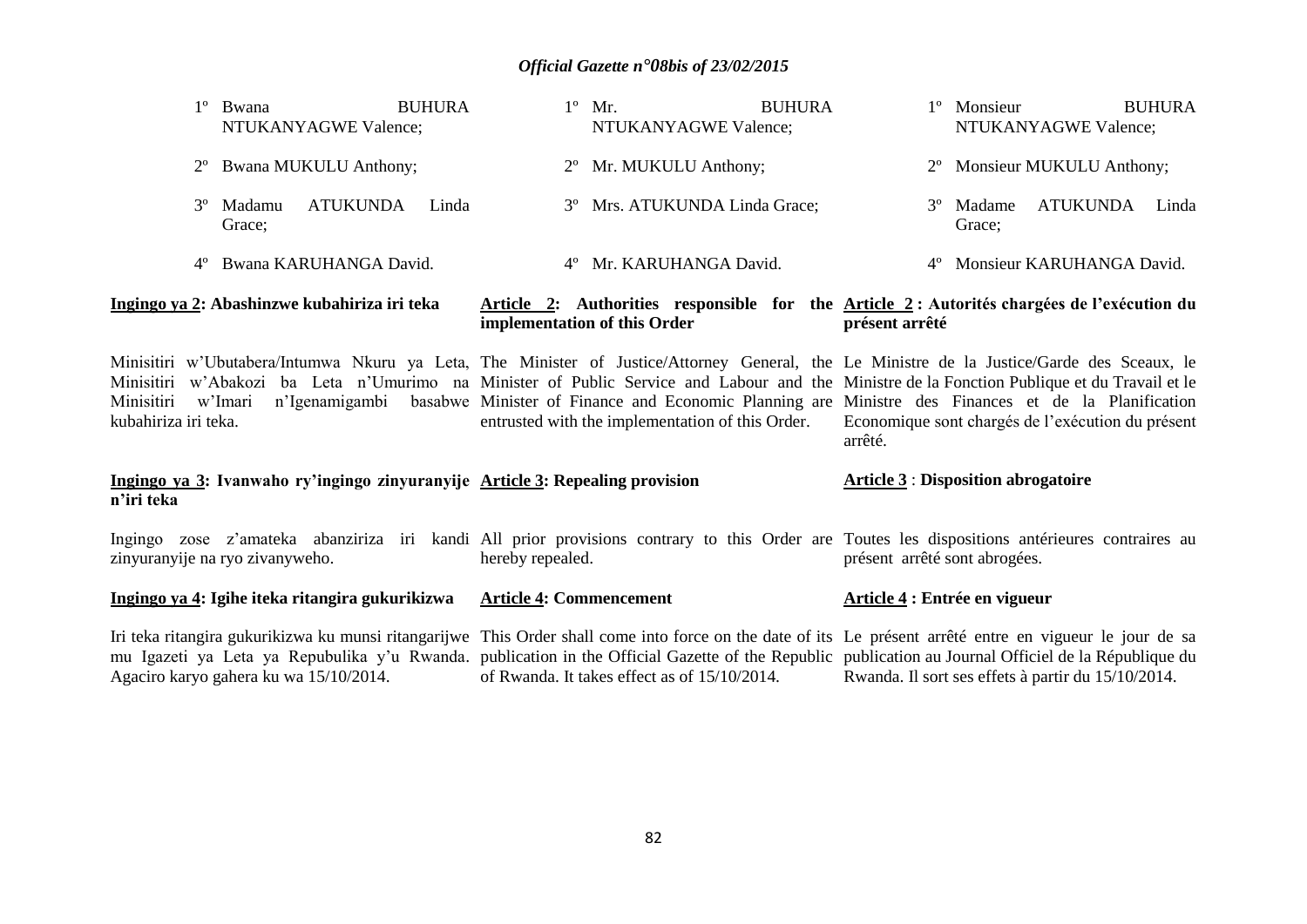Kigali, ku wa **10/02/2015** 

Kigali, on **10/02/2015** 

Kigali, le **10/02/2015** 

 $(sé)$ **MUREKEZI Anastase** Minisitiri w'Intebe

(sé)

**UWIZEYE Judith** Minisitiri w'Abakozi ba Leta n'Umurimo

(sé) **MUREKEZI Anastase** Prime Minister

(sé)

**UWIZEYE Judith** Minister of Public Service and Labour

**Bibonywe kandi bishyizweho Ikirango cya Repubulika:**

(sé)

**BUSINGYE Johnston** Minisitiri w'Ubutabera / Intumwa Nkuru ya Leta **Seen and sealed with the Seal of the Republic:**

(sé) **BUSINGYE Johnston** Minister of Justice /Attorney General

(sé) **MUREKEZI Anastase** Premier Ministre

(sé)

**UWIZEYE Judith** Ministre de la Fonction Publique et du Travail

**Vu et scellé du Sceau de la République:**

 $(sé)$ 

**BUSINGYE Johnston** Ministre de la Justice / Garde des Sceaux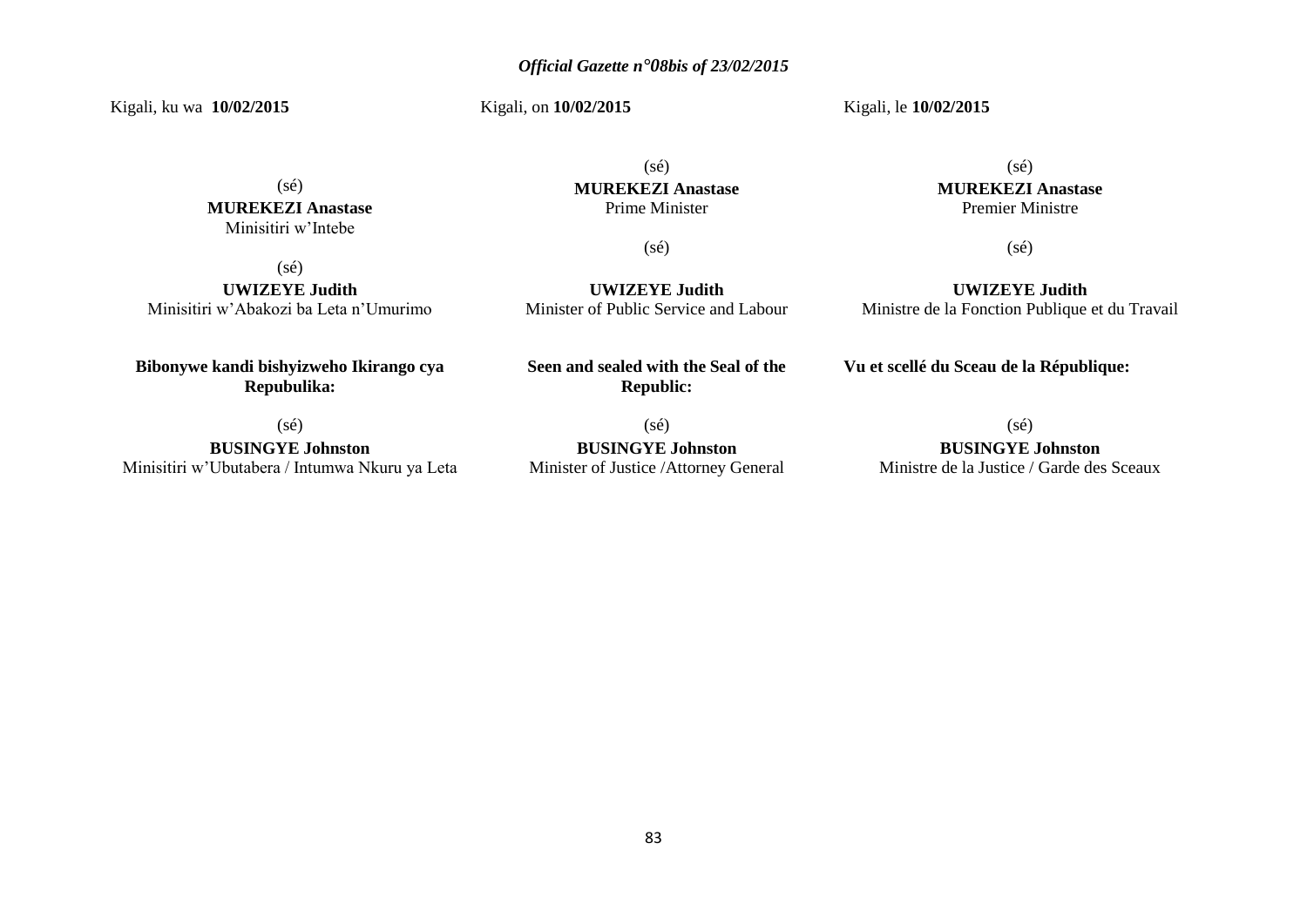#### **ITEKA RYA MINISITIRI W'INTEBE N°23/03 PRIME MINISTER'S ORDER N°23/03 OF ARRETE DU PREMIER MINISTRE N°23/03 RYO KU WA 10/02/2015 RISHYIRAHO 10/02/2015 APPOINTING A DIVISION DU 10/02/2015 PORTANT NOMINATION UMUYOBOZI W'ISHAMI MANAGER D'UN CHEF DE DIVISION**

### **ISHAKIRO**

## **TABLE OF CONTENTS**

### **TABLE DES MATIERES**

| Ingingo ya mbere : Ishyirwaho                                                                | <b>Article One: Appointment</b> | <b>Article premier : Nomination</b>                                                                           |
|----------------------------------------------------------------------------------------------|---------------------------------|---------------------------------------------------------------------------------------------------------------|
| Ingingo ya 2 : Abashinzwe kubahiriza iri teka                                                | implementation of this Order    | Article 2: Authorities responsible for the Article 2 : Autorités chargées de l'exécution du<br>présent arrêté |
| Ingingo ya 3: Ivanwaho ry'ingingo zinyuranyije Article 3 : Repealing provision<br>n'iri teka |                                 | <b>Article 3 : Disposition abrogatoire</b>                                                                    |
| Ingingo ya 4 : Igihe iteka ritangira gukurikizwa                                             | <b>Article 4 : Commencement</b> | Article 4 : Entrée en vigueur                                                                                 |

**Ingingo ya 4** : **Igihe iteka ritangira gukurikizwa Article 4 : Commencement**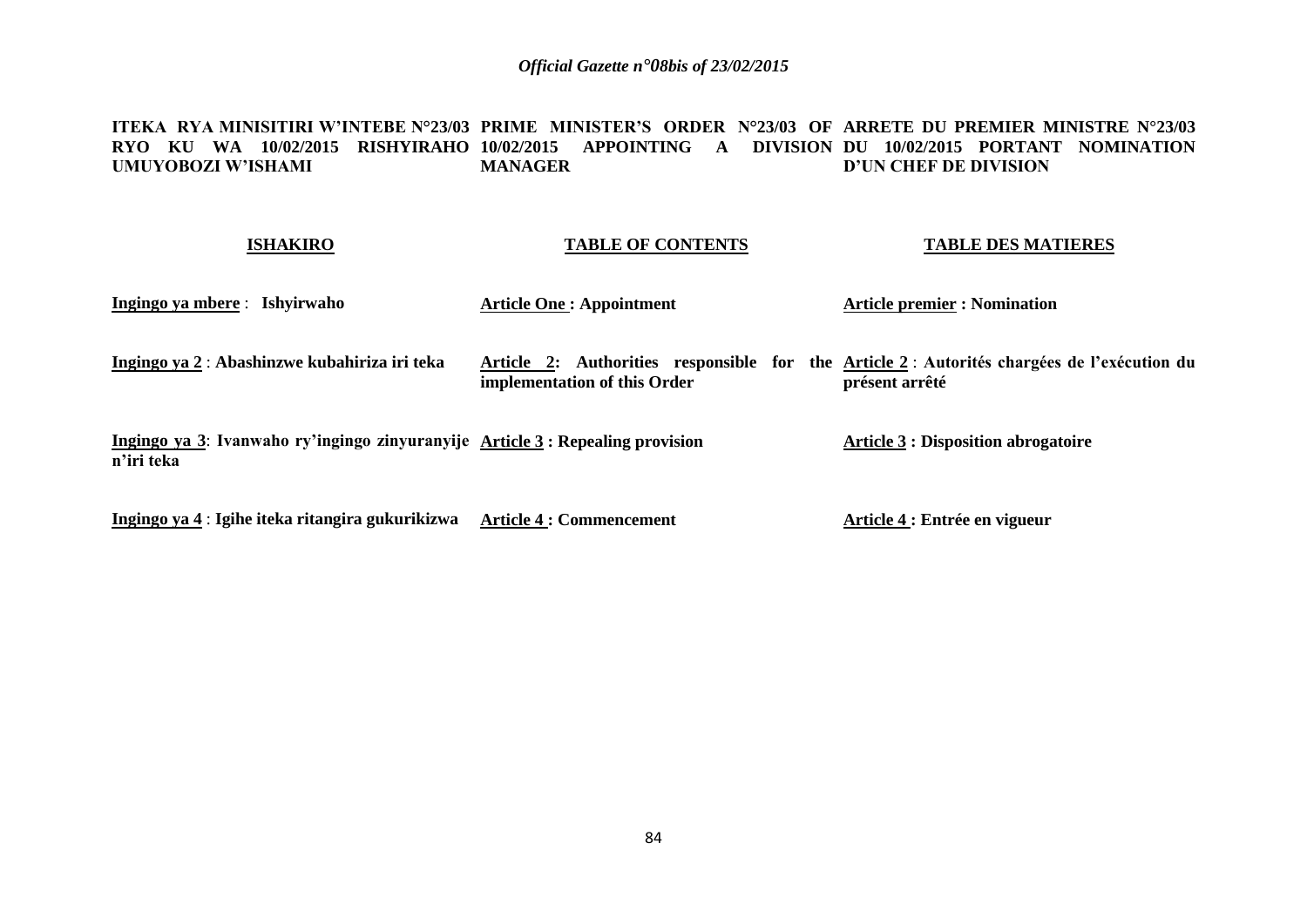#### **ITEKA RYA MINISITIRI W'INTEBE N°23/03 PRIME MINISTER'S ORDER N°23/03 OF ARRETE DU PREMIER MINISTRE N°23/03 RYO KU WA 10/02/2015 RISHYIRAHO 10/02/2015 APPOINTING A DIVISION DU 10/02/2015 PORTANT NOMINATION UMUYOBOZI W'ISHAMI MANAGER D'UN CHEF DE DIVISION**

| Minisitiri w'Intebe,                                                                                                                                                                                                                                                                                                                                                                                                         | The Prime Minister,                  | Le Premier Ministre,                                                                                         |
|------------------------------------------------------------------------------------------------------------------------------------------------------------------------------------------------------------------------------------------------------------------------------------------------------------------------------------------------------------------------------------------------------------------------------|--------------------------------------|--------------------------------------------------------------------------------------------------------------|
| Ashingiye ku Itegeko Nshinga rya Repubulika y'u Pursuant to the Constitution of the Republic of Vu la Constitution de la République du Rwanda<br>Rwanda ryo ku wa 04 Kamena 2003 nk'uko Rwanda of 04 June 2003 as amended to date, du 04 Juin 2003 telle que révisée à ce jour,<br>ryavuguruwe kugeza ubu, cyane cyane mu ngingo especially in Articles 118, 119, 121 and 201;<br>zaryo iya 118, iya 119, iya 121 n'iya 201; |                                      | spécialement en ses articles 118, 119, 121 et 201;                                                           |
| Ashingiye ku Itegeko n° 86/2013 ryo ku wa Pursuant to Law n° 86/2013 of 11/09/2013 Vu la Loi n° 86/2013 du 11/09/2013 portant Statut<br>11/09/2013 rishyiraho Sitati Rusange igenga establishing the General Statutes for Public Général de la Fonction Publique, spécialement en<br>Abakozi ba Leta, cyane cyane mu ngingo zaryo iya Service, especially in Articles 4, 6, and 8;<br>4, iya 6 n'iya 8;                      |                                      | ses articles 4, 6, et 8;                                                                                     |
| Bisabwe na Minisitiri w'Ubutabera/Intumwa Nkuru On proposal by the Minister of Justice/Attorney Sur proposition du Ministre de la Justice/Garde<br>ya Leta;                                                                                                                                                                                                                                                                  | General;                             | des Sceaux;                                                                                                  |
| Inama y'Abaminisitiri yateranye ku wa 15/10/2014, After consideration and approval by the Cabinet, in Après examen et adoption par le Conseil des<br>imaze kubisuzuma no kubyemeza;                                                                                                                                                                                                                                          | its session of $15/10/2014$ ;        | Ministres, en sa séance du 15/10/2014;                                                                       |
| <b>ATEGETSE:</b>                                                                                                                                                                                                                                                                                                                                                                                                             | <b>HEREBY ORDERS:</b>                | <b>ARRETE:</b>                                                                                               |
| Ingingo ya mbere: Ishyirwaho                                                                                                                                                                                                                                                                                                                                                                                                 | <b>Article One: Appointment</b>      | <b>Article premier: Nomination</b>                                                                           |
| Bwana MALAALA Aimable agizwe Umuyobozi Mr. MALAALA Aimable is hereby appointed Monsieur MALAALA Aimable est nommé Chef<br>w'Ishami rishinzwe imanza za Leta/ Senior State Civil Litigation Division Manager/Senior State de Division du Contentieux de l'Etat/ Senior State<br>Attorney muri Minisiteri y'Ubutabera.                                                                                                         | Attorney in the Ministry of Justice. | Attorney au Ministère de la Justice.                                                                         |
| Ingingo ya 2: Abashinzwe kubahiriza iri teka                                                                                                                                                                                                                                                                                                                                                                                 | implementation of this Order         | Article 2: Authorities responsible for the Article 2: Autorités chargées de l'exécution du<br>présent arrêté |
| Minisitiri w'Ubutabera/Intumwa Nkuru ya Leta, The Minister of Justice/Attorney General, the Le Ministre de la Justice/Garde des Sceaux, le<br>Minisitiri w'Abakozi ba Leta n'Umurimo na Minister of Public Service and Labour and the Ministre de la Fonction Publique et du Travail et le                                                                                                                                   |                                      |                                                                                                              |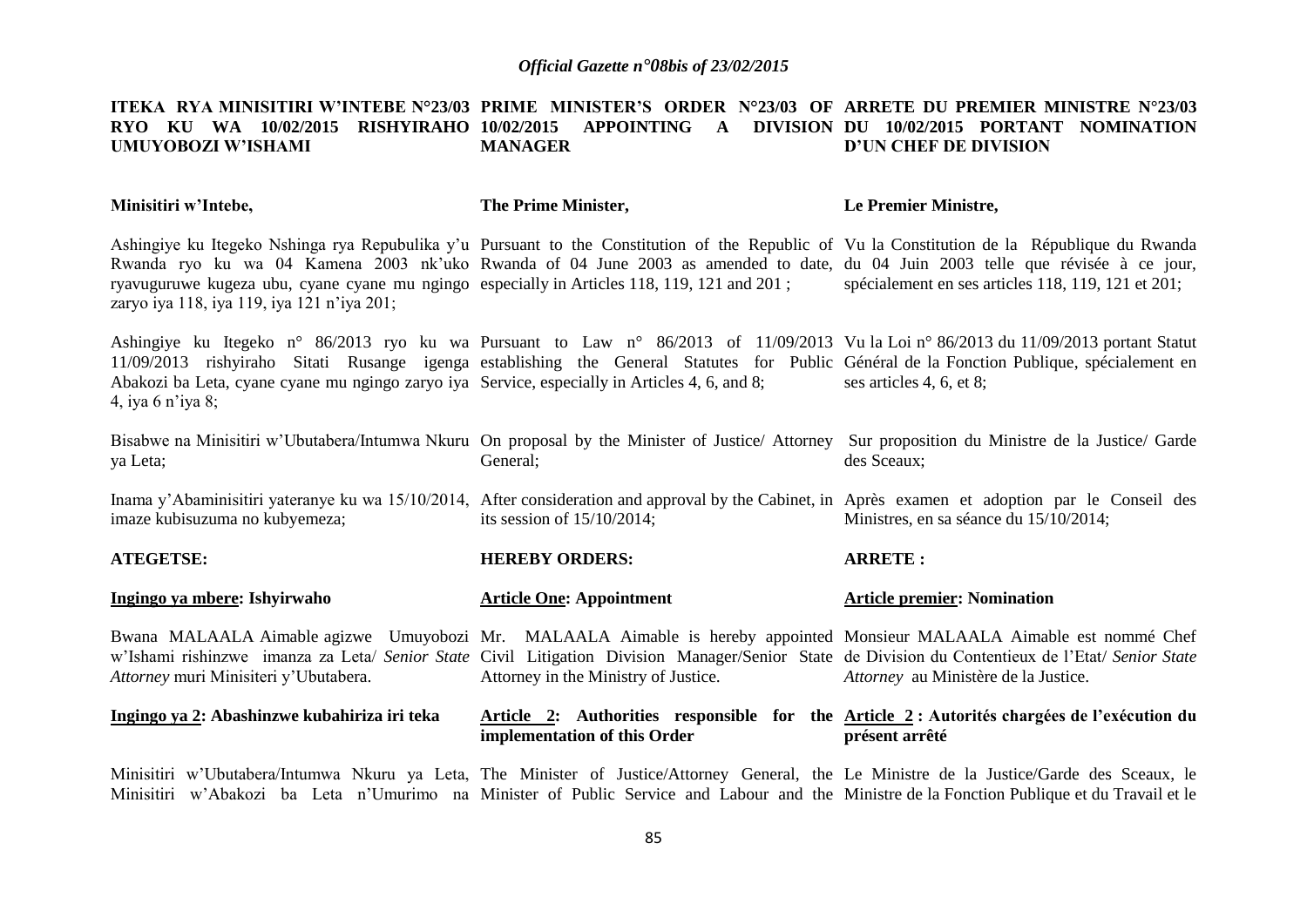| Minisitiri w'Imari<br>n'Igenamigambi<br>kubahiriza iri teka.                                                                                                                                                                                                  | basabwe Minister of Finance and Economic Planning are Ministre des Finances et de la Planification<br>entrusted with the implementation of this Order. | Economique sont chargés de l'exécution du présent<br>arrêté. |
|---------------------------------------------------------------------------------------------------------------------------------------------------------------------------------------------------------------------------------------------------------------|--------------------------------------------------------------------------------------------------------------------------------------------------------|--------------------------------------------------------------|
| Ingingo ya 3: Ivanwaho ry'ingingo zinyuranyije Article 3: Repealing provision<br>n'iri teka                                                                                                                                                                   |                                                                                                                                                        | <b>Article 3: Disposition abrogatoire</b>                    |
| Ingingo zose z'amateka abanziriza iri kandi All prior provisions contrary to this Order are Toutes les dispositions antérieures contraires au<br>zinyuranyije na ryo zivanyweho.                                                                              | hereby repealed.                                                                                                                                       | présent arrêté sont abrogées.                                |
| Ingingo ya 4: Igihe iteka ritangira gukurikizwa                                                                                                                                                                                                               | <b>Article 4: Commencement</b>                                                                                                                         | Article 4 : Entrée en vigueur                                |
| teka<br>lri -                                                                                                                                                                                                                                                 |                                                                                                                                                        |                                                              |
| ritangarijweho mu Igazeti ya Leta ya Repubulika publication in the Official Gazette of the Republic publication au Journal Officiel de la République du<br>y'u Rwanda. Agaciro karyo gahera ku wa of Rwanda. It takes effect as of 15/10/2014.<br>15/10/2014. | ritangira gukurikizwa ku munsi This Order shall come into force on the date of its Le présent arrêté entre en vigueur le jour de sa                    | Rwanda. Il sort ses effets à partir du 15/10/2014.           |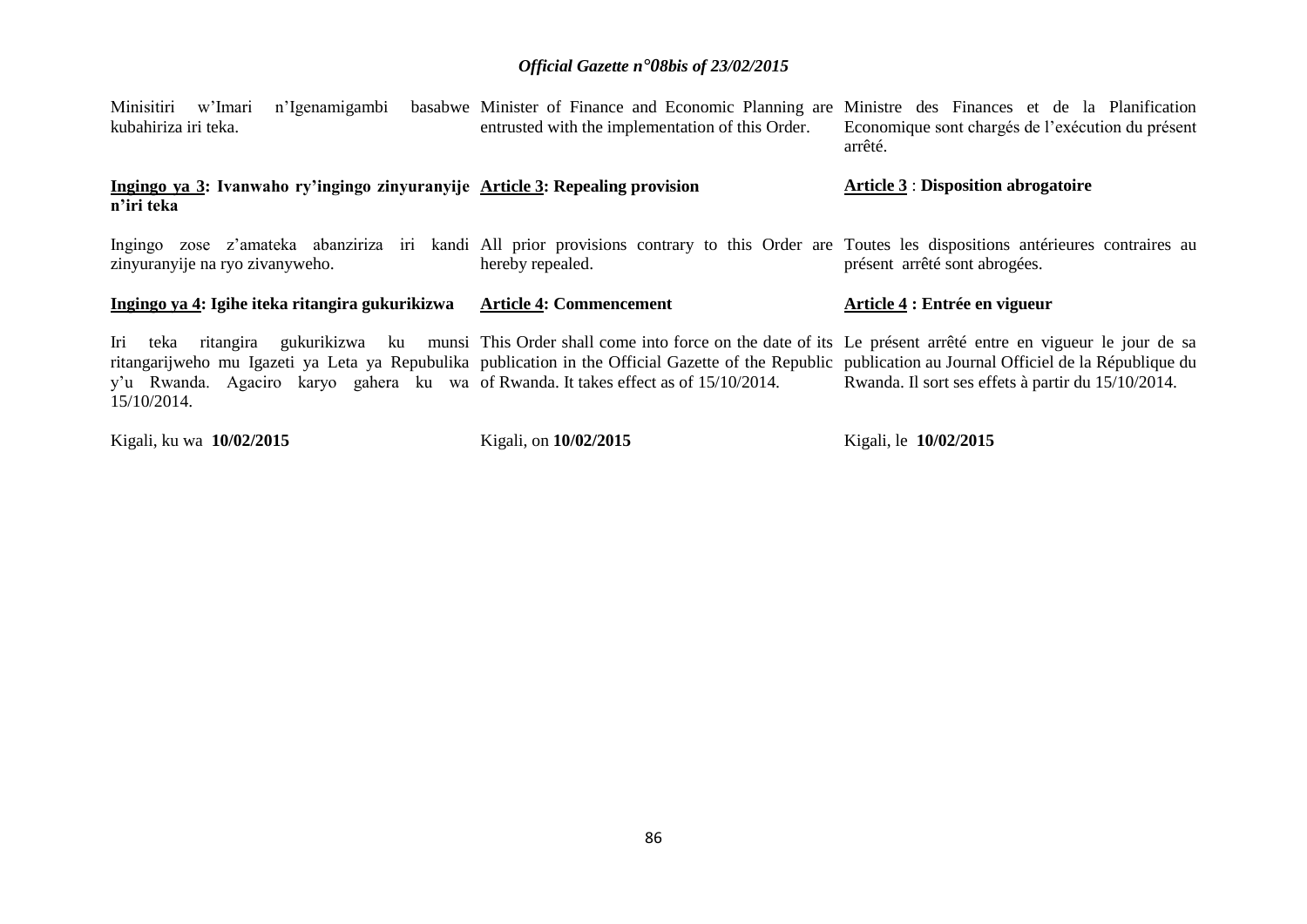## (sé) **MUREKEZI Anastase** Minisitiri w'Intebe

(sé)

**UWIZEYE Judith** Minisitiri w'Abakozi ba Leta n'Umurimo

**Bibonywe kandi bishyizweho Ikirango cya Repubulika:**

(sé) **MUREKEZI Anastase** Prime Minister

(sé) **MUREKEZI Anastase** Premier Ministre

(sé) **UWIZEYE Judith** Minister of Public Service and Labour

(sé) **UWIZEYE Judith** Ministre de la Fonction Publique et du Travail

**Vu et scellé du Sceau de la République:**

(sé)

**BUSINGYE Johnston** Minisitiri w'Ubutabera / Intumwa Nkuru ya Leta

(sé) **BUSINGYE Johnston** Minister of Justice /Attorney General

**Seen and sealed with the Seal of the Republic:**

 $(s\acute{e})$ 

**BUSINGYE Johnston**

Ministre de la Justice / Garde des Sceaux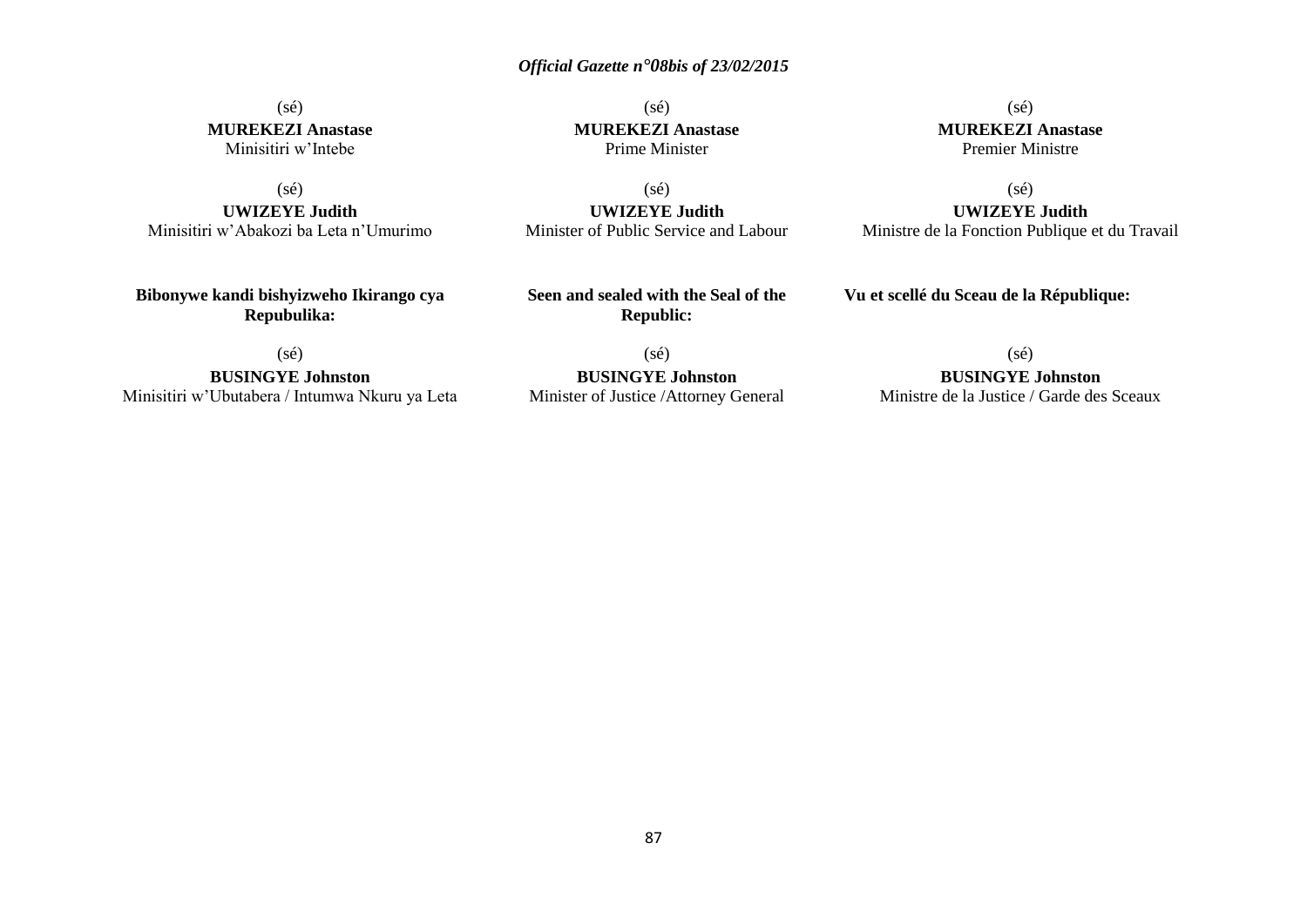#### **ITEKA RYA MINISITIRI W'INTEBE N°24/03 PRIME MINISTER'S ORDER N°24/03 OF ARRETE DU PREMIER MINISTRE N°24/03 RYO KU WA 10/02/2015 RISHYIRAHO 10/02/2015 APPOINTING A DIVISION DU 10/02/2015 PORTANT NOMINATION UMUYOBOZI W'ISHAMI MANAGER D'UN CHEF DE DIVISION**

#### **ISHAKIRO**

### **TABLE OF CONTENTS**

#### **TABLE DES MATIERES**

**Ingingo ya mbere** : **Ishyirwaho Ingingo ya 2** : **Abashinzwe kubahiriza iri teka Ingingo ya 3**: **Ivanwaho ry'ingingo zinyuranyije Article 3 : Repealing provision n'iri teka Ingingo ya 4** : **Igihe iteka ritangira gukurikizwa Article 4 : Commencement Article One : Appointment Article 2: Authorities responsible for the Article 2** : **Autorités chargées de l'exécution du implementation of this Order Article premier : Nomination présent arrêté Article 3 : Disposition abrogatoire Article 4 : Entrée en vigueur**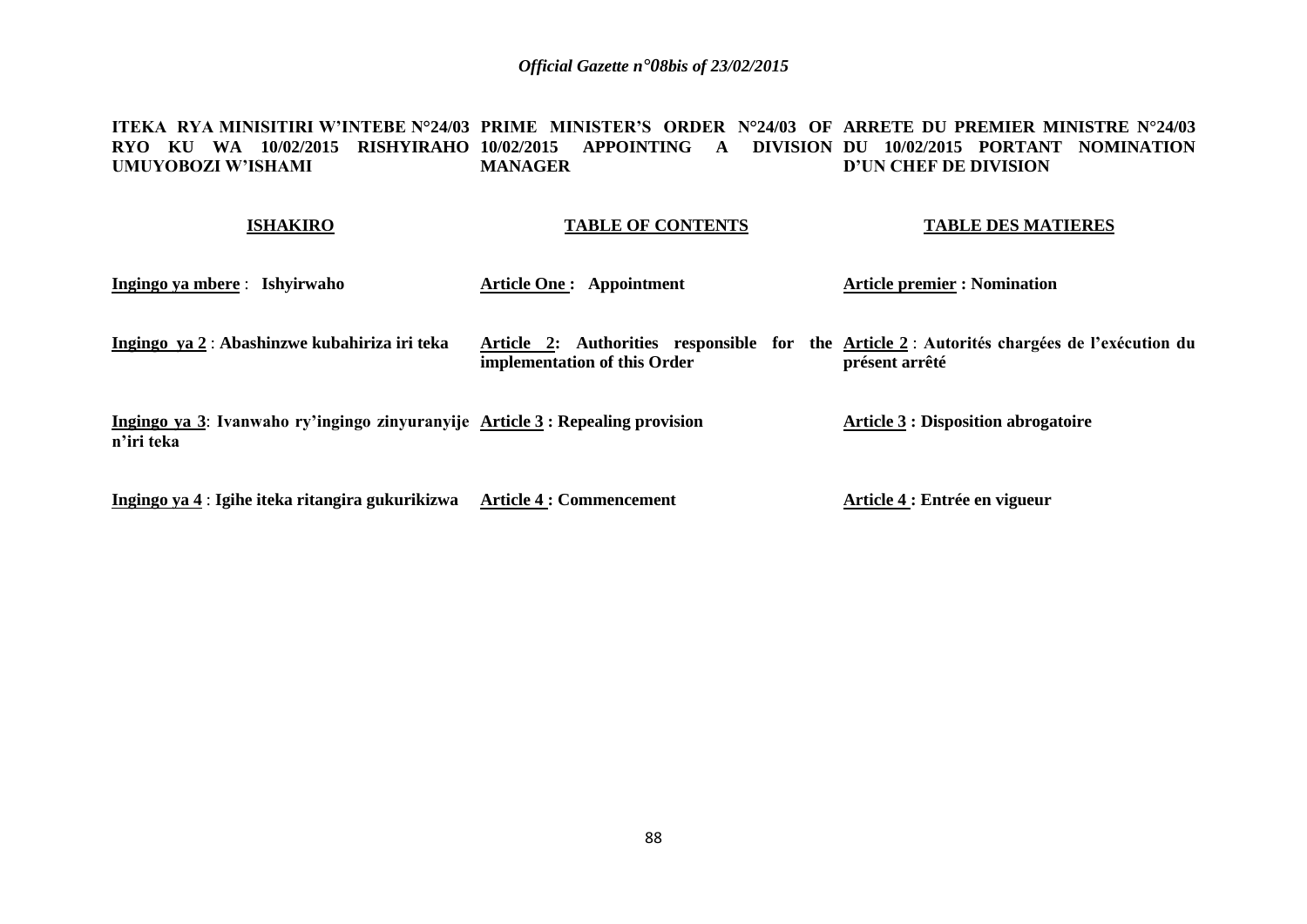#### **ITEKA RYA MINISITIRI W'INTEBE N°24/03 PRIME MINISTER'S ORDER N°24/03 OF ARRETE DU PREMIER MINISTRE N°24/03 RYO KU WA 10/02/2015 RISHYIRAHO 10/02/2015 APPOINTING A DIVISION UMUYOBOZI W'ISHAMI MANAGER** A DIVISION DU 10/02/2015 PORTANT NOMINATION **D'UN CHEF DE DIVISION**

| Minisitiri w'Intebe,                                                                                                                      | The Prime Minister,                                                                                                                                                                                                                                                               | Le Premier Ministre,                                                                                                                                           |
|-------------------------------------------------------------------------------------------------------------------------------------------|-----------------------------------------------------------------------------------------------------------------------------------------------------------------------------------------------------------------------------------------------------------------------------------|----------------------------------------------------------------------------------------------------------------------------------------------------------------|
| ryavuguruwe kugeza ubu, cyane cyane mu ngingo especially in Articles 118, 119, 121 and 201;<br>zaryo iya 118, iya 119, iya 121 n'iya 201; | Ashingiye ku Itegeko Nshinga rya Repubulika y'u Pursuant to the Constitution of the Republic of Vu la Constitution de la République du Rwanda<br>Rwanda ryo ku wa 04 Kamena 2003 nk'uko Rwanda of 04 June 2003 as amended to date, du 04 Juin 2003 telle que révisée à ce jour,   | spécialement en ses articles 118, 119, 121 et 201;                                                                                                             |
| Abakozi ba Leta, cyane cyane mu ngingo zaryo iya Service, especially in Articles 4, 6, and 8;<br>4, iya 6 n'iya 8;                        | Ashingiye ku Itegeko n° 86/2013 ryo ku wa Pursuant to Law n° 86/2013 of 11/09/2013 Vu la Loi n° 86/2013 du 11/09/2013 portant Statut<br>11/09/2013 rishyiraho Sitati Rusange igenga establishing the General Statutes for Public Général de la Fonction Publique, spécialement en | ses articles 4, 6, et 8;                                                                                                                                       |
| ya Leta;                                                                                                                                  | General;                                                                                                                                                                                                                                                                          | Bisabwe na Minisitiri w'Ubutabera/Intumwa Nkuru On proposal by the Minister of Justice/Attorney Sur proposition du Ministre de la Justice/Garde<br>des Sceaux; |
| imaze kubisuzuma no kubyemeza;                                                                                                            | Inama y'Abaminisitiri yateranye ku wa 15/10/2014, After consideration and approval by the Cabinet, in Après examen et adoption par le Conseil des<br>its session of $15/10/2014$ ;                                                                                                | Ministres, en sa séance du 15/10/2014;                                                                                                                         |
| <b>ATEGETSE:</b>                                                                                                                          | <b>HEREBY ORDERS:</b>                                                                                                                                                                                                                                                             | <b>ARRETE:</b>                                                                                                                                                 |
| Ingingo ya mbere: Ishyirwaho                                                                                                              | <b>Article One: Appointment</b>                                                                                                                                                                                                                                                   | <b>Article premier: Nomination</b>                                                                                                                             |
| Bwana<br>RUNIGA<br>mu mategeko/Senior State Attorney muri Minisiteri State Attorney in the Ministry of Justice.                           | Pierre Claver agizwe Mr. RUNIGA Pierre Claver is hereby appointed Monsieur RUNIGA Pierre Claver est nommé Chef<br>Umuyobozi w'Ishami rishinzwe kugira inama Leta Legal Advisory Service Division Manager/ Senior de Division chargé de conseiller le Gouvernement                 | en matière juridique/Senior State Attorney au                                                                                                                  |

Ministère de la Justice.

y'Ubutabera.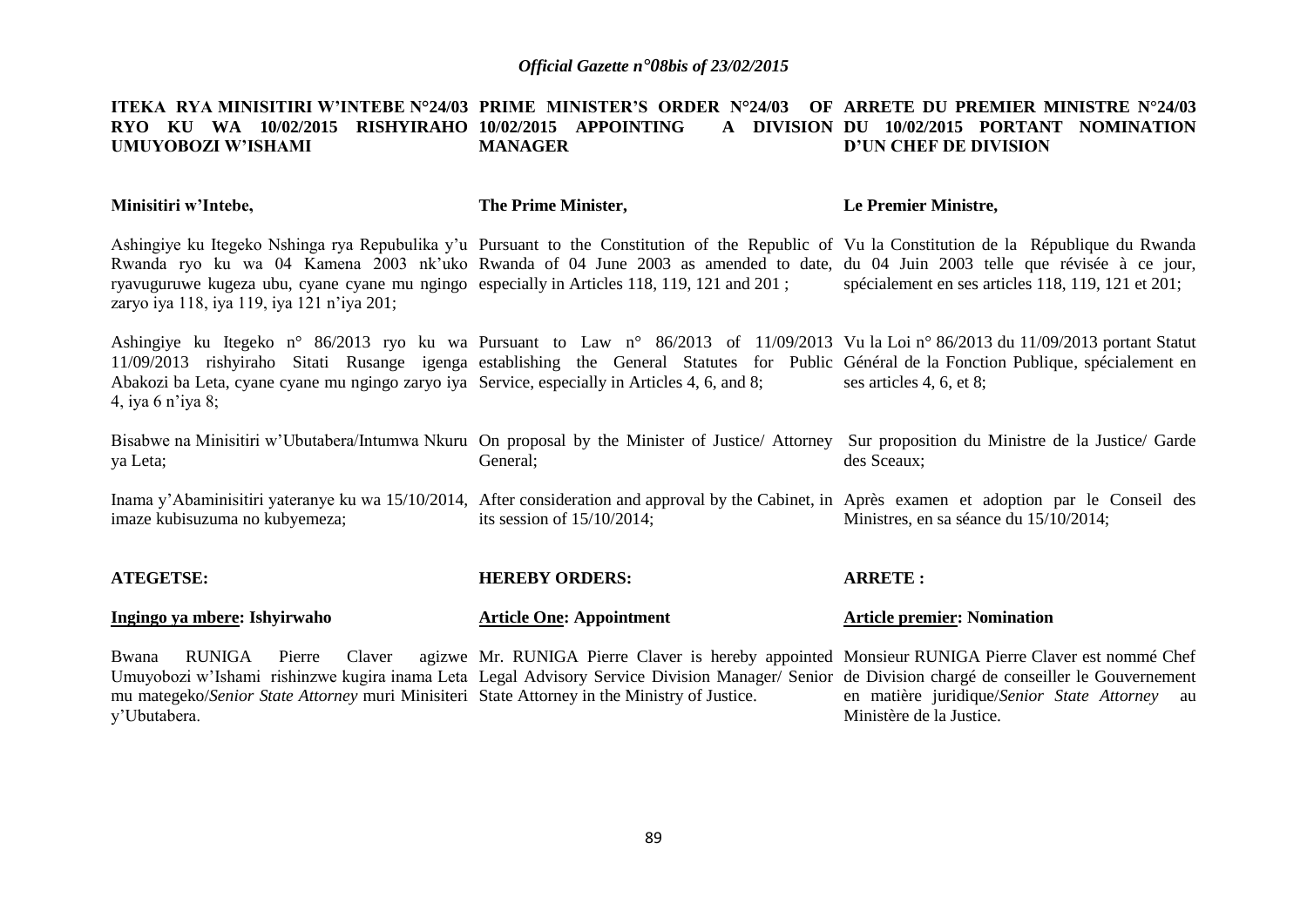| Ingingo ya 2: Abashinzwe kubahiriza iri teka                                                                                                                                                                                                                                              | implementation of this Order                                                                                                                                                                                                                                                                                                                                                                                                                                                           | Article 2: Authorities responsible for the Article 2: Autorités chargées de l'exécution du<br>présent arrêté |
|-------------------------------------------------------------------------------------------------------------------------------------------------------------------------------------------------------------------------------------------------------------------------------------------|----------------------------------------------------------------------------------------------------------------------------------------------------------------------------------------------------------------------------------------------------------------------------------------------------------------------------------------------------------------------------------------------------------------------------------------------------------------------------------------|--------------------------------------------------------------------------------------------------------------|
| kubahiriza iri teka.                                                                                                                                                                                                                                                                      | Minisitiri w'Ubutabera/Intumwa Nkuru ya Leta, The Minister of Justice/Attorney General, the Le Ministre de la Justice/Garde des Sceaux, le<br>Minisitiri w'Abakozi ba Leta n'Umurimo na Minister of Public Service and Labour and the Ministre de la Fonction Publique et du Travail et le<br>Minisitiri w'Imari n'Igenamigambi basabwe Minister of Finance and Economic Planning are Ministre des Finances et de la Planification<br>entrusted with the implementation of this Order. | Economique sont chargés de l'exécution du présent<br>arrêté.                                                 |
| Ingingo ya 3: Ivanwaho ry'ingingo zinyuranyije Article 3: Repealing provision<br>n'iri teka                                                                                                                                                                                               |                                                                                                                                                                                                                                                                                                                                                                                                                                                                                        | <b>Article 3 : Disposition abrogatoire</b>                                                                   |
| zinyuranyije na ryo zivanyweho.                                                                                                                                                                                                                                                           | Ingingo zose z'amateka abanziriza iri kandi All prior provisions contrary to this Order are Toutes les dispositions antérieures contraires au<br>hereby repealed.                                                                                                                                                                                                                                                                                                                      | présent arrêté sont abrogées.                                                                                |
| Ingingo ya 4: Igihe iteka ritangira gukurikizwa Article 4: Commencement                                                                                                                                                                                                                   |                                                                                                                                                                                                                                                                                                                                                                                                                                                                                        | Article 4 : Entrée en vigueur                                                                                |
| Iri<br>teka<br>ritangira<br>ritangarijweho mu Igazeti ya Leta ya Repubulika publication in the Official Gazette of the Republic publication au Journal Officiel de la République du<br>y'u Rwanda. Agaciro karyo gahera ku wa of Rwanda. It takes effect as of 15/10/2014.<br>15/10/2014. | gukurikizwa ku munsi This Order shall come into force on the date of its Le présent arrêté entre en vigueur le jour de sa                                                                                                                                                                                                                                                                                                                                                              | Rwanda. Il sort ses effets à partir du 15/10/2014.                                                           |

Kigali, ku wa **10/02/2015** 

Kigali, on **10/02/2015** 

Kigali, le **10/02/2015**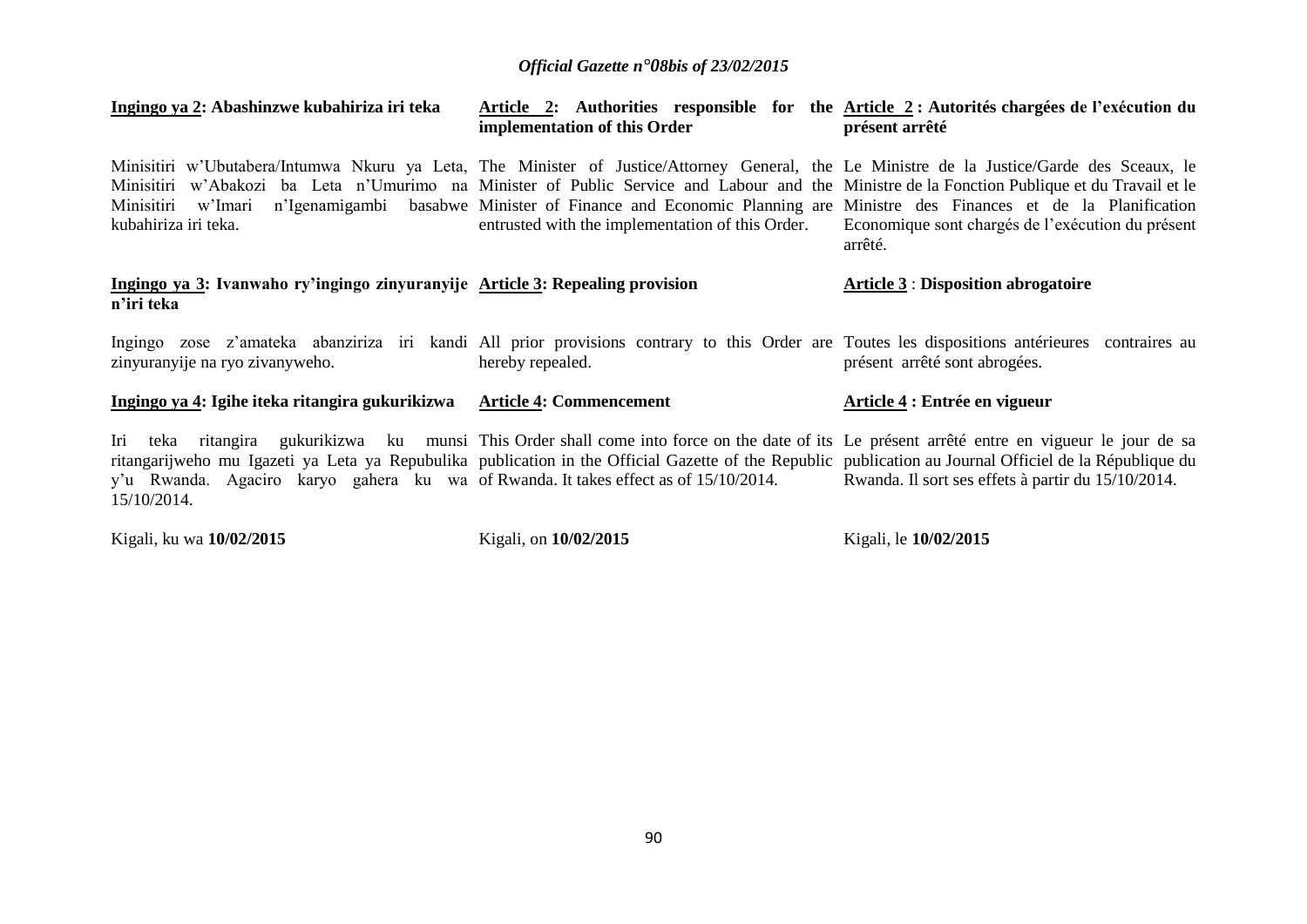(sé) **MUREKEZI Anastase** Minisitiri w'Intebe

 $(s\acute{e})$ **MUREKEZI Anastase** Prime Minister

 $(sé)$ **MUREKEZI Anastase** Premier Ministre

(sé)

**UWIZEYE Judith** Minisitiri w'Abakozi ba Leta n'Umurimo

**Bibonywe kandi bishyizweho Ikirango cya Repubulika:**

(sé) **UWIZEYE Judith** Minister of Public Service and Labour

**Seen and sealed with the Seal of the Republic:**

(sé)

**UWIZEYE Judith** Ministre de la Fonction Publique et du Travail

**Vu et scellé du Sceau de la République:**

(sé)

**BUSINGYE Johnston** Minisitiri w'Ubutabera / Intumwa Nkuru ya Leta

(sé) **BUSINGYE Johnston** Minister of Justice /Attorney General (sé)

**BUSINGYE Johnston** Ministre de la Justice / Garde des Sceaux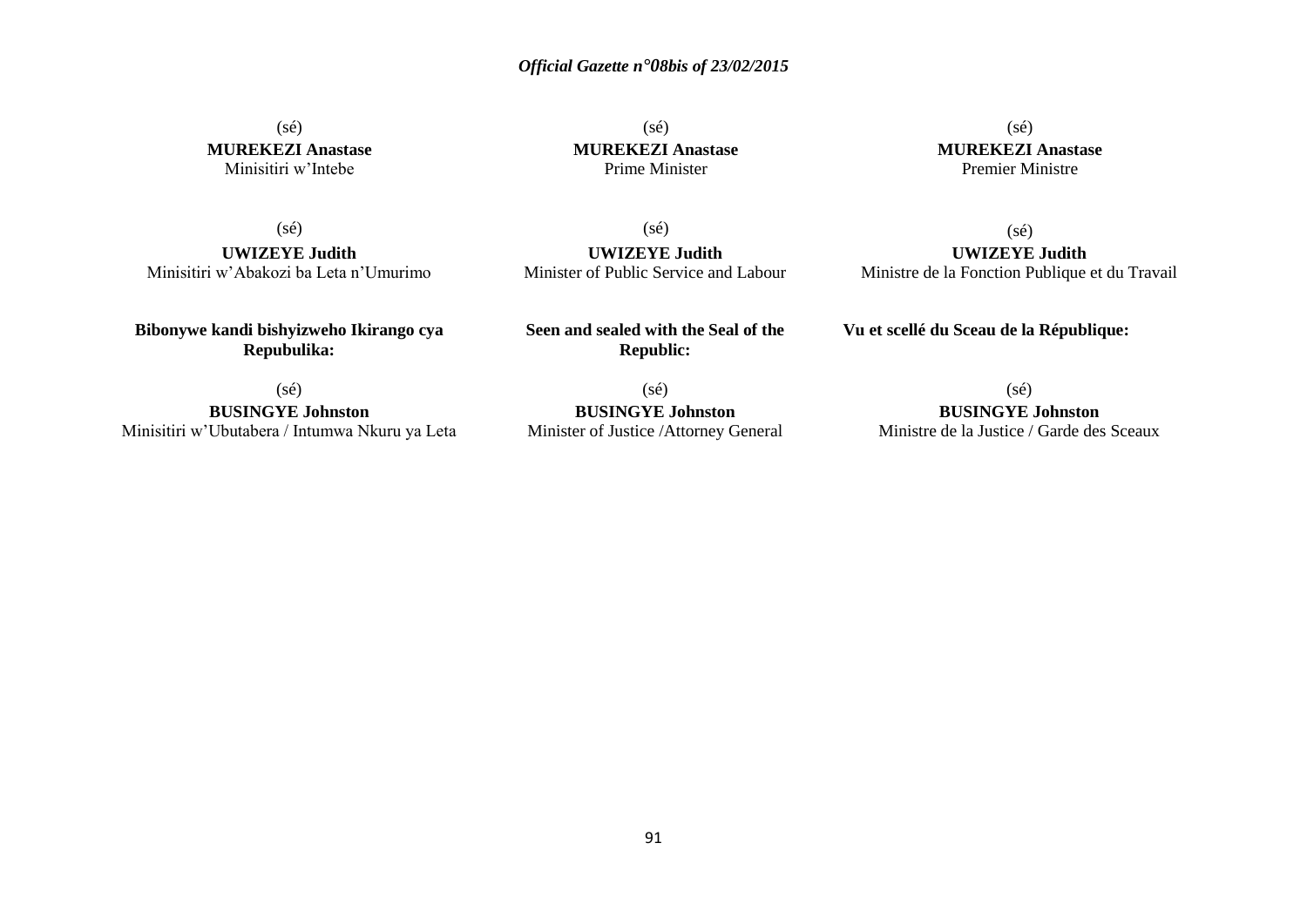**ITEKA RYA MINISITIRI W'INTEBE PRIME MINISTER'S ORDER N°25/03 OF ARRETE DU PREMIER MINISTRE N°25/03 N°25/03 RYO KU WA RISHYIRAHO UMUYOBOZI W'ISHAMI 10/02/2015 APPOINTING A DIVISION DU 10/02/2015 PORTANT NOMINATION MANAGER D'UN CHEF DE DIVISION**

### **ISHAKIRO**

### **TABLE OF CONTENTS**

### **TABLE DES MATIERES**

| Ingingo ya mbere : Ishyirwaho                                                                | <b>Article One: Appointment</b> | <b>Article premier : Nomination</b>                                                                          |
|----------------------------------------------------------------------------------------------|---------------------------------|--------------------------------------------------------------------------------------------------------------|
| Ingingo ya 2: Abashinzwe kubahiriza iri teka                                                 | implementation of this Order    | Article 2: Authorities responsible for the Article 2: Autorités chargées de l'exécution du<br>présent arrêté |
| Ingingo ya 3: Ivanwaho ry'ingingo zinyuranyije Article 3 : Repealing provision<br>n'iri teka |                                 | <b>Article 3 : Disposition abrogatoire</b>                                                                   |
| Ingingo ya 4 : Igihe iteka ritangira gukurikizwa Article 4 : Commencement                    |                                 | Article 4 : Entrée en vigueur                                                                                |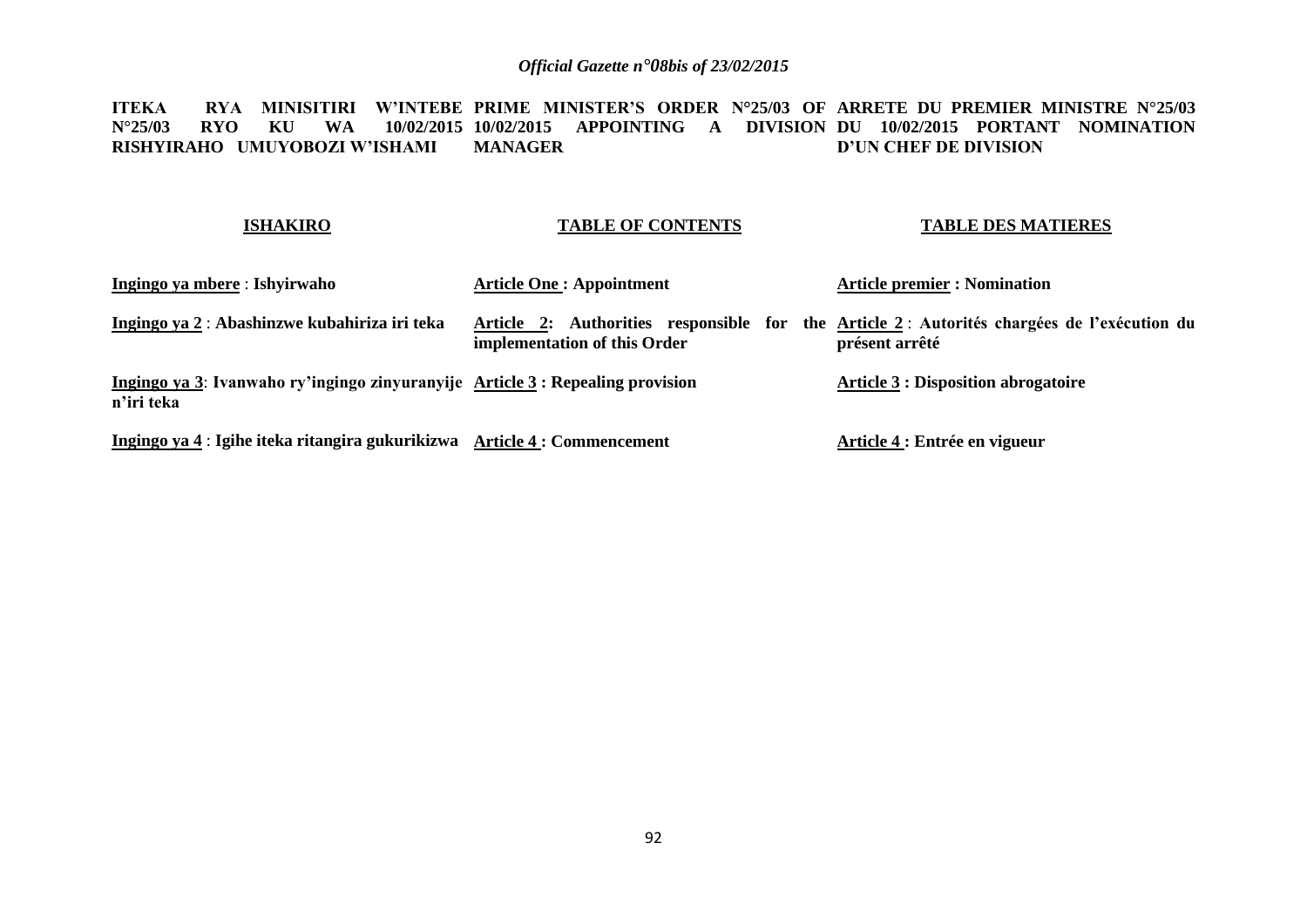#### **ITEKA RYA MINISITIRI W'INTEBE N°25/03 PRIME MINISTER'S ORDER N°25/03 OF ARRETE DU PREMIER MINISTRE N°25/03 RYO KU WA 10/02/2015 RISHYIRAHO 10/02/2015 APPOINTING A DIVISION DU 10/02/2015 PORTANT NOMINATION UMUYOBOZI W'ISHAMI MANAGER D'UN CHEF DE DIVISION**

| Minisitiri w'Intebe,                                                                                                                      | The Prime Minister,                       | Le Premier Ministre,                                                                                                                                                                                                                                                                                                                  |
|-------------------------------------------------------------------------------------------------------------------------------------------|-------------------------------------------|---------------------------------------------------------------------------------------------------------------------------------------------------------------------------------------------------------------------------------------------------------------------------------------------------------------------------------------|
| ryavuguruwe kugeza ubu, cyane cyane mu ngingo especially in Articles 118, 119, 121 and 201;<br>zaryo iya 118, iya 119, iya 121 n'iya 201; |                                           | Ashingiye ku Itegeko Nshinga rya Repubulika y'u Pursuant to the Constitution of the Republic of Vu la Constitution de la République du Rwanda du<br>Rwanda ryo ku wa 04 Kamena 2003 nk'uko Rwanda of 04 June 2003 as amended to date, 04 Juin 2003 telle que révisée à ce jour,<br>spécialement en ses articles 118, 119, 121 et 201; |
| Abakozi ba Leta, cyane cyane mu ngingo zaryo iya Service, especially in Articles 4, 6, and 8;<br>4, iya 6 n'iya 8;                        |                                           | Ashingiye ku Itegeko n° 86/2013 ryo ku wa Pursuant to Law n° 86/2013 of 11/09/2013 Vu la Loi n° 86/2013 du 11/09/2013 portant Statut<br>11/09/2013 rishyiraho Sitati Rusange igenga establishing the General Statutes for Public Général de la Fonction Publique, spécialement en<br>ses articles 4, 6, et 8;                         |
| Nkuru ya Leta;                                                                                                                            | General;                                  | Bisabwe na Minisitiri w'Ubutabera/ Intumwa On proposal by the Minister of Justice/Attorney Sur proposition du Ministre de la Justice/Garde des<br>Sceaux;                                                                                                                                                                             |
| Inama y'Abaminisitiri yateranye<br>15/10/2014, imaze kubisuzuma no kubyemeza;                                                             | its session of $15/10/2014$ ;             | ku wa After consideration and approval by the Cabinet, in Après examen et adoption par le Conseil des<br>Ministres, en sa séance du 15/10/2014;                                                                                                                                                                                       |
| <b>ATEGETSE:</b>                                                                                                                          | <b>HEREBY ORDERS:</b>                     | <b>ARRETE:</b>                                                                                                                                                                                                                                                                                                                        |
| Ingingo ya mbere: Ishyirwaho                                                                                                              | <b>Article One: Appointment</b>           | <b>Article premier: Nomination</b>                                                                                                                                                                                                                                                                                                    |
| w'Ishami<br>rishinzwe<br>State<br>bw'Abaturage/Senior<br>Attorney<br>Minisiteri y'Ubutabera.                                              | muri Attorney in the Ministry of Justice. | Madamu URUJENI Martine agizwe Umuyobozi Ms. URUJENI Martine is hereby appointed Madame URUJENI Martine est nommée Chef de<br>Ubutabera Community Justice Division Manager/Senior State Division chargée de la justice à la Communauté/<br>Senior State Attorney au Ministère de la Justice.                                           |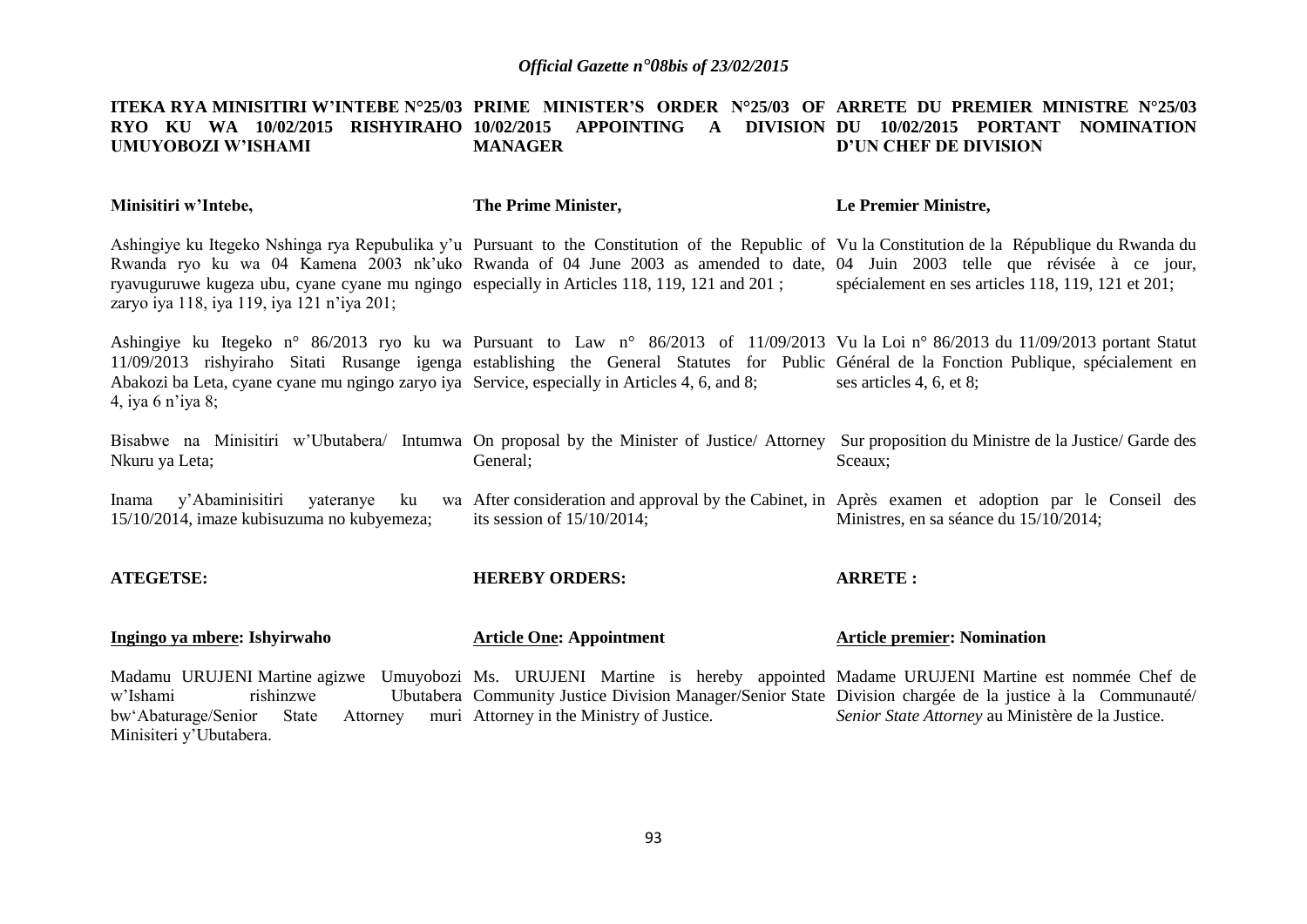| Ingingo ya 2: Abashinzwe kubahiriza iri teka                                                       | implementation of this Order                     | Article 2: Authorities responsible for the Article 2: Autorités chargées de l'exécution du<br>présent arrêté                                                                                                                                                                                                                                                                                                                                                                                       |
|----------------------------------------------------------------------------------------------------|--------------------------------------------------|----------------------------------------------------------------------------------------------------------------------------------------------------------------------------------------------------------------------------------------------------------------------------------------------------------------------------------------------------------------------------------------------------------------------------------------------------------------------------------------------------|
| kubahiriza iri teka.                                                                               | entrusted with the implementation of this Order. | Minisitiri w'Ubutabera/Intumwa Nkuru ya Leta, The Minister of Justice/Attorney General, the Le Ministre de la Justice/Garde des Sceaux, le<br>Minisitiri w'Abakozi ba Leta n'Umurimo na Minister of Public Service and Labour and the Ministre de la Fonction Publique et du Travail et le<br>Minisitiri w'Imari n'Igenamigambi basabwe Minister of Finance and Economic Planning are Ministre des Finances et de la Planification<br>Economique sont chargés de l'exécution du présent<br>arrêté. |
| Ingingo ya 3: Ivanwaho ry'ingingo zinyuranyije Article 3: Repealing provision<br>n'iri teka        |                                                  | <b>Article 3: Disposition abrogatoire</b>                                                                                                                                                                                                                                                                                                                                                                                                                                                          |
| zinyuranyije na ryo zivanyweho.                                                                    | hereby repealed.                                 | Ingingo zose z'amateka abanziriza iri kandi All prior provisions contrary to this Order are Toutes les dispositions antérieures contraires au<br>présent arrêté sont abrogées.                                                                                                                                                                                                                                                                                                                     |
| Ingingo ya 4: Igihe iteka ritangira gukurikizwa Article 4: Commencement                            |                                                  | Article 4 : Entrée en vigueur                                                                                                                                                                                                                                                                                                                                                                                                                                                                      |
| y'u Rwanda. Agaciro karyo gahera ku wa of Rwanda. It takes effect as of 15/10/2014.<br>15/10/2014. |                                                  | Iri teka ritangira gukurikizwa ku munsi This Order shall come into force on the date of its Le présent arrêté entre en vigueur le jour de sa<br>ritangarijweho mu Igazeti ya Leta ya Repubulika publication in the Official Gazette of the Republic publication au Journal Officiel de la République du<br>Rwanda. Il sort ses effets à partir du 15/10/2014.                                                                                                                                      |

Kigali, ku wa **10/02/2015** 

Kigali, on **10/02/2015** 

Kigali, le **10/02/2015**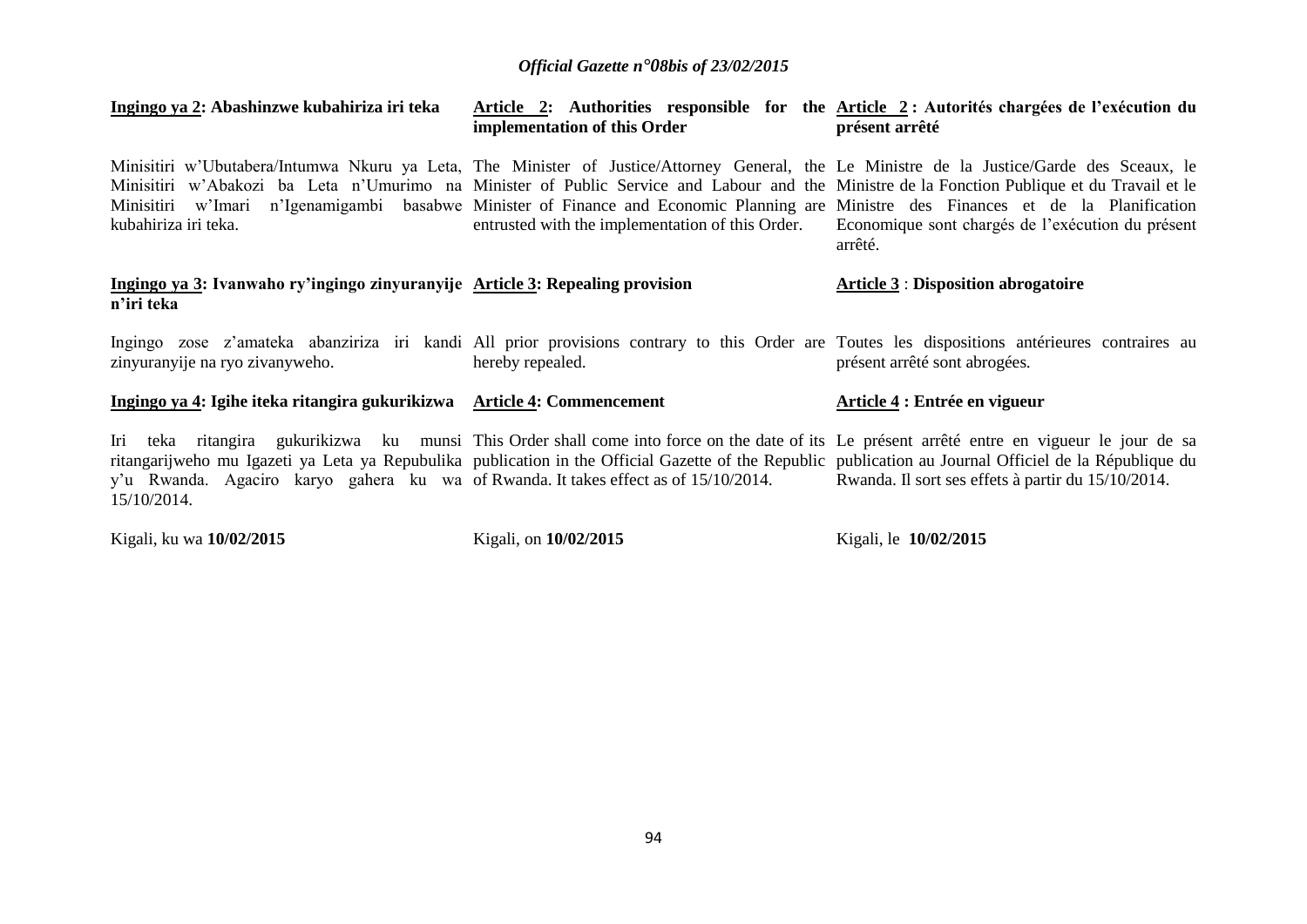## (sé) **MUREKEZI Anastase** Minisitiri w'Intebe

(sé)

**UWIZEYE Judith** Minisitiri w'Abakozi ba Leta n'Umurimo

**Bibonywe kandi bishyizweho Ikirango cya Repubulika:**

(sé) **MUREKEZI Anastase** Prime Minister

(sé) **MUREKEZI Anastase** Premier Ministre

(sé)

**UWIZEYE Judith** Ministre de la Fonction Publique et du Travail

(sé) **UWIZEYE Judith** Minister of Public Service and Labour

**Seen and sealed with the Seal of the Republic:**

(sé)

**Vu et scellé du Sceau de la République:**

(sé) **BUSINGYE Johnston** Minisitiri w'Ubutabera / Intumwa Nkuru ya Leta

(sé) **BUSINGYE Johnston** Minister of Justice /Attorney General

**BUSINGYE Johnston** Ministre de la Justice / Garde des Sceaux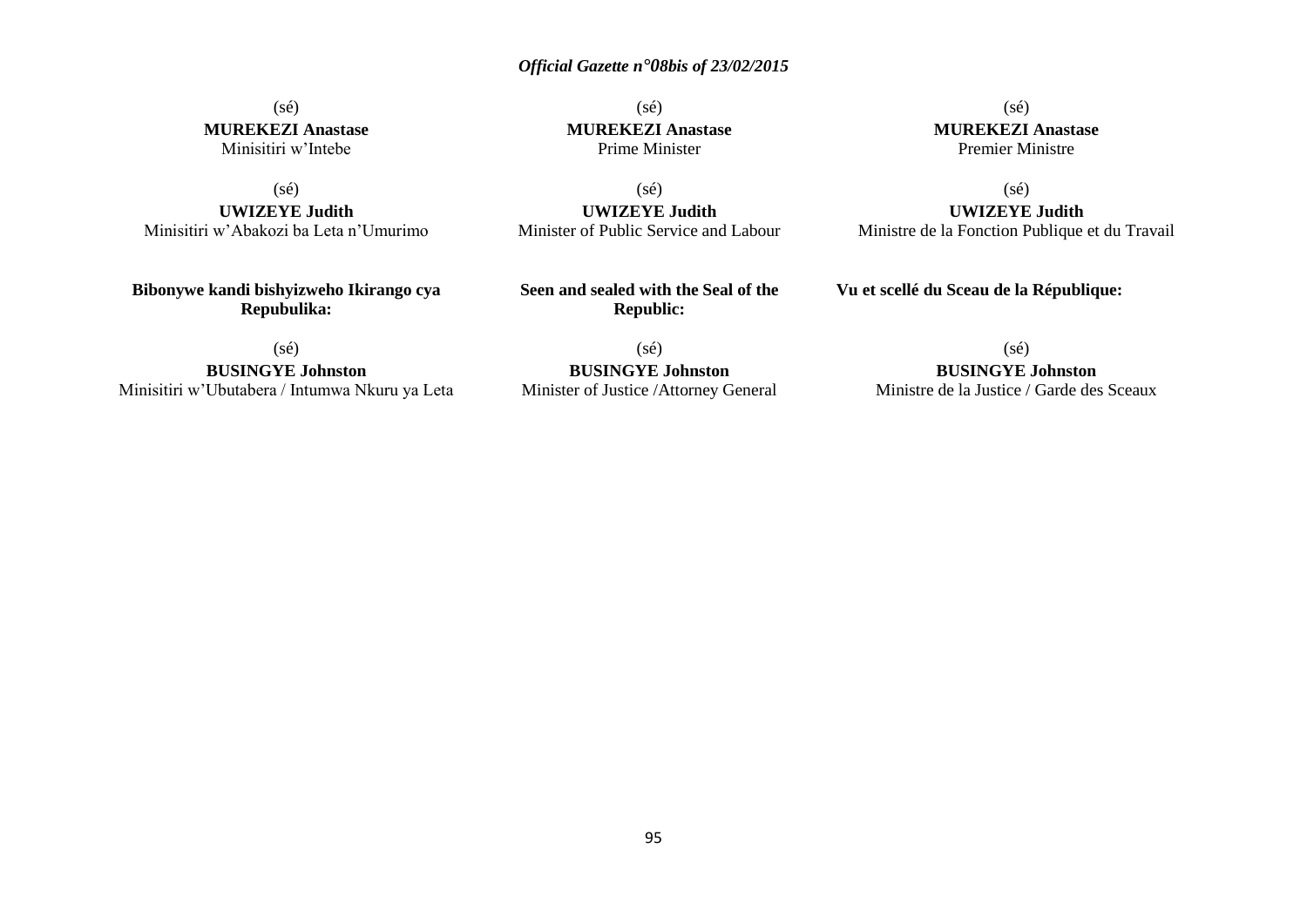#### **ITEKA RYA MINISITIRI W'INTEBE N°26/03 PRIME MINISTER'S ORDER N°26/03 OF ARRETE DU PREMIER MINISTRE RYO KU WA 10/02/2015 RISHYIRAHO 10/02/2015 APPOINTING AN ADVISOR UMUJYANAMA N°26/03 DU 10/02/2015 PORTANT NOMINATION D'UN CONSEILLER**

### **ISHAKIRO**

### **TABLE OF CONTENTS**

### **TABLE DES MATIERES**

| Ingingo ya mbere : Ishyirwaho                                                               | <b>Article One: Appointment</b>                                                                                          | <b>Article premier : Nomination</b>        |
|---------------------------------------------------------------------------------------------|--------------------------------------------------------------------------------------------------------------------------|--------------------------------------------|
| Ingingo ya 2: Abashinzwe kubahiriza iri teka                                                | Article 2 : Authorities responsible for the Article 2: Autorités chargées de l'exécution<br>implementation of this Order | du présent arête                           |
| Ingingo ya 3: Ivanwaho ry'ingingo zinyuranyije Article 3: Repealing provision<br>n'iri teka |                                                                                                                          | <b>Article 3 : Disposition abrogatoire</b> |
| Ingingo ya 4 : Igihe iteka ritangira gukurikizwa                                            | <b>Article 4 : Commencement</b>                                                                                          | Article 4 : Entrée en vigueur              |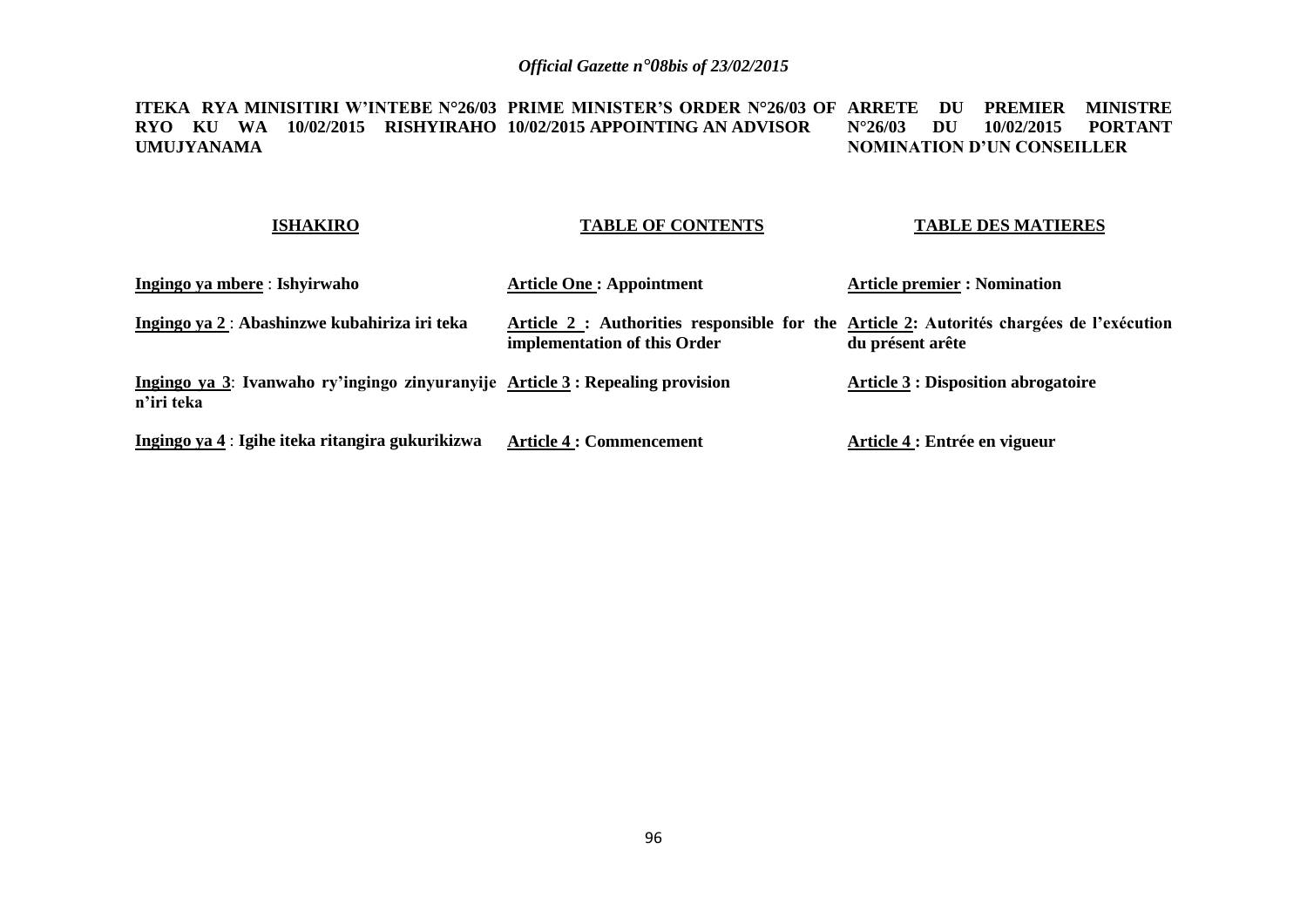#### **ITEKA RYA MINISITIRI W'INTEBE N°26/03 PRIME MINISTER'S ORDER N°26/03 OF ARRETE DU PREMIER MINISTRE RYO KU WA 10/02/2015 RISHYIRAHO 10/02/2015 APPOINTING AN ADVISOR UMUJYANAMA N°26/03 DU 10/02/2015 PORTANT NOMINATION D'UN CONSEILLER**

| Minisitiri w'Intebe,                                                                                                                                                                                                                                                                                                                                                                                                | The Prime Minister,                                                                                                                                                                                                                                     | Le Premier Ministre,                                         |
|---------------------------------------------------------------------------------------------------------------------------------------------------------------------------------------------------------------------------------------------------------------------------------------------------------------------------------------------------------------------------------------------------------------------|---------------------------------------------------------------------------------------------------------------------------------------------------------------------------------------------------------------------------------------------------------|--------------------------------------------------------------|
| Ashingiye ku Itegeko Nshinga rya Repubulika y'u Pursuant to the Constitution of the Republic of Vu la Constitution de la République du<br>twanda ryo ku wa 04 Kamena 2003 nk'uko Rwanda of 04 June 2003 as amended to date, Rwanda du 04 Juin 2003 telle que révisée à ce<br>ryavuguruwe kugeza ubu, cyane cyane mu nngingo especially in Articles 118, 119, 121 and 201;<br>aryo, iya 118, iya 119, 121 n'iya 201; |                                                                                                                                                                                                                                                         | jour, spécialement en ses articles 118, 119, 121<br>et 201;  |
| Ashingiye ku Itegeko n° 86/2013 ryo ku wa Pursuant to Law n° 86/2013 of 11/09/2013 Vu la Loi n° 86/2013 du 11/09/2013 portant<br>11/09/2013 rishyiraho Sitati Rusange igenga establishing the General Statutes for Public Statut Général de la Fonction Publique,<br>Abakozi ba Leta, cyane cyane mu ngingo zaryo iya Service, especially in Articles 4, 6 and 8;<br>4, iya 6 n'iya 8;                              |                                                                                                                                                                                                                                                         | spécialement en ses articles 4, 6 et 8;                      |
| Bisabwe na Minisitiri w'Abakozi ba Leta On proposal by the Minister of Public Service Sur proposition du Ministre de la Fonction<br>n'Umurimo;                                                                                                                                                                                                                                                                      | and Labour;                                                                                                                                                                                                                                             | Publique et du Travail;                                      |
| Inama y'Abaminisitiri yateranye ku wa 12/11/2014 After consideration and approval by the Après examen et adoption par le Conseil des<br>imaze kubisuzuma no kubyemeza;                                                                                                                                                                                                                                              | Cabinet, in its session of $12/11/2014$ ;                                                                                                                                                                                                               | Ministres en sa séance du 12/11/2014;                        |
| <b>ATEGETSE:</b>                                                                                                                                                                                                                                                                                                                                                                                                    | <b>HEREBY ORDERS:</b>                                                                                                                                                                                                                                   | <b>ARRETE:</b>                                               |
| Ingingo ya mbere: Ishyirwaho                                                                                                                                                                                                                                                                                                                                                                                        | <b>Article One: Appointment</b>                                                                                                                                                                                                                         | <b>Article premier: Nomination</b>                           |
| Bwana<br>Umujyanama<br>ushinzwe Igenamigambi muri Minisiteri y'Imari charge of Economic Planning in the Ministry of de la Planification Economique au sein du<br>n'Igenamigambi.                                                                                                                                                                                                                                    | HATEGEKIMANA Cyrille agizwe Mr HATEGEKIMANA Cyrille is hereby Monsieur HATEGEKIMANA Cyrille est<br>w'Umunyamabanga wa Leta appointed Advisor to the Minister of State in nommé Conseiller du Secrétaire d'Etat chargé<br>Finance and Economic Planning. | Ministère des Finances et de la Planification<br>Economique. |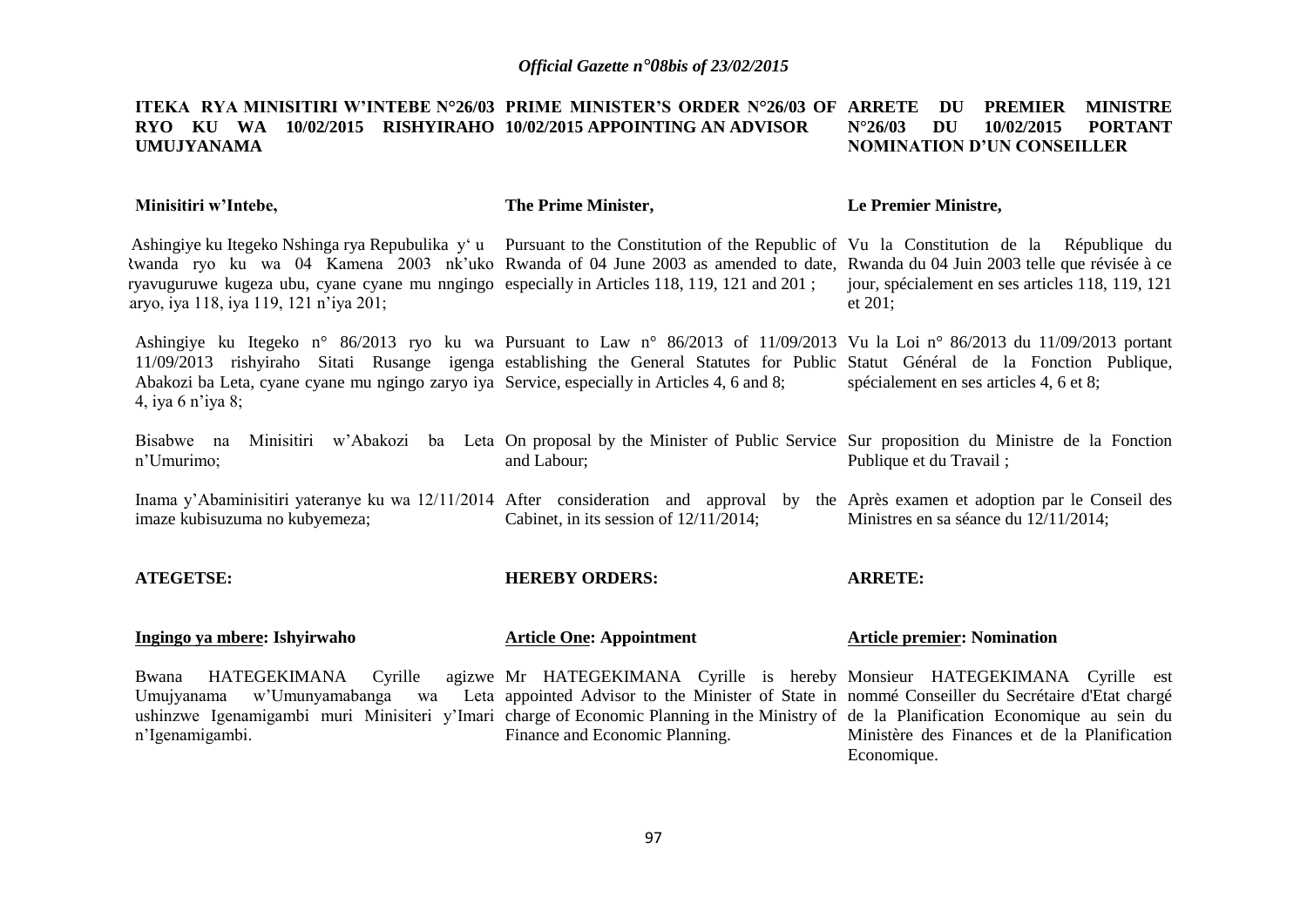| Ingingo ya 2: Abashinzwe kubahiriza iri teka                                                                                                                                                                                                                    | Article 2: Authorities responsible for the Article 2: Autorités chargées de l'exécution<br>implementation of this Order                                                                                | du présent arrêté                                        |
|-----------------------------------------------------------------------------------------------------------------------------------------------------------------------------------------------------------------------------------------------------------------|--------------------------------------------------------------------------------------------------------------------------------------------------------------------------------------------------------|----------------------------------------------------------|
| Minisitiri w'Abakozi ba Leta n'Umurimo na The Minister of Public Service and Labour and Le Ministre de la Fonction Publique et du<br>n'Igenamigambi<br>Minisitiri<br>w'Imari<br>kubahiriza iri teka.                                                            | basabwe the Minister of Finance and Economic Planning Travail et le Ministre des Finances et de la<br>are entrusted with the implementation of this Planification Economique sont chargés de<br>Order. | l'exécution du présent arrêté.                           |
| Ingingo ya 3: Ivanwaho ry'ingingo zinyuranyije Article 3: Repealing provision<br>n'iri teka                                                                                                                                                                     |                                                                                                                                                                                                        | <b>Article 3: Disposition abrogatoire</b>                |
| Ingingo zose z'amateka abanziriza iri kandi All prior provisions contrary to this Order are Toutes les dispositions antérieures contraires<br>zinyuranyije naryo zivanyweho.                                                                                    | hereby repealed.                                                                                                                                                                                       | au présent arrêté sont abrogées.                         |
| Ingingo ya 4: Igihe iteka ritangira gukurikizwa                                                                                                                                                                                                                 | <b>Article 4: Commencement</b>                                                                                                                                                                         | Article 4 : Entrée en vigueur                            |
| Iri teka ritangira gukurikizwa ku munsi rishyiriweho This Order shall come into force on the date of Le présent arrêté entre en vigueur le jour de sa<br>umukono. Agaciro karyo gahera ku wa $12/11/2014$ . its signature. It takes effect as of $12/11/2014$ . |                                                                                                                                                                                                        | signature. Il sort ses effets à partir du<br>12/11/2014. |
| Kigali, ku wa 10/02/2015                                                                                                                                                                                                                                        | Kigali, on 10/02/2015                                                                                                                                                                                  | Kigali, le 10/02/2015                                    |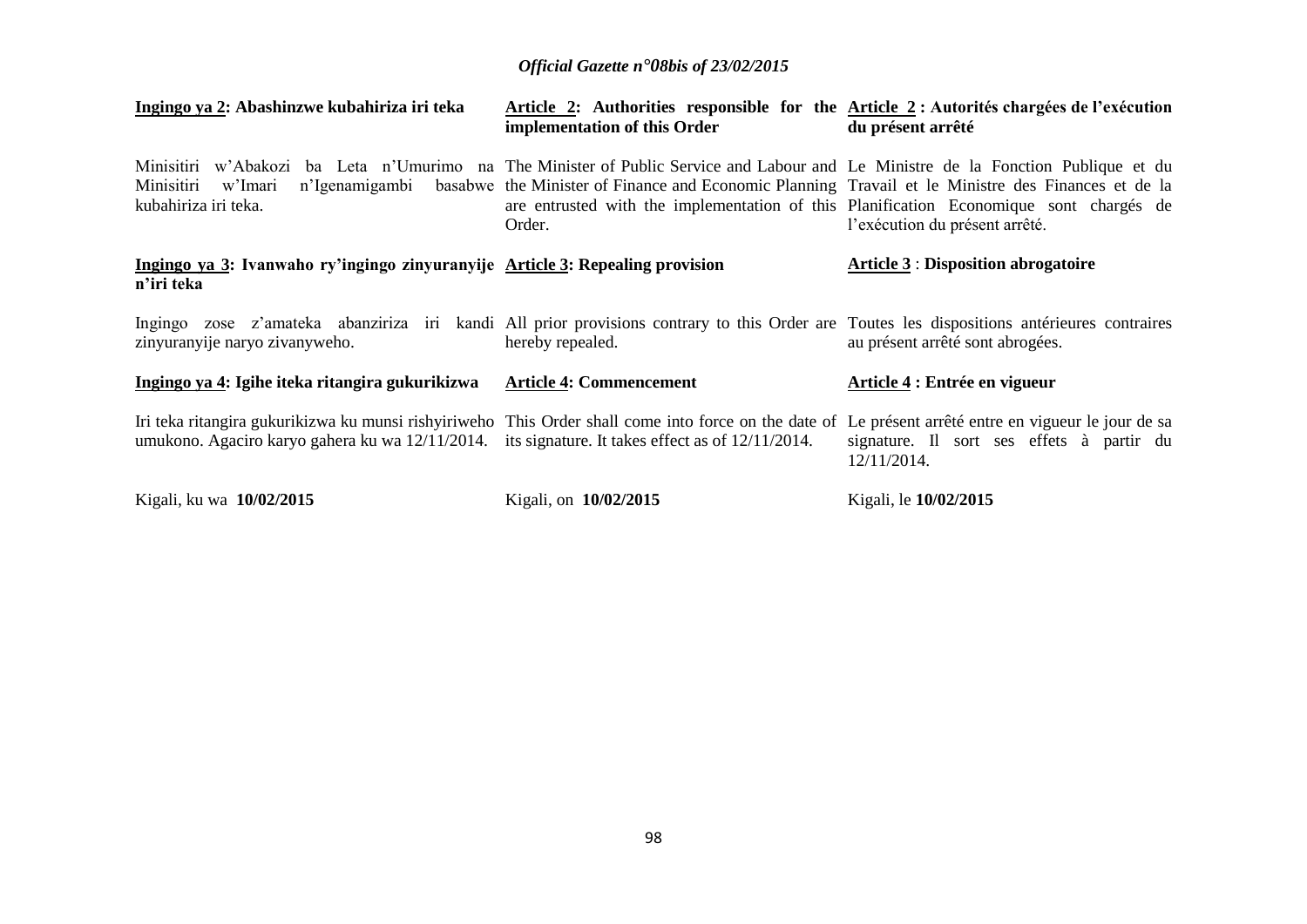# (sé) **MUREKEZI Anastase** Minisitiri w'Intebe

(sé)

**UWIZEYE Judith**  Minisitiri w'Abakozi ba Leta n'Umurimo

**Bibonywe kandi bishyizweho Ikirango cya Repubulika:**

(sé) **MUREKEZI Anastase** Prime Minister

(sé)

**UWIZEYE Judith**  Minister of Public Service and Labour

**Seen and sealed with the Seal of the Republic:**

(sé) **MUREKEZI Anastase** Premier Ministre

(sé)

**UWIZEYE Judith**  Ministre de la Fonction Publique et du Travail

**Vu et scellé du Sceau de la République:**

 $(s\acute{e})$ 

**BUSINGYE Johnston** Minisitiri w'Ubutabera / Intumwa Nkuru ya Leta

(sé) **BUSINGYE Johnston** Minister of Justice /Attorney General (sé)

**BUSINGYE Johnston** Ministre de la Justice / Garde des Sceaux